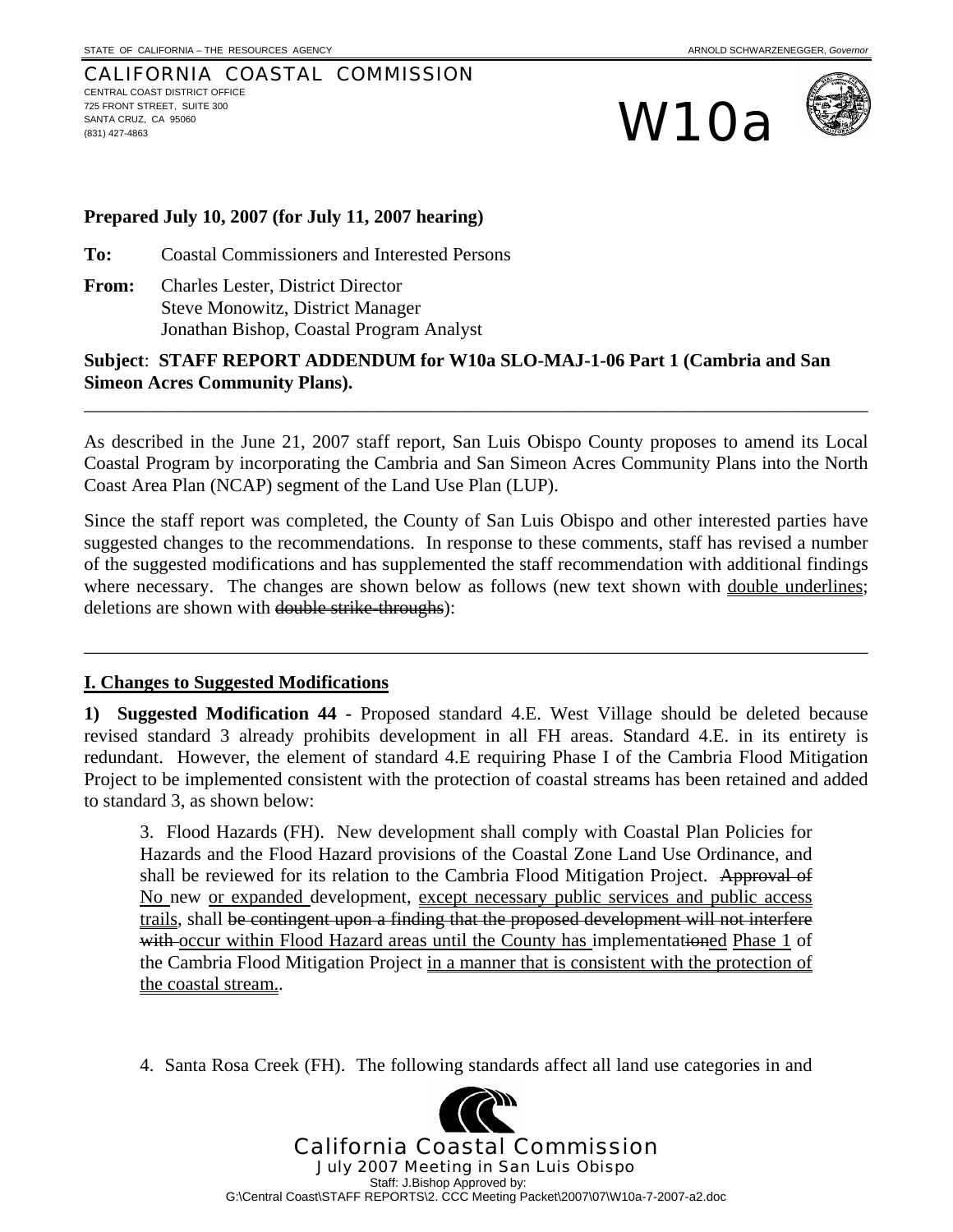adjacent to Santa Rosa Creek, as shown on Figure 7-2. …

E. West Village. No new development except necessary public services shall be approved until the County has certified and implemented Phase I of the Cambria Flood Mitigation Project in a manner that is consistent with the protection of the coastal stream.

**2) Suggested Modifications 53 and 65 regarding shoreline development -** Suggested modification 53 (Cambria Communitywide standard 14.B) and modification 65 (San Simeon Acres Village Communitywide standard 2.B) should be revised to reflect that the 50 percent threshold for alterations or additions to existing non-conforming developments is to be applied on a cumulative basis. This is to ensure that multiple additions, each less than 50% but cumulatively greater than 50%, abide by the intent of the standard.

**B.** Bluff Setbacks. The bluff setback is to be determined by the engineering geology analysis required in A.1. above adequate to withstand bluff erosion and wave action for a period of 100 years. In no case shall bluff setbacks be less than 25 feet. Alteration or additions to existing non-conforming development that equals or exceeds 50 percent of the size of the existing structure, on a cumulative basis beginning July 11, 2007, shall not be authorized unless the entire structure is brought into conformance with this setback requirement and all other policies and standards of the LCP. On parcels with legally established shoreline protective devices, the setback distance may account for the additional stability provided by the permitted seawall, based on its existing design, condition, and routine repair and maintenance that maintain the seawall's approved design life. Expansion and/or other alteration to the seawall shall not be factored into setback calculations.

**3) Suggested Modification 58 –** 11a South Cambria (43 acres) maintain RS to RL land use category change. 11b South Cambria (32 acres) change to OS as previously suggested.

#<del>11a and</del> 11b) South Cambria – Change both to OS

#### **4) Modify Cambria Urban Area Communitywide Standard 10 (submittal pg. 7-18) as follows:**

10. Landscaping. All areas of the site disturbed by project construction shall be revegetated with native, drought and fire resistant species that are compatible with the habitat values of the surrounding forest.

A. All landscaping and construction practices shall work to maintain and regenerate habitat values. Plant materials should shall be used to mimic or enhance naturally

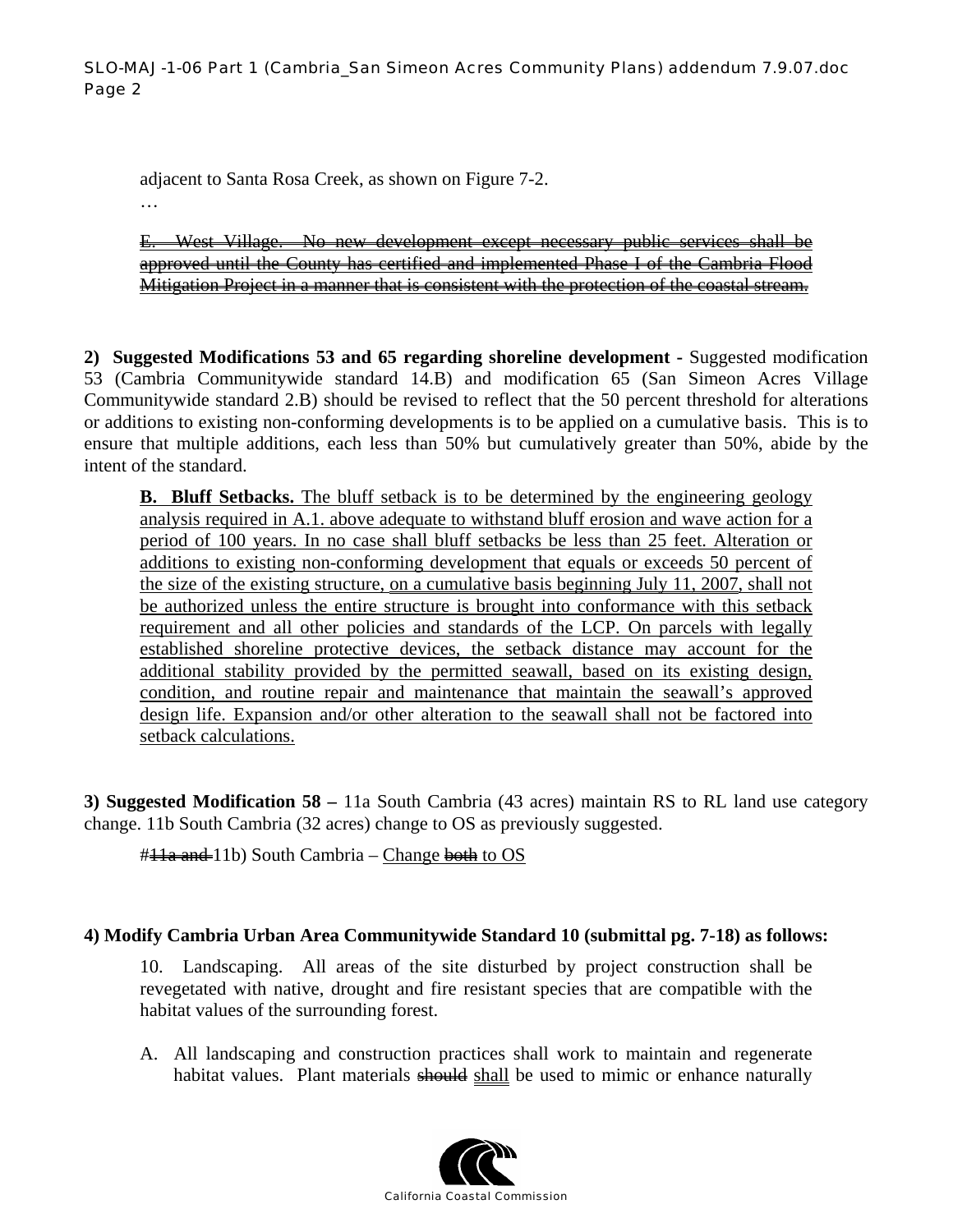occurring vegetation. Materials should shall be propagated from native stock taken from an area within a 50-mile radius of San Simeon Acres to ensure that the gene pool is not diluted for endemic species. This is particularly true for Monterey Pines and riparian plantings.

B. Prohibited Plant Materials. Non-native, invasive, fire prone, and water intensive (e.g., turf grass) landscaping shall be prohibited on the entire site. A list of prohibited plants, such as Pampas grass and Scotch broom, is available from the Department of Planning and Building.

#### **5) Add new Cambria Communitywide Standard 15 and San Simeon Acres Village Communitywide Standard 14 as follows:**

Cambria Standard 15 & San Simeon Acres Standard 14. Conversions of Existing Overnight Accommodations. The conversion of existing overnight accommodations available to the general public to any form of private residential use (e.g., condo-hotels, limited use/fractional ownership hotels, private ownership of individual units, etc.) is prohibited.

#### **6) Add new San Simeon Acres Village Communitywide Standard 15 as follows:**

15. Landscaping. All areas of the site disturbed by project construction shall be revegetated with native, drought and fire resistant species that are compatible with the habitat values of the surrounding forest.

- A. All landscaping and construction practices shall work to maintain and regenerate habitat values. Plant materials shall be used to mimic or enhance naturally occurring vegetation. Materials shall be propagated from native stock taken from an area within a 50-mile radius of San Simeon Acres to ensure that the gene pool is not diluted for endemic species. This is particularly true for Monterey Pines and riparian plantings.
- B. Prohibited Plant Materials. Non-native, invasive, fire prone, and water intensive (e.g., turf grass) landscaping shall be prohibited on the entire site. A list of prohibited plants, such as Pampas grass and Scotch broom, is available from the Department of Planning and Building.

#### **II. Supplemental Findings**

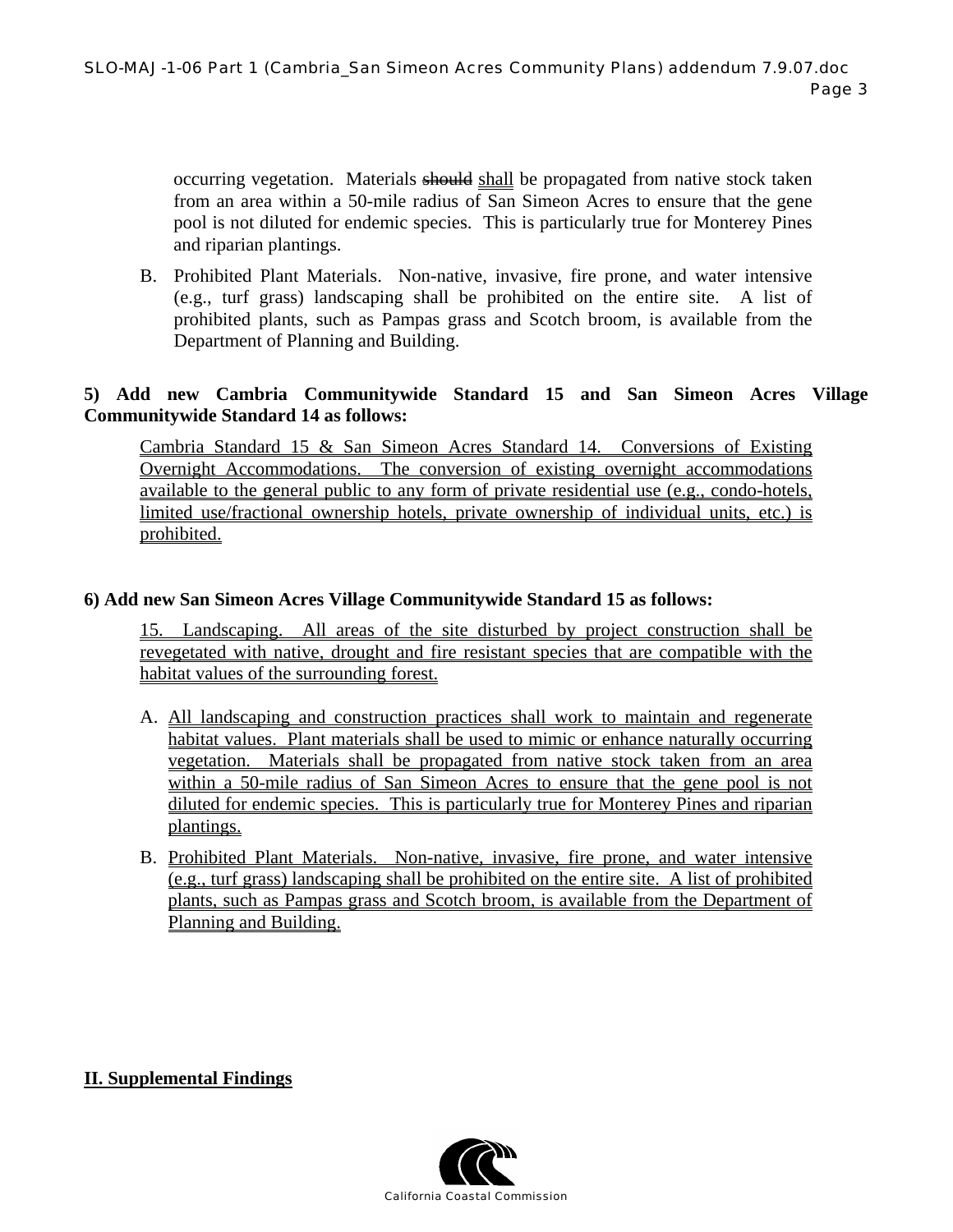#### SLO-MAJ-1-06 Part 1 (Cambria\_San Simeon Acres Community Plans) addendum 7.9.07.doc Page 4

#### **1) Modify Findings for Proposed Land Use Changes on South Cambria parcels pgs. 52-53:**

#### South Cambria: a. RS to RL (43 ac); b. RS to AG (32 ac)

It should be noted that the 32-acre parcel has already been designated Open Space (OS) by the County under a previous LCP amendment (SLO-MAJ-1-04 Part 2). Thus, the suggested modifications correct the submittal's inconsistency with LCP amendment SLO-MAJ-1-04 Part 2, by designating the 32-acre parcel as Open Space (OS). The 43-acre property is directly adjacent to this parcel, is part of the same forest stand. A review of aerial photos shows a dense forest canopy and overall connectivity with adjacent forested open space parcels. The County's request to change the land use designation of the 43 acre parcel from Residential Suburban (RS) to Rural Lands (RL) allows for has the potential to increase the amount of residential development in this sensitive habitat area, inconsistent with Section 30240(a). Based on the sensitive Monterey pine forest resource on the ground and the location of the properties outside of the urban service boundary line, the most appropriate land use designation is Open Space (OS). However, residential uses are not allowable in the OS land use category which, as described by the LCP's Framework for Planning, is applied to lands in public fee ownership, or private lands where an open space agreement or easement has been executed between the property owner and the County. Given the underlying private ownership the proposed redesignation of this property to Rural Lands (RL) is appropriate in this case. Any future development proposed on these properties will need to comply with all relevant LCP standards, including those that require protection of Environmentally Sensitive Habitat Areas (ESHA). For example, subdivisions of these lots are prohibited and every effort must be made to site and design allowable developments in the least environmentally sensitive portions of the property in order to maximize resource protection.

For these reasons, the recommendation is to place the 43-acre property into open space (OS), consistent with the actions taken by the Commission on the neighboring property. With this modification, and recognition of the previous land use changes already certified by the Coastal Commission with the 32acre parcel, the proposed change can be found consistent with the Coastal Act.

#### **2) Add the following as paragraph 2 on page 51 of the staff report regarding priority uses:**

The Coastal Act establishes visitor-serving uses, including overnight accommodations as higher priority land uses than residential land uses. It also establishes a preference for lower-cost visitor-serving accommodations. Because condo-hotels or other limited use/fractional ownership hotels are quasiresidential and may not be subject to length-of-stay or other timing restrictions for the owner of the units, concerns are raised about the extent to which these types of developments actually constitute visitor-serving land uses. In addition, these projects generally do not offer accommodations that can be considered lower-cost, raising questions about the adequacy of the supply of lower-cost vaster-serving accommodations in the Coastal Zone.

To ensure that the existing stock of overnight visitor-serving accommodations in Cambria and San Simeon Acres are protected and lower-cost opportunities are preserved, a new communitywide standard is suggested that would prohibit existing overnight visitor-serving accommodations available to the general public to be converted to any form of private residential use (e.g. condo-hotels, limited

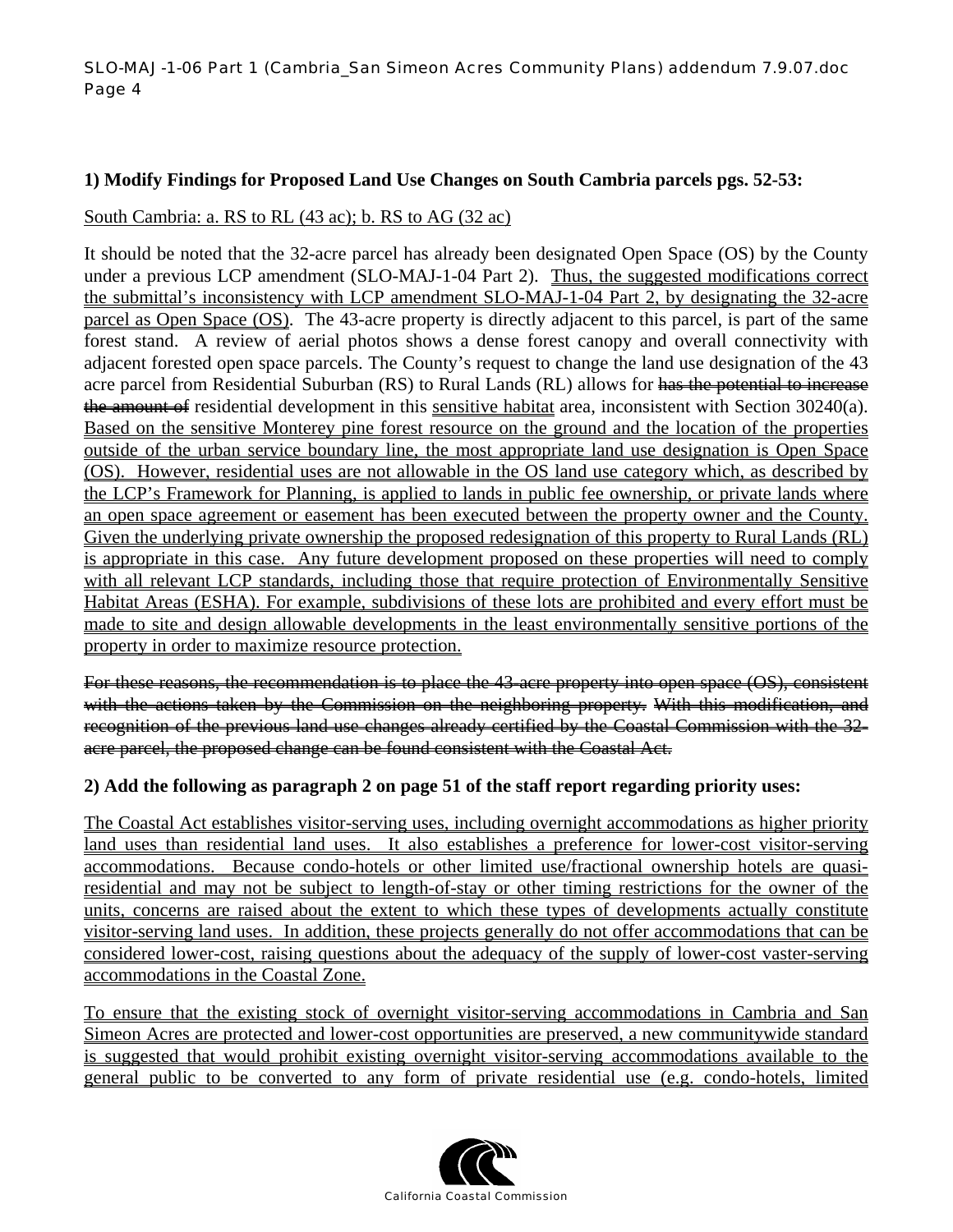use/fractional ownership hotels, individual ownership of units, etc.).

#### **III. Response to Correspondence from Mr. Greg Berge**

Mr. Greg Berge owns property within Cambria that he has been unable to develop because he has not been able to obtain wastewater treatment or domestic water service form the Cambria Community Services District. In addition to the letter from Mr. Berge and associated attachments included as Exhibit I to the staff report, Mr. Berge submitted another letter with multiple attachments following the release of the staff report, which is included within the Central Coast Deputy Director's Report.

In summary, Mr. Berge asserts that the assessments that have been levied against his property for water and sewer improvements guarantees his right to such services, and that "any build out reduction that eliminated the right to sewer and/or water will constitute a breach of the implied contract of the compulsory levies, and will force a taking of the property or properties" (page 2, of July 5, 2007 letter). Accordingly, Mr. Berge also asserts that "the desalination plant must be sized to accommodate the project buildout to accommodate the sizing and water requirements to meet the sewerage requirements of the 11,000 lots as assessed under the benefited use".

Although the correspondence and attachments submitted by Mr. Berge do not identify the specific components of the Cambria Community Plan that he objects to, it appears that he is concerned that the Plan will reduce allowable levels of buildout, and/or limit the allowable capacity of a future water project, in a manner that will prevent him from developing his property. Components of the LCP and the staff recommendation relevant to these concerns include the Buildout Reduction Program contained on page 4-17 of the Plan, and suggested modifications number 46 and 48 to Cambria Development standards contained on pages 23 – 25 of the staff report.

The findings contained on pages  $40 - 52$  of the staff report identify the Coastal Act policies relevant to this issue, and detail the basis for suggested modifications to the water supply and wastewater treatment provisions of the plan. As stated on page 45 of the staff report, "Although current planning assumes a more limited buildout scenario for the community, the actual capacity of the any future water supply is not yet established." Rather than establishing a capacity limit, the suggested modifications incorporate performance standards for a future water supply project to ensure that it is designed and constructed consistent with LCP and Coastal Act requirements.

Nothing within either the plan submittal or the suggested modifications prohibit the CCSD from providing water and sewer service to Mr. Berge in the future, provided that such services are established consistent with Coastal Act and LCP requirements, as well as relevant prior Coastal Development Permits (e.g., CDP 132-18 and 132-30, as amended by CDP Amendment 428-10, regarding the Cambria Wastewater Treatment Plant). Thus, neither the Cambria development standards of the LCP as submitted, or as recommended for modification result in the taking of private property.

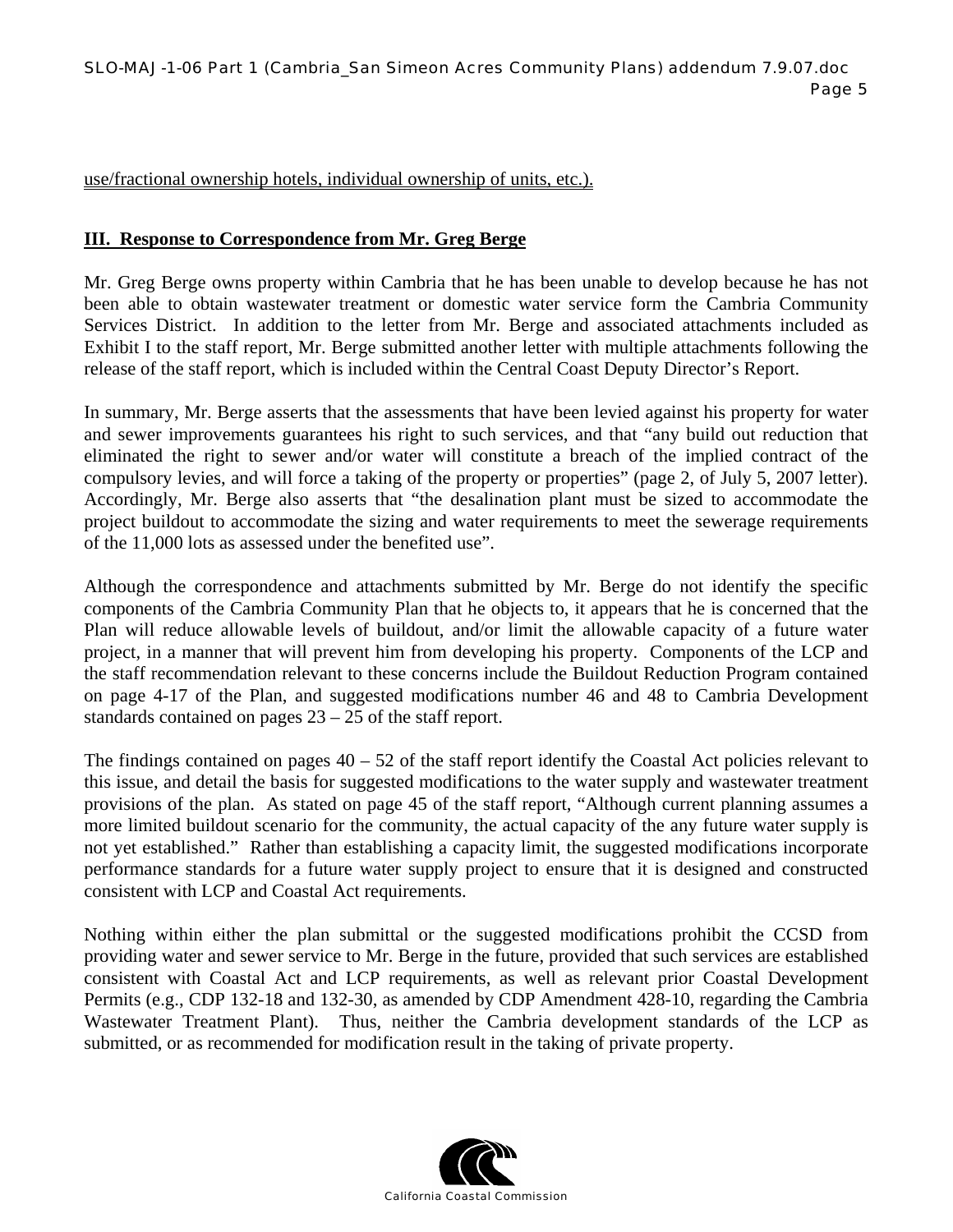#### SLO-MAJ-1-06 Part 1 (Cambria\_San Simeon Acres Community Plans) addendum 7.9.07.doc Page 6

The Buildout Reduction Program proposed by the Cambria Community Services District and referenced by Cambria Land Use Program 5 on page 4-17 of the submittal similarly does not contain any mandatory requirements that would deprive a private property owner of a reasonable economic use based on a legitimate economic backed expectation. Rather, this program focuses on encouraging voluntary mergers, and the retirement of vacant lots through acquisition. The use of such measures to reduce buildout potential in a manner that is more protective of coastal resources has been a longstanding recommendation of the Coastal Commission, and will not result in any violation of the Constitutional takings provision.

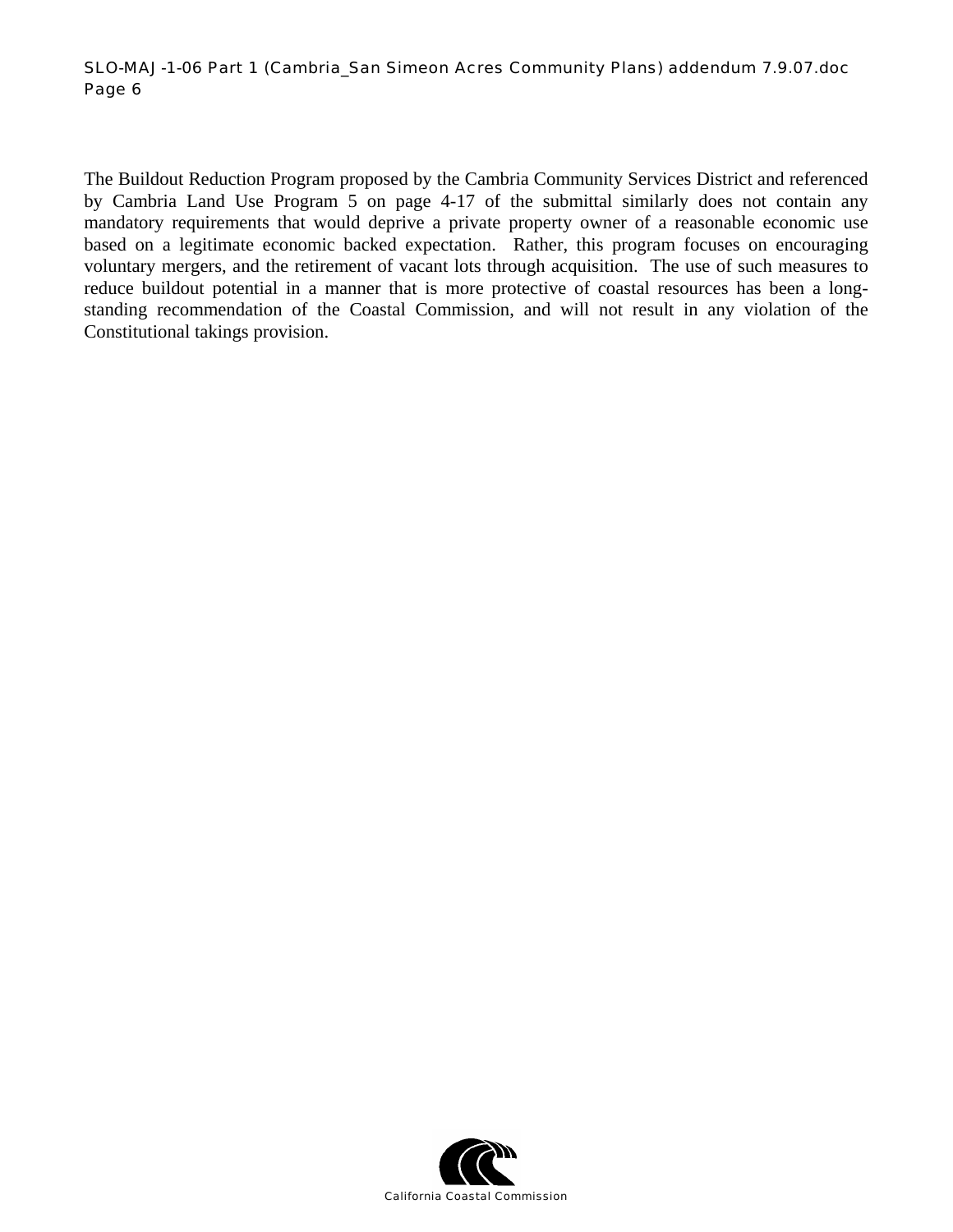#### CALIFORNIA COASTAL COMMISSION CENTRAL COAST DISTRICT OFFICE 725 FRONT STREET, SUITE 300 SANTA CRUZ, CA 95060 (831) 427-4863

# W10a



#### **Prepared June 21, 2007 (for July 11, 2007 hearing)**

**To:** Commissioners and Interested Persons

- **From:** Charles Lester, Deputy Director Steve Monowitz, District Manager Jonathan Bishop, Coastal Program Analyst
- **Subject: San Luis Obispo County Local Coastal Program Major Amendment No. 1-06 (Part 1) Cambria and San Simeon Acres Community Plans.** For public hearing and action at the California Coastal Commission's July 11, 2007 meeting to take place in San Luis Obispo.

# Summary

San Luis Obispo County proposes to amend its Local Coastal Program (LCP) by incorporating the Cambria and San Simeon Acres Community Plans into the North Coast Area Plan (NCAP) segment of the Land Use Plan (LUP). The proposed LUP amendment is a comprehensive update to the policies, programs, maps, and standards that guide and regulate development within the urban areas of Cambria and San Simeon Village Acres in concert with other elements of the certified LCP. The amendment updates the background information included in the existing NCAP regarding both urban and rural areas, but does not change existing standards or programs applicable to the rural areas.

The proposed update was prepared with partial funding provided by grants from the California Coastal Commission and the California Resources Agency. In recent years the Coastal Commission has addressed coastal resource protection and LCP planning in these communities through a review of the County's North Coast Area Plan Update submittal in 1998 and a comprehensive Periodic Review of the implementation of the SLO County LCP. The current submittal attempts to address many of the Commission's modifications made to the previous North Coast Update that were not accepted by the County, as well as a number of the recommendations included in the Commission's Periodic Review of the LCP, adopted in July 2001.

#### Coastal Act Consistency Issues

The submitted update is the result of many years of significant effort by the County, the public, and other significant stakeholders, such as the Cambria Community Services District. Based on this work, San Luis Obispo County has effectively addressed many of the outstanding issues in Cambria and San Simeon Acres. Nonetheless, certain modifications are required to fully address consistency with the requirements of the Coastal Act. **Therefore, staff is recommending that the update be approved if modified as recommended in this staff report**. In recent months, Commission staff has worked closely with County staff to reach agreement on many of these modifications, although some disagreements remain. Major modifications are summarized below.

Development and Public Services

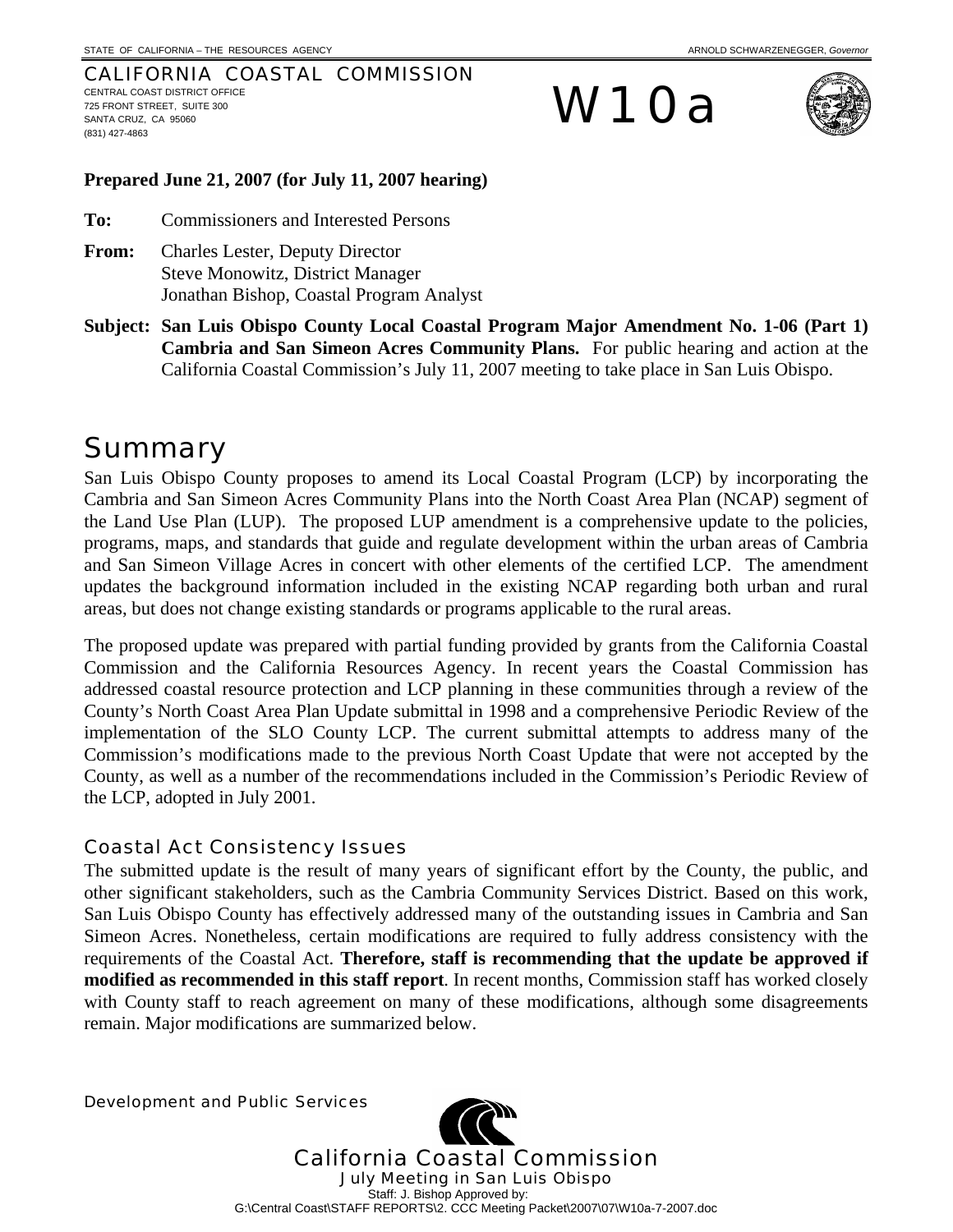The County and the CCSD have taken significant strides to address public service limitations in Cambria, particularly concerning inadequate water supply. There is general acknowledgement that there is currently inadequate water supply to support significant new development in Cambria. The CCSD has declared a water emergency under the Water Code, and aggressively pursued a build-out reduction program to bring future development potential within existing resource constraints. The County's Resource Management System identifies current demand for water as equal to or exceeding available supply. The LCP submittal includes updated resource discussions and various changes and proposed programs to address limited public services in Cambria. Nonetheless, the proposed plans do not provide sufficient basis to fully address the requirements of Coastal Act section 30250, particularly concerning adverse cumulative impacts to the habitat and riparian values of Santa Rosa and San Simeon Creeks.

Modifications are needed to assure that new development in Cambria (and San Simeon Acres) does not exceed available public services, for example, through retrofitting of existing development to mitigate for increased water withdrawals, and to assure, among other things, the protection of the sensitive habitat of San Simeon and Santa Rosa creeks, which are the current water supply for Cambria. The proposed modifications anticipate that this limitation may be revised at such time as a new water supply project is approved to support new development in Cambria. Under the proposed modifications, such a project will also need to assure that the design capacity of the project will address both resource protection related to the creeks, and not induce growth beyond the capacity of other available public services. Finally, the CCSD has been pursuing a desalination plant to serve an identified build-out consistent with its build-out reduction program goals. Related to this potential development, modifications are recommended to address the Commission's concerns about the various resource issues related to desalination plants.

#### Environmentally Sensitive Habitat Area Protection

The update proposes various changes to improve protection of the native Monterey pine forest in Cambria that is already generally designated ESHA by the LCP, and to facilitate permit reviews of projects currently located in mapped Monterey pine forest ESHA. The County is also proposing a new landscaping standard that requires revegetation with native, drought and fire resistant species, and that prohibits non-native invasive species. The update changes are generally consistent with Coastal Act section 30240, but several modifications are recommended to assure that biological reviews adequate to identify Monterey pine forest and other ESHA on the ground are conducted.

#### Hazards

The County has proposed changes to programs and standards to address coastal hazards. However, staff is recommending significant modifications to address concerns and new information related to the adequacy of bluff setbacks, potential seawall development, and redevelopment of existing developments on blufftop lots. This includes modifications strengthening required setbacks and bluff stability analyses, prohibiting future shoreline structures for new development, and requiring conformance with current standards in major redevelopments.

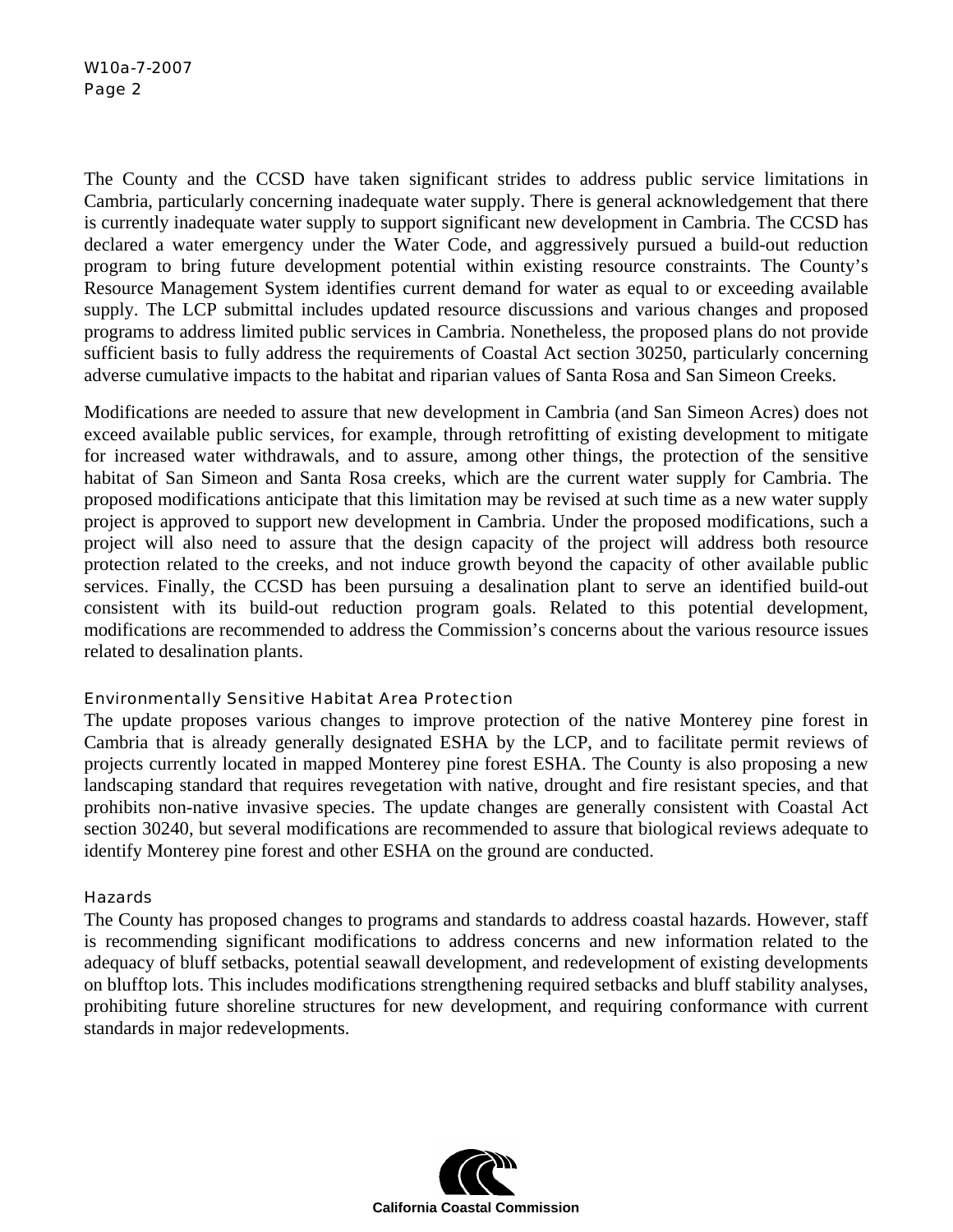#### Public Access and Recreation

The County has included a new Coastal Access chapter to the Cambria and San Simeon plans that includes a comprehensive inventory of existing public access and new policies related to the California Coastal Trail (CCT). The submittal is thus generally consistent with the Coastal Act requirement to provide maximum public access to and along the coast. Minor modifications are recommended to address CCT goals and objectives, and assure maximum public access in specific implementation and permit actions under the plan.

#### Marine Resources and Coastal Water Quality

The County has proposed minor changes to the erosion control standard of the community plans that do not fully address water quality issues related to non-point source pollution, implementation of site design and other BMP's or ocean outfalls. Therefore, modifications are recommended to assure maximum protection of water quality and marine resources through the implementation of a comprehensive set of water quality standards applicable to new development.

#### Conclusion

As submitted the Cambria and San Simeon Acres Community Plans include important new information, programs, and standards to address coastal resource protection. Nonetheless, modifications are necessary to fully meet the requirements of the Coastal Act. Therefore, Coastal Commission staff recommends that the LCP amendment be approved only if modified as suggested. With the suggested modifications, staff further recommends that the Commission find that the proposed Land Use Plan amendment is consistent with, and adequate to carry out the provisions of the Coastal Act.

# Staff Report Contents **Staff Report Contents**

| L. |                        |  |
|----|------------------------|--|
|    |                        |  |
|    |                        |  |
|    |                        |  |
|    |                        |  |
|    |                        |  |
|    |                        |  |
|    |                        |  |
|    |                        |  |
|    |                        |  |
|    |                        |  |
|    |                        |  |
|    | $\mathcal{R}_{\alpha}$ |  |
|    |                        |  |
|    | 6.                     |  |
|    |                        |  |
|    |                        |  |

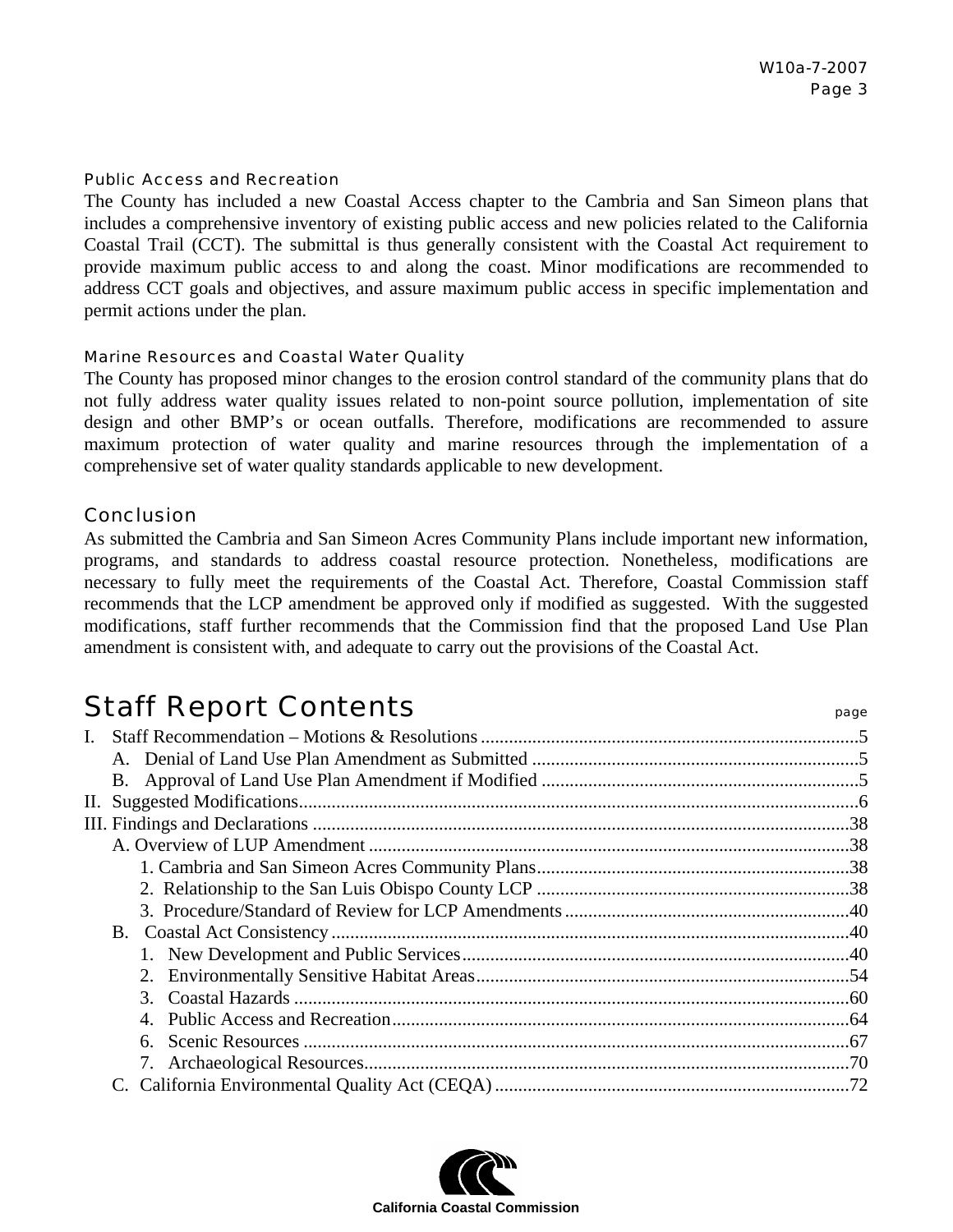#### W10a-7-2007 Page 4

Click on the link below to go to the exhibits

#### IV. Exhibits

- [Exhibit A: County LUP Amendment Submittal Cambria and San Simeon Acres Community Plans](http://documents.coastal.ca.gov/reports/2007/7/W10a-7-2007-a1.pdf)
- Exhibit B: County Board of Supervisors Resolution No. 2006-124
- Exhibit C: Proposed Changes to the LUP Official Maps
- Exhibit D: County/Coastal Commission Correspondence
- Exhibit E: Other Correspondence
- Exhibit F: County Suggested Revisions to Chapter 8 Coastal Access
- Exhibit G: Ex-Parte Communications
- Exhibit H: Correspondence Received Since the April 11, 2007 Continuance
- Exhibit I: Additional Correspondence

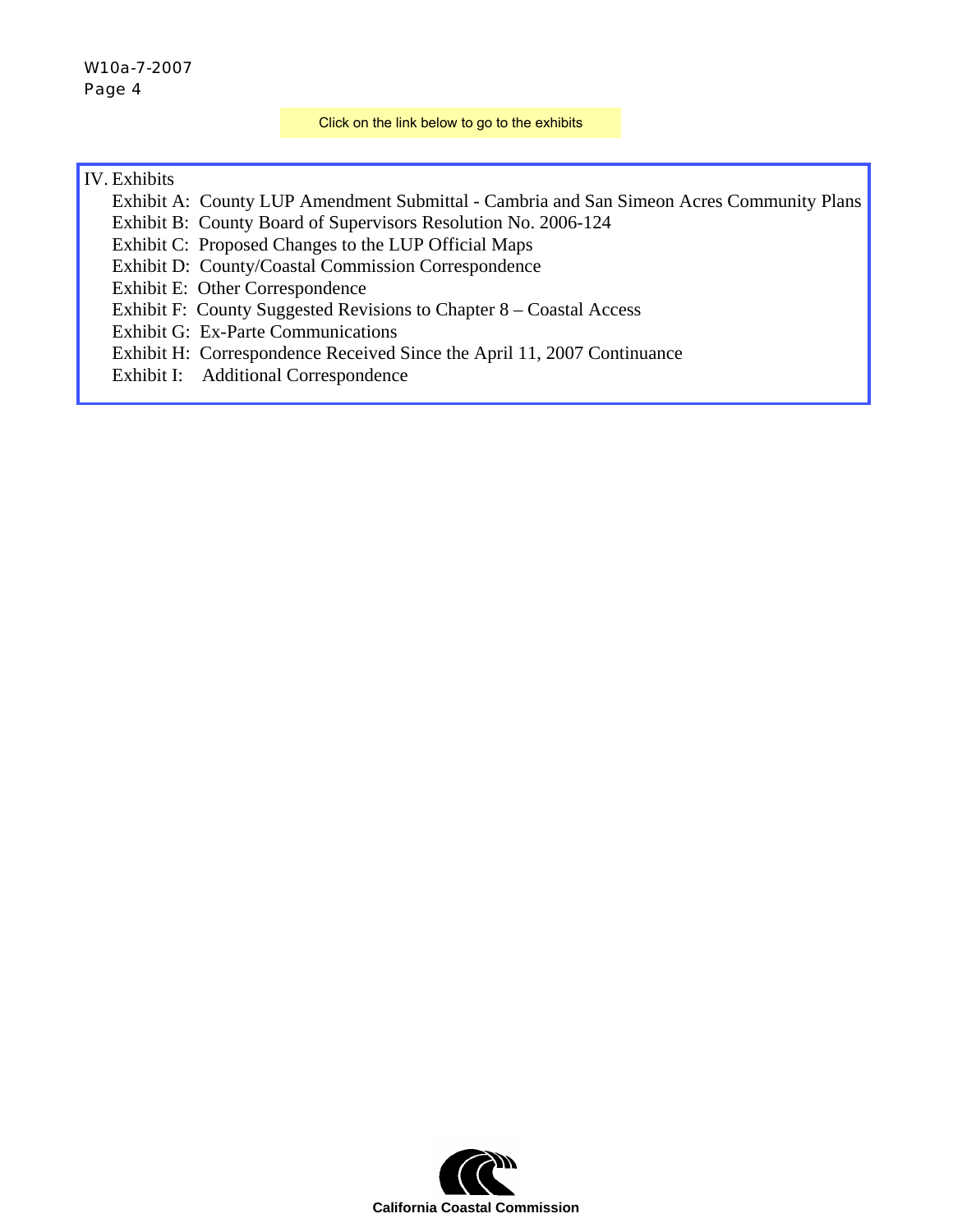# I. Staff Recommendation – Motions & Resolutions

Staff recommends that the Commission, after public hearing, certify the proposed amendment only if modified. The Commission needs to make two motions in order to act on this recommendation.

# A.Denial of Land Use Plan Amendment as Submitted

*Motion (1 of 2). I move that the Commission certify Land Use Plan Amendment SLO-MAJ-1-06 (Part 1) as submitted by the County of San Luis Obispo.* 

**Staff Recommendation to Deny**. Staff recommends a **NO** vote. Failure of this motion will result in denial of the amendment as submitted and adoption of the following resolution and findings. The motion to certify passes only by an affirmative vote of a majority of the appointed Commissioners.

**Resolution to Deny.** The Commission hereby **denies** certification of the Land Use Plan Amendment SLO-MAJ-1-05 (Part 1) as submitted by the County of San Luis Obispo and adopts the findings set forth below on the grounds that the amendment does not conform with the policies of Chapter 3 of the Coastal Act. Certification of the Land Use Plan amendment would not comply with the California Environmental Quality Act because there are feasible alternatives or mitigation measures which could substantially lessen any significant adverse impact which the Land Use Plan Amendment may have on the environment.

# B.Approval of Land Use Plan Amendment if Modified

*Motion (2 of 2). I move that the Commission certify Land Use Plan Amendment SLO-MAJ-1-06 (Part 1) for the County of San Luis Obispo if it is modified as suggested in this staff report.*

**Staff Recommendation to Certify with Suggested Modifications**. Staff recommends a **YES** vote. Passage of the motion will result in the certification of the land use plan amendment with suggested modifications and adoption of the following resolution and findings. The motion to certify with suggested modifications passes only upon an affirmative vote of the majority of the appointed Commissioners.

**Resolution to Certify with Suggested Modifications***.* The Commission hereby certifies the Land Use Plan Amendment SLO-MAJ-1-06 (Part 1) for the County of San Luis Obispo if modified as suggested and adopts the findings set forth below on the grounds that the Land Use Plan amendment with suggested modifications will meet the requirements of and be in conformity with the policies of Chapter 3 of the Coastal Act. Certification of the land use plan amendment if modified as suggested complies with the California Environmental Quality Act because either 1) feasible mitigation measures and/or alternatives have been incorporated to substantially lessen any significant adverse effects of the plan on the environment, or 2) there are no further feasible alternatives or mitigation measures that would substantially lessen any significant adverse impacts which the Land Use Plan Amendment may have on the environment.

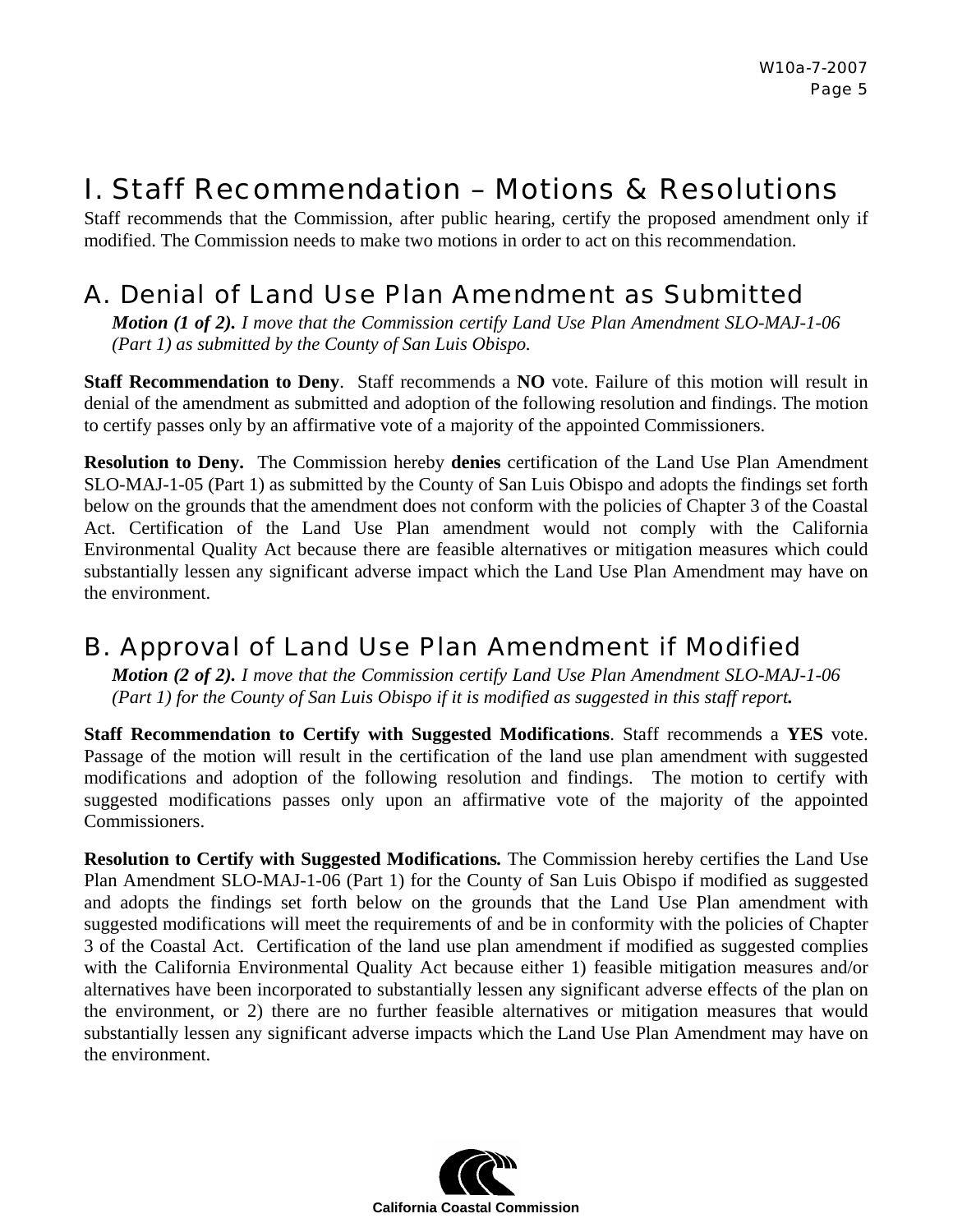# II. Suggested Modifications

The Commission suggests the following modifications to the proposed LCP amendment, which are necessary to make the requisite Coastal Act consistency findings. If San Luis Obispo County accepts and agrees to each of the suggested modifications within six months of Commission action (i.e., by January 11, 2008), by formal action of the Board of Supervisors, the LCP amendment will become effective upon Commission concurrence with the Executive Director's finding that this acceptance has been properly accomplished. Where applicable, text in cross-out format denotes text to be deleted and text in underline format denotes text to be added.

# **CHAPTER 1 – INTRODUCTION & GOALS**

**1** 

**pg. 1-3. General Goals for Cambria and San Simeon.** Revise introductory paragraphs:

"The goals of this section provide the direction for the communities of Cambria and San Simeon Acres. These general goals, together with other parts of the Land Use Element (LUE) and Local Coastal Program (LCP), provide the basic plan for the area communities of Cambria and San Simeon for the next 20 years. The goals also further refine the goals found in Coastal Zone Framework for Planning. Proposed amendments and updates to the plan must be consistent with the Chapter Three policies of the California Coastal Act and should also carry out these goals."

"The goals also function as criteria to help determine consistency of a development proposal with the policies, ordinances and standards of the LUE/LCP, which take precedence over these goals. New development should be located, designed and built in a manner that furthers these general goals, and shall comply with all other applicable regulations. The following are the general goals for planning in Cambria and San Simeon Acres:"

# **2**

**pg. 1-3 Goals for the Environment.** Revise Goal 1.F. and add new Goals 1.H., 1.I., and 1.J.:

1. Environment. Maintain and protect a living environment that is safe, healthful, and pleasant for all residents by:

…

F. Preserving and protecting water quality by avoiding and mitigating where feasible, potential adverse water quality impacts of new residential, commercial, and recreational development, among other ways through the implementation of low impact site designs that protect natural drainage courses, maximize opportunities for on-site percolation or detention and reuse of stormwater, and treat and filter runoff as necessary to remove sediments and contaminants.

…

- H. Protecting cultural, archaeological, and paleontological resources.
- I. Avoiding new development in hazardous areas and, where feasible, removing development threatened by hazards.

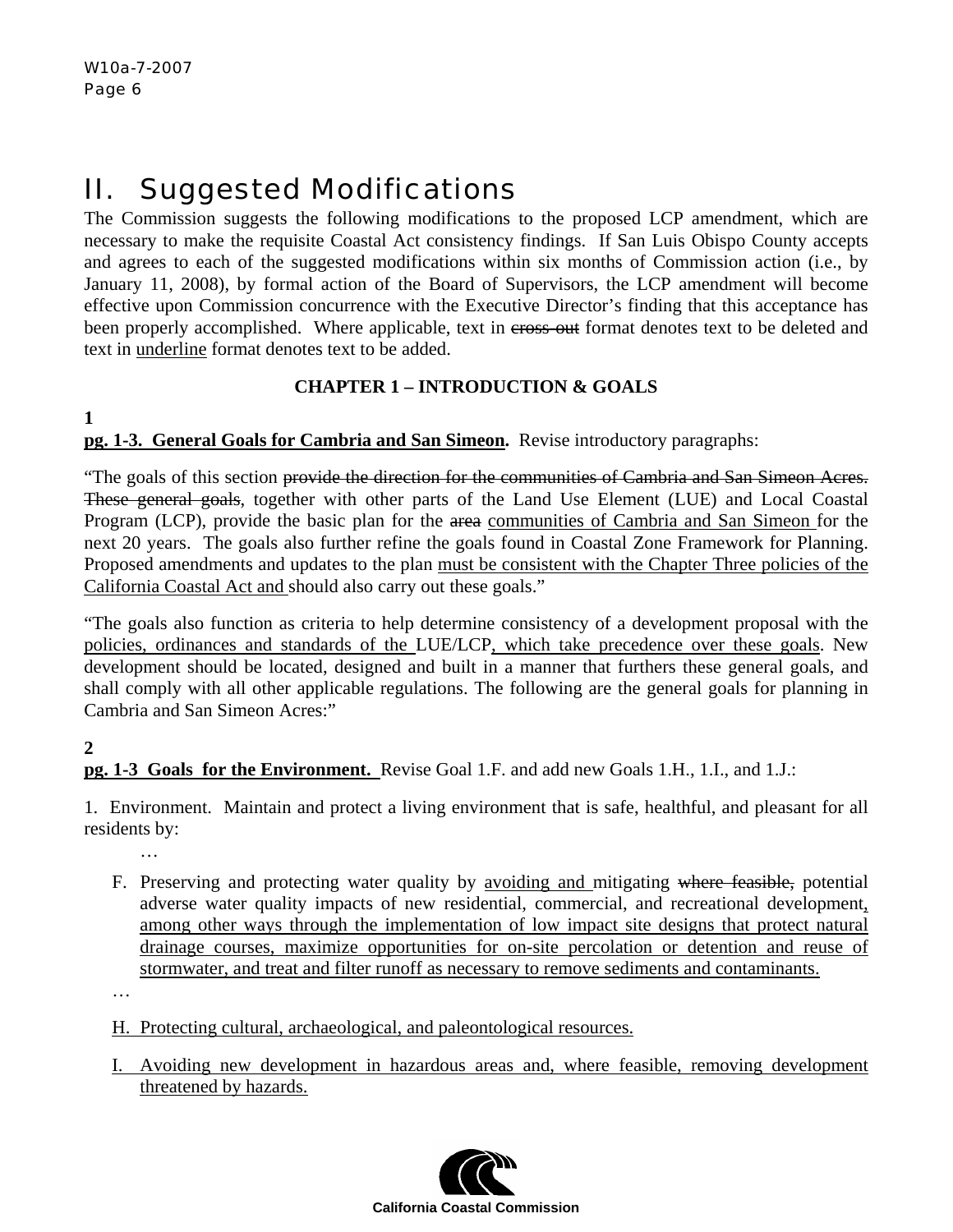# **pg. 1-4. Goals for Orderly Development.** Revise goals 2.C. and 2.D.:

2. Orderly Development. Provide for an environmentally and economically sustainable rate of orderly development within the planned capacities of resources and services by:

…

**3** 

- C. Establishing a growth rate consistent with the growth management ordinance and the anticipated population provided for in this plan protection of coastal resources.
- D. Providing the lead time necessary to fund and implement the public services necessary to support population growth consistent with the protection of coastal resources, considering the County's and taxpayers' financial ability to provide them.

**4 pg. 1-4. Goals for the Distribution of Land Uses.** Revise Goal 3.A.:

3. Distribution of Land Uses. Encourage an urban environment that is an orderly arrangement of buildings, improvements, and open space appropriate to the size and scale of development for each community by:

A. Maintaining a stable urban/rural boundary and a clear distinction between urban and rural development.

# **pg. 1-4. Goals for Location and Timing of Urban Development.** Revise Goal 4.B.:

4. Location and Timing of Urban Development. Plan for a land use pattern and population distribution that is consistent with the ability of communities to provide and maintain necessary services and facilities by:

…

B. Encouraging the voluntary transfer of potential development from antiquated subdivisions, agricultural lands, environmentally sensitive habitat areas and hazard lands to areas identified in the TDC program appropriate for development.

**6** 

**5** 

- **pg. 1-6. Goals for Residential Design in Cambria.** Revise and supplement Goals 8.C. and 8.E.:
	- C. Preserve the native forest ecosystem. (RDP) …
		- 2. Design structures to avoid significant trees, maintain natural drainages and habitat corridors, and accommodate the extent of upper- and lower-story canopy trees, their density and age structure. Mitigate unavoidable impacts to trees and native habitats.

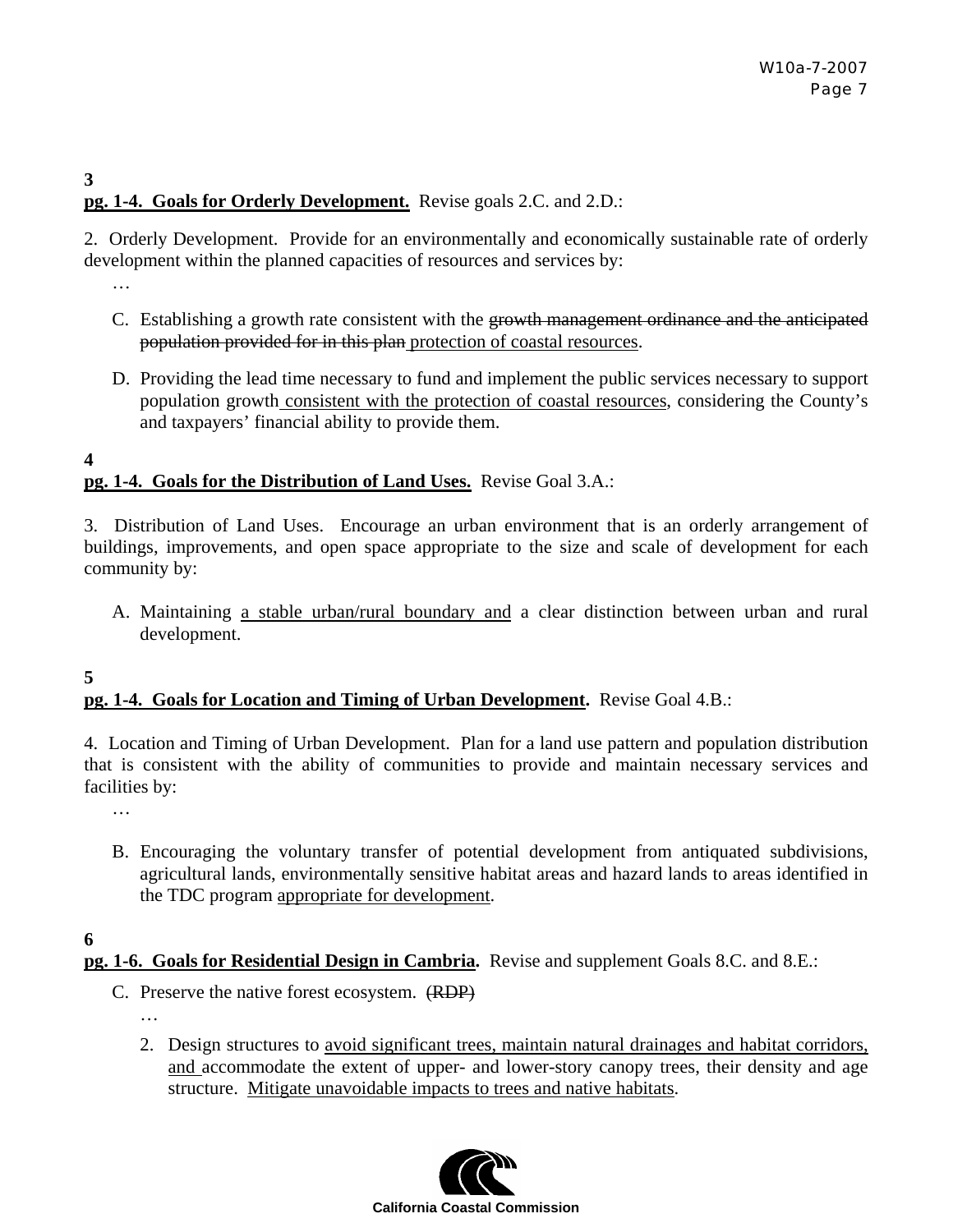…

- E. Residential Setbacks and Open Areas.
	- …
	- 4. Orient open areas in order to maximize opportunities for on-site percolation of stormwater or detention and reuse of stormwater.
	- 5. Provide adequate setbacks and open areas to accommodate water quality best management practices both during and after construction.

**7** 

# **p. 1-9. Goals for Circulation.** Add Goal 12.E, 12.F., and 12.G:

- E. Recognize that Highway One is to remain a scenic two lane road in rural areas. Transportation improvements within the urban area, as well as new development within the urban area, should be designed and limited accordingly.
- F. Protect coastal access and recreation opportunities that rely on Highway One and other public rights-of-ways, among other ways by limiting new development to that which maintains adequate levels of service along these routes.
- G. Transportation improvements needed to accommodate new development must be designed and implemented consistent with applicable LCP and Coastal Act requirements, and should be permitted and in place before such development occurs.

#### **8**

# **pg. 1-14. Features of the North Coast Area Plan.** Revise text of Features 1, 4, 5, and 7 as follows:

1. Background Information. The North Coast Area Plan provides information on population, land use, availability of resources and public services, and environmental characteristics. This information is the basis for many of the decisions mad in the Plan and is current at the time of the last update. Decisions made under this plan shall be based on the best available information and an assessment of resources at the time of application.

4. Plan Maps. Land Use, combining designation, and circulation maps are shown following Chapter 7. They include the following:

A. Land Use Categories. The land use categories determine the allowable uses for every piece of property, including the maximum density and intensity of potential development.

…

5. Planning Area Standards. Specific development standards are included in Chapter 7: Planning Area Standards to address special issues and conditions relevant to individual communities. Chapter 7 standards provide criteria for detailed evaluation of proposed development projects that must be applied in conjunction with all other applicable policies contain in the LCP. The text of this Plan

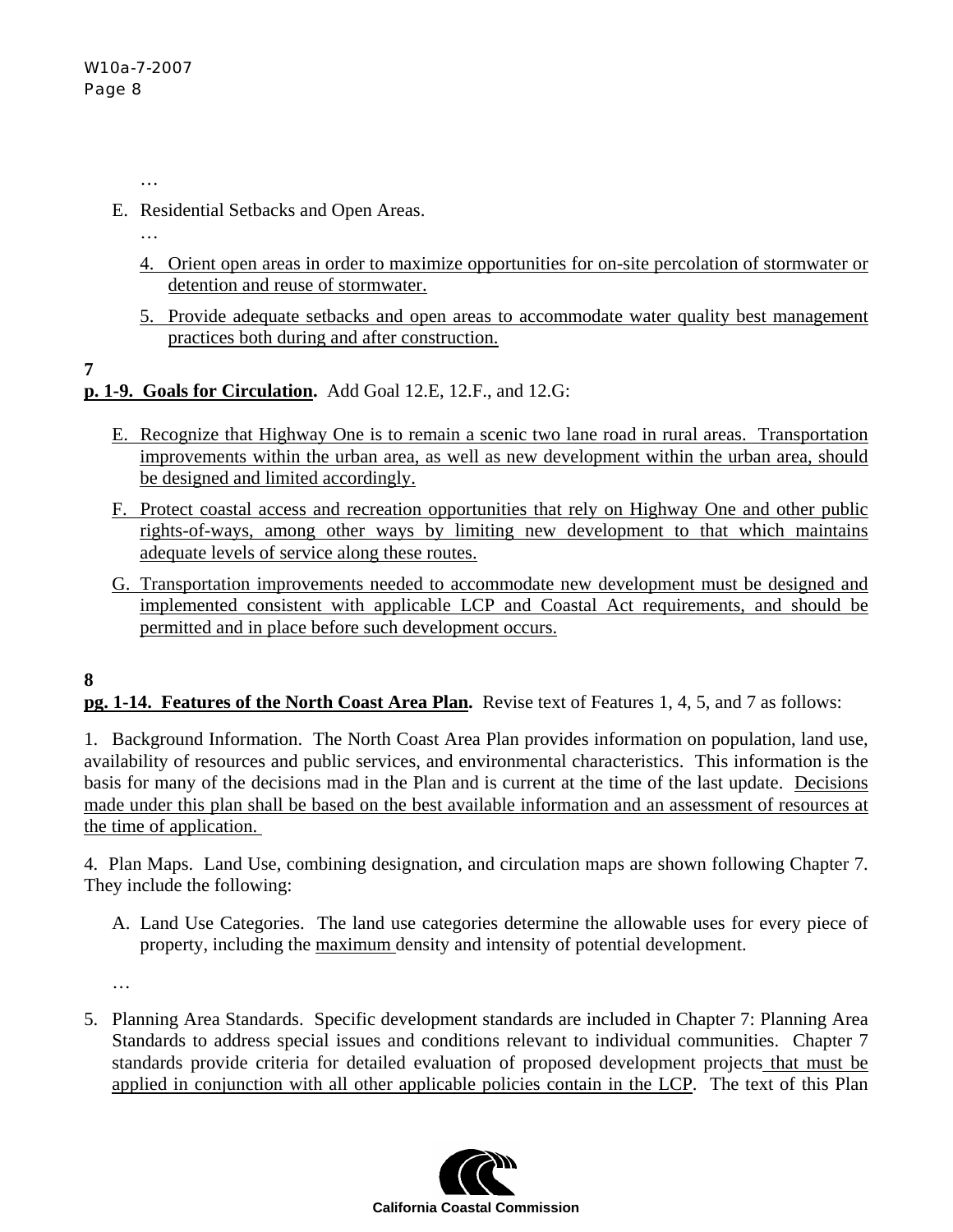may also be used as a basis for to guide decisions concerning development and subdivision applications. Careful reading of the planning area standards will assist in creating projects that are consistent with adopted policies and regulations.

- 7. Coastal Access. Chapter 8 of this Plan provides a list of County goals, policies, standards and ordinances pertinent to coastal access in the Planning Area. In addition, Chapter 8 provides a map of preferred access locations and alignments forming critical segments of a California Coastal Trail for the urban areas of Cambria and San Simeon.
- **9**

#### **pg. 1-16. Relationship of the NCAP to the LCP.** Add sentence to 3.D. as follows:

D. Area Plans. The Area Plans replace the former community general plans, and provided goals, objectives, policies, programs, and standards unique to each area. … In the event of conflict between the provisions of the Area Plans and the countywide standards of the Coastal Zone Land Use Ordinance or the Coastal Plan Policies Document, the Area Plan Standards shall control.

#### **CHAPTER 2 – POPULATION, HOUSING & ECONOMY**

#### **10**

**pg. 2-8. Population Projections**. Modify the text of the introductory paragraph, as well as subsections C.1., C.2., C.2.A, and C.2.B. as follows:

#### C. Population Projections

With countywide growth management provisions, existing shortages of important resources such as water and public services, and the inability of adverse impacts posed to the natural environment associated with population growth to sustain full buildout, there are significant unresolved issues regarding appropriate levels of North Coast Planning Area is not expected to reach buildout of the land use described by this plan in development within the North Coast Area during the 20-year term of the plan.

1. Land Use and Growth. Historic growth rates in the North Coast have been higher that the Countywide average. However, like the county-wide average, growth rates in Cambria and Simeon Acres have decreased during the last ten years. This reduction in growth rates is due primarily to resource constraints and development restrictions as there is still and ample supply of existing vacant lots, within both Cambria and San Simeon. [Delete paragraph break.]

While buildout additional growth is theoretically possible, it is not very likely because dependent upon the resolution of resource constraints such as water supply, traffic capacity, and public facility limitations. Development of the large amounts of water capacity necessary to sustain a large population would be very costly, difficult, and time consuming. The environmental sensitivity and location within the Coastal Zone makes permitting and implementation of infrastructure projects difficult.

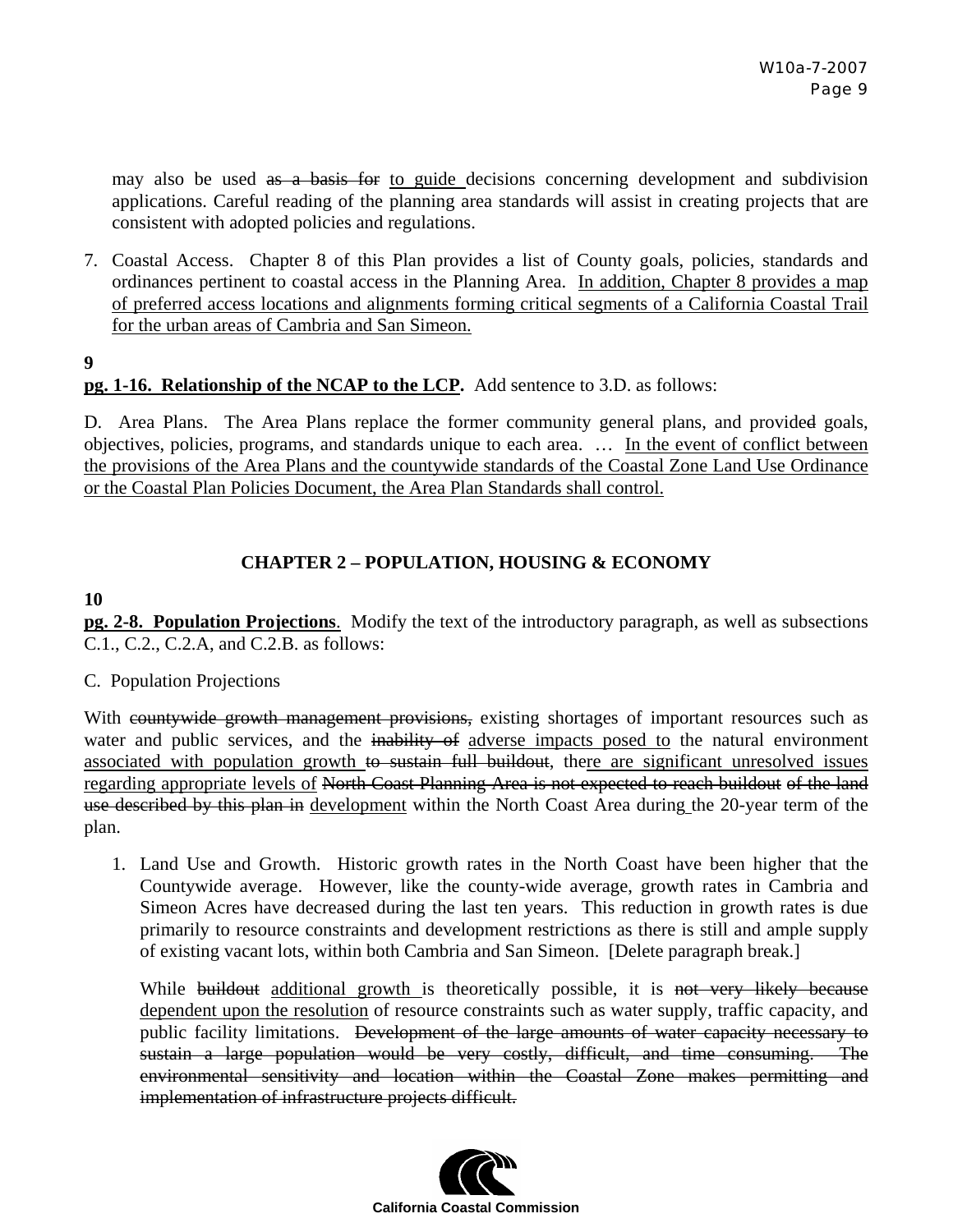…

2. Growth Management and Anticipated Growth Rates. The current county growth rate for dwelling units is set annually, pursuant to the County's Growth Management Ordinance, which is not a part of the certified LCP. Countywide, the number of new dwelling units allowed yearly is generally 2.3 percent of the existing county dwelling units. There are a few types of housing that are not subject to this limitation, such as farm worker housing and affordable hosing projects. During some years, fewer allocations may be allowed due to water shortages. Since 1999, the County limited the allocations for Cambria to a maximum 1 percent rather than 2.3 percent. This one percent limit will continue due to Cambria's water shortages. Due to limited water supplies and the community's support over the years for growth control, it is assumed that the average growth rate over the life of this Plan would be a maximum of one percent. The CCSD is currently in the preliminary stages of a lengthy process to permit, build, and implement a desalination plant. Once a desalination plant is implemented, it would accommodate 650 additional units in Cambria. The remaining buildout potential in Cambria is to be retired through implementation of the CCSD's Buildout Reduction Plan. Requests for allocations to build new units for San Simeon Acres and the rural area are calculated as part of the County total.

However, after reviewing the reliability conclusions of the Cambria Community Services District's Water Supply analysis during a November 15, 2001 meeting, the Cambria Community Services District Board declared a Water Code 350 emergency and enacted a moratorium for new connections with an exception for certain "pipeline projects" that were already in process. As a result of this action, and other related actions taken by the Coastal Commission and the County in response to the critical water supply situation, actual growth in Cambria has been well under the one percent cap established by the County pursuant to its Growth Management Ordinance. The Cambria Community Services District is currently pursuing a desalination project to provide an additional water supply for Cambria. A permit to conduct Geotechnical and Hydrogeologic Investigation Activities for a desalination project is currently under review by the Coastal Commission.

A. Cambria. There were approximately 4.000 dwellings in 2005, with approximately 7,900 potential additional units allowed by the existing prior 1988 plan, presuming that public service constraints could be resolved and other resource protection requirements of the LCP could be met. Theoretically, all of this growth has the potential to occur during the life of the existing plan since the existing plan does not include growth rates.

With the public purchase of Fiscalini Ranch and change the elimination of developable acreage the Residential Single Family land use designation established by the 1988 Area Plan over portions of the Ranch to Recreation and Open Space, approximately 738 potential dwelling units were removed. Further reductions are proposed to Additional changes to the 1988 Area Plan established by the 2006 Update to this Plan may result in an approximately 31% decrease in the hypothetical buildout potential of 7,900 dwelling units. from the total potential

Should the plan never be updated again, the theoretical buildout would be approximately 6,130, again presuming that public service constraints can be resolved and other resource

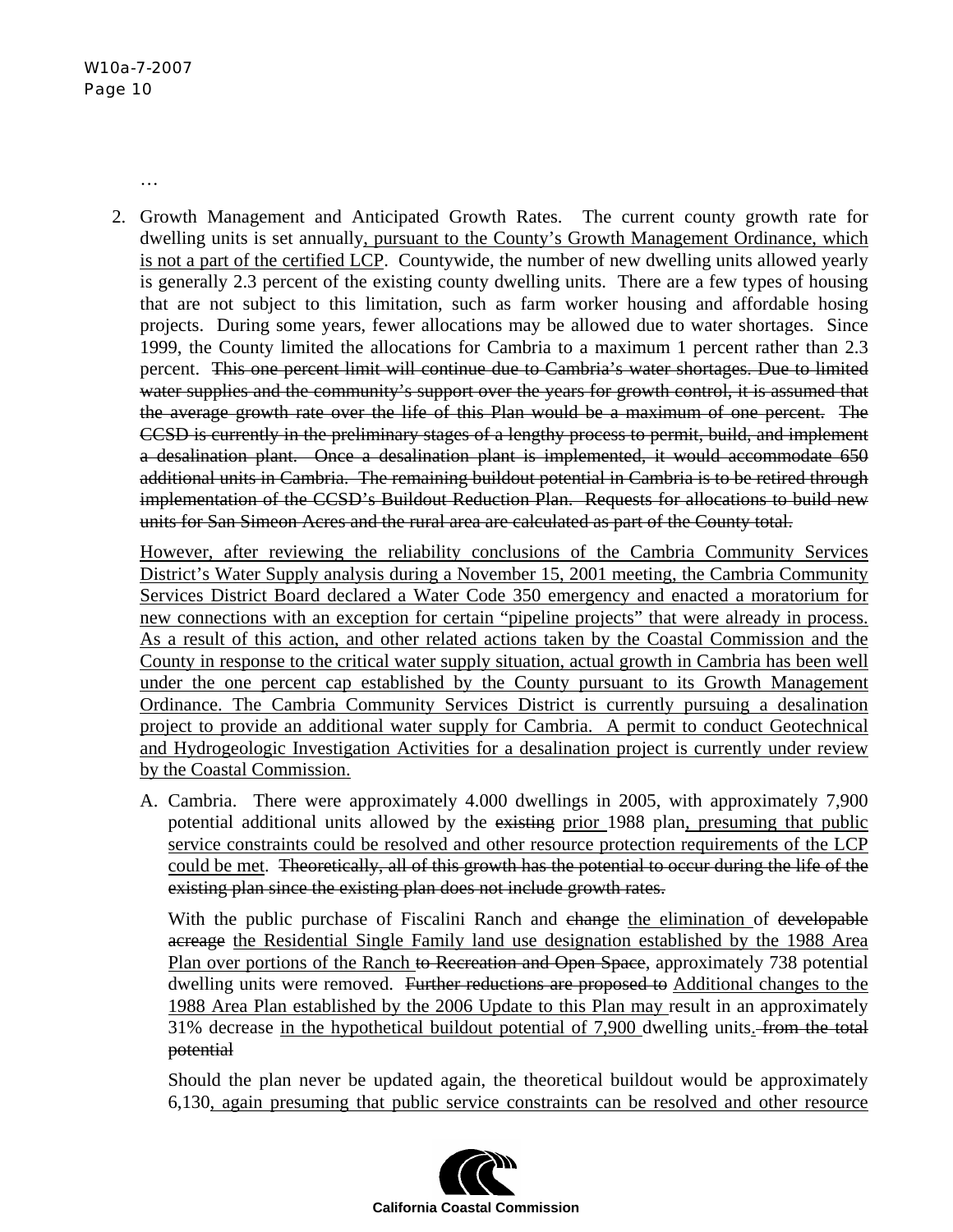protection requirements of the LCP can be met. Based on historic population rates for Cambria, this would result in a population between 10,180 and 13,790 people. However, through the standard development review process and future plan updates, development levels would continue to must match available resources such as water and public services. For example, verification of water and sewer service from the CCSD is required prior to acceptance of an application for processing.

…

B. San Simeon Acres. There were approximately 320 dwelling units in San Simeon Acres in 2005. There are sufficient numbers of existing lots that are vacant or partly developed to allow approximately 530 additional dwelling units, provided that public service constraints can be resolved and other resource protection requirements of the LCP can be met. Taking into account growth management at a 2.3% rate per year, the proposed plan projects a total of 530 units in San Simeon. …

# **11 pg. 2-11 – 2-12. Housing.** Modify D.3, D.3.A.2. and D.3.B. as follows:

D.3. Housing Approaches in This Plan. …

This Plan designates land in both Cambria and San Simeon Acres for multiple-family residential use. Both communities have ample land area and encourage mixed-use development projects, such as projects which provide rear-lot apartments behind a commercial frontage. While resource constraints such as water have been and continue to be a problem in the past, this Plan allows a limited number of water previously allocated to visitor-serving uses to be reallocated to affordable housing projects in Cambria allocates specific percentages of available water supplies to affordable housing projects and programs within the urban areas of Cambria and San Simeon Acres. …

D.3.A. Ensuring that there is sufficient land designated for multi-family housing is an important objective of this Plan.

…

2. Cambria. This Plan allows a potential for 975 additional residential units to result under the 20 year term of the plan. Cambria has approximately 50 acres of vacant and partially developed land in the Residential Multi-family and Commercial Retail categories, with the potential for 616 additional dwelling units within these land use categories, provide that public service constraints can be resolved and LCP resource protection policies can be met by such development.

D.3.B. Mixed Use Development. Standards in this plan allow mixed use development in the downtown areas of both Cambria and portions of San Simeon Acres on the east side of Highway One. …

**12** 

**pg. 2-18. Economy Goals and Objectives**. Revise Goal 2.B.2.:

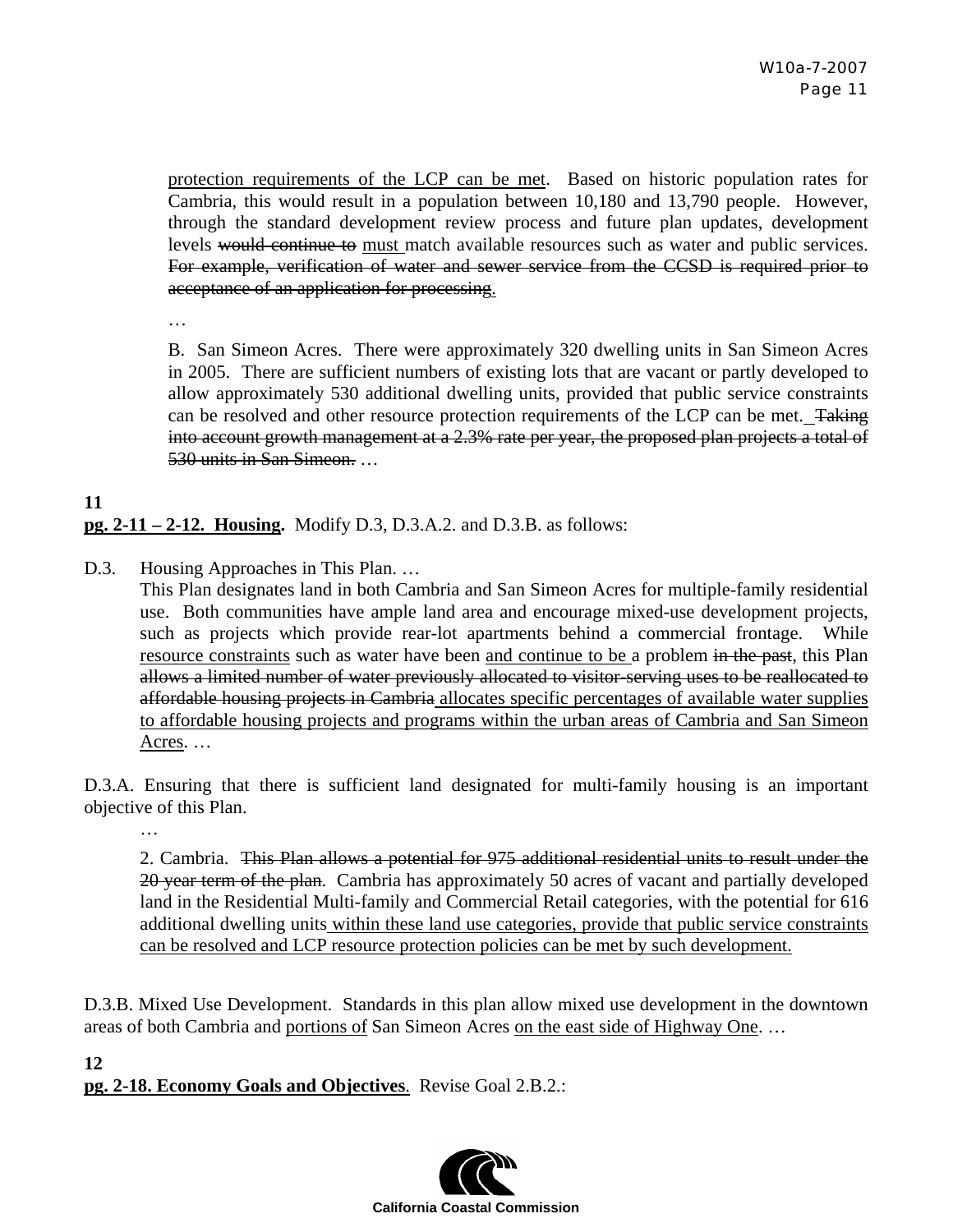2. Goals and Objectives. The following section reiterates the general goals for Cambria and San Simeon Acres in this Plan concerning economics:

B. Visitor Serving, Recreation and Resort Development. Preserve and enhance visitor opportunities in appropriate locations as an important part of the economy by:

…

…

2. Requiring that new destination resorts and recreational development such as hotels, conference centers and outdoor recreation to be located within or adjacent to urban village areas, or to existing visitor destination points.

# **CHAPTER 3 – PUBLIC FACILITIES, SERVICES, & RESOURCES**

# **13**

**pg. 3-2. Relationship to Planning Goals, Policies and Programs**. Revise section A.1. and A.3.:

- A. Relationship to Planning Goals, Policies and Programs. The General Plan and Local Coastal Program contain goals that apply to public facilities, services, and resources. Several goals of the plan are:
	- 1. Balancing g Growth and resources. Balance the capacity for Limit growth potentially allowed by the Land Use Element and Local Coastal Plan consistent with the sustained availability of resources.

…

3. Planning and resource management. Avoid the use of public resources, services, and facilities beyond their renewable capacities. Plan for and monitor new development through the Resource Management System and Growth Management Strategies to ensure that resource demands will not exceed existing and planned capacities or service levels.

**14 pg. 3-18. Recreation Services.** Revise third sentence of first paragraph:

The goal of the California Coastal Trail is to provide one continuous a network of trails that provide continuous lateral access for a range of users along the entire coast of the State of California.

#### **15**

**pgs. 3-24 – 3-25. Cambria Water Supply**. Revise fifth paragraph on page 3-24 and first two paragraphs on page 3-25:

The California Coastal Commission adopted an allocation plan which provides that 20 percent of the CCSD's permitted water production capacity be reserved for visitor-serving and commercial uses. This plan identified the maximum number of units the 1,230 acre-feet per year could serve to be a total of 5,250 units (according to coastal development permit 4-28-10). As future permits are considered, this number may be reevaluated to address changes in annual per capita use, percentage of leakage or other

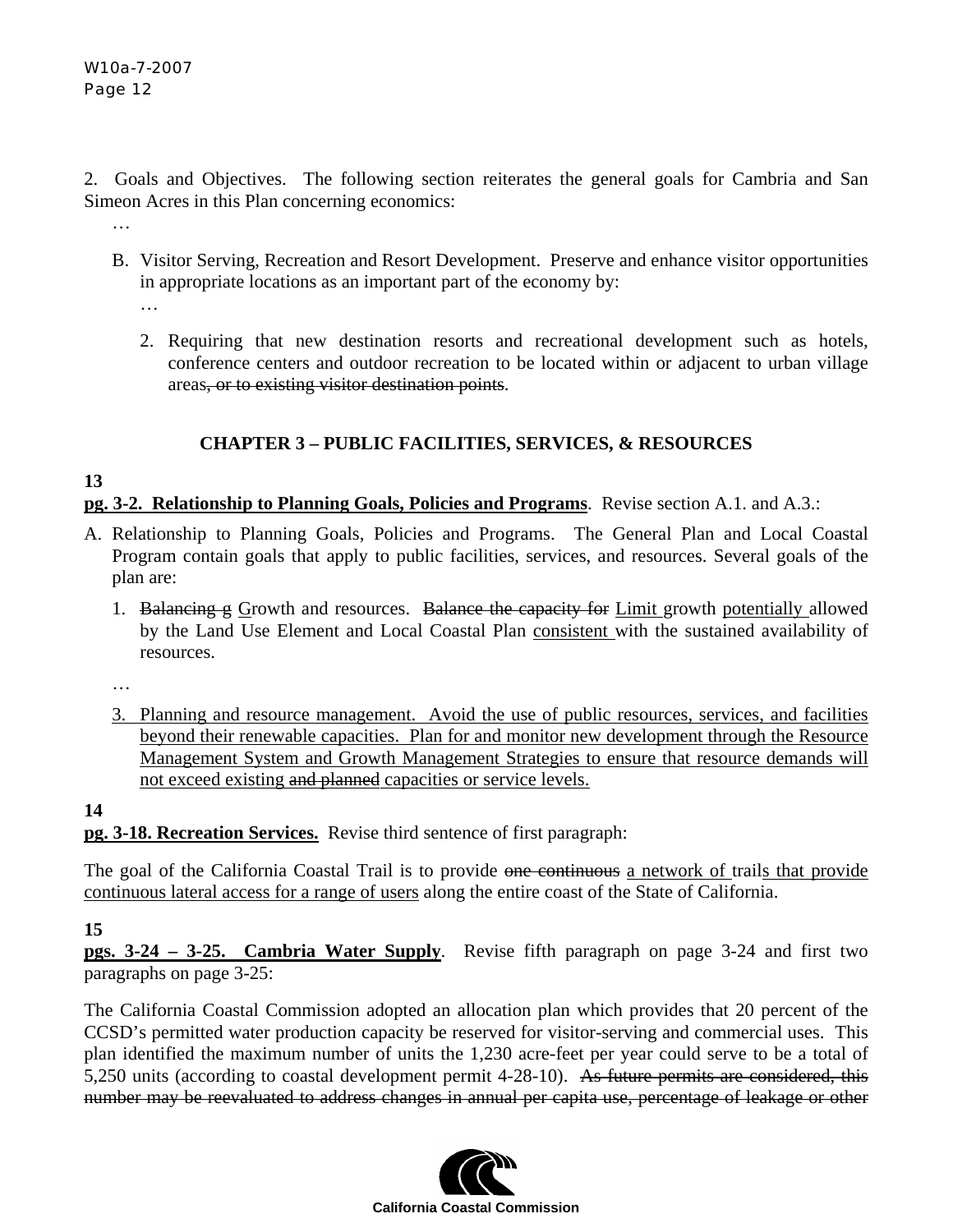factors which may identify changes in the number of persons or units which could be served. Since that time, it has become evident that the existing water demands of 4,000 units exceed available supplies in light of on-going habitat concerns for San Simeon and Santa Rosa Creeks.

The condition established by the Coastal Commission requiring the 20 percent reserve for nonresidential use, leaves 504 acre-feet for residential use during the dry season. Based on CCSD's Water Master Plan Phase 2 Report, the average residential use per connection is approximately 144 gallons per day. Applying this water consumption figure to the total dry-season residential allocation of 504 acre-feet, indicates that the total number of dwelling units served would be approximately 4,120. This represents an increase of 120 units above the 4,000 units total for January 2005, as reported by the CCSD.

Accordingly, after reviewing reliability conclusions of the CCSD's Water Supply Analysis during a November 15, 2001 meeting, the CCSD Board declared a Water Code 350 emergency and enacted a moratorium for new connections with an exception for certain projects that were already in process. These "pipeline" projects amounted to approximately 202 EDU's at the time of the November 15, 2001 moratorium. Since then, In April 2006, it was estimated that approximately 80 EDUs out of the 202 EDUs have been connected.

#### **16**

**pg. 3-28. Phase 3 – Potable and Recycled Water Distribution System Analysis**. Revise the seventh sentence of the first paragraph:

Replacement of the Pine Knolls storage tanks was recently bid but is currently on hold due to permitting concerns by the Coastal Commission underway.

#### **17**

#### **pg. 3-36. San Simeon Acres Water Supply.** Revise last paragraph:

The theoretical buildout eapacity of San Simeon Acres, based on the maximum densities allowed by the residential land use provisions in this Land Use Element, is 1,229 people. This assumes that public service constraints can be resolved, and the resource protection requirements of the LCP can be met by such development. The necessary water supply to support this population would be 160 acre-feet per year. Total build-out of both visitor-serving uses and residential growth will consequently create a substantial deficit over the allowed withdrawal of 140 acre-feet per year and the estimated safe yield of 130 acre-feet per year. This safe-yield estimate is based on the preliminary studies undertaken by the Department of Water Resources in the 1950's Given the preliminary nature of these studies, their age, and the fact that affects on habitat were not considered, the resulting safe-yield must be viewed with caution and cannot be relied on for planning purposes. Projected water demand, based on the hypothetical buildout scenario described above, is shown in Figure 3-5.

**18 pg. 3-38. San Simeon Acres Sewage Disposal**. Revise last paragraph:

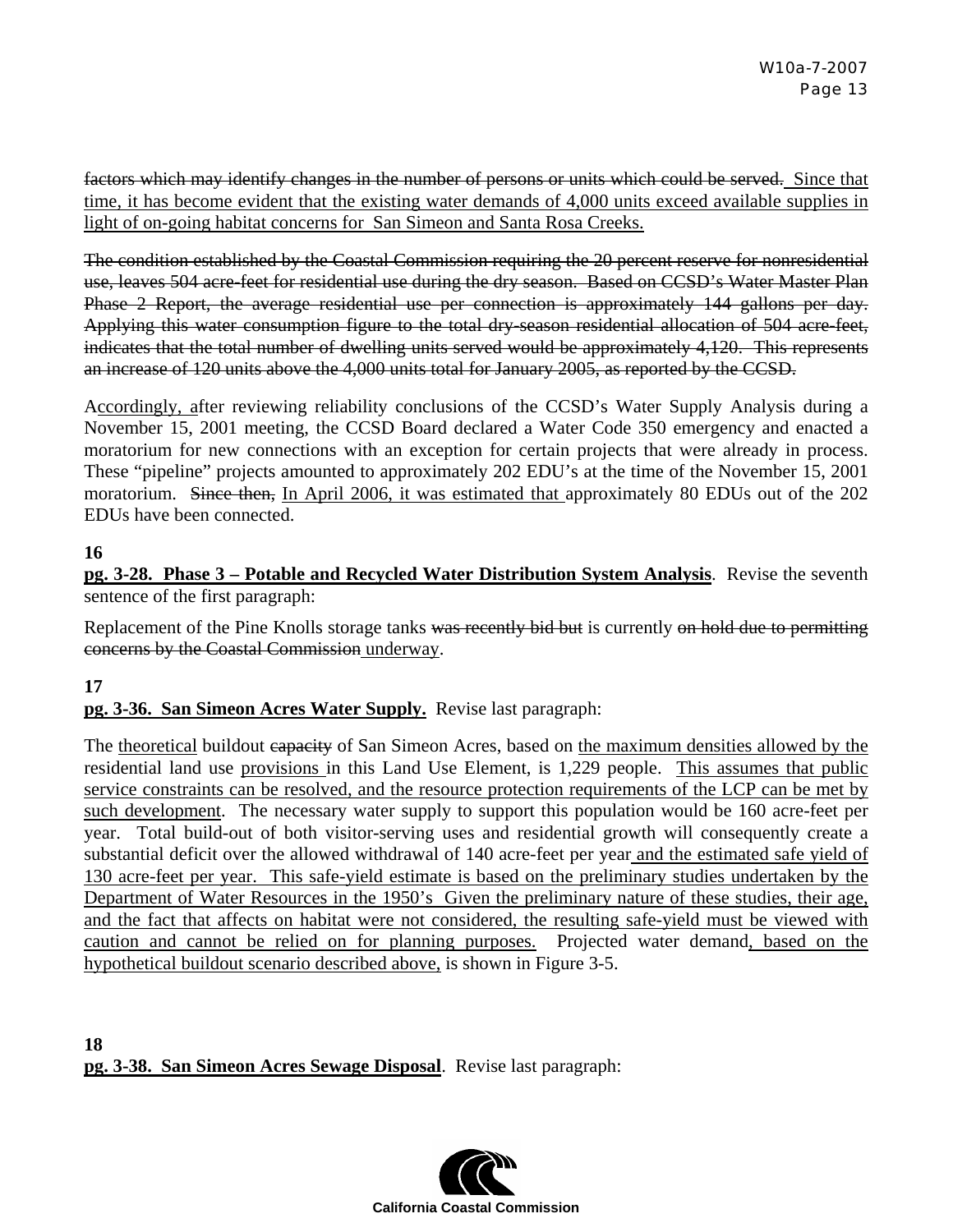Based on the projected potential increase in residential units and tourist facilities and a corresponding increase in sewage flow from the Hearst Castle Visitors' Center, it is estimated that average dry-weather flow at the maximum hypothetical buildout allowed by the land use designations would equal or exceed the current capacity of the treatment plant. An increase in the rate of flow per capita or per motel room could result in peak flows 25 percent higher than the plant's capacity.

To handle these peak flows, that would result from the maximum hypothetical buildout under this Plan, expansion of the existing plant, or constructing a new plant at a different location, will be necessary. With modifications and upgrades, it has been estimated that the current system could handle 400,000 gpd. The hypothetical buildout flow could be accommodated by a plant of this size. However, the location of the existing treatment plant is threatened by coastal erosion, and alternative locations for the plant must therefore be pursued. If a larger plant should be needed in the future, the Master Water and Sewerage Plan identifies two alternatives: 1) a new plant designed to serve San Simeon Acres (within the Village Reserve Line); and, 2) joint use and expansion of the Cambia wastewater treatment plant. Final sizing of plant expansion or replacement plant should be limited to that needed to serve San Simeon Acres, Hearst Castle, and Department of Parks and Recreation staging area facilities. In addition, beneficial use of treated effluent should be considered rather than continuing use of the outfall line. Projected sewage flow associated with the hypothetical maximum density of development allowed by the San Simeon Acres land use designations is indicated in Figure 3-6.

# **19**

# **pg. 3-42. Cambria Services Programs.** Revise Program 13:

13. Fern Canyon Recreation Improvements. The County should work with the CCSD, willing landowners, and other appropriate entities to help the CCSD acquire or obtain access easements through the remaining lots in Fern Canyon for development as a of public access trails that link to the open space trail system.

# **CHAPTER 4 – LAND USE**

#### **20 pg. 4-15. San Simeon Acres Land Use.** Revise second paragraph:

The Village Reserve Line (VRL) encompasses approximately 80 net acres. The surrounding areas are devoted to grazing. Future residential, commercial, and motel visitor-serving development can occur within the presently subdivided area, provided that current limitations on public service capacities can be resolved, and such development complies with relevant LCP and Coastal Act requirements.

**21 pg. 4-15. San Simeon Acres Commercial Retail.** Revise last sentence of second paragraph:

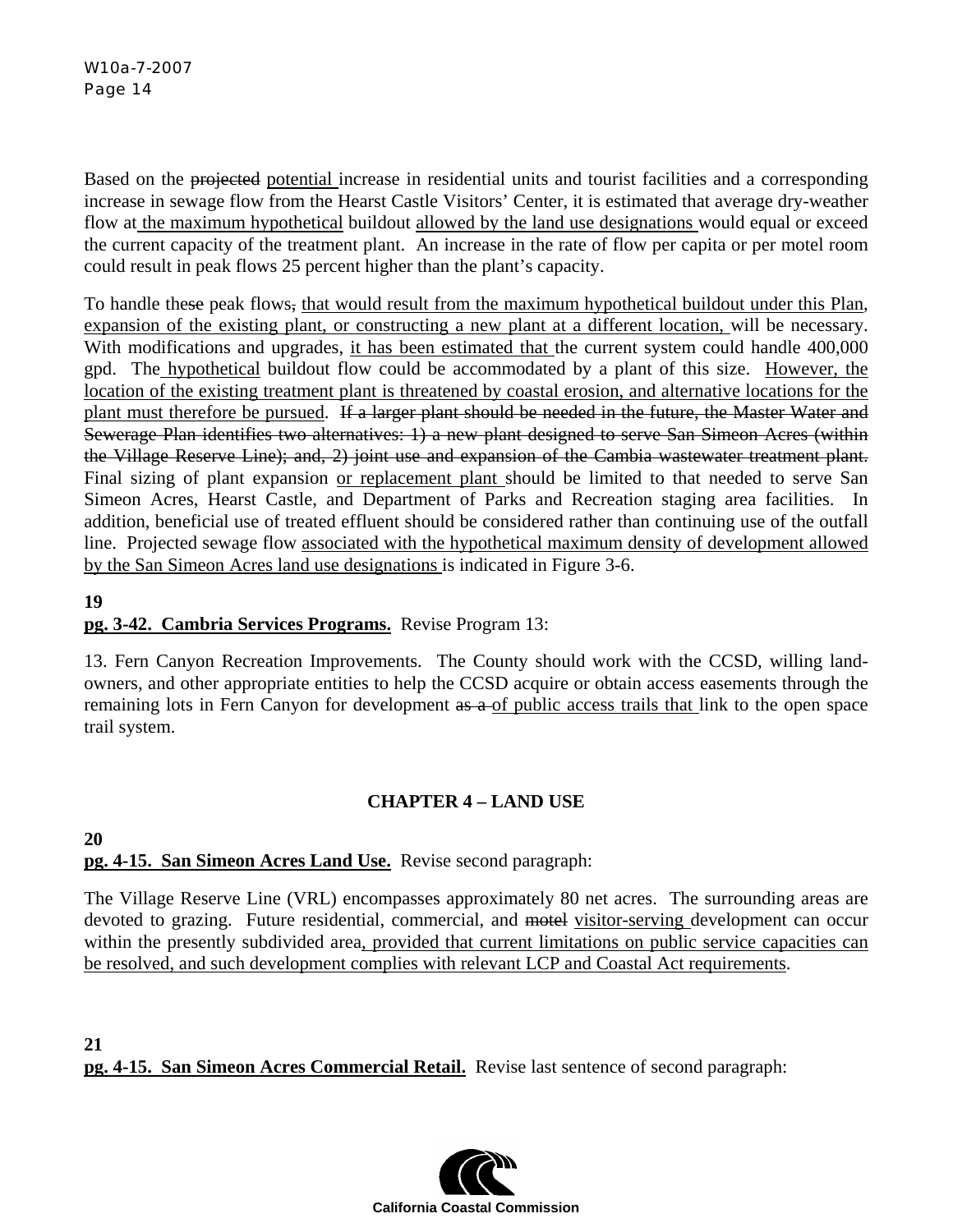Landscaping the highway frontage with trees and shrubs that are native to the area, and providing better highway crossings and pedestrian paths, would provide an attractive unifying element to the area.

#### **22**

#### **pg. 4-15. San Simeon Acres Public Facilities.** Revise Public Facilities description:

The only public facility in San Simeon Acres is the existing sewage treatment plant. No additional public facilities, other than the potential relocation of this plant, are anticipated.

#### **23**

#### **pg. 4-16. Cambria Residential Single-Family and Multi-Family Programs.** Revise Programs 1 & 2:

1. Tract 226. The County should work with the property owners in Tract 226 to resubdivided the lots (with no net addition of lots) for a multi-family or mixed use project that can be sustained by available public services and complies with LCP resource protection requirements, particularly regarding drainage and erosion control.

2. Affordable Housing. The County and the Cambria Community Services District should work together to ensure that affordable housing project proposals are not unnecessarily delayed because of water allocation issues allocated adequate capacity of available water supplies.

# **24 pg. 4-18. San Simeon Acres Village Programs.** Modify Community program 1:

1. Frontage road vView corridors and landscaping. The County should work with property owners to improve the protect, restore, and enhance coastal and inland views from Highway One, to the frontage road, and other public areas. with sSidewalks, native street trees from local stock, and decorative street lights along the frontage road are encouraged, provided that they do not block views, impact sensitive habitats, or detract from the natural scenic landscape. [Revise description of this program in Table 4-2 on page 4-19 accordingly.]

#### **CHAPTER 5 – CIRCULATION ELEMENT**

#### **25**

…

**pg. 5-1 – 5-2. Introduction.** Revise the introduction to Chapter 5:

Land use and transportation planning support each other so that development is served by a defined system of circulation. Highways, roads, airports, railroads, bikeways, walking paths, and other methods of transportation make up the circulation system in the County and provide the means by which the public gains access to the coast and its unique recreational opportunities.

The overall goal for circulation in Cambria and San Simeon Acres is to provide a comprehensive, integrated, multi-modal transportation system that allows convenient, flexible, and efficient use of all transportation alternatives. Transportation improvements shall comply with LCP resource protection

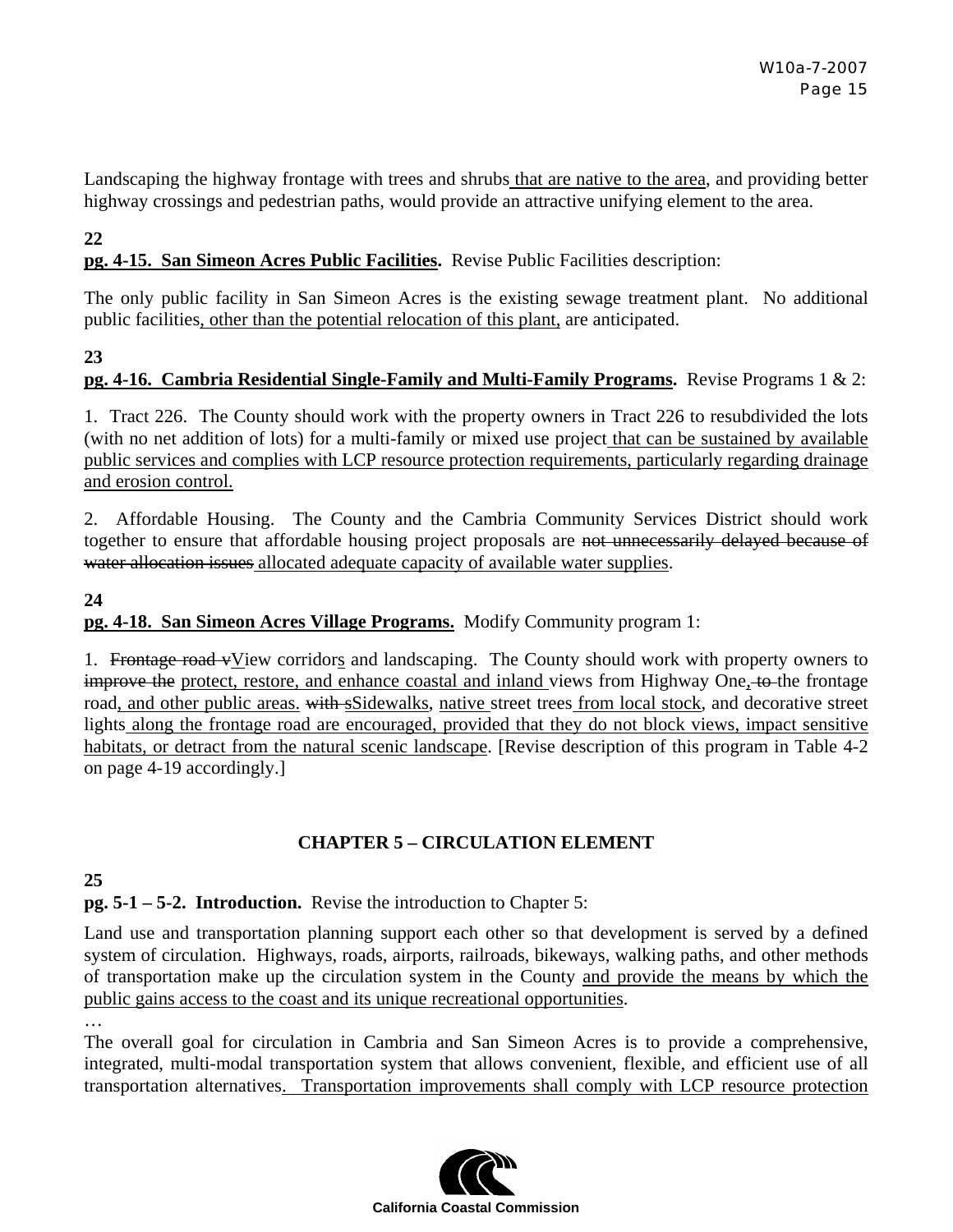requirements and maximize public access to the coast, among other means, by facilitating the provision or extension of transit service and providing for and enhancing non-automobile circulation.

# **26**

**pg. 5-3. Circulation Issues and Objectives.** Revise first sentence and sections 1.A. and 2.B.:

The circulation system for the North Coast Planning Area, as described in this chapter, is intended to accommodate growth anticipated by this Plan, in a manner that enhances public access to the coast and is consistent with the protection coastal resources.

…

1.A. Monitoring. Monitor roadway capacities and land use to insure that future growth does not contribute to the erosion of safe and convenient traffic levels. Coordinate proposed development with monitoring by the Resource management System, and phase necessary improvements as growth occurs limit new development to that which can be accommodated by a transportation system that protects coastal resources and public access. Strive to maintain or improve levels of service as the area grows.

…

2.B. Proposed visitor-serving development such as hotels, motels, visitor-attractions, and other resort development should provide non-automobile forms of access (e.g., public transit, shuttle systems, trail connections), and improve ensure adequate roadway capacity when development occurs. Where resource constraints limit opportunities to accommodate roadway improvements, development densities shall be restricted accordingly.

#### **27**

**pg. 5-11. Highway One.** Revise last sentence of third paragraph and delete last sentence of fourth paragraph:

In order to maintain the scenic quality of the highway, and to protect the State scenic highway status, only minor safety improvements are proposed, such as adding signals, and channelizing traffic, and adding a limited number of passing lanes.

…Because the highway also carries a substantial amount of local traffic in the urban area, the installation of passing lanes, where possible, is recommended in the *North Coast Circulation Plan*.

# **28**

# **pg. 5-12. Windsor Blvd. Extension.** Revise:

This extension is limited to emergency vehicles, bicycles, and pedestrians, The extension in the short term and serves an emergency/fire access road linking Lodge Hill and Park Hill.

#### **29**

**pg. 5-14. Figure 5-1.** Revise Figure 5-1: Existing Roadways & Proposed Windsor Blvd. Extension to delete reference to "new street".

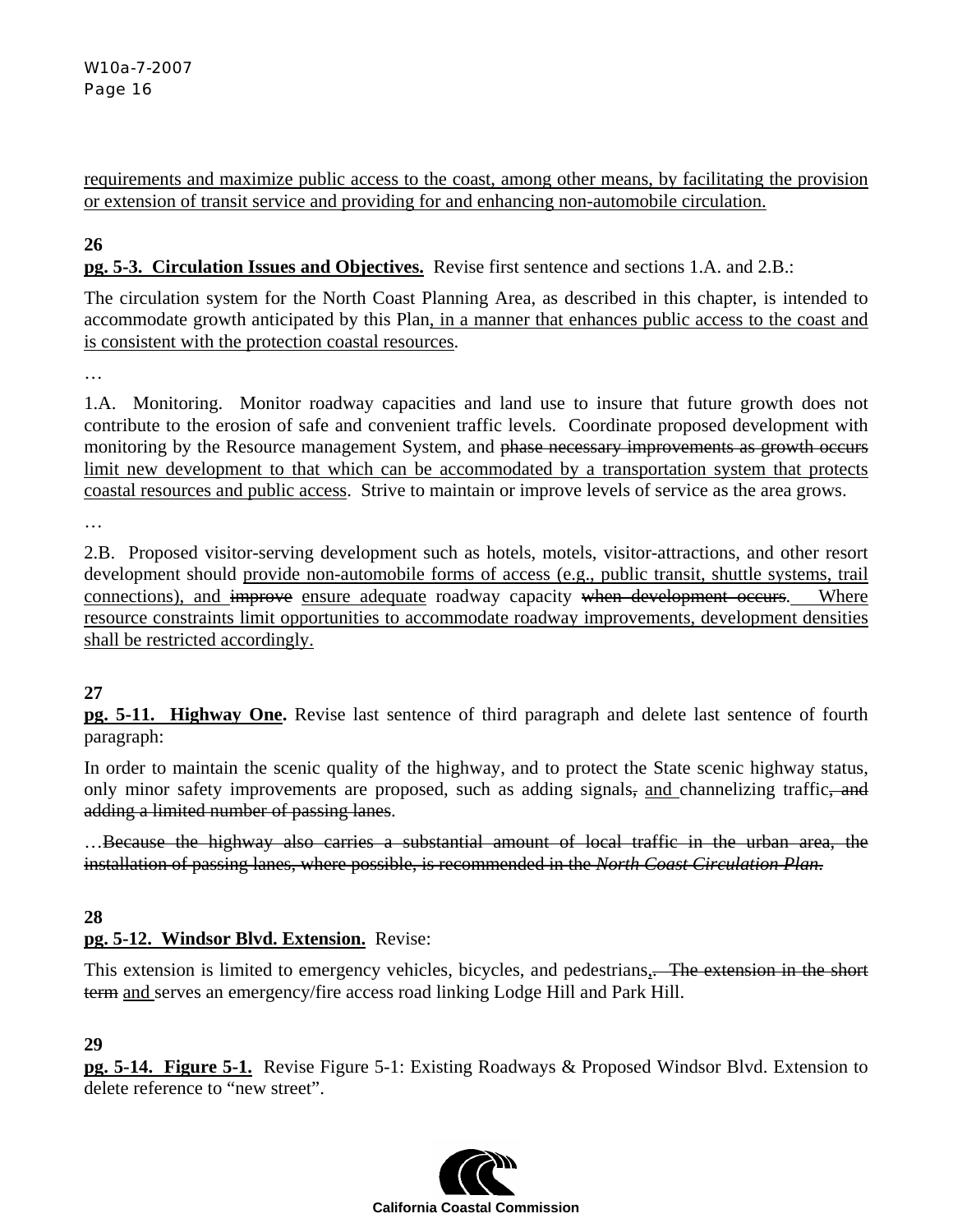#### **30 pg. 5-15. Circulation Programs.** Modify the text of Areawide Circulation Programs 1, 2, and 3:

1. Directional Signing. The availability of tourist services such as food and lodging facilities, recreational areas, and coastal access should be clearly indicated by State or County highway signs consistent with the County's sign ordinance, to reduce or eliminate the need for conspicuous on-site signs. (Medium priority/Long Term)

2. Trails. To maximize the provision of public trails, the County should work with interested property owners, agriculturalists, and other groups to determine if access may be secured to serve this need while respecting adjacent uses and ownerships. The County should also work with interested groups to implement a program for the development, signage, management, and maintenance of the California Coastal Trail system. Opportunity exists to establish the California Coastal Trail system, connecting each end of the Planning Area. More discussion is found in Chapter 8: Coastal Access. (Medium priority/Long Term)

3. Highway One. Highway One shall remain a two-lane highway in rural areas, and should be improved to ensure safe flow of traffic, yet not detract from the scenic nature of the highway nor cause adverse impacts to sensitive coastal resources.

# **31**

#### **pg. 5-17 The Cross-Town Trail.** Add text to Cambria Circulation Program 8:

8. Pedestrian Improvements – The Cross-Town Trail. The County and the community should continue to provide pedestrian trails, walkways, and sidewalks where appropriate to serve residents and visitors in the community. The County should work with the community to connect segments of the California Coastal Trail to the community trail network and other pedestrian facilities. (Medium priority/On-going)

# **32**

**33** 

**pg. 5-18 Pedestrian Improvements.** Add text to San Simeon Acres Circulation Program 1:

1. Pedestrian Improvements. The San Simeon Acres Community Services District and the County should work with motel owners and residents to develop a clearly-defined blufftop walkway system that links residences, motels, and beach areas, and segments of the California Coastal Trail. The network may include sidewalks, bikeways, street lights, landscaping, and beach stairs. (Medium priority/Medium term)

#### **CHAPTER 6 – COMBINING DESIGNATIONS**

**pg. 6-1. Combining Designations.** Add the following sentence to the end of the introductory

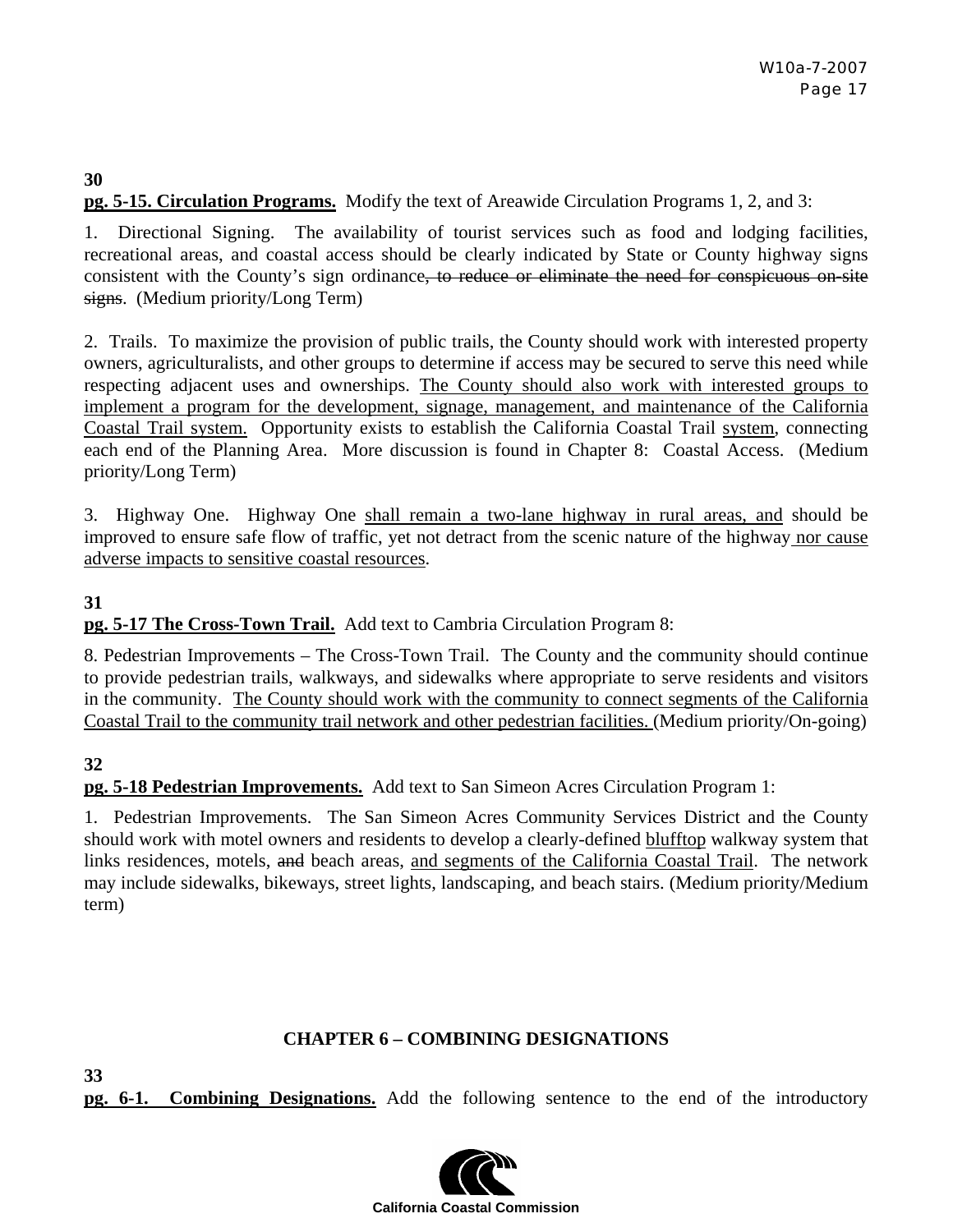#### paragraph:

The precise location and extent of Combining Designations shall be determined based on the best available information and an assessment of site conditions at the time of application.

#### **34**

**pg. 6-2. North Coast Creek (FH).** Include Arroyo Del Padre Juan in list of North Coast creeks subject to potential flood hazards.

#### **35**

**pg. 6-3. North Coast Creeks (SRA)(ESHA).** Include Arroyo Del Padre Juan in list of North Coast creeks as ESHA.

# **36**

**pg. 6-3. Bluff Erosion GSA.** Modify text of Bluff Erosion (GSA) #7 as follows:

7. Bluff Erosion (GSA) Portions of the coastline where bluff erosion poses a concern for siting new development have been noted. Development should be accompanied by slope stability studies and located so that it can withstand  $75$  100 years of bluff erosion.

#### **37**

**pg. 6-11. Combining Designation Program 1 for Shoreline Access – Vista Points.** Revise 1.A. (allowed improvements):

A. Non-Structural Bluff Protection Stabilization. Bluff revegetation with native plants of local stock.

# **38**

**pg. 6-12. Coastal Bluffs**. Modify Combining Designation Program 5:

5. Coastal Bluffs. The County Planning and Building Department should seek grant funding for and prepare a program to remove armoring where feasible, avoid permanent armoring of the shoreline, and minimize impacts to the shoreline in developed areas using a long-term, comprehensive approach. The program should include preparation of an area shoreline erosion and bluff management and restoration plan focusing on annual bluff stability, erosion rates, and sand supply; bluff retreat and setbacks; emergency armoring procedures; and shoreline protection design, engineering, monitoring, and maintenance; and options for relocating development away from hazardous areas (shoreline retreat) and restoring areas that have been impacted by shoreline armoring.

#### **39**

**pg. 6-13. Shoreline Access–Street Improvements-West Lodge Hill.** Add text to Cambria Combining Designation Program 8:

8. Shoreline Access – Street Improvements – West Lodge Hill (LCP). The County should work with interested groups to develop accessways and provide public pathways and overlooks throughout Cambria. The County or other appropriate entity should provide a public pathway and overlook at the following street ends west of Sherwood Drive when development and maintenance funds are available:

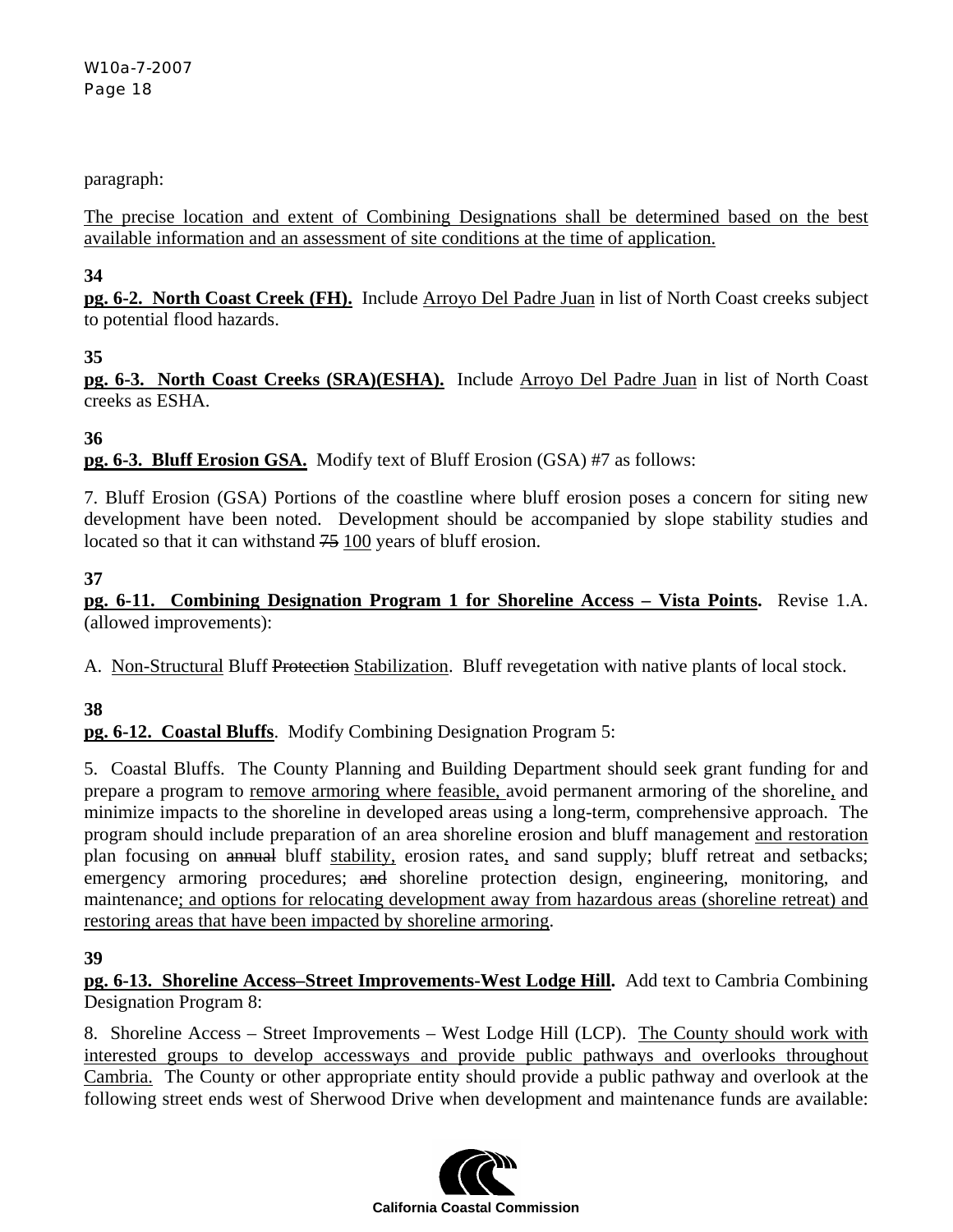Castle Street, Emmons Road and Jean Street.

#### **40**

**pg. 6-18. Shoreline Access – Pico Avenue Stairway**. Add text to San Simeon Acres Combining Designation Program 19:

19. Shoreline Access – Pico Avenue Stairway (LCP). The County should work with interested groups to develop new accessways and provide public pathways and overlooks throughout San Simeon Acres. The San Simeon Acres Community Services District should continue to maintain the stairway at Pico Avenue for public access. Public parking should be provided.

# **CHAPTER 7 – PLANNING AREA STANDARDS**

# **A1. SUGGESTED MODIFICATIONS TO CAMBRIA URBAN AREA STANDARDS**

**41** 

**pg. 7-5. Combining Designations.** Modify Combining Designations header box as follows:

The following standards apply to areas of special concern as shown on official maps lands in the Local Coastal Plan (LCP) combining designations, as listed below.

#### **42**

**Pg. 7-5. Marine Habitat Protection - Point Source Discharges.** Move Cambria Urban Area Combining Designation Standard 1 to the Communitywide standard section, and modify as follows:

1. Marine Habitat Protection (SRA) – Projects with Point-Source Discharges. The richness, sensitivity, and unspoiled character of the marine habitats within the in Cambria URL demand particularly rigorous measures to ensure the protection of protect, maintain, enhance, and restore these special resources. Accordingly, no surface point-source discharges into the marine environment are allowed, except as follows:

Exceptions:

A. Cambria Community Services District. Any capacity expansions needed to serve permitted growth within the existing Discharges by the Cambria Community Services District (CCSD) service areas, provided that any new outfall that have been properly permitted, when permits are required, by the County, the California Coastal Commission (CCC), Regional Water Quality Control Board (RWQCB), State Lands Commission (SLC), Environmental Protection Agency (EPA), and is consistent with Monterey Bay National Marine Sanctuary (MBNMS) provisions.

B. Proposed CCSD desalination project. Any brine Any discharge of brine from desalination facilities provided that: directly into the marine environment shall be prohibited unless the following

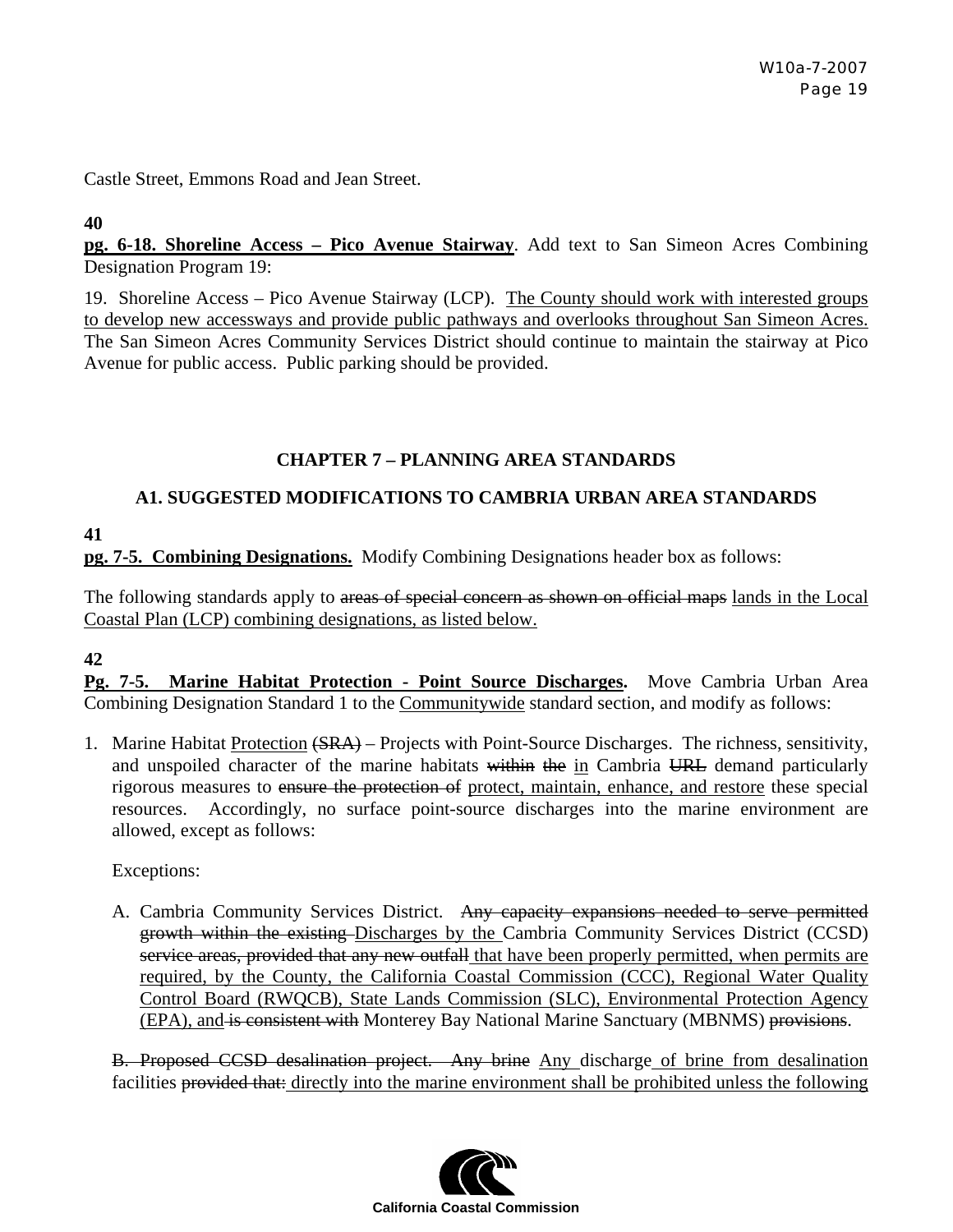#### criteria have been satisfied:

- 1. BThe brine discharge is consistent with MBNMS, Environmental Protection Agency (EPA) and Regional Water Quality Control Board (RWQCB) regulations receives all legally required approvals from the agencies listed above.
- 2. The discharge point is located south of San Simeon Point, and where it will not adversely impact any kelp bed or intertidal habitat.
- 3. The discharge point is designed to maximize rapid mixing of the brine with ambient seawater in order to minimize hypersaline conditions.
- 4. Other locations or types of discharges (e.g., subsurface discharges, co-locating new discharges with existing discharges) are infeasible or more environmentally damaging.
- 5. The discharge sustains the biological productivity of coastal waters and maintains healthy populations of all species of marine organisms.
- 6. The adverse effects of discharges are minimized an mitigated.
- B. Stormwater Outfalls. Stormwater outfalls that discharge to the beach, intertidal area, or marine environment are prohibited unless it has been demonstrated that it is not possible to detain the stormwater on-site, or direct the stormwater to pervious land areas or the street, without causing flooding problems or erosion hazards. In such instances, stormwater outfalls shall include filtration and treatment systems necessary to protect coastal water quality; be screened from public view using underground pipes and/or native vegetation of local stock; and receive all necessary approvals from the agencies listed above. Consolidation of existing outfalls shall be pursued where feasible.
- C. Passthrough Discharges. Aquaculture seawater passthrough discharges that are consistent with LCP requirements, and provided that:
	- 1. Discharge is consistent in compliance with CCC, SLC, MBNMS, EPA, RWQCB and California Department of Fish and Game (CDFG) laws and Rregulations.
- D. Seawater Passthrough Devices. Seawater passthrough devices for public aquaria, and for scientific research facilities that are consistent with LCP requirements, and provided that:
	- 1. Discharge is consistent with CCC, MBNMS, EPA, CDFG, SLC, and RWQCB, laws and Rregulations.
	- …

…

E. Water Quality Enhancement. Discharges to streams, for the purposes of hydrologic replenishment and/or stream water quality enhancement, that are consistent with LCP requirements, and provided that: …

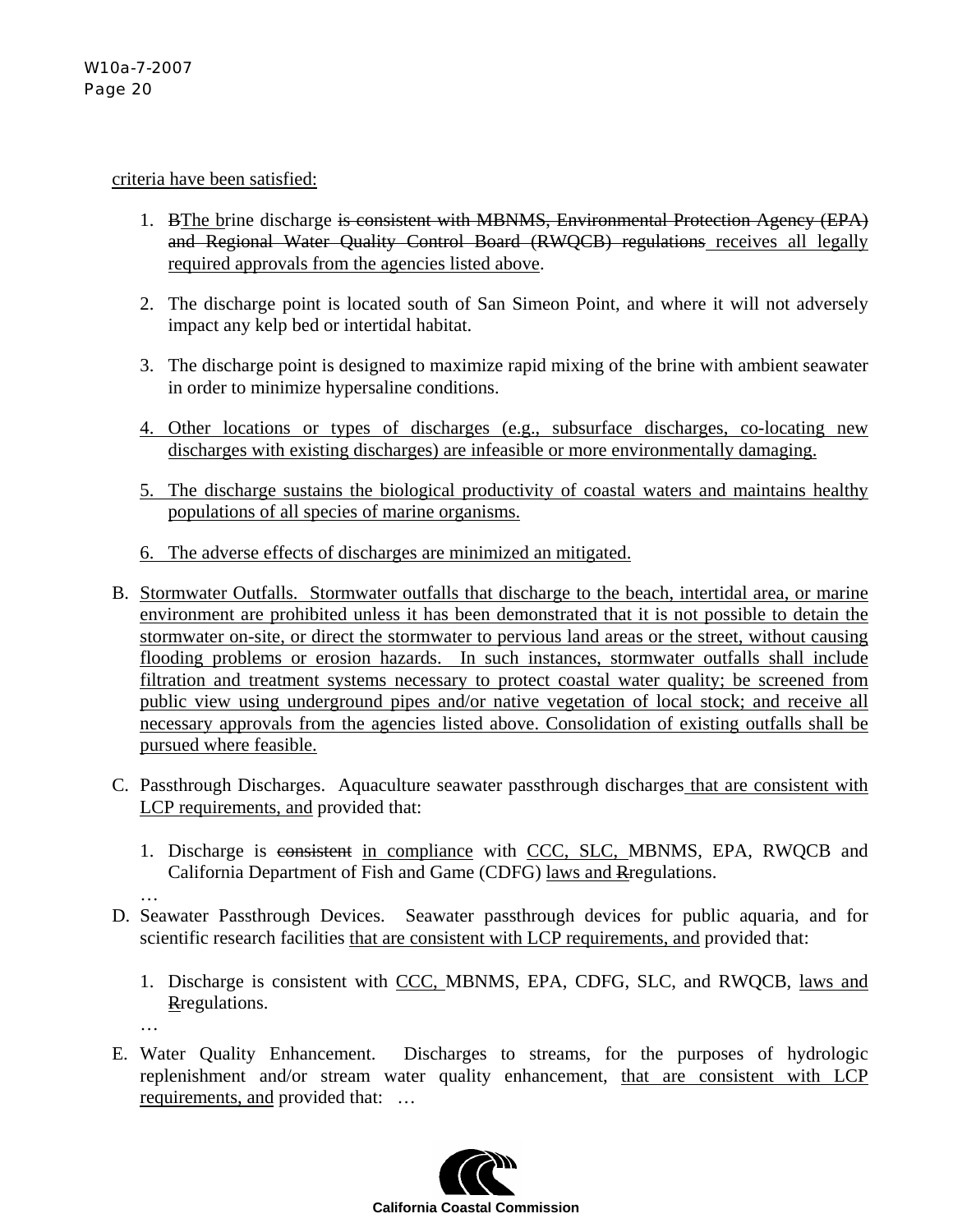#### **43**

**pg. 7-7. Monterey Pine Forest Habitat (SRA)(TH).** Modify Cambria Urban Area Combining Designation Standard 2 as follows:

2. Monterey Pine Forest Habitat (SRA) (TH) - Purpose: The following standards and procedures provide guidance for development in the Monterey Pine Forest in Cambria. The purpose of these standards is to minimize tree removal and avoid impacts to the sensitive Monterey pine forest habitat. Applications for development within this SRA may require the preparation of a biological report, depending on the result of a mandatory site review. In the event that the site review indicates that the site may contain environmentally sensitive habitat areas as defined in Coastal Act section 30107.5, a biological report that includes the information identified in Section 23.07.170 of the Coastal Zone Land Use Ordinance, as well as any additional information needed to address the development standards below, shall be required. The determination of the need for a biology report shall consider factors including but not limited to the size and connectivity of the forest area, potential presence of special status plant or animal species, and the health and condition of the forest area. While the intent of these standards is to reduce redundancy and provide consistency in the planning process, a biological report may be required pursuant to the Coastal Zone Land Use Ordinance.

A. The project applicant shall demonstrate that no native vegetation outside the "project limit area" shall be removed, except for removal consistent with fire safety standards or trees identified as hazardous by a qualified professional.

All development within Monterey pine forest (TH) shall include the following minimum standards:

A. A "project limit area" shall be established in a manner that avoids Monterey pine forest impacts to the maximum extent feasible, is located on the least sensitive portion of the site, and safeguards the biological continuance of the habitat. Particular attention must be given to locations which are part of larger contiguous undisturbed forested areas, show signs of forest regeneration, include a healthy assemblage of understory vegetation, support other sensitive species, provide a solid tree canopy and species nesting areas, and that will minimize loss of Monterey Pines, oaks, and forest habitat. The project limit area shall include all areas of the site where vegetation will need to be trimmed or removed for fire safety purposes.

B. Where a report is required by CZLUO Section 23.07.170, the required topics shall be supplemented with an analysis and map of the site constraints that should be considered, and a recommendation of alternative design measures that will minimize loss of Monterey Pines, oaks and forest habitat B. Applications for new development within the Monterey pine forest shall demonstrate that no native vegetation outside the "project limit area" shall be removed, except for trees identified as hazardous by a qualified professional. New development shall be sited to ensure that any required vegetation removal will be done fully on private property and will not encroach on any public lands or sensitive habitat areas. If development cannot be sited to avoid encroachment within sensitive habitat areas, such

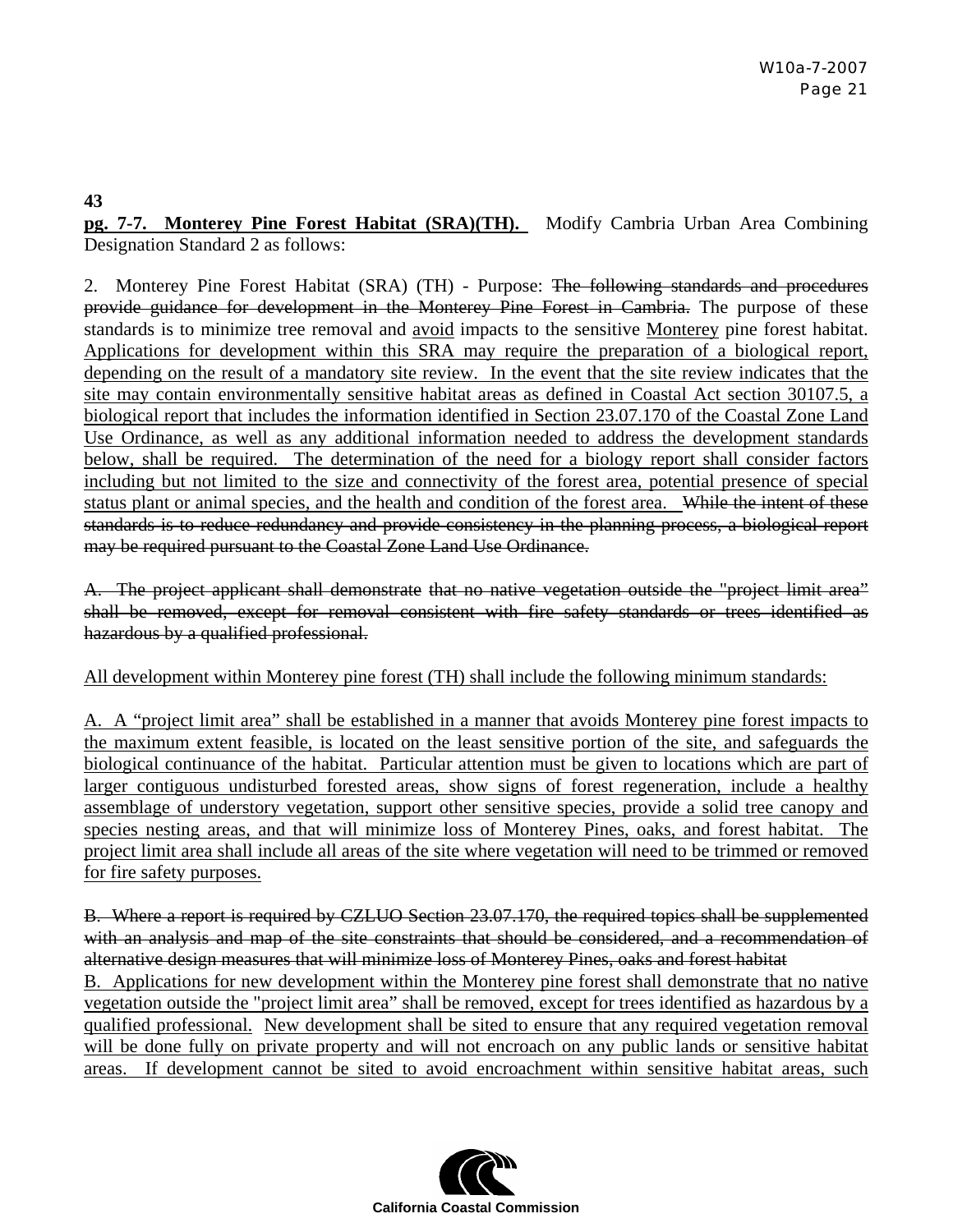encroachments shall be minimized to the maximum extent feasible and appropriate mitigation in support of habitat restoration shall be required.

C. Plan Requirements. …

1. The "project limit area" shall include all areas of grading (including cut and fill areas, utility trenching and offsite improvements) and vegetation removal, the development footprint (i.e., all structures and/or site disturbance within the "project limit area") necessary fire clearances and staging areas for all construction activities, the location of those activities, and areas for equipment and material storage.

H. Clustering of Development Required. Clustering shall be required for new land divisions or multifamily residential development projects within the Monterey Pine Forest Habitat areas. New land divisions or multi-family residential development shall ensure that all future development shall be located entirely outside of ESHA and necessary buffers consistent with Coastal Zone Land Use Ordinance Section 23.07.170. All of the ESHA and buffers shall be retained and protected as Open Space. When feasible, new development shall be restricted to slopes less than 20 percent.

#### **44**

…

# **pg. 7-11. Flood Hazards and Santa Rosa Creek (FH).** Revise Standard 3 and 4.B., and add standard 4.E.:

3. Flood Hazards (FH). New development shall comply with Coastal Plan Policies for Hazards and the Flood Hazard provisions of the Coastal Zone Land Use Ordinance, and shall be reviewed for its relation to the Cambria Flood Mitigation Project. Approval of No new or expanded development shall be contingent upon a finding that the proposed development will not interfere with occur within Flood Hazard areas until the County has implementationed Phase 1 of the Cambria Flood Mitigation Project.

4. Santa Rosa Creek (FH). The following standards affect all land use categories in and adjacent to Santa Rosa Creek, as shown on Figure 7-2.

…

B. Except for minor fill for public serving activities or uses (e.g., trails, roads, stream bank restoration, County flood mitigation projects, and utilities, eChannelization or fill in the undeveloped floodway (active channel) and floodway fringe (flood plain) of Santa Rosa Creek shall be prohibited unless such development is consistent with Coastal Act Section 30236 and other applicable provisions of the LCP (see Figure 7-2).

…

E. West Village. No new development except necessary public services shall be approved until the County has certified and implemented Phase I of the Cambria Flood Mitigation Project in a manner that is consistent with the protection of the coastal stream.

**45** 

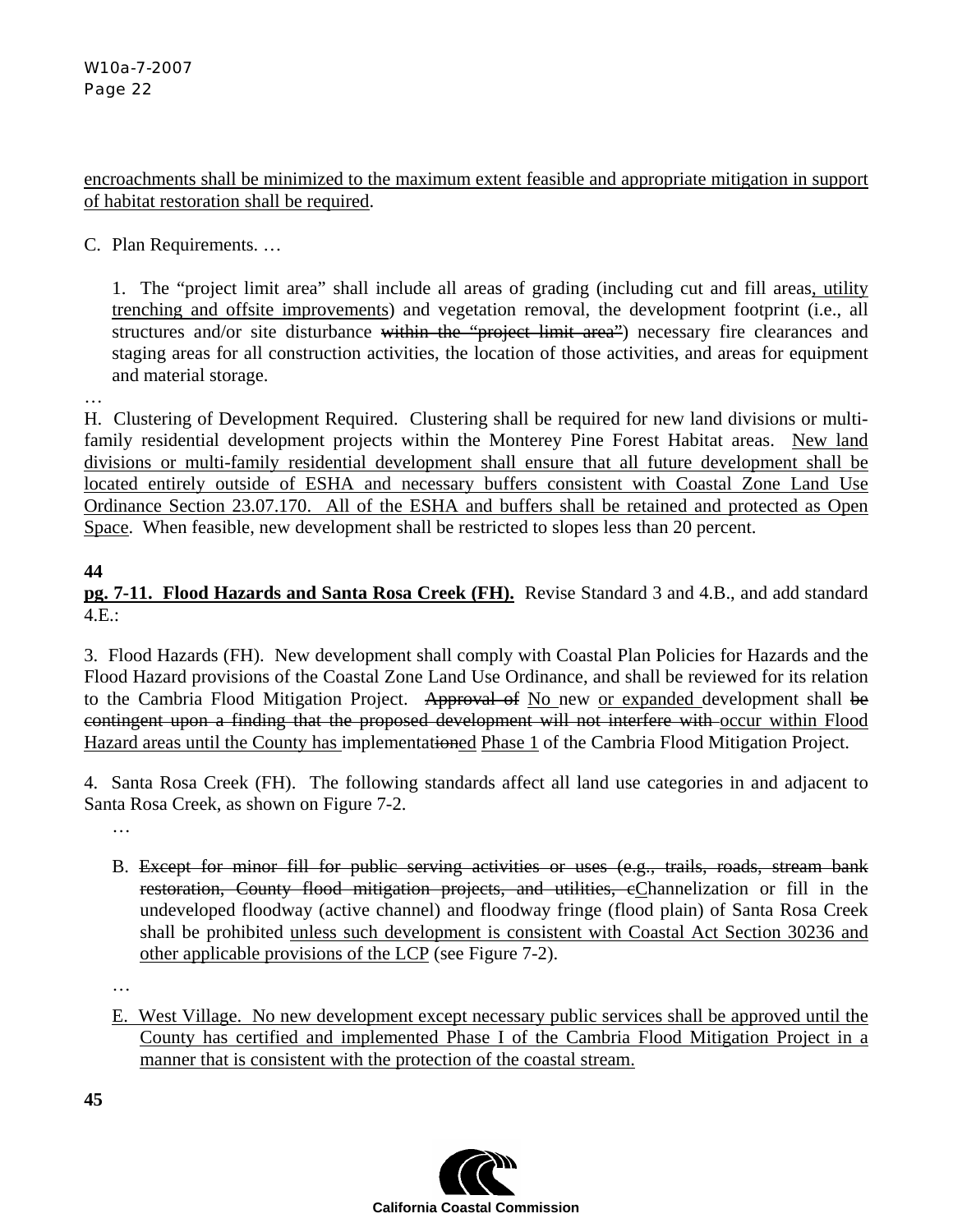#### **pg. 7-15. Reservation of Service Capacity**. Modify Cambria Communitywide Standard 1 as follows:

- 1. Reservation of Service Capacity. The Cambria Community Service District (CCSD) shall reserve available water and sewer treatment capacity on a yearly basis for the following priority uses:
- A. Visitor-Serving Uses. To preserve and allow for continued growth of visitor-serving facilities, 20 percent of water and sewer capacity shall be reserved and maintained for visitor-serving and commercial uses.
- B. Affordable Housing Program Required. The CCSD shall reserve sufficient water and sewer capacity to serve affordable housing. If consistent with other permits, an amount not to exceed 25 percent of the Visitor-Serving reservation may be allocated to a qualified affordable housing program.

Prior to issuance of any further water will-serve letters, the District shall propose to the County a program to accommodate a limited number of affordable housing units each year. The program shall be consistent with definitions of affordable housing in the County Housing Element. The exact number shall be determined based on unmet housing needs, and availability of water. Under this program and to meet the need of affordable housing units, the District may divert part of the water which otherwise would have been allocated to the Visitor-Serving, Commercial, or Multi-Family Residential water waiting list.

#### **46**

**pg. 7-15. Limitation on Residential Construction.** Modify Cambria Urban Area Communitywide Standard 2 as follows:

2. Limitation on Residential Construction. In accordance with the Environmental Protection Agency's concern for environmental protection (as expressed in the condition on the sewer treatment facility expansion permit), and the terms of Coastal Commission Coastal Development Permit #428-10 (an amendment to CDP's 132-18 and 132-20, conditions 2 and 4 of respectively), the maximum number of residential permits shall not exceed 125 per year. This shall remain in effect as long as the EPA requires this condition, and unless and until the conditions of Coastal Development Permit #428-10 are amended or superseded by action of the Coastal Commission.

**47** 

**pg. 7-16. Service Extensions Outside the USL/URL.** Delete Cambria Urban Area Communitywide Standard 3.

**48** 

**Pg. 7-16 Limitation on Development**. Add new Communitywide Standard 3 as follows:

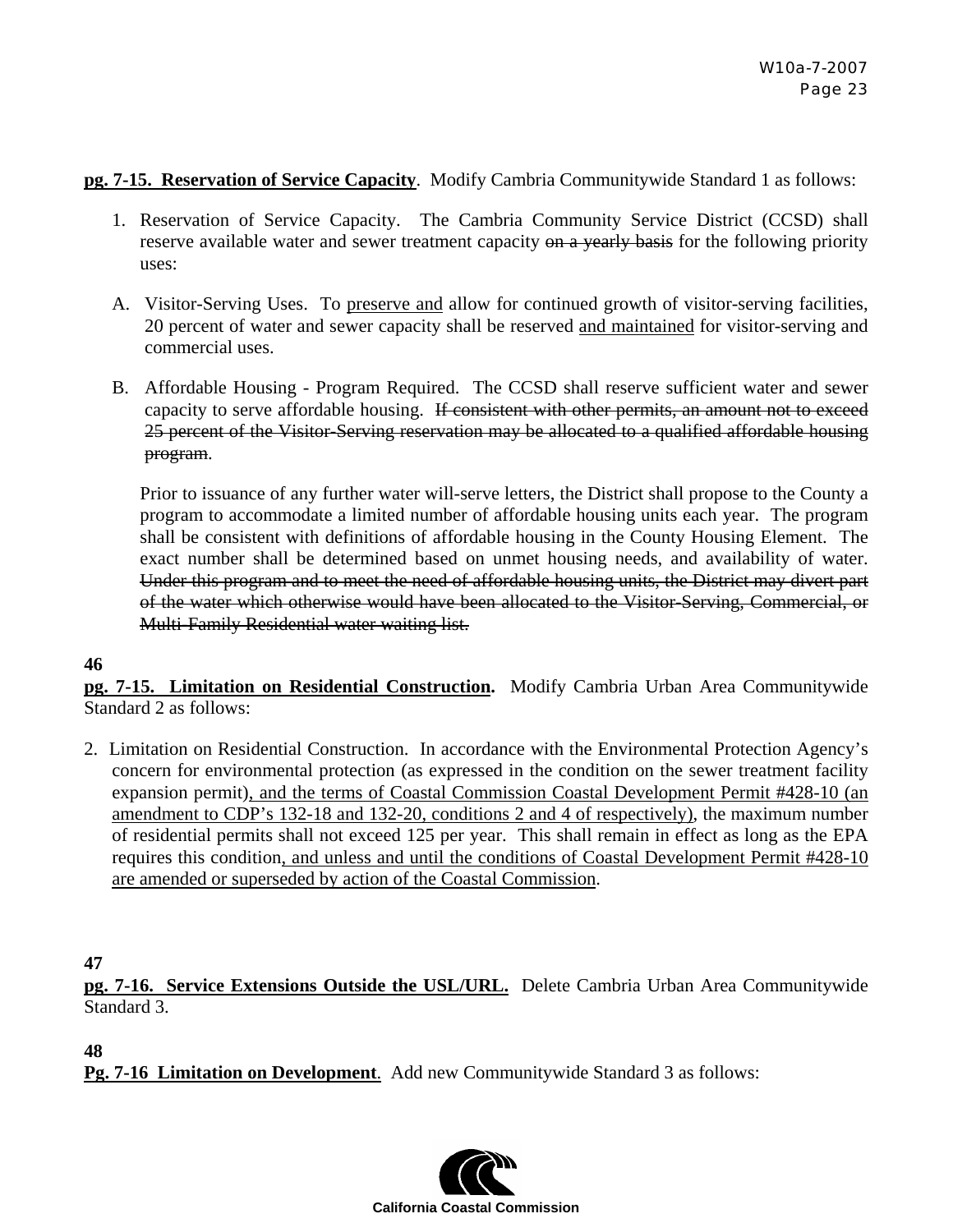- **1. Water Service in Cambria.** Until such time as may be otherwise authorized through a coastal development permit approving a major public works water supply project for Cambria, new development not using CCSD connections or water service commitments existing as of November 15, 2001 (including those recognized as "pipeline projects" by the Coastal Commission on December 12, 2002 in coastal development permits A-3-SLO-02-050 and A-3-SLO-02-073, shall assure no adverse impacts to Santa Rosa and San Simeon Creeks.
- **2. Water Conservation Requirements**. Unless this requirement is otherwise modified through a coastal development permit authorizing a major public works water supply project for Cambria, new development resulting in increased water use shall offset such increase through the retrofit of existing water fixtures within the Cambria Community Service District's service area, or through other verifiable actions to reduce existing water use in the service area (e.g. the replacement of irrigated landscaping with xeriscaping). Accordingly, all coastal development permits authorizing such development shall be conditioned to require applicants to provide to the Planning Director (or the Coastal Commission Executive Director where applicable) for review and approval prior to construction, written evidence of compliance with CCSD Ordinance 1-98, as approved by the CCSD Board of Directors on January 26, 1998, and modified on November 14, 2002, and as codified in CCSD Code Chapter 4.20 in 2004; however, no retrofit credits may be obtained by extinguishing agricultural water use, or funding leak detection programs. Such permits shall also be conditioned to require written confirmation form the CCSD that any in-lieu fees collected from the applicant have been used to implement projects that have reduced existing water use within the service area in an amount equal or greater to the anticipated water use of the project.
- **3. Supplemental Water Supply Standards**. Any major public works water supply project to support new development within the CCSD service area shall be subject to the following approval standards and findings:
	- **a) Maximum Capacity.** The maximum service capacity of the project will not induce growth inconsistent with the protection of coastal resources and public access and recreation opportunities.
	- **b) Creek Withdrawals.** The project shall assure that CCSD water withdrawals from Santa Rosa and San Simeon Creeks will be sufficiently limited to protect: (1) adequate instream flows necessary to support sensitive species and other riparian/wetland habitats; (2) underlying groundwater aquifers; and (3) agricultural resources.
	- **c) Priority Uses**. The project shall demonstrate that water capacity is available and allocations are reserved for Coastal Act priority uses.
	- **d) Fire Safety.** The project shall demonstrate that water storage and delivery systems will be adequate to meet the fire safety and other public health and safety needs of new development supported by the project, consistent with the protection of other coastal resources.
	- e) **Other Public Service Capacities.** The maximum level of development supported by the project shall not exceed that supported by other available public services, including wastewater treatment capacity and road capacity. The project shall not induce growth beyond

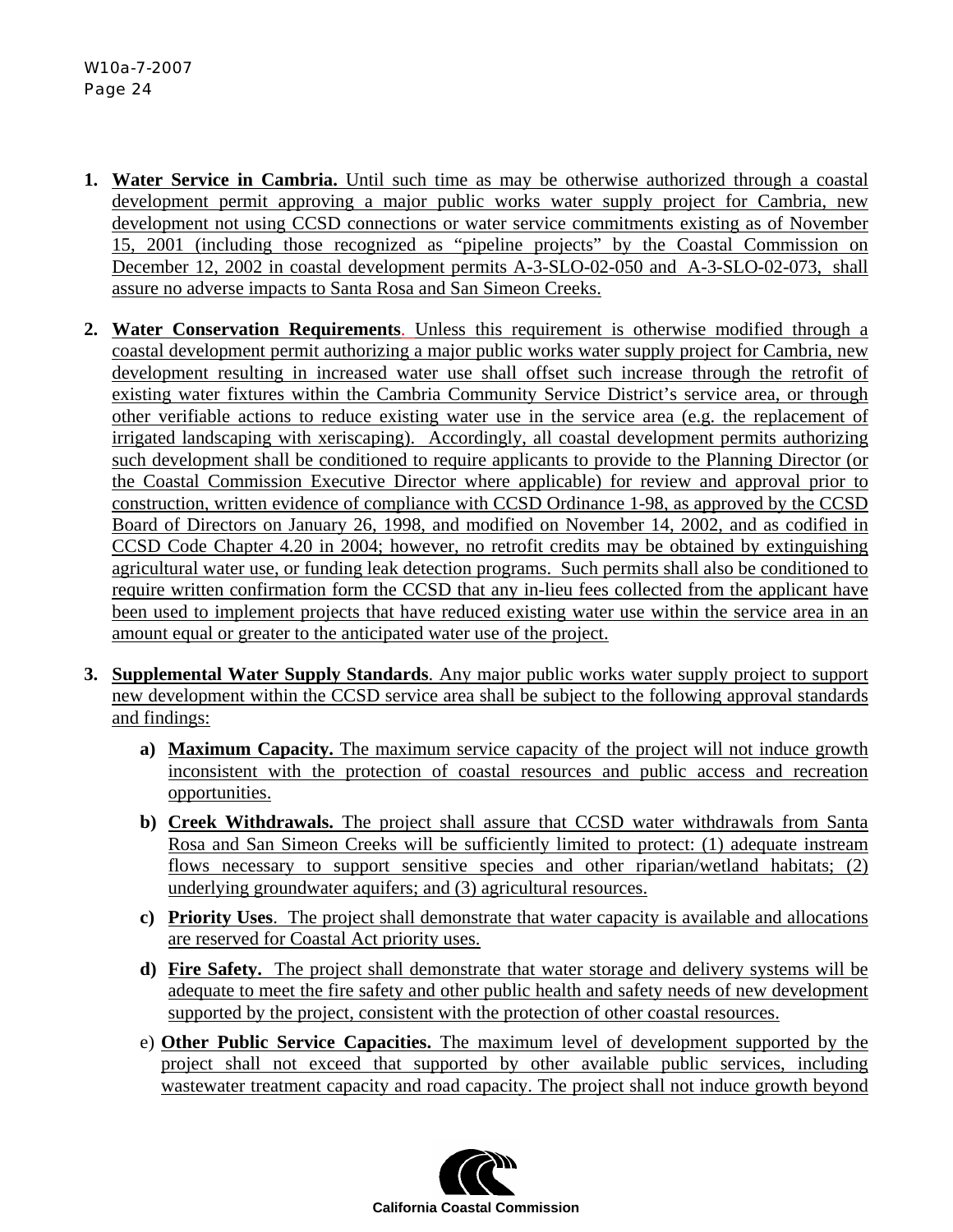that level necessary to maintain acceptable road Levels of Service and circulation to protect coastal access and recreation opportunities, and provide for public safety (e.g., fire evacuation).

- f) **Water Supply Management Planning**. The project shall demonstrate that it is an element (where economically and environmentally appropriate) of a balanced water supply portfolio that also includes other supply alternatives, including conservation and water recycling to the maximum extent practicable.
- g) **Build Out Reduction**. That reasonable progress is being made to implement a build out reduction program within the boundaries of the CCSD.

#### **4. Desalination Standards**. Desalination facilities must:

a) Be public;

b) Avoid or fully mitigate any adverse environmental impacts to coastal resources;

c) Be consistent with all LCP and Coastal Act policies, including those for concentrating development, supporting priority coastal uses, and protecting significant scenic and habitat resources;

d) Be designed and sized based upon adopted community planning documents, which may include General Plans, Urban Water Management Plans, Regional Water Supply Plans, Local Coastal Programs, and other approved plans that integrate local or regional planning, growth, and water supply/demand projections;

e) Use technologies that are energy-efficient. Estimates of the projected annual energy use and the environmental impacts that will result from this energy production, and evidence of compliance with air pollution control laws for emissions from the electricity generation, shall be submitted with permit applications;

f) Use, where feasible, sub-surface feedwater intakes (e.g., beach wells) instead of open pipelines from the ocean, where they will not cause significant adverse impacts to either beach topography or potable groundwater supplies;

g) Use technologies and processes that eliminate or minimize the discharges of hazardous constituents into the ocean and ensure that the least environmentally damaging options for feedwater treatment and cleaning of plant components are selected. Opportunities for combining brine discharges with other discharges (e.g., from a sewage treatment facility or power plant) should be considered and the least environmentally damaging alternative pursued. Applicants should provide information necessary to determine the potential impacts to marine resources from the proposed intake and discharge. Obtaining this information may require new or updated engineering, modeling and biological studies, or in some cases may be obtained from preoperational monitoring, monitoring results from other desalination facilities, and pilot studies conducted before building a full-scale facility;

h) Be designed and limited to assure that any water supplies made available as a direct or indirect

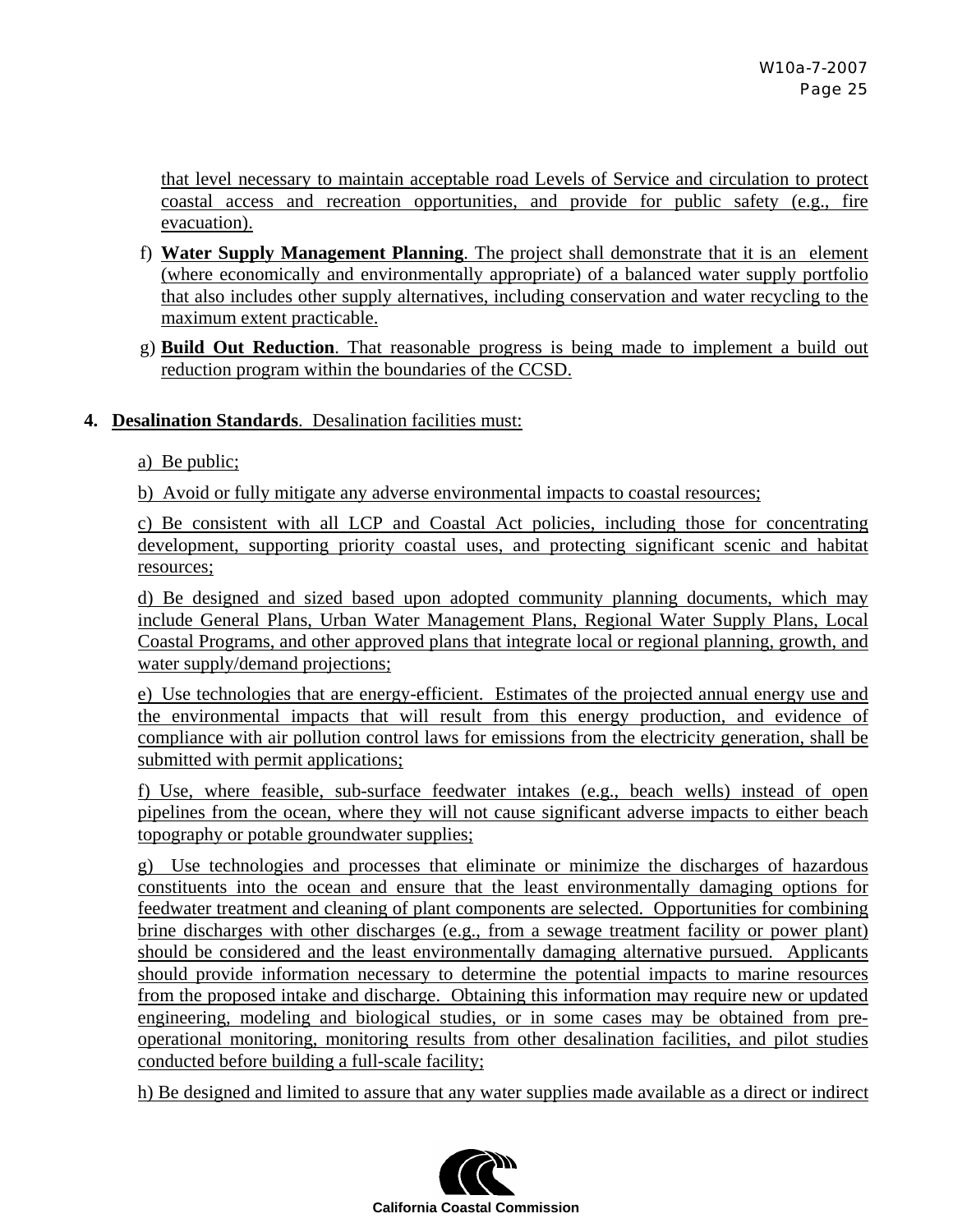result of the project will accommodate needs generated by development or uses consistent with the kinds, location and densities specified in the LCP and Coastal Act, including priority uses as required by PRC 30254, and;

i) Be an element (where economically and environmentally appropriate) of a balanced water supply portfolio that also includes conservation and water recycling to the maximum extent practicable.

#### **49**

#### **Pg. 7-16. Cambria Urban Area Communitywide Standard 5.** Modify Standard 5 as follows:

5. New Residential Land Divisions. Projects creating new residential lots shall be required to permanently retire an equivalent legal building site located within the Cambria URL on a 1:1 basis. Determination of equivalent legal lot would occur through the discretionary land use and environmental review process with a consideration of factors including, but not limited to: habitat areas, topography, public views, development potential, and other site characteristics. Proof of the required retirement shall be submitted prior to recordation of the final parcel or subdivision map. Retired lots shall have an open space or conservation easement recorded against the title of the property to prohibit development in perpetuity. Easements may be held by the County or the County may grant them to another public agency or qualified non-profit organization.

#### **50**

**pg. 7-17. Site Review.** Modify Urban Area Communitywide Standard 8 as follows:

8. Site Review. Based on the results of a site review, all projects determined to have the potential to adversely impact a sensitive resource may be subject to discretionary review. If discretionary review is triggered, shall require a biologic assessment report consistent prepared in accordance with Coastal Zone Land Use Ordinance Section 23.07.170 may be required.

#### **51**

**pg. 7-17. Erosion Control**. Modify Cambria Urban Area Communitywide Standard 9 by moving RSF Standards 10A and 10D (1& 2) from pg. 7-80 to pg. 7-17.

9. Erosion Control. In addition to other applicable requirements of the CZLUO, all runoff from impervious surfaces such as roofs, driveways, walks, patios, and/or decks, shall be collected and retained on-site to the greatest extent possible. Run-off not able to be retained on-site shall be passed through an effective erosion control device or drainage filtration system approved by the Public Works Department. The following guidelines shall be followed to the maximum degree feasible:

A. Impermeable Surfaces. Impermeable surfaces should be minimized in order to maximize the amount of on-site runoff infiltration.

B. Drainage. Drainage systems should be designed to retain water on-site encourage infiltration when feasible.

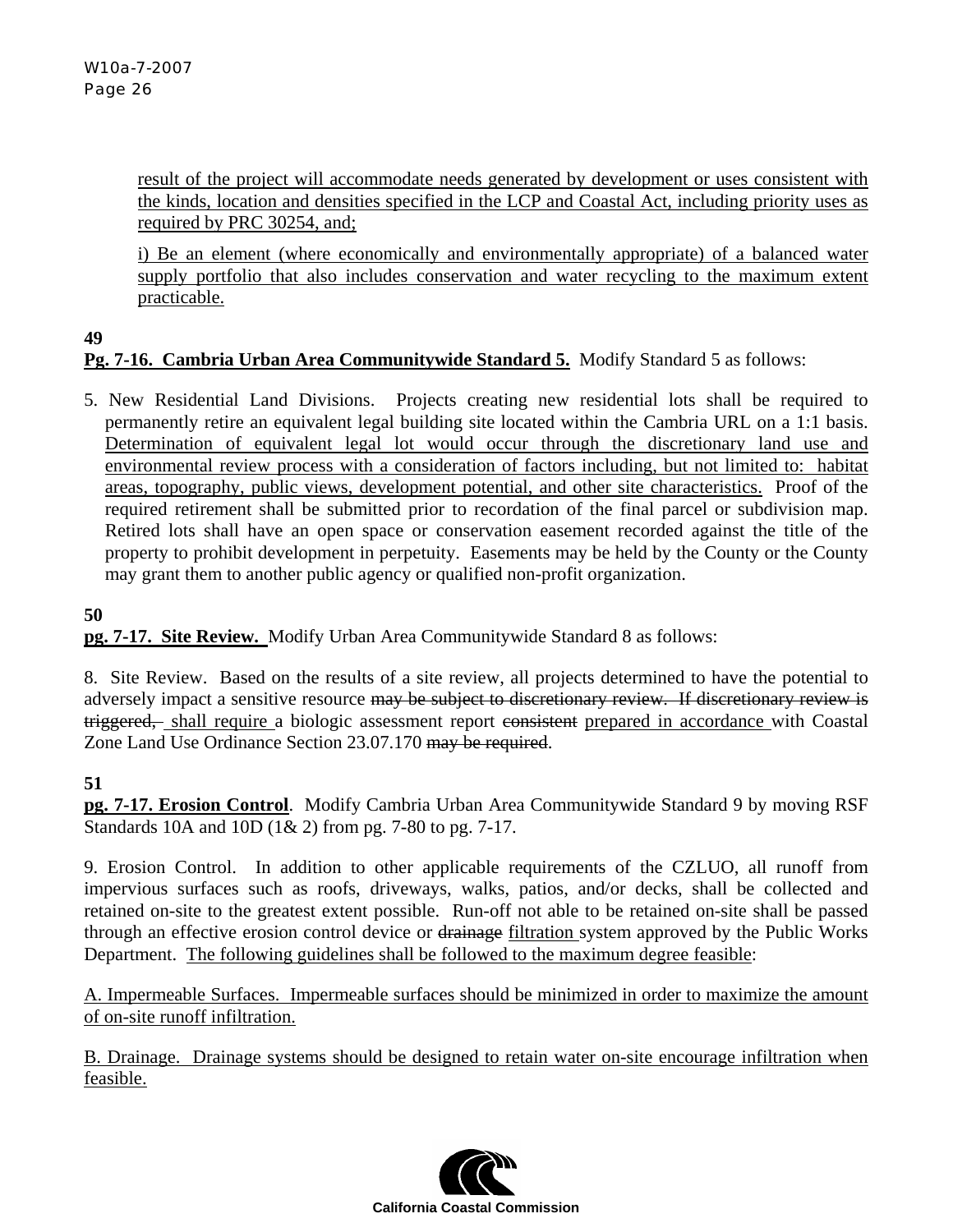C. Natural Drainage Patterns. Natural drainage patterns should be retained and remediated if retention is infeasible on-site.

D. Downhill Sites. On downhill sites, encourage drainage easements on lower properties so that drainage can be released on the street or other appropriate land area below.

**52** 

**pg. 7-19. Site and Project Design Development Within View Of Highway One.** Revise the introductory paragraph of Cambria Areawide Standard 13:

New development shall be screened from view from Highway One in accordance with the criteria below, and shall preserve and enhance views if the ocean, shoreline, or other scenic areas. …

# **53**

**pg. 7-48. Shoreline Development**. Add new Communitywide Standard 14 regarding shoreline development:

14. Shoreline Development. New development or expansion of existing uses proposed to be located on or adjacent to a beach or coastal bluff are subject to the following standards:

- **A. Application Content:** In addition to the application requirements of the Coastal Zone Land Use Ordinance and other Cambria Urban Area Plan Standards, applications for new development or expansion of existing uses proposed to be located on or adjacent to a beach or coastal bluff shall include the following:
	- 1. An analysis of beach erosion, wave run-up, inundation and flood hazards prepared by a licensed civil engineer with expertise in coastal engineering and a slope stability analysis, prepared by a licensed Certified Engineering Geologist and/or Geotechnical Engineer or Registered Civil Engineer with expertise in soils, in accordance with the procedures detailed by Appendix A1 of this Plan. The report shall include an alternatives analysis to avoid or minimize impacts to public access.
	- On lots with a legally established shoreline protective device, the analysis shall describe the condition of the existing seawall; identify any impacts it may be having on public access and recreation, scenic views, sand supplies, and other coastal resources; and evaluate opportunities to modify or replace the existing armoring device in a manner that would eliminate or reduce these impacts. The analysis shall also evaluate whether the development, as proposed or modified, could be safely established on the property for a one hundred year period without a shoreline protective device.
	- 2. Measurements for the form, mass, scale, and roofing and yard features (such as fencing). To the maximum extent feasible, new development shall be compatible with the character of the surrounding neighborhood.

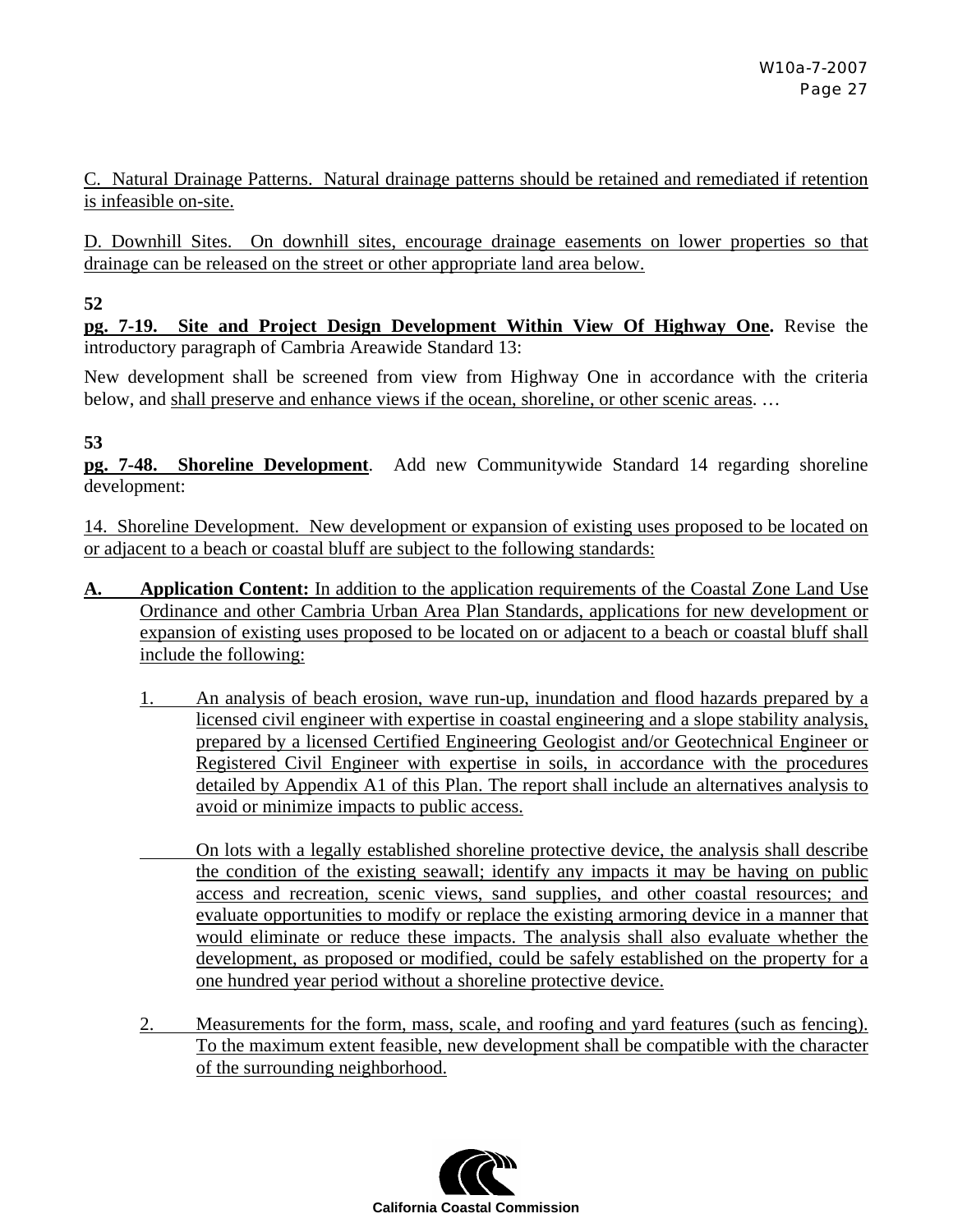- 3. Surveyed location of all property lines and the mean high tide line by a licensed surveyor along with written evidence of full consent of any underlying land owner, including, but not limited to the County, State Parks, and State Lands. If application materials indicate that development may impact or encroach on tidelands or public trust lands, the County shall consult with Coastal Commission staff regarding the potential need for a Coastal Development Permit from the Coastal Commission.
- 4. A preliminary drainage, erosion, and sedimentation plan which demonstrates that no stockpiling of dirt or construction materials will occur on the beach; erosion, runoff, and sedimentation measures to be implemented at the end of each day's work; all construction debris will be removed from the beach daily and at the completion of development; and no machinery will be allowed in the intertidal zone. If there is no feasible way to keep machinery out of the intertidal zone, authorization from the Coastal Commission is required.
- **B.** Bluff Setbacks. The bluff setback is to be determined by the engineering geology analysis required in A.1. above adequate to withstand bluff erosion and wave action for a period of 100 years. In no case shall bluff setbacks be less than 25 feet. Alteration or additions to existing nonconforming development that equals or exceeds 50 percent of the size of the existing structure shall not be authorized unless the entire structure is brought into conformance with this setback requirement and all other policies and standards of the LCP. On parcels with legally established shoreline protective devices, the setback distance may account for the additional stability provided by the permitted seawall, based on its existing design, condition, and routine repair and maintenance that maintain the seawall's approved design life. Expansion and/or other alteration to the seawall shall not be factored into setback calculations.
- **C. Seawall Prohibition.** Shoreline and bluff protection structures shall not be permitted to protect new development. All permits for development on blufftop or shoreline lots that do not have a legally established shoreline protection structure shall be conditioned to require that prior to issuance of any grading or construction permits, the property owner record a deed restriction against the property that ensures that no shoreline protection structure shall be proposed or constructed to protect the development, and which expressly waives any future right to construct such devices that may exist pursuant to Public Resources Code Section 30235 and the San Luis Obispo County certified LCP.
- **D.** Liability. As a condition of approval of development on a beach or shoreline which is subject to wave action, erosion, flooding, landslides, or other hazards associated with development on a beach or bluff, the property owner shall be required to execute and record a deed restriction which acknowledges and assumes these risks and waives any future claims of damage or liability against the permitting agency and agrees to indemnify the permitting agency against any liability, claims, damages or expenses arising from any injury or damage due to such hazards.

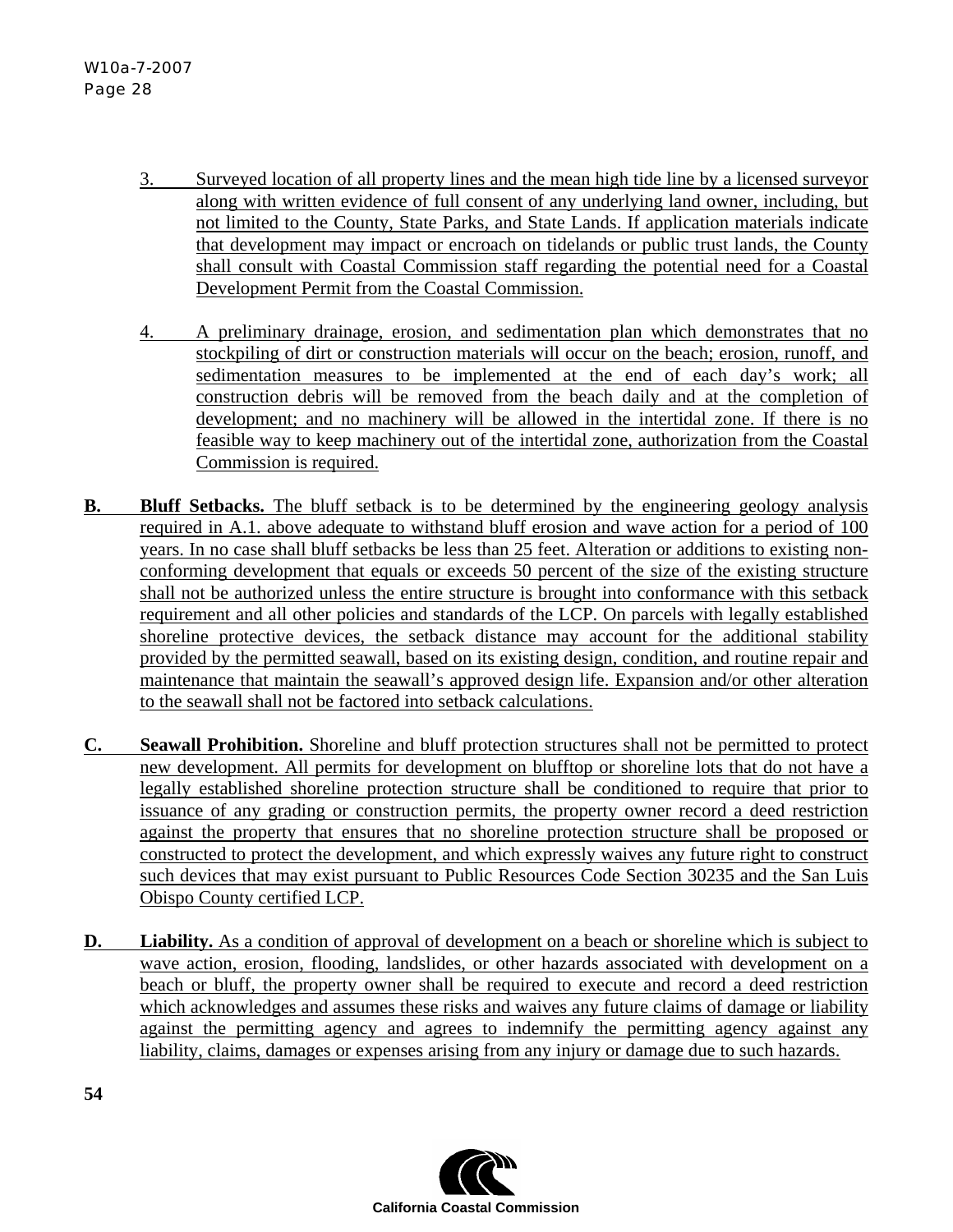**pg. 7-50. Bridge Repairs/Replacements.** Add new Communitywide Standard 23 as follows:

23. Bridge Replacement and Repair projects shall evaluate designs that provide adequate space for bikes and pedestrians. Class 2 bikeway connectors shall be analyzed and provided if feasible for bridge replacements at Leffingwell Landing and Windsor Blvd.

**55** 

…

**pg. 7-60. Tract 226.** Modify the text for Tract 226 and add 5C as follows:

A. Permit Requirement – Tract 226. Prior to development or land division in Tract 226, a Development Plan or Specific Plan shall be approved for the entire tract, including each ownership within the tract. The Development Plan or Specific Plan application is to include specific provisions for resolving the following issues:

C. Drainage Plan Required. All development within Tract 226 shall avoid causing flooding of downhill lots, erosion, and water quality impacts through the use of on-site methods (ex. percolation and detention). All drainage plans are subject to the review and approval of the County Public Works Department.

#### **56**

**pg. 7-76. All Lots with a Coastal Bluff. Delete Cambria Residential Single Family Standard 8.A.1.** 

#### **A2. SUGGESTED MODIFICATIONS TO CAMBRIA LAND USE CATEGORY MAP 8**

**57** 

#2) Connelly & Childs – Both parcels to RMF

#### **58**

#11a and 11b) South Cambria – Change both to OS

#### **59**

#12) West Ranch – To remain outside of the USL

#### **60**

#15) CCSD/Bahringer – To remain MFR

#### **A3. SUGGESTED MODIFICATIONS TO CAMBRIA CIRCULATION MAP #11**

**61** 

#6. Windsor Blvd. Extension.Delete Windsor Blvd. Extension from Map #11

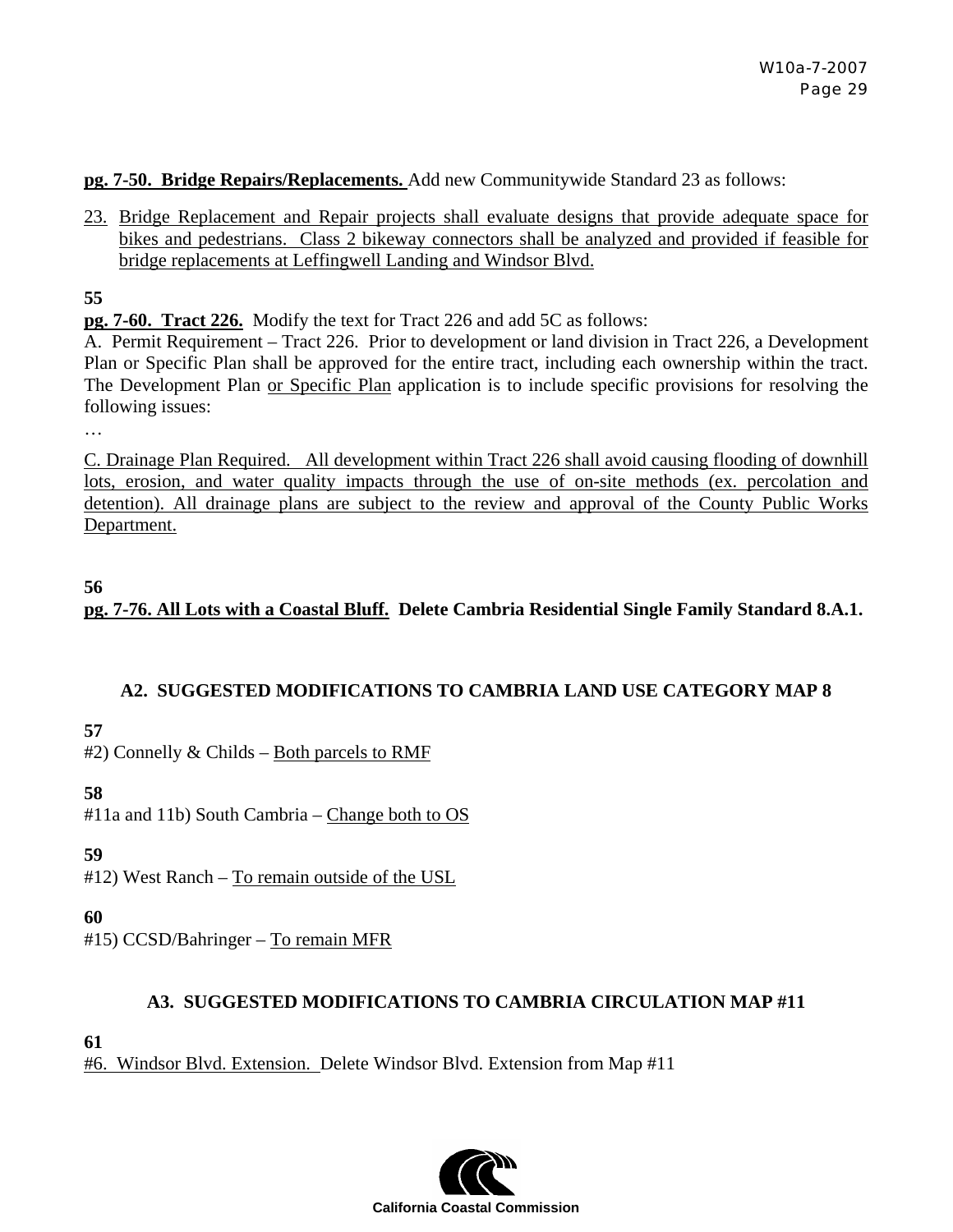# **B1. SUGGESTED MODIFICATIONS TO SAN SIMEON ACRES VILLAGE STANDARDS**

**62** 

**pg. 7-97. Marine Habitat (SRA).** Move San Simeon Acres Urban Area Combining Designation Standard 1 to the Communitywide standard section, and modify as follows:

1. Marine Habitat Protection (SRA) – Projects with Point-Source Discharges. The richness, sensitivity, and unspoiled character of the marine habitats in San Simeon Acres demand particularly rigorous measures to ensure the protection of protect, maintain, enhance, and restore these special resources. Accordingly, no surface point-source discharges into the marine environment are allowed, except as follows:

Exceptions:

- A. San Simeon Acres Community Services District. Any capacity expansions needed to serve permitted growth within the existing Discharges by the San Simeon Acres Services District (CCSD) service areas, provided that any new outfall have been properly permitted, when permits are required, by the County, the California Coastal Commission (CCC), Regional Water Quality Control Board (RWQCB), State Lands Commission (SLC), Environmental Protection Agency (EPA), and is consistent with Monterey Bay National Marine Sanctuary (MBNMS) provisions.
- B. Stormwater Outfalls. Stormwater outfalls that discharge to the beach, intertidal area, or marine environment are prohibited unless it has been demonstrated that it is not possible to detain the stormwater on-site, or direct the stormwater to pervious land areas or the street, without causing flooding problems or erosion hazards. In such instances, stormwater outfalls shall include filtration and treatment systems necessary to protect coastal water quality; be screened from public view using underground pipes and/or native vegetation of local stock; and receive all necessary approvals from the agencies listed above. Consolidation of existing outfalls shall be pursued where feasible.
- B C. Passthrough Discharges. Aquaculture seawater passthrough discharges that are consistent with LCP requirements, and provided that:
	- 1. Discharge is consistent in compliance with CCC, SLC, MBNMS, EPA, RWQCB and California Department of Fish and Game (CDFG) laws and Rregulations.
	- …
- C D. Seawater Passthrough Devices. Seawater passthrough devices for public aquaria, and for scientific research facilities that are consistent with LCP requirements, and provided that:
	- 1. Discharge is consistent with CCC, MBNMS, EPA, CDFG, SLC, and RWQCB, laws and Rregulations.
- … **D.E.** Water Quality Enhancement. Discharges to streams, for the purposes of hydrologic

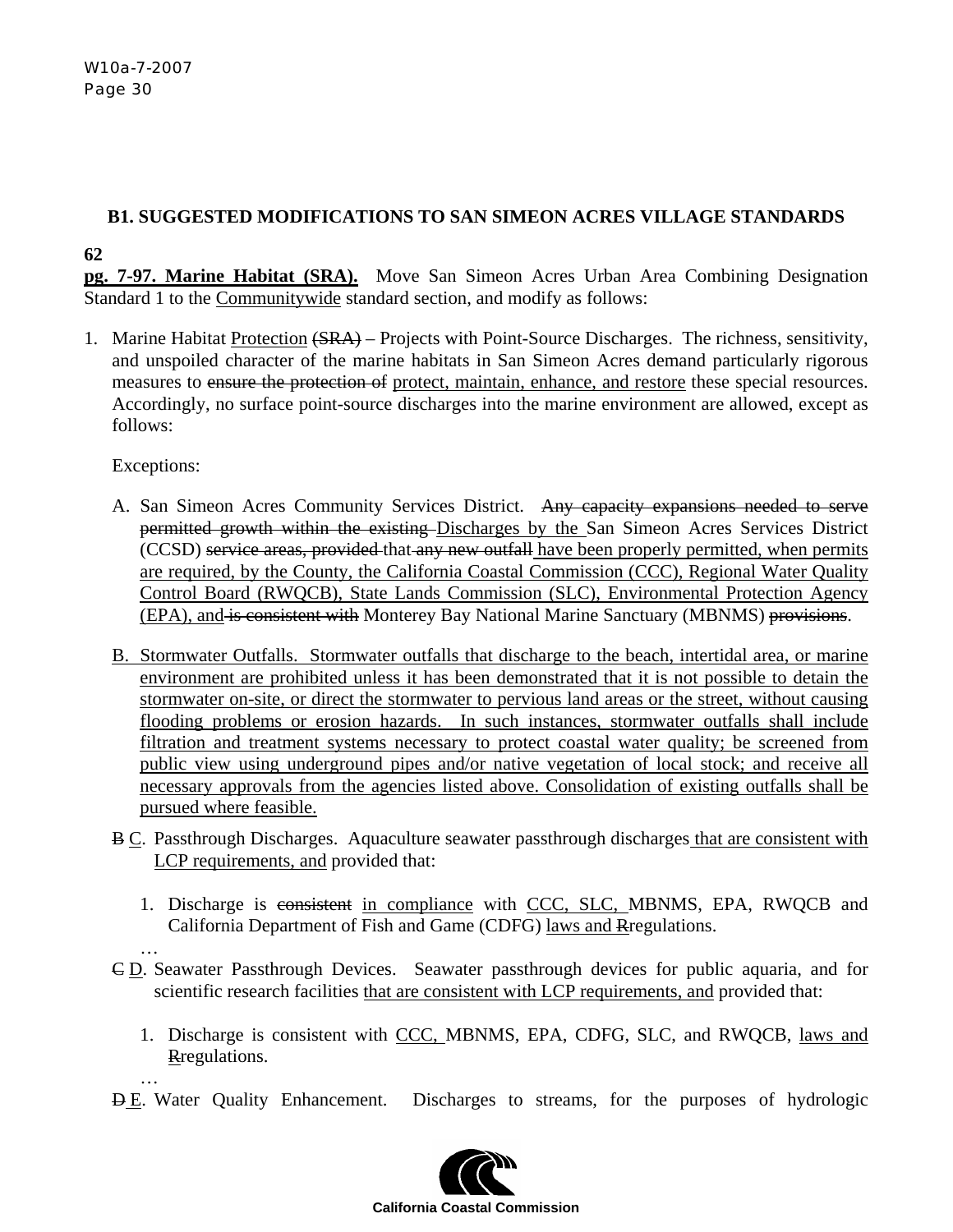replenishment and/or stream water quality enhancement, that are consistent with LCP requirements, and provided that:

#### **63**

…

**pg. 7-98. Arroyo del Padre Juan**. Add new San Simeon Acres Village Combining Designations Standard 2 as follows:

2. Arroyo del Padre Juan - Arroyo del Padre Juan creek, including associated riparian habitat areas and beach lagoon, shall be protected, enhanced, and where feasible, restored. All new development shall be setback a minimum of 100 feet from the upland edge of riparian vegetation. Setbacks of less than 100 feet are allowed only in accordance with Section 23.07.174d.2.of the CZLUO. Removal of riparian vegetation on the banks of the creek is prohibited.

## **64**

**pg. 7-98. Service Capacity.** Modify San Simeon Acres Village Communitywide Standard 1 as follows:

- 1. Service Capacity. The San Simeon Acres Community Service District (SSCSD) shall maintain and reserve available water and sewer treatment capacity on a yearly basis for the following priority uses:
	- A. Visitor-Serving Uses. A minimum of 50 75 percent of available water and sewer capacity.
	- B. Affordable Housing Program Required. Of the remaining 25 percent of capacity, the SSCSD shall reserve sufficient water and sewer capacity to serve affordable housing. If consistent with other permits, the amount of water and sewer capacity required to serve affordable housing units may be re-allocated from the Visitor-Serving category.

Prior to issuance of any further water will-serve letters, the District shall propose to the County a program to accommodate a limited number for affordable housing units each year. The exact number shall be determined based on unmet housing needs, and availability of water. Under this program and to meet the need of affordable housing units, the District may divert part of the water which otherwise would have been allocated to the Visitor-Serving water waiting list.

# **65**

**pg. 7-100. San Simeon Acres Village Communitywide Standard 2.** Replace Standard 2 as follows:

2. Shoreline Development. New development or expansion of existing uses proposed to be located on or adjacent to a beach or coastal bluff are subject to the following standards:

A. Application Content**:** In addition to the application requirements of the Coastal Zone Land Use Ordinance and other Cambria Urban Area Plan Standards, applications for new development or

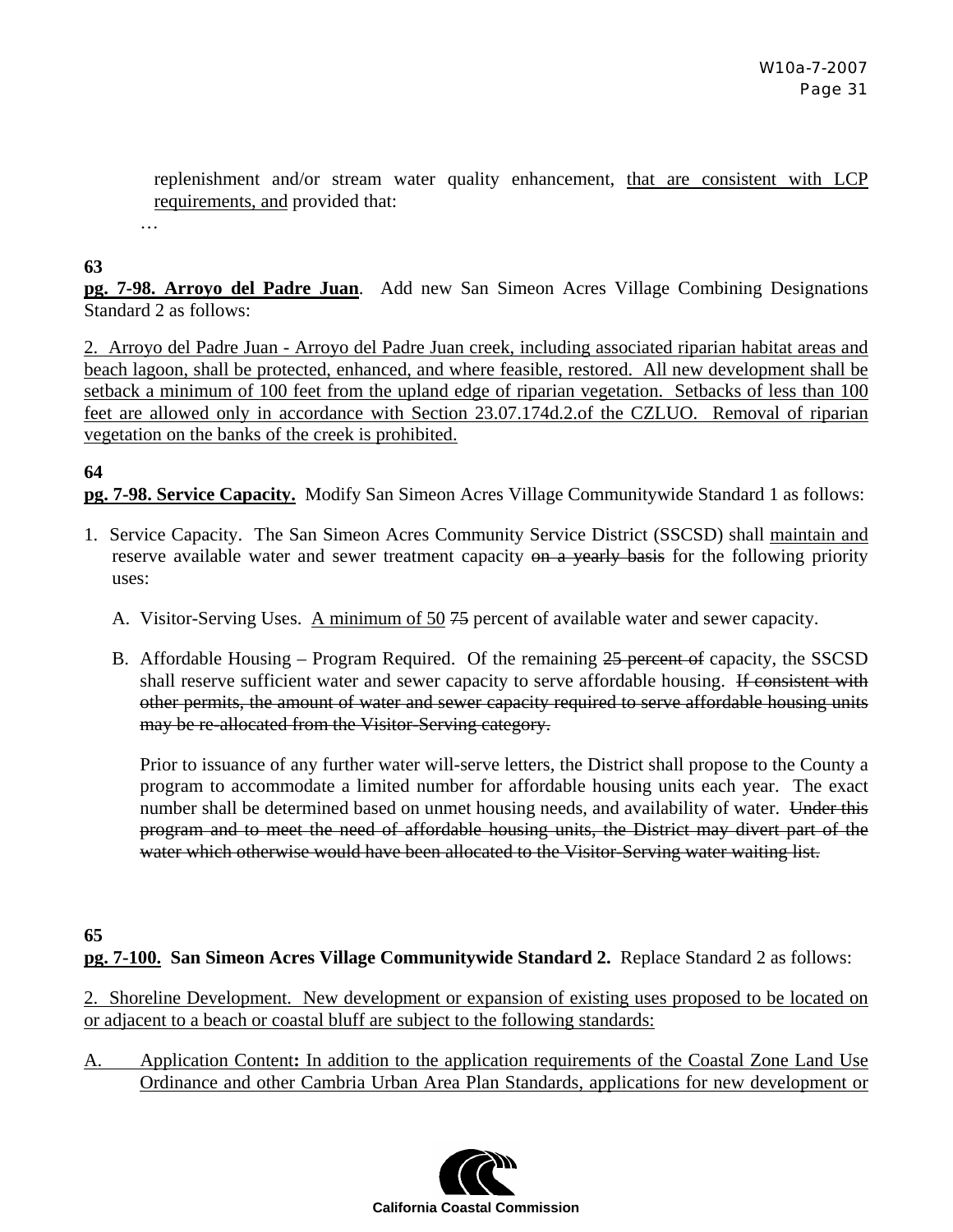expansion of existing uses proposed to be located on or adjacent to a beach or coastal bluff shall include the following:

- 1. An analysis of beach erosion, wave run-up, inundation and flood hazards prepared by a licensed civil engineer with expertise in coastal engineering and a slope stability analysis, prepared by a licensed Certified Engineering Geologist and/or Geotechnical Engineer or Registered Civil Engineer with expertise in soils, in accordance with the procedures detailed by Appendix A1 of this Plan The report shall include an alternatives analysis to avoid or minimize impacts to public access.
- On lots with a legally established shoreline protective device, the analysis shall describe the condition of the existing seawall; identify any impacts it may be having on public access and recreation, scenic views, sand supplies, and other coastal resources; and evaluate opportunities to modify or replace the existing armoring device in a manner that would eliminate or reduce these impacts. The analysis shall also evaluate whether the development, as proposed or modified, could be safely established on the property for a one hundred year period without a shoreline protective device.
- 2. Measurements for the form, mass, scale, and roofing and yard features (such as fencing). To the maximum extent feasible, new development shall be compatible with the character of the surrounding neighborhood.
- 3. Surveyed location of all property lines and the mean high tide line by a licensed surveyor along with written evidence of full consent of any underlying land owner, including, but not limited to the County, State Parks, and State Lands. If application materials indicate that development may impact or encroach on tidelands or public trust lands, the County shall consult with Coastal Commission staff regarding the potential need for a Coastal Development Permit from the Coastal Commission.
- 4. A preliminary drainage, erosion, and sedimentation plan which demonstrates that no stockpiling of dirt or construction materials will occur on the beach; erosion, runoff, and sedimentation measures to be implemented at the end of each day's work; all construction debris will be removed from the beach daily and at the completion of development; and no machinery will be allowed in the intertidal zone. If there is no feasible way to keep machinery out of the intertidal zone, authorization from the Coastal Commission is required.
- B. Bluff Setbacks. The bluff setback is to be determined by the engineering geology analysis required in A.1. above adequate to withstand bluff erosion and wave action for a period of 100 years. In no case shall bluff setbacks be less than 25 feet. Alteration or additions to existing nonconforming development that equals or exceeds 50 percent of the size of the existing structure shall not be authorized unless the entire structure is brought into conformance with this setback requirement and all other policies and standards of the LCP. On parcels with legally established

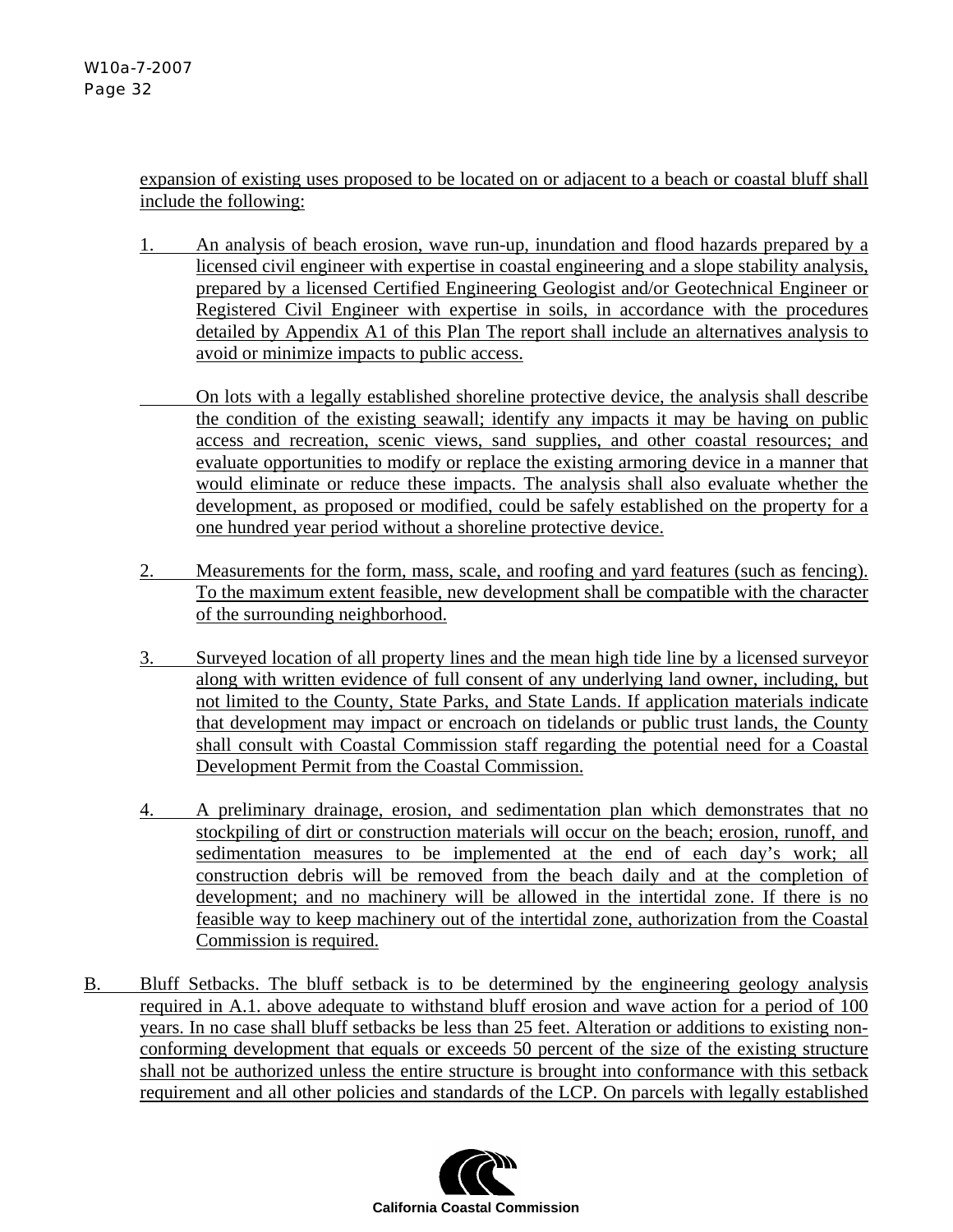shoreline protective devices, the setback distance may account for the additional stability provided by the permitted seawall, based on its existing design, condition, and routine repair and maintenance that maintain the seawall's approved design life. Expansion and/or other alteration to the seawall shall not be factored into setback calculations.

- C. Seawall Prohibition. Shoreline and bluff protection structures shall not be permitted to protect new development. All permits for development on blufftop or shoreline lots that do not have a legally established shoreline protection structure shall be conditioned to require that prior to issuance of any grading or construction permits, the property owner record a deed restriction against the property that ensures that no shoreline protection structure shall be proposed or constructed to protect the development, and which expressly waives any future right to construct such devices that may exist pursuant to Public Resources Code Section 30235 and the San Luis Obispo County certified LCP.
- D. Liability. As a condition of approval of development on a beach or shoreline which is subject to wave action, erosion, flooding, landslides, or other hazards associated with development on a beach or bluff, the property owner shall be required to execute and record a deed restriction which acknowledges and assumes said risks and waives any future claims of damage or liability against the permitting agency and agrees to indemnify the permitting agency against any liability, claims, damages or expenses arising from any injury or damage due to such hazards.

## **66**

**Pg. 7-100 Shoreline Access in New Visitor-Serving Developments.** Modify Communitywide Standard 3 and add new Standard 4 as follows:

3. Shoreline Access in New Visitor-Serving Developments. New Visitor-serving developments, including demolition, remodel, or change of use of existing facilities located between the first public road and the sea shall be required to provide the following public access improvements:

- A. Access from the Road to the Beach. A vertical access easement for public pedestrian use.
- B. Parking Areas. Areas available for public parking.
- C. Blufftop Lateral Access. Designation, construction, and maintenance of minimum 10 foot wide lateral blufftop access trail corridor for public use. In order to maintain at all times the 10-foot width of the trail corridor, relocation of the trail overtime as the bluff erodes shall be addressed.
- 4. Shoreline Access in Public Facility Development. New public facility development, including expansions of existing facilities located between the first public road and the sea shall be required to provide the following public access improvements:
- A. Access from the Road to the Beach. A vertical access easement for public pedestrian use.
- B. Parking Areas available for public parking.

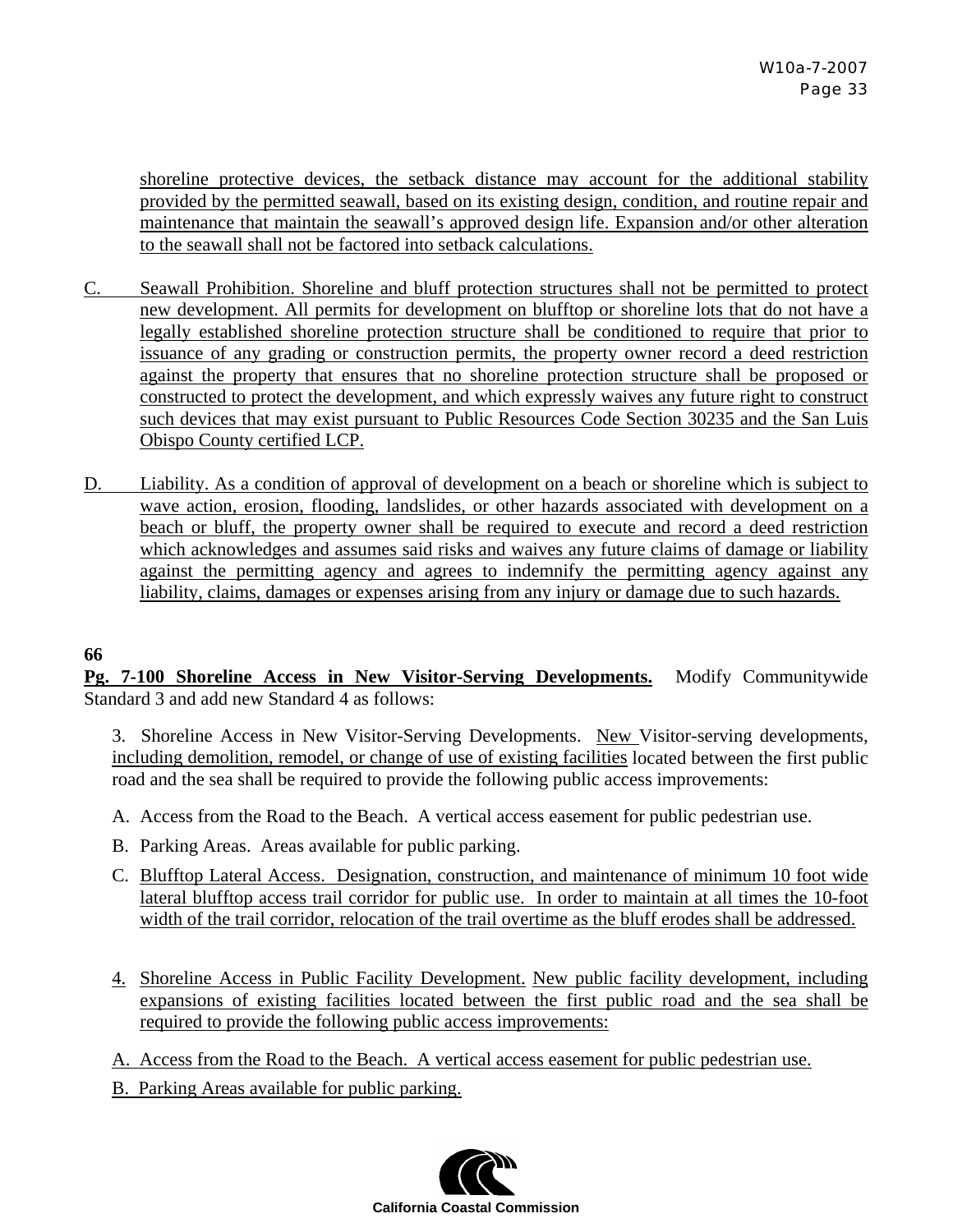## C.Arroyo del Padre Juan Bridge Crossing. The existing pipe bridge crossing Arroyo del Padre Juan shall be improved to provide a public bike and pedestrian crossing.

## **67**

**pg 7-100. Shoreline Access in Residential Development.** Modify Communitywide Standard 4 as follows:

4. Shoreline Access in Residential Development. At least  $\Theta$  one additional vertical access, a minimum of 10 feet wide, shall be required to serve the public and new residential development at the southern end of the Arbuckle Tract on Balboa Avenue. Lateral access dedications from the toe of the bluff to the mean high tide line shall be required for any new development on the blufftop west of Balboa Avenue*.*

## **68**

**pg. 7-103. Mixed Use Projects.** Modify San Simeon Acres Village Communitywide Standard 12 as follows:

- 12. Mixed Use Projects. To encourage employee housing in commercial areas, multi-family dwellings are allowed permitted in Commercial Retail and Visitor-Serving Areas on the east side of Highway One and subject to the following requirements:
	- a. Location. The units shall be subordinate to the primary commercial or visitor-serving use of the site (residential uses are limited to a floor area of no more than 50% of the total floor area), located on the upper story or on the rear half of a lot developed with commercial development.
	- b. Density. Density shall be limited to 26 units per acre, calculated using the area of the rear half of the lot. For purposes of this standard, the front half of the lot is defined as the area located between the front property line and a line drawn parallel to the street through the midpoint of lot depth. The maximum floor area and minimum open area requirements in CZLUO Chapter 23.04 shall not apply. Instead, the land use permits shall require at least one studio unit and an amount of private open space and common area for privacy, recreation, light, and air that is appropriate for the nature of the project.
	- c. Required findings for permit approval. Visitor-serving Areas (V). Multi-family housing consistent with other standards in this section may be allowed in "V" areas, Permit approval for a proposed residential uses shall require that the Review Authority first find that the proposed residential use:
		- 1. Will not result in the conversion of existing visitor-serving uses.
		- 2. provided it Is designed for employee housing, and that the County finds and determines that the proposed housing

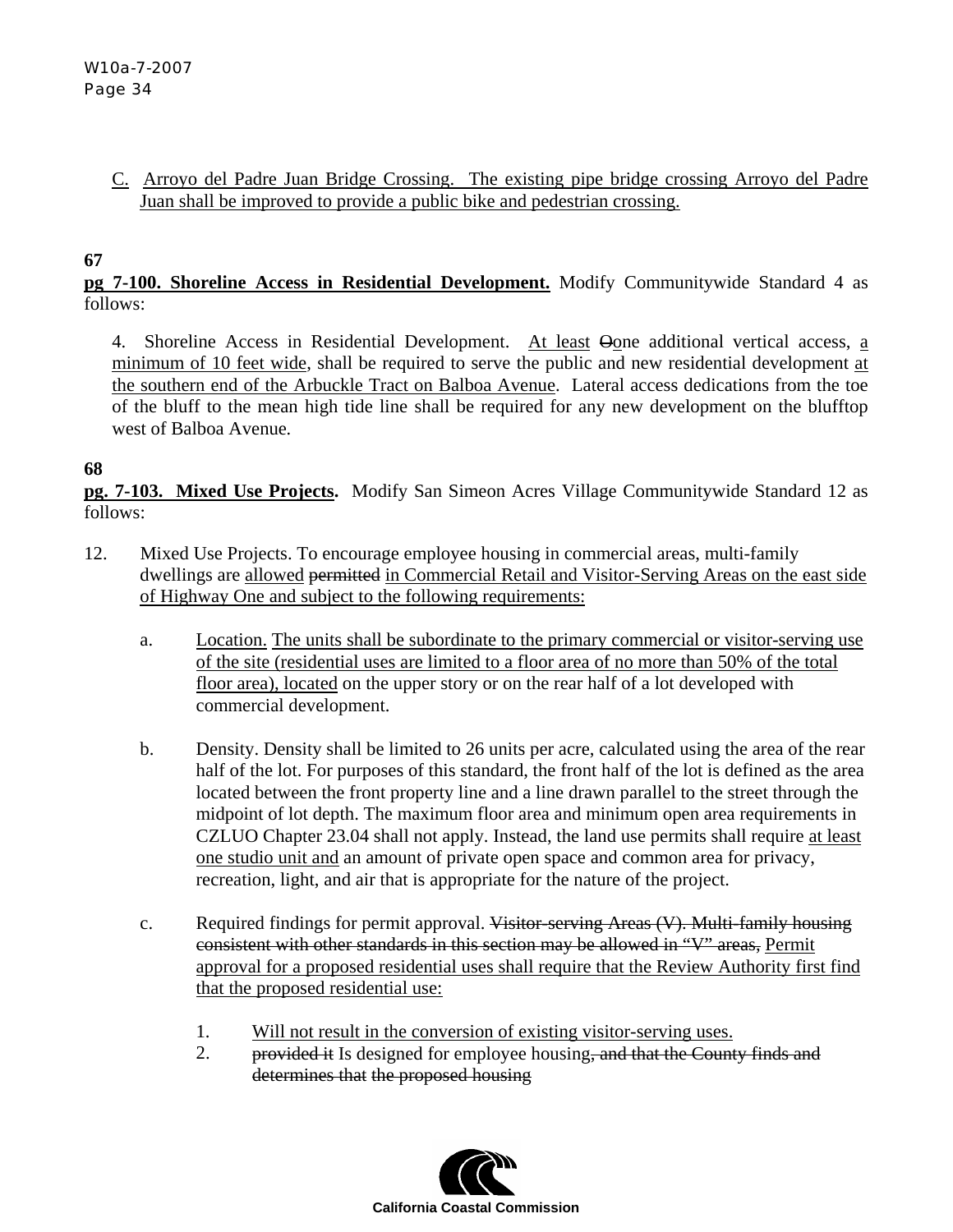3. Will not displace existing or potential future visitor-serving uses. This finding must be made based on a detailed analysis which projects future demand and need for visitor-serving uses.

**pg. 7-103. Lot Creation in Hazard Areas.** Add new San Simeon Acres Village Communitywide Standard 12 as follows:

12. Lot Creation in Hazard Areas. New subdivisions, including lot line adjustments and lot legalizations that create new lots, are prohibited in high wave and flood hazard areas.

**70** 

**69** 

**pg. 7-103. Site Review**. Add new San Simeon Acres Village Communitywide Standard 13 as follows:

13. Site Review. Based on the results of a site review, all projects determined to have the potential to adversely impact a sensitive resource may be subject to discretionary review. If discretionary review is triggered, shall require a biologic assessment report consistent prepared in accordance with Coastal Zone Land Use Ordinance Section 23.07.170 may be required.

## **B2. SUGGESTED MODIFICATIONS TO SAN SIMEON ACRES LAND USE CATEGORY MAP #5**

**71** 

#4) Sansone – Vista del Mar.Retain .52-acre Sansone parcel on Vista Del Mar as CR.

# **CHAPTER 8 – PUBLIC ACCESS**

## **72**

**Chapter 8 – Public Access**. Replace Chapter 8 in its entirety with the County's suggested revisions (as shown in Exhibit F), except with the following edits:

- Show preferred blufftop lateral access in commercial areas of San Simeon Acres on Figure 8-2.
- Show vertical accessway adjacent to the south side of sewage treatment plant (Stinson 42- 02/125-29) on San Simeon Acres Figure 8-2.
- Show preferred pedestrian alignment (cross hatched line) crossing the Arroyo del Padre Juan pipe-bridge and continuing along Balboa Avenue to Vista Del Mar on San Simeon Acres Figure 8-2.
- Show additional preferred vertical access at the end Vista del Mar on San Simeon Acres Figure 8-2.

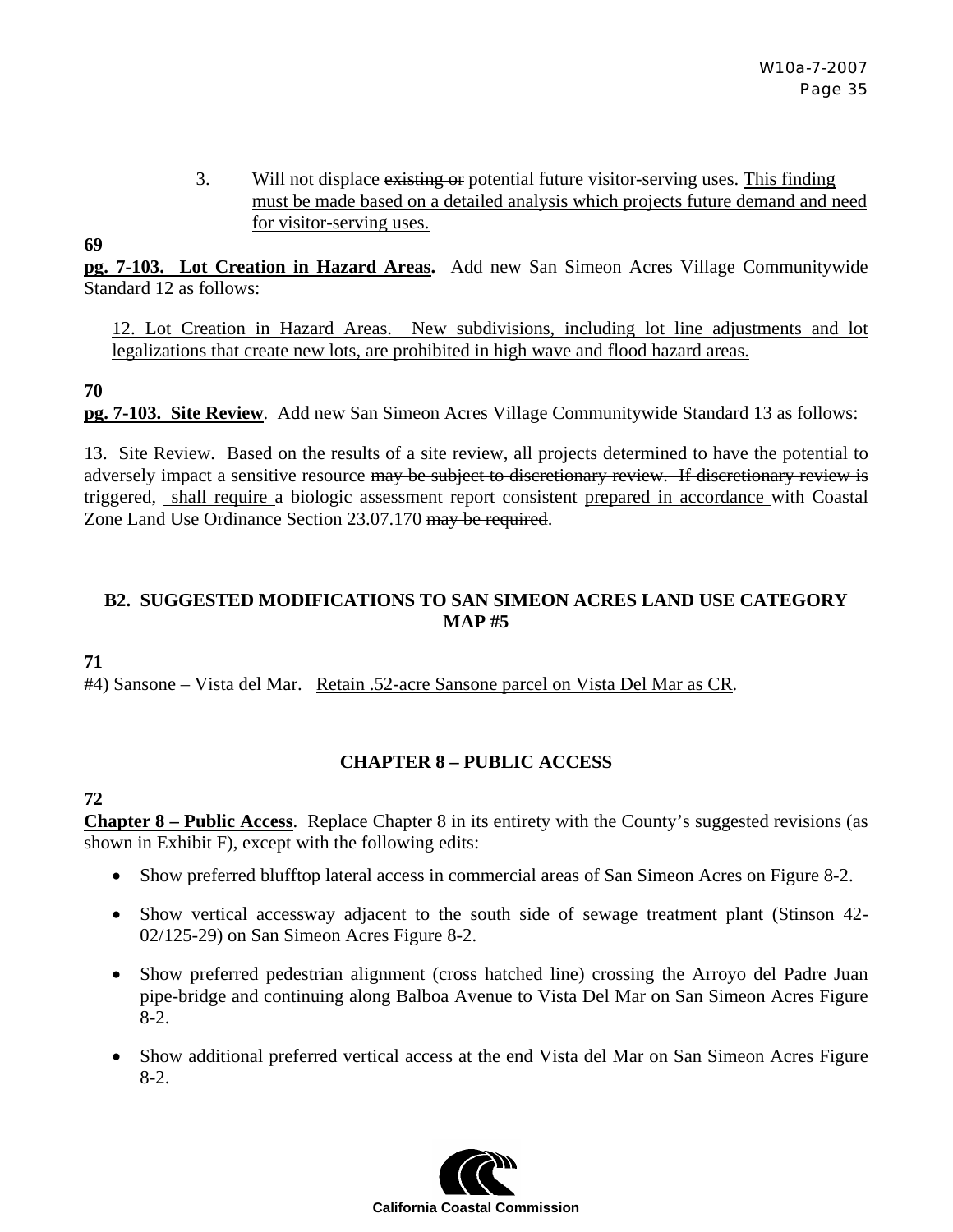- Add "blufftop trail" to improvements for San Simeon Acres in Table 8-1 (County suggestions Pg. 8-7).
- Delete "This alignment is consistent with Coastwalk's identified route for the area" both on pg. 8-9 and 8-10 of County suggestions.
- Add reference to preferred vertical accessways adjacent to the sewage treatment plant and at the end of Vista del Mar in Table 8-3.
- Add reference to new Blufftop Access Standard 3(c) and Communitywide Standards 3 and 4 in Table 8-3 for lateral access implementation.

# **OTHER SUGGESTED MODIFICATIONS**

## **73 Appendix A1 – Slope Stability Analysis.** Add new Appendix Section A1 and attach to Plan:

# Appendix A1: Slope Stability and Bluff Erosion Rate Determination Requirements.

Quantitative slope stability analyses and erosion rate estimates shall be undertaken as follows:

1. The analyses shall demonstrate a factor of safety greater than or equal to 1.5 for the static condition and greater than or equal to 1.1 for the seismic condition. Seismic analyses may be performed by the pseudostatic method, but in any case shall demonstrate a permanent displacement of less than 50 mm.

2. Slope stability analyses shall be undertaken through cross-sections modeling worst case geologic and slope gradient conditions. Analyses shall include postulated failure surfaces such that both the overall stability of the slope and the stability of the surficial units are examined.

3. The effects of earthquakes on slope stability (seismic stability) may be addressed through pseudostatic slope analyses assuming a horizontal seismic coefficient of 0.20g, and should be evaluated in conformance with the guidelines published by the American Society of Civil Engineers, (ASCE/SCEC), "Recommended Practices for Implementation of DMS Special Publication 117, Conditions for Analyzing and Mitigating Landslide Hazards in California."

4. All slope analyses shall be performed using shear strength parameters (friction angle and cohesion), and unit weights determined from relatively undisturbed samples collected at the site. The choice of shear strength parameters shall be supported by direct shear tests, triaxial shear test, or literature references.

5. All slope stability analyses shall be undertaken with water table or potentiometric surfaces for the highest potential ground water conditions.

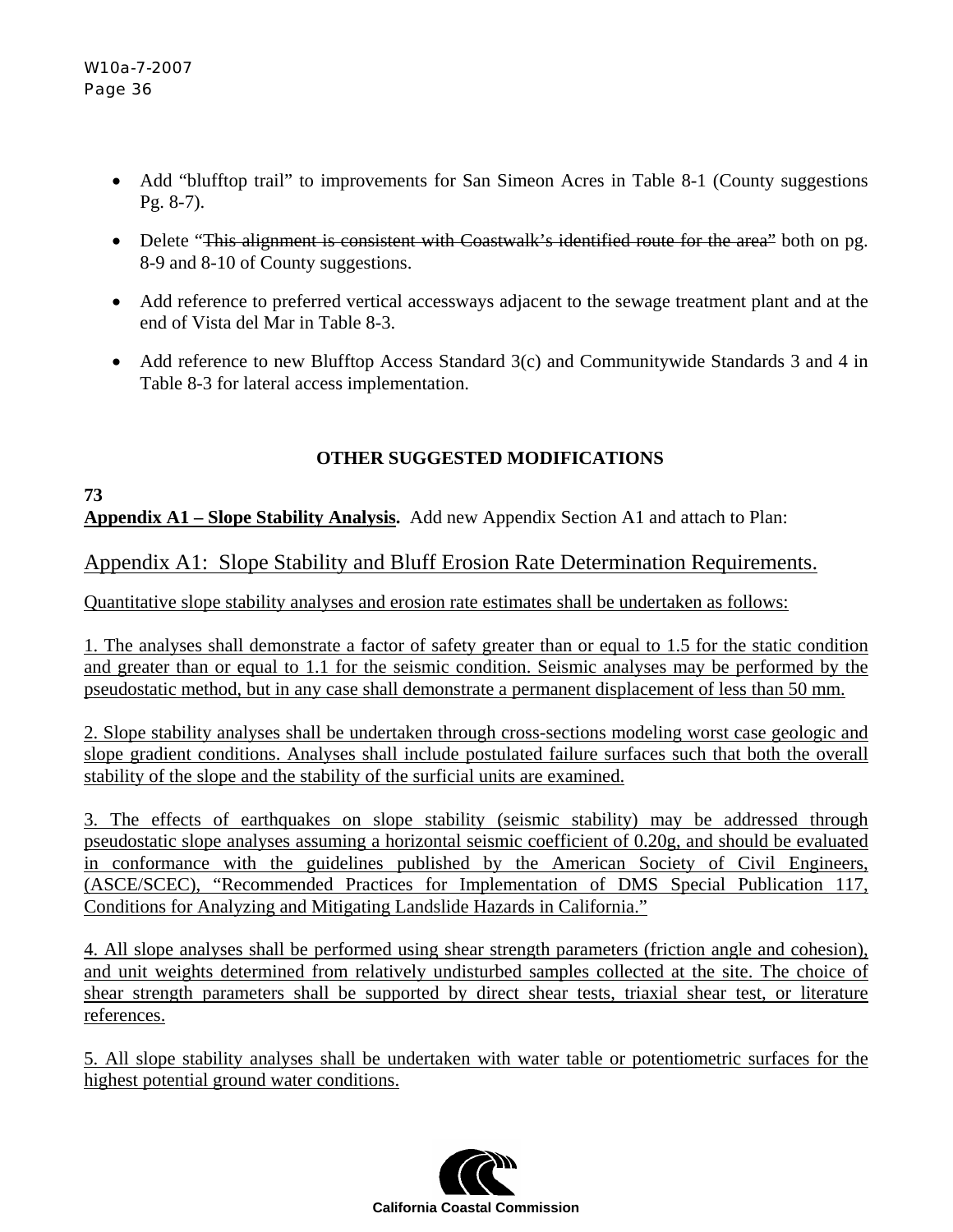6. If anisotropic conditions are assumed for any geologic unit, strike and dip of weakness planes shall be provided, and shear strength parameters for each orientation shall be supported by reference to pertinent direct sheer tests, triaxial shear test, or literature.

7. When planes of weakness are oriented normal to the slope or dip into the slope, or when the strength of materials is considered homogenous, circular failure surfaces shall be sought through a search routine to analyze the factor of safety along postulated critical failure surfaces. In general, methods that satisfy both force and moment equilibrium (e.g., Spencer, Morgenstern-Price, and General Limit Equilibrium) are preferred. Methods based on moment equilibrium alone (e.g., Bishop's Method) also are acceptable. In general, methods that solve only for force equilibrium (e.g., Janbu's method) are discouraged due to their sensitivity to the ratio of normal to shear forces between slices.

8. If anisotropic conditions are assumed for units containing critical failure surfaces determined above, and when planes of weakness are inclined at angles ranging from nearly parallel to the slope to dipping out of slope, factors of safety for translational failure surfaces shall also be calculated. The use of a block failure model shall be supported by geologic evidence for anisotropy in rock or soil strength. Shear strength parameters for such weak surfaces shall be supported through direct shear tests, triaxial shear test, or literature references.

9. The selection of shear strength values is a critical component to the evaluation of slope stability. Reference should be made to the ASCE/SCEC guidelines (see Section 9.4.D.3) when selecting shear strength parameters and the selection should be based on these guidelines. Generally, one of two conditions will exist:

- a. If the bluff exhibits a factor of safety of less than 1.5 for either gross or surficial landsliding, then the location on the bluff top at which a 1.5 factor of safety exists shall be determined. Development shall be set back a minimum distance equal to the distance from the bluff edge to the 1.5 factor-of-safety-line, plus the distance that the bluff might reasonably be expected to erode over 100 years. These determinations, to be made by a state-licensed Certified Engineer Geologist, Registered Civil Engineer, or Geotechnical Engineer, shall be based on a site-specific evaluation of the long-term bluff retreat rate at this site and shall include an allowance for possible acceleration of historic bluff retreat rates due to sea level rise.
- b. If the bluff exhibits both a gross and surficial factor of safety against landsliding of greater than 1.5, then development shall be set back a minimum distance equal to the distance that the bluff might reasonably be expected to erode over 100 years. The determination of the distance that the bluff might be expected to erode over 100 years is to be made by a state licensed Certified Engineer Geologist, Registered Civil Engineer or Geotechnical Engineer, and shall be based on a site-specific evaluation of the long-term bluff retreat rate at the site and shall include an allowance for possible acceleration of historic bluff retreat rates due to sea level rise.

For the purpose of this section, the long-term average bluff retreat rate shall be determined by the examination of historic records, surveys, aerial photographs, published or unpublished studies, or other

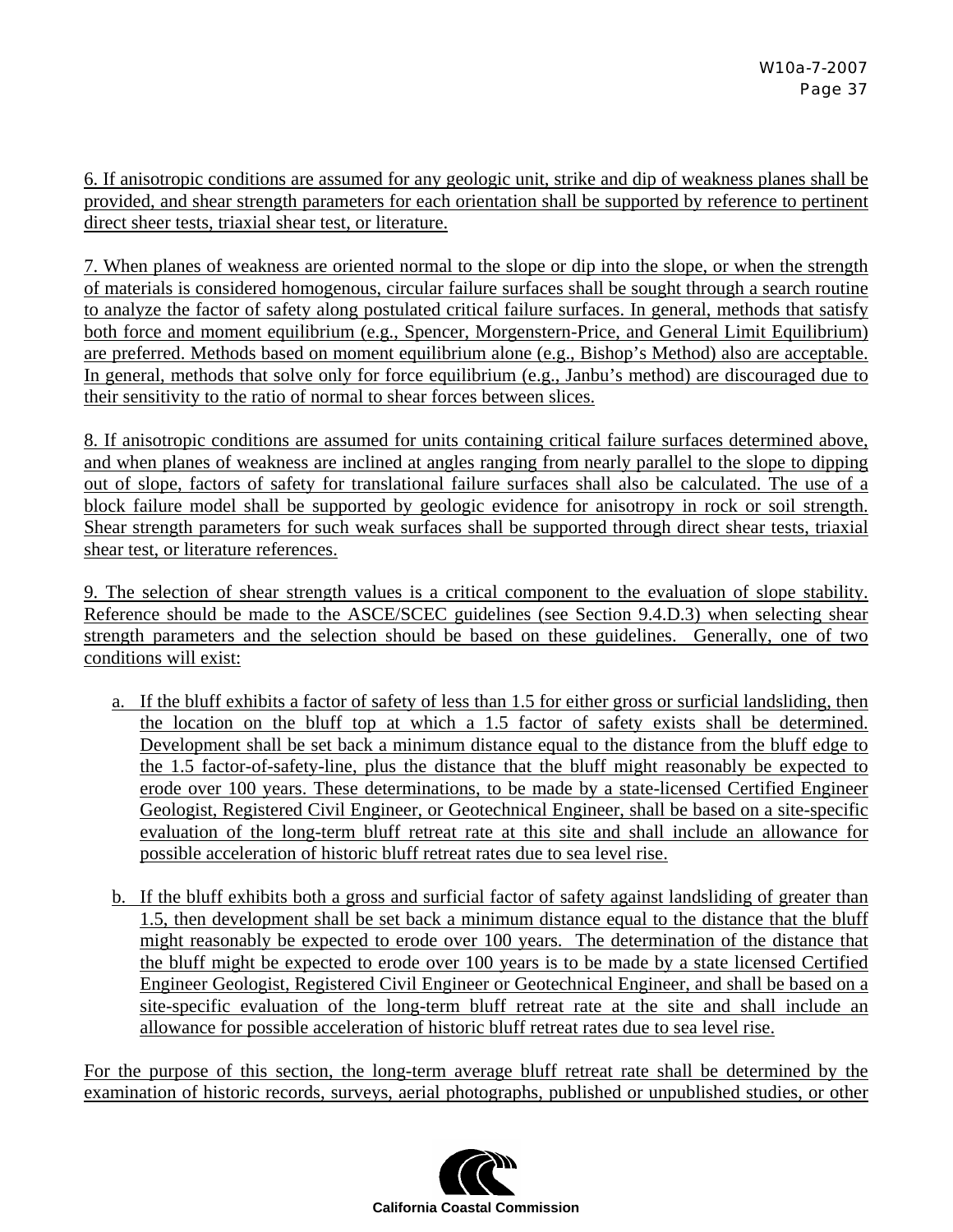evidence that unequivocally show the location of the bluff edge, as defined below, through time. The long-term bluff retreat rate is an historic average that accounts both for periods of exceptionally high bluff retreat, such as during extreme storm events, and for long periods of relatively little or no bluff retreat. Accordingly, the time span used to calculate a site-specific long-term bluff retreat rate shall be as long as possible, but in no case less than 50 years. Further, the time interval examined shall include the strong El Niño winters of 1982-1983, 1994-1995 and 1997-1998.

# **74**

# **Cambria and San Simeon Planwide changes.**

**A**. Delete parenthetical references to the Residential Design Plan, Commercial Design Plan, Periodic Review recommendations, and previous modifications adopted by the Commission in response to the 1998 North Coast Update.

**B.** Replace "Cambria and Simeon Acres Community Plan" in document footer with "North Coast Area Plan".

# III. Findings and Declarations

The Commission finds and declares as follows:

# A. Overview of LUP Amendment

# 1. Cambria and San Simeon Acres Community Plans

The San Luis Obispo County submittal of the Cambria and San Simeon Acres Community Plans is a comprehensive update of the standards, programs, land use map designations, and combining designations for the urban areas of Cambria and San Simeon Acres. Many of the proposed amendment changes reflect provisions of the Cambria Design already certified by the Coastal Commission in the year 2000, which are now to be incorporated into the community plans. No changes to the rural area standards, programs, or combining designations are proposed as part of this submittal. Narrative descriptions and background data for the entire North Coast Area is included to provide context based on updated information.

# 2. Relationship to the San Luis Obispo County LCP

# Operation of the LCP

The Cambria and San Simeon Acres Community Plans operate in conjunction with other components of the San Luis Obispo County Local Coastal Program (LCP). The County's LCP is composed of multiple parts: the Coastal Zone Land Use Ordinance (CZLUO), which is the County's coastal zoning ordinance; Title 8 for water Wells; Title 19 for Building and Construction; and Title 21 for Real Property Division make up the ordinance sections of the LCP; the Framework for Planning; the Coastal Plan Policies, and four Area Plans (one of which is the subject North Coast Area Plan). Combined, the Framework for

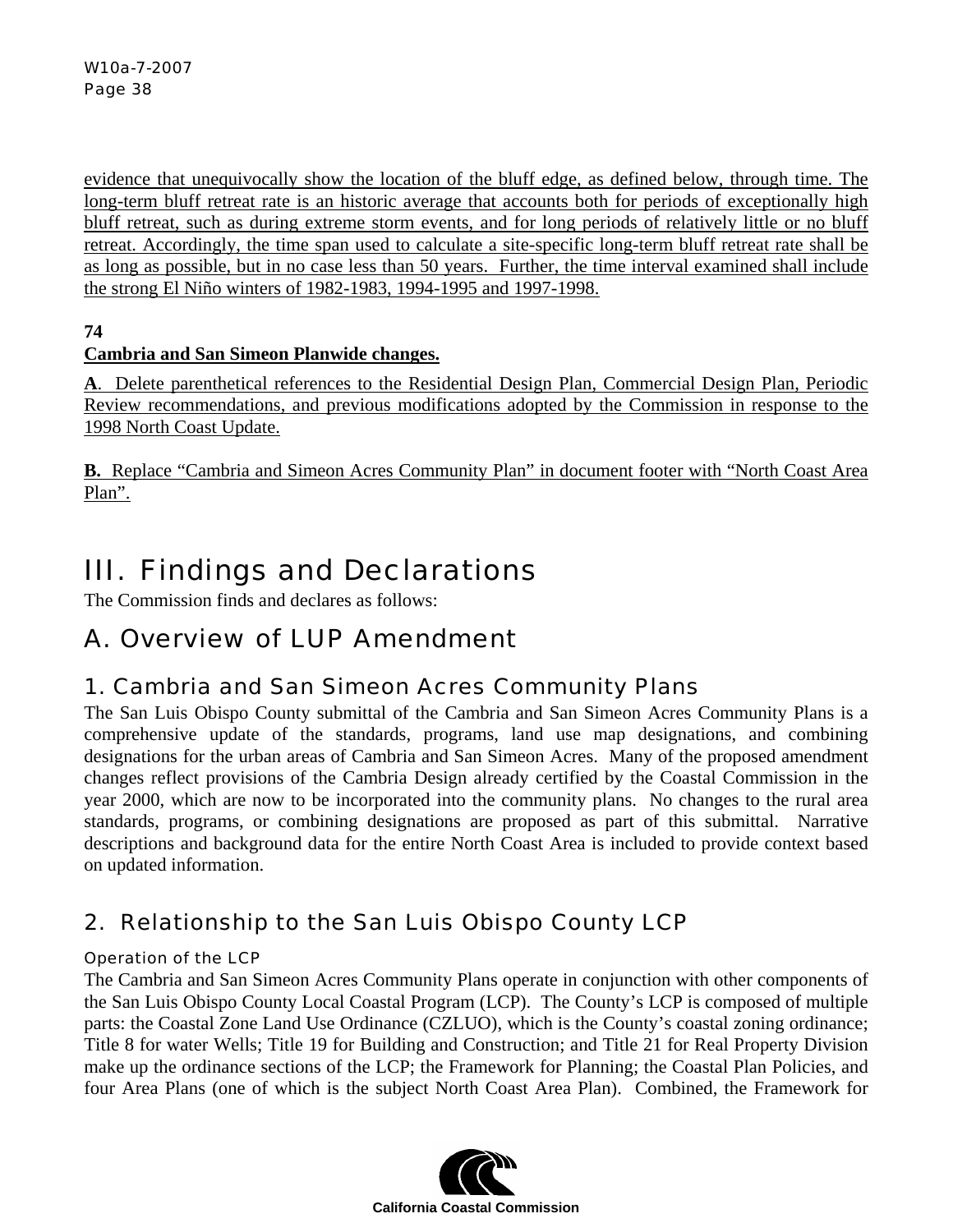Planning, Coastal Plan Policies, and four area plans make up the Land Use Plan; and finally the Post Certification Appeals Maps and Categorical Exclusions are included as part of the certified LCP.

To determine the requirements for development on a particular site, each of the components of the LCP must be consulted. Some policies are implemented through a specific CZLUO section referenced at the end of a Coastal Plan Policy. In these cases, the ordinance is controlling if there is a conflict with the overarching policy. Other policies, though, state that they shall be implemented as a standard, that is, equivalent to an area plan standard.

The Cambria and San Simeon Acres Community Plan Standards are the most specific of the LCP's regulations, governing land use in for these specific communities within the North Coast Area Plan. In the current amendment submittal, the regulations apply only in the urban areas. Some standards apply area-wide, but most are specific to individual sites within a particular land use category designation. Because of this specificity, should an area plan standard conflict with a policy of a CZLUO section, the area plan standard prevails.

In addition to the area plan standards, an extremely important part of the North Coast Area Plan is the combining designation map. The combining designations are areas where, for example, environmentally sensitive habitats (ESHA), geological hazards, flood hazards, etc., have been identified and mapped. These designations indicate where special studies and/or development requirements apply, based on a particular combining designation. However, the combining designations often do not reflect on-the-ground resources, either because they were not mapped originally, or because the presence of a particular resource or hazard was not known at the time. Language has been added in this submittal through suggested modifications to further clarify this point and updates to the combining designation maps are suggested to bring them up to date with existing resources and knowledge.

## Implementation: The One-Map System

Most local governments use a "two-map" system in their land use planning. On map shows the general land use designations which, by themselves, have no particular uses associated with them. They indicate intended long-term, general land uses. The other map shows specific zone districts which list specific uses that may be established in each zone district. Within each land use designation, only certain zone districts apply, although it is possible for a zone district to appear in more than one land use designation. A variety of land uses might be able to be established in each zone district. To know what uses might be allowed in a given land use designation, it is necessary to determine the zone district within which a parcel lies. Under a "two-map" system, if the land use designation changes, the zone district map must be also changed.

An alternative to the "two-map" system is the "single" or "one-map" system, which is what San Luis Obispo County uses. Under this system, there is only one map, the land use designation map. There is no zone district as such under this system. The land use designation map and the zone district map are essentially combined into one. In the "one-map" system there aren't separate zone districts which implement the land use designations. Each land use designation lists the potentially allowable land uses. Thus, proposed changes to land use designations in the North Coast Area Plan do not have any corresponding zone district map changes.

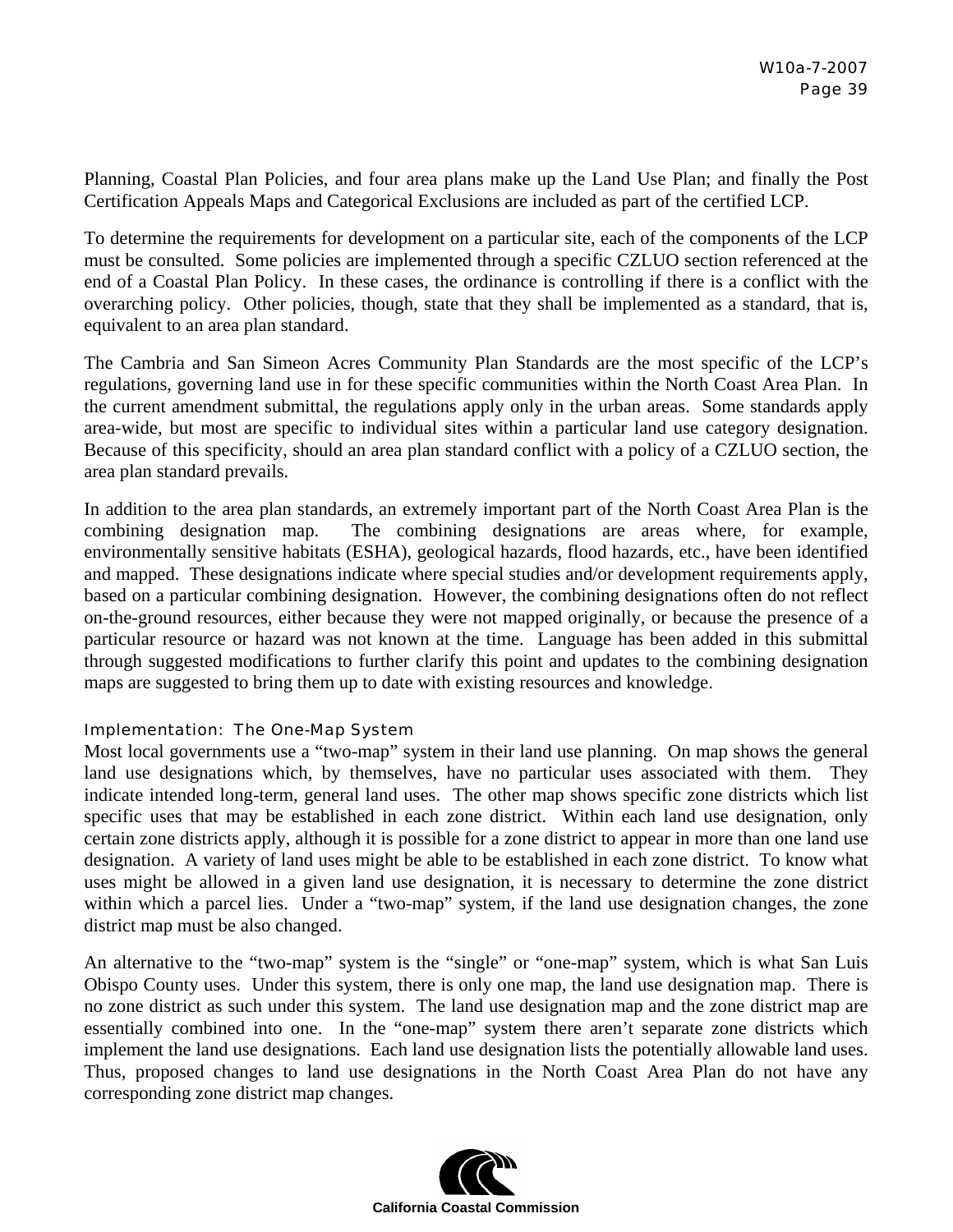# 3. Procedure/Standard of Review for LCP Amendments

The relationship between the Coastal Act and the local government's Local coastal Program (LCP) can be described as a three-tiered hierarchy with the Coastal Act setting generally broad statewide policies. The Land Use Plan (LUP) portion of the LCP incorporates and refines Coastal Act policies for the local jurisdiction, giving local guidance as to the kinds, locations, and intensities of coastal development. The Implementation Plan (IP), or zoning portion of an LCP typically sets forth zone districts and site regulations which are the final refinement specifying how coastal development is to be implemented on a particular parcel. The IP must be consistent with, and adequate to carry out, the policies of the LUP. The LUP must be consistent with the Coastal Act. In this case, the proposed amendment affects the LUP component of the San Luis Obispo County certified LCP. Thus, the standard of review for the amendment is consistency with the Coastal Act.

# B.Coastal Act Consistency

This section evaluates the submitted LCP amendment in six Coastal Act policy areas: new development and public services, environmentally sensitive habitat areas (ESHA), including marine resources and water quality related issues, coastal hazards, public access and recreation, scenic resources, and cultural resources. As discussed previously, the standard of review for evaluating Land Use Plan amendment submittals is consistency with Chapter Three of the Coastal Act.

# 1. New Development and Public Services

# A. Coastal Act Policies

The Coastal Act includes several policies that address the location, type, and intensity of new development to ensure the protection of coastal resources. To limit urban sprawl, the Coastal Act requires the establishment of stable urban-rural boundaries. New development must also be located within, contiguous to or in close proximity to existing developed areas with adequate public works facilities such as water supply, and wastewater treatment. Where such areas are not available, any approved development must be located where it will not have significant adverse effects, either individually or cumulatively, on coastal resources. This includes the protection of groundwater basins and sensitive habitats that may be affected by water withdrawals, wastewater disposal, and polluted runoff.

The Coastal Act also provides that new or expanded public works facilities be sized to serve planned development and not induce additional, unplanned development. Where resources or services are limited, coastal dependent land uses, essential public services, basic industries, public and commercial recreation and visitor-serving land uses shall not be precluded by other development. The Coastal Act also encourages the protection of existing and the provision of new affordable housing opportunities in the coastal zone. Collectively, these requirements reflect a fundamental goal of the Coastal Act: protection of coastal resources by concentrating new development in existing developed areas able to accommodate it.

## Priority Use Policies

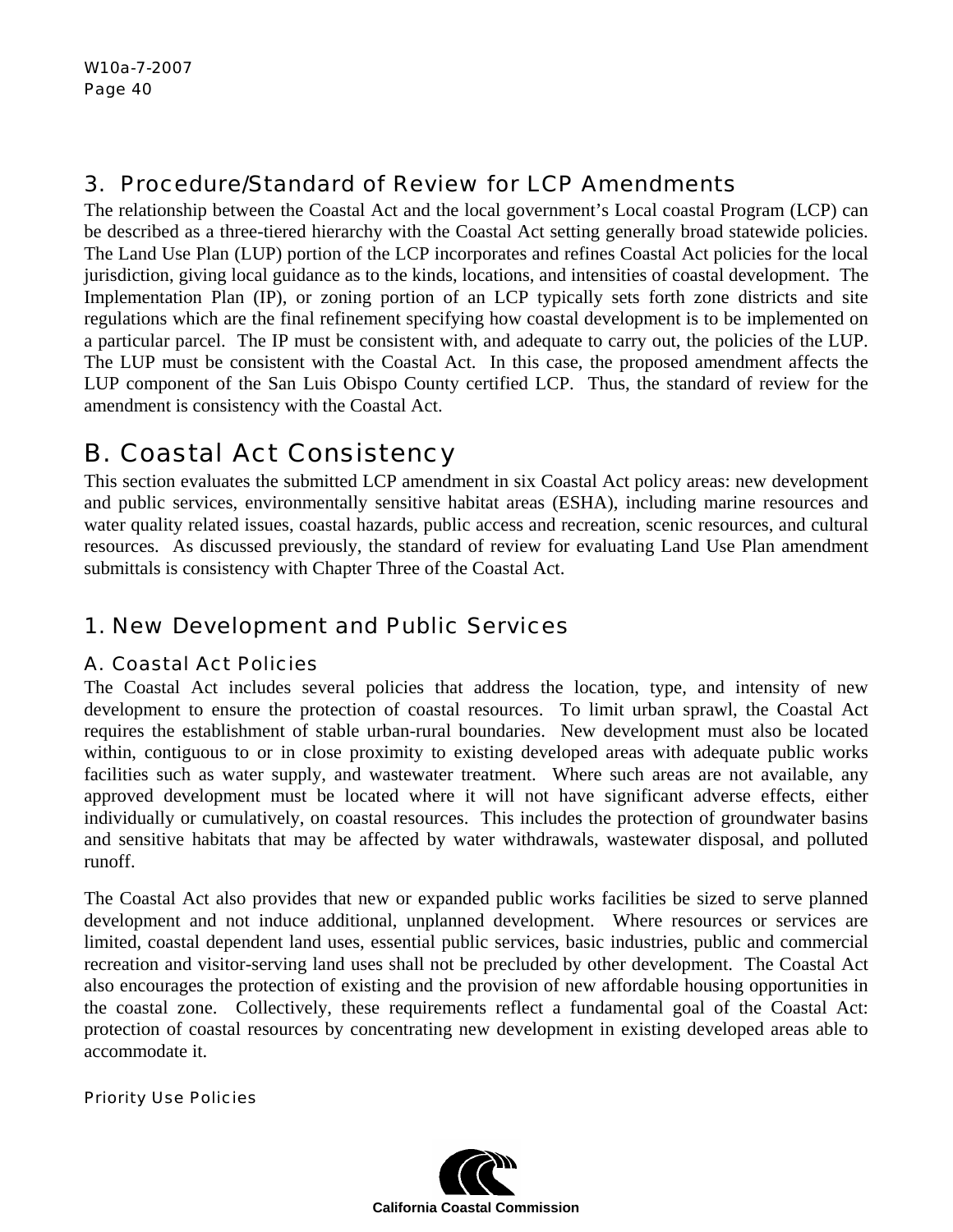The Coastal Act places a high priority on coastal-dependent and coastal-related development. Coastal Act Sections 30222 and 30222.5 state:

*Section 30222. The use of private lands suitable for visitor-serving commercial recreational facilities designed to enhance public opportunities for coastal recreation shall have priority over private residential, general industrial, or general commercial development, but not over agriculture or coastal-dependent industry.* 

*Section 30222.5. Ocean front land that is suitable for coastal dependent aquaculture shall be protected for that use, and proposals for aquaculture facilities located on those sites shall be given priority, except over other coastal dependent developments or uses.* 

Coastal Act Section 30255 also provides:

*Section 30255. Coastal-dependent developments shall have priority over other developments on or near the shoreline. Except as provided elsewhere in this division, coastal-dependent developments shall not be sited in a wetland. When appropriate, coastal-related developments should be accommodated within reasonable proximity to the coastal-dependent uses they support.* 

The Coastal Act defines coastal-dependent and coastal-related as follows:

*Section 30101. "Coastal-dependent development or use" means any development or use which requires a site on, or adjacent to, the sea to be able to function at all.* 

*Section 30101.3. "Coastal-related development" means any use that is dependent on a coastaldependent development or use.* 

#### Public Services Policies

General development siting and public service issues are mainly the purview of Coastal Act Sections 30250, 30252 and 30254.

Coastal Act Section 30250 states:

*Section 30250(a). New residential, commercial, or industrial development, except as otherwise provided in this division, shall be located within, contiguous with, or in close proximity to, existing developed areas able to accommodate it or, where such areas are not able to accommodate it, in other areas with adequate public services and where it will not have significant adverse effects, either individually or cumulatively, on coastal resources. In addition, land divisions, other than leases for agricultural uses, outside existing developed areas shall be permitted only where 50 percent of the usable parcels in the area have been developed and the created parcels would be no smaller than the average size of surrounding parcels.* 

*Section 30250(b). Where feasible, new hazardous industrial development shall be located away from existing developed areas.* 

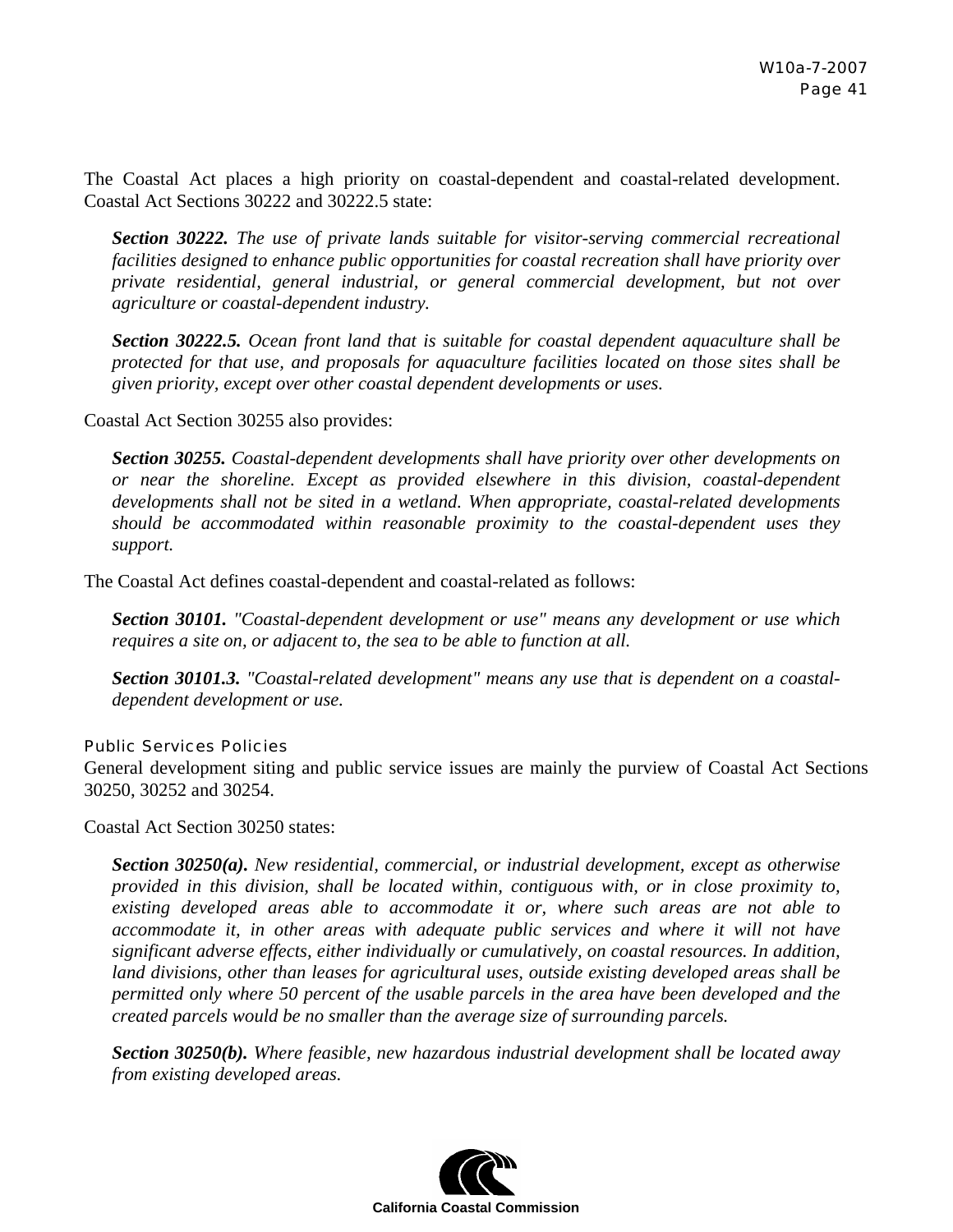*Section 30250(c). Visitor-serving facilities that cannot be located in existing developed areas shall be located in existing isolated developments or at selected points of attraction for visitors.* 

Coastal Act Section 30252 states:

*Section 30252. The location and amount of new development should maintain and enhance public access to the coast by (1) facilitating the provision or extension of transit service, (2) providing commercial facilities within or adjoining residential development or in other areas that will minimize the use of coastal access roads, (3) providing nonautomobile circulation within the development, (4) providing adequate parking facilities or providing substitute means of serving the development with public transportation, (5) assuring the potential for public transit for high intensity uses such as high-rise office buildings, and by (6) assuring that the recreational needs of new residents will not overload nearby coastal recreation areas by correlating the amount of development with local park acquisition and development plans with the provision of onsite recreational facilities to serve the new development.* 

Coastal Act Section 30254 states:

*Section 30254. New or expanded public works facilities shall be designed and limited to accommodate needs generated by development or uses permitted consistent with the provisions of this division; provided, however, that it is the intent of the Legislature that State Highway Route l in rural areas of the coastal zone remain a scenic two-lane road. Special districts shall not be formed or expanded except where assessment for, and provision of, the service would not induce new development inconsistent with this division. Where existing or planned public works facilities can accommodate only a limited amount of new development, services to coastal dependent land use, essential public services and basic industries vital to the economic health of the region, state, or nation, public recreation, commercial recreation, and visitor-serving land uses shall not be precluded by other development.* 

## Affordable Housing Provisions

Affordable housing is within the purview of Coastal Act Section 30604. Coastal Act Sections 30604 (f) and (g) state:

*Section 30604(f). The commission shall encourage housing opportunities for persons of low and moderate income. In reviewing residential development applications for low-and moderateincome housing, as defined in paragraph (3) of subdivision (h) of Section 65589.5 of the Government Code, the issuing agency or the commission, on appeal, may not require measures that reduce residential densities below the density sought by an applicant if the density sought is within the permitted density or range of density established by local zoning plus the additional density permitted under Section 65915 of the Government code, unless the issuing agency or the commission on appeal makes a finding, based on substantial evidence in the record, that the density sought by the applicant cannot feasibly be accommodated on the site in a manner that is in conformity with Chapter 3 (commencing with Section 30200) or the certified local coastal program.* 

*Section 30604(g). The Legislature finds and declares that it is important for the commission to* 

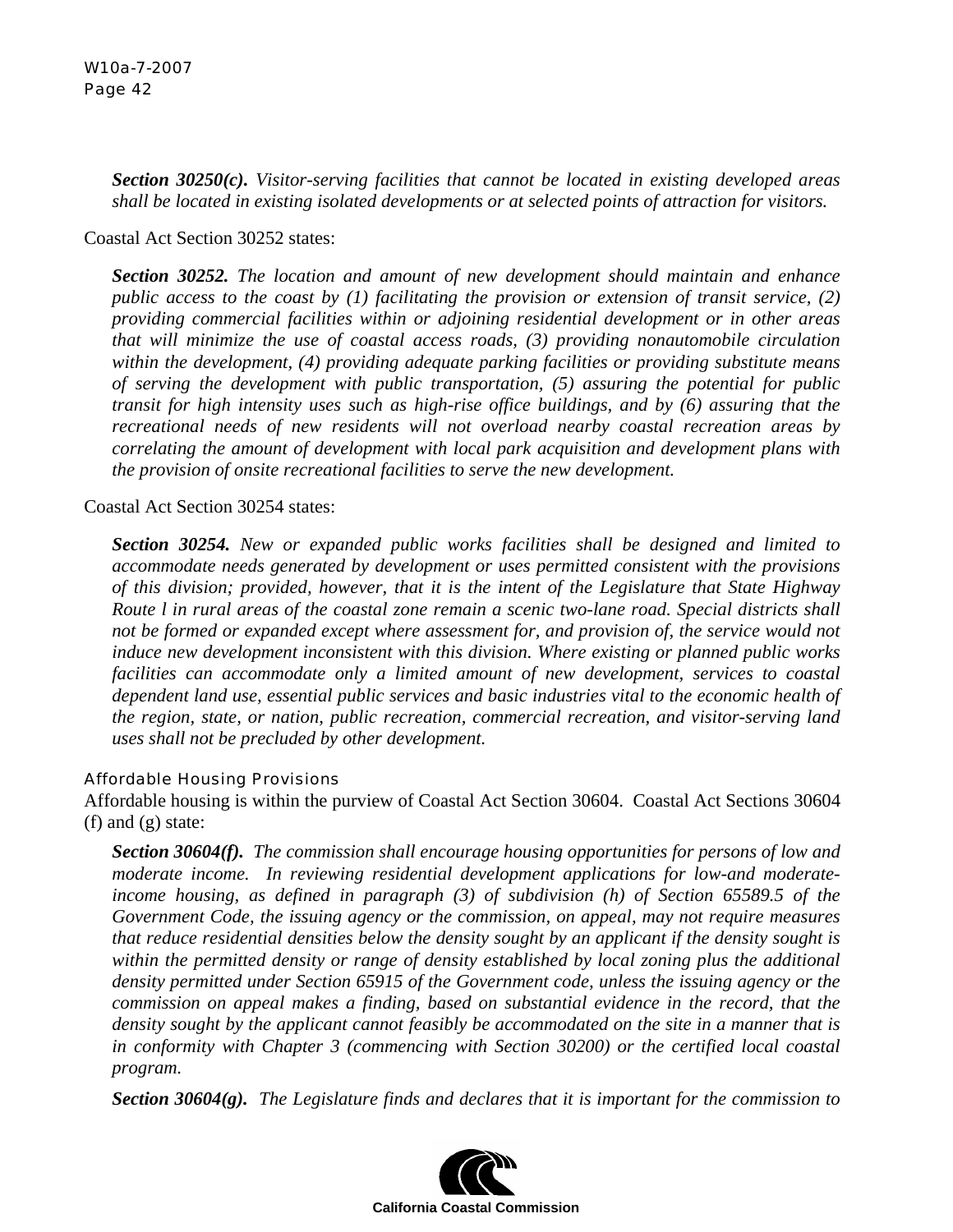*encourage the protection of existing and the provision of new affordable housing opportunities for persons of low and moderate income in the coastal zone.* 

## B. Overview of Development for Cambria and San Simeon Acres

Cambria and San Simeon Acres are the only urbanized portions of the North Coast Planning Area of San Luis Obispo County. These communities are small, encompassing only 2% of the total planning area. Highway One is the only north-south access route linking these areas to the Monterey Peninsula in the north, and the other urban centers of San Luis Obispo County to the south. Because of their relative isolation, Cambria and San Simeon Acres depend on their own resources for services such as water supply and sewage disposal.

Cambria supports a variety of visitor-serving amenities and is an attractive residential center. The Urban Reserve Line (URL) of Cambria encompasses approximately 2,400 gross acres. According to the County, approximately 1,800 net acres of this land individually owned and generally available for development. As described in the submitted plan, in 2005 there were approximately 4,000 dwellings in Cambria supporting a population of 6,400 people. One of the Commission's long-standing concerns in Cambria is managing the potential build-out of the community in light of various coastal resource constraints. Much of Cambria was historically subdivided into a grid of small lots (typically 25' X 75') regardless of slope, the need for services, or the effect on the natural environment. The County estimates that as of 2005 there were approximately 7,900 potential additional dwelling units if existing vacant lots could be developed to their full potential. This estimate is a theoretical maximum based on the simple multiplication of available acreage and maximum density under the current plan assuming no resource constraints on those properties that would affect the maximum allowable density.

The Cambria urban area also includes the Fiscalini Ranch in the heart of the community, which is planned for public recreation and open space uses. Commercial activities are concentrated in two main areas, East Village and West Village. Issues affecting commercial development in Cambria include a lack of adequate parking, increased traffic flows, and a shortage of overall land area within the downtown core. Part of the downtown area is in the floodplain of Santa Rosa Creek, and is not suitable for some types of development.

San Simeon Acres, a few miles north of Cambria, is a small commercial village developed to provide tourist and recreation services along the coast. San Simeon Acres provides food and lodging facilities for Hearst Castle visitors as well as tourists driving the scenic Highway One route. The Village Reserve Line (equivalent to the USL) of San Simeon Acres contains about 80 acres of land. Commercial uses are concentrated on frontage roads along Highway One. The areas beyond the commercial frontage are designated for multi-family residential uses. Surrounding land areas outside of the village are devoted to agricultural grazing. Through plumbing retrofits and other system upgrades, the community has made substantial efforts to reduce water usage and sewage generation. However, constraints such as water supply, sewage disposal, school capacity, and Highway One road capacity will continue to limit growth in San Simeon Acres.

## C. Issues and Analysis

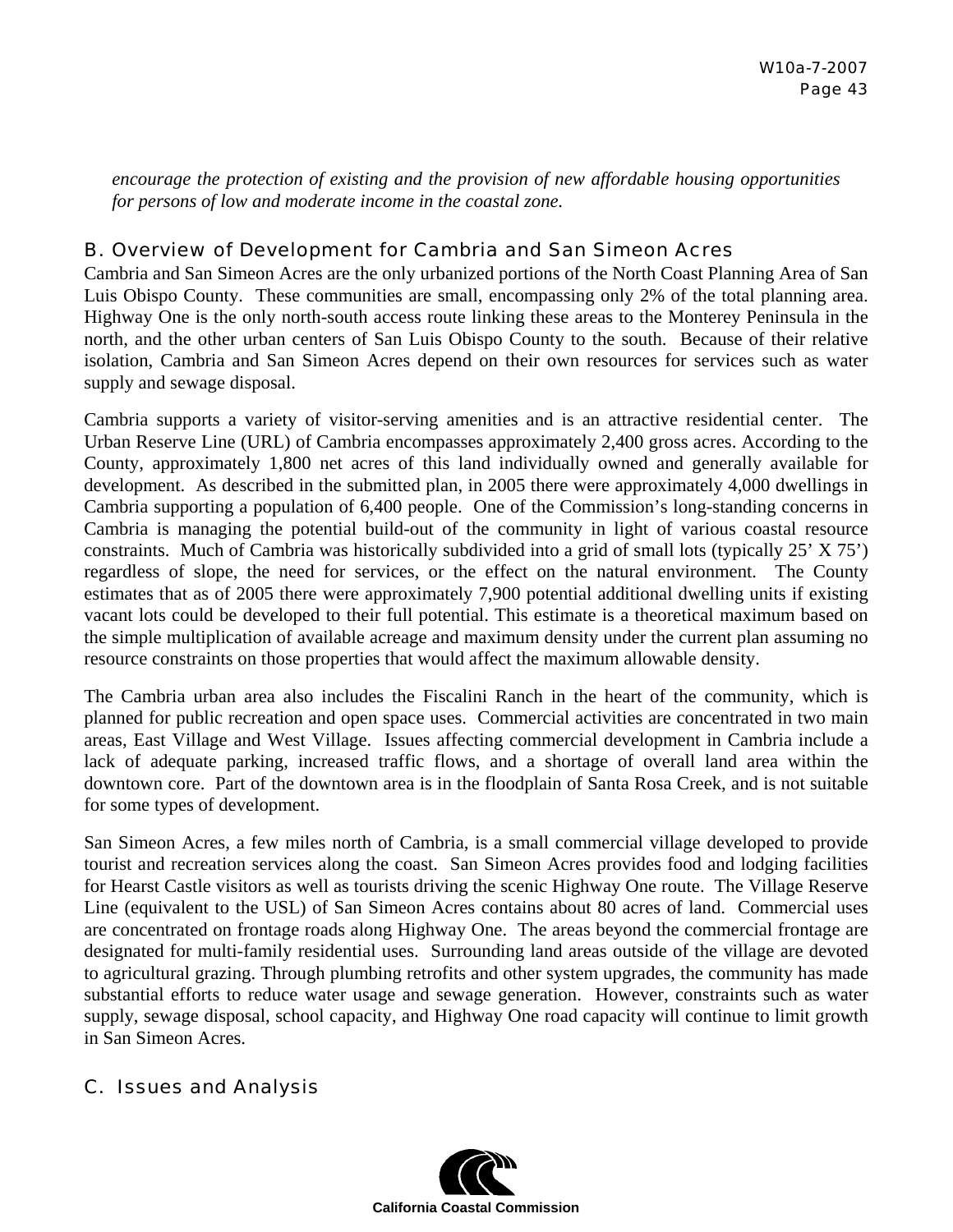#### 1. New Development in Cambria

The principal problem facing Cambria is the significant disparity between the number of vacant lots within the urban boundary and the ability of the community to provide sustainable urban services for potential development of these lots. This conclusion is supported by the current LUP amendment submittal, which indicates that as of 2004, the demand for various services was equal to or exceeded the available supply of water supply, schools, and roads and circulation (pg. 3-8).

The County has made progress in recent years to reduce buildout potential in Cambria. With the purchase of the Fiscalini Ranch (previously the East-West Ranch) for recreational and open space purposes, which is reflected in the updated plan, the County estimates that approximately 738 potential dwellings were removed assuming these lands could have been subdivided to maximum potential. Reductions in full residential build-out will also result from specific land use changes proposed in the LCP amendment (see below). Finally, according to the County, other changes to development standards, as well as the addition of new programs like the creation of a small-lot open space district (Cambria Program #13), may combine to further reduce the number of potential dwellings by approximately 4,717 units. According to the County, should the plan never again be updated after this update, the theoretical buildout of Cambria would be approximately 6,130 residential units supporting a population between 10,180 and 13,790 people. Although this level of buildout is theoretically possible, the immediate need in Cambria is to address the significant resource constraints such as water supply, public facility limitations, and traffic capacity that currently make such buildout unlikely.

### Conformance with Coastal Act Policies

As described, Coastal Act Section 30250 limits development to already developed areas that have the public service capacity to accommodate such growth. Although Cambria is an existing developed area, it is also constrained by the lack of services for the potential buildout of its many small lots. As such, new development in Cambria is problematic under the Coastal Act.

## Water Supply

The issue of water supply in Cambria has been significant since the early days of implementing the Coastal Act. Cambria's water is supplied by wells that pump water from Santa Rosa and San Simeon creeks. A primary concern for the Commission historically has been assuring that the pumping of these creeks to serve existing and planned development does not adversely impact riparian habitats or otherwise negatively impact groundwater sources. These concerns have been well documented in both the 1998 North Coast Area Plan LCP Update findings and the adopted 2001 Periodic Review of the SLO County LCP (see Adopted Findings for 1998 North Coast Area Plan LCP Update and 2001 Periodic Review of the SLO County LCP, in the project file) . In both of these actions, the Commission advised that new development in Cambria not be approved without a more serious effort to address the water supply constraints, including the provision of adequate storage and delivery. This also included recommending that the in-stream flows and riparian habitat requirements of the creeks be fully evaluated, and that the County and community complete a water management strategy with recommendations incorporated into the LCP. In addition, the Commission recommended that the County consider strategies to identify and achieve a reduced potential buildout of Cambria that would better protect coastal resources.

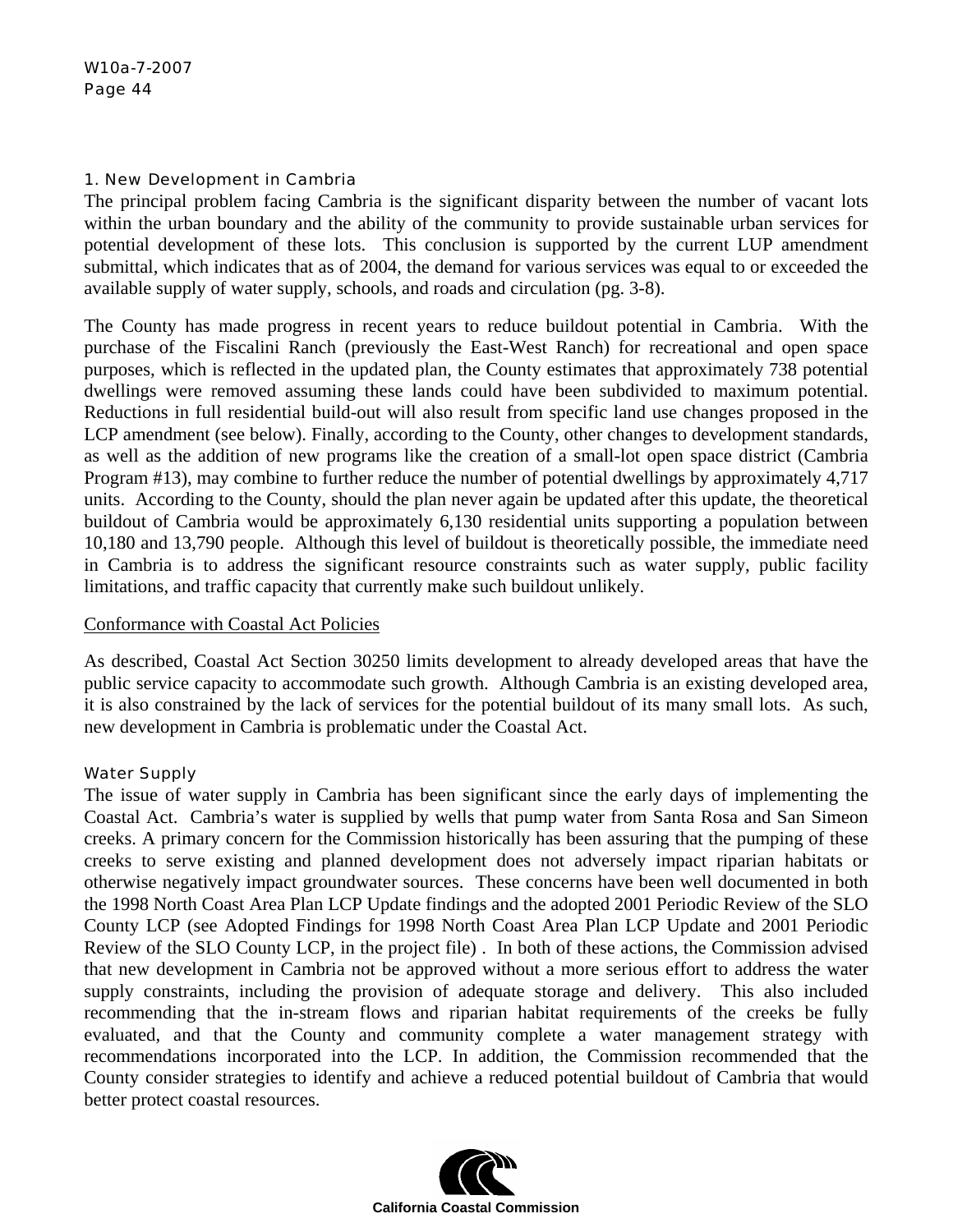The Cambria Community Services District (CCSD) has been moving forward in recent years to address the various water supply issues that it faces. In addition to producing a number of reports addressing aspects of the water supply system, including a water management plan, the CCSD Board of Directors declared a Water Code 350 emergency and is currently implementing a moratorium on new water connections because of the severe water supply constraints in the current system. These constraints include inadequate water storage and fire fighting flows as well as constraints associated with water withdrawals from San Simeon and Santa Rosa Creeks. The Coastal Commission also has worked with the CCSD through several coastal development permit appeals on a "retrofit" condition to assure that new development in Cambria that is not subject to the CCSD moratorium would not require new water withdrawals from San Simeon and Santa Rosa creeks.

The CCSD is also evaluating a desalination project that could provide additional water supplies to the community. In conjunction with the desalination project, the CCSD has crafted a buildout reduction plan (November 2006) that assumes a maximum of 4,650 total residential water connections to help ensure that new development in Cambria does not outstrip limited public services and protection of natural resources, such as the native Monterey pine forest in Cambria. Although current planning assumes a more limited buildout scenario for the community, the actual capacity of any future water supply is not yet established.

As submitted, the proposed amendment is inconsistent with Coastal Act policies because it does not clearly limit new development in accordance with Coastal Act 30250 to assure adequate public services for development consistent with the protection of coastal resources. As analyzed in depth by the Commission in both the 1998 NCAP and the 2001 Periodic Review, new development in Cambria cannot be accommodated consistent with the Coastal Act absent a new water supply and a comprehensive analysis of the coastal resource protection requirements of San Simeon and Santa Rosa creeks, the underlying groundwater, and other coastal resources. As described in the findings below, modifications are necessary to bring the Community Plans into conformance with the Coastal Act.

In order to find the proposed LUP amendment consistent with the Coastal Act, new development standards, beyond the programmatic requirements proposed by the County, are needed that better reflect the reality of existing service capacity deficits in Cambria. Under Water Code section 350, the CCSD has declared a water emergency and not allowed any new water connections since that time. The County's Resource Management System recognizes this severe resource constraint by indicating that for water supply "Level III" has been exceeded, meaning demand for water is equal to or exceeds supply. In short, adequate public water supplies are not currently available for new development in Cambria.

As the Commission has consistently found in recent years, one of the coastal resource impacts of concern are impacts to the riparian and wetland habitat values of Santa Rosa and San Simeon Creeks. To ensure consistency with Coastal Act sections 30231, 30240 (see below), as well as Coastal Act policies requiring the protection of coastal agriculture (30241, 30242), and to ensure that additional water withdrawals will not adversely impact riparian/wetland habitats in the short-term, a new communitywide planning standard must be added that limits new development to available water supplies, absent an assurance of no adverse impacts to Santa Rosa and San Simeon Creeks. Available water supplies consist of existing water service connections and commitments including those projects

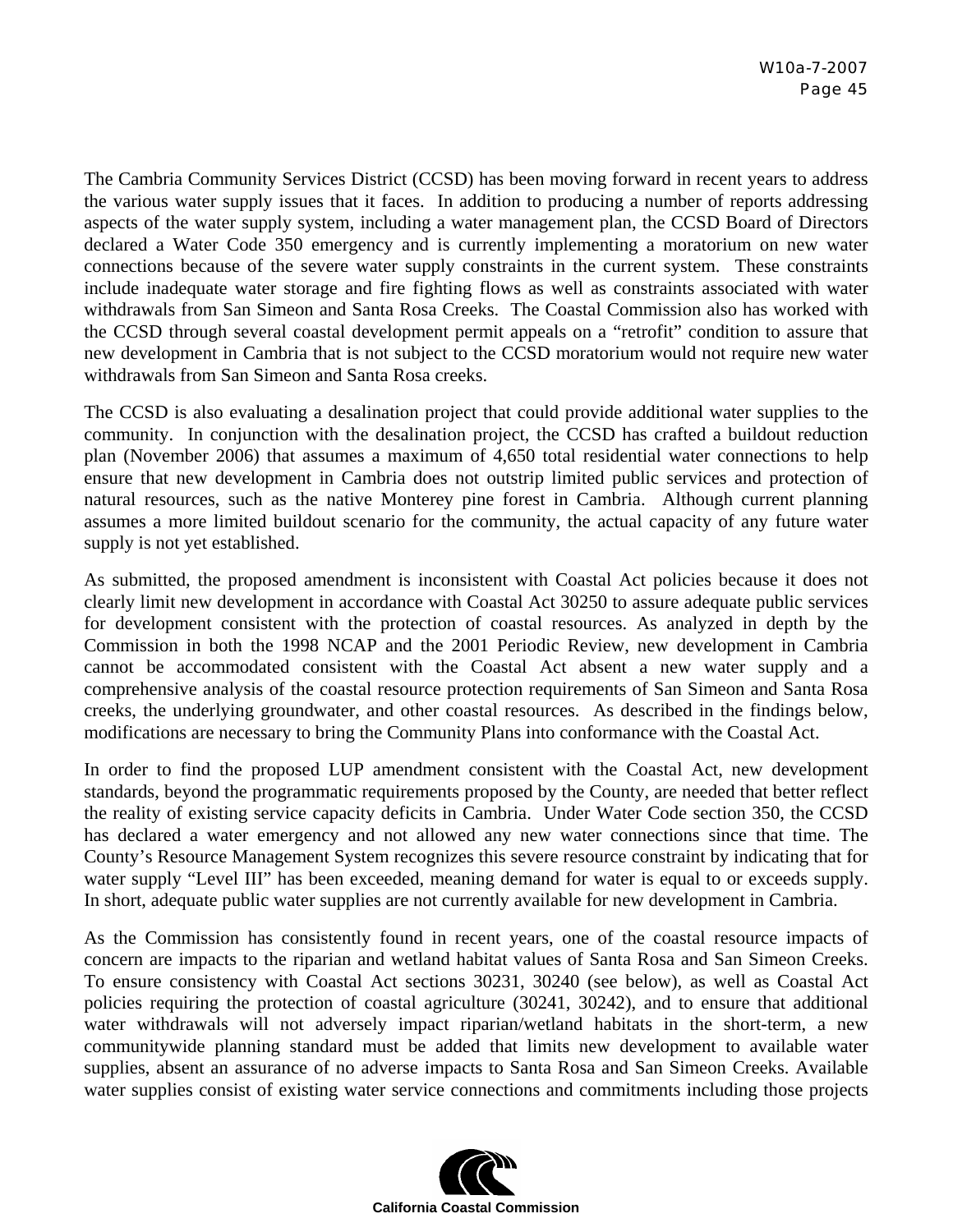previously recognized by the Commission as "pipeline projects" with water service commitments from the CCSD that pre-date the CCSD's declaration of a water emergency. A suggested modification includes such a standard, as well as a requirement that all new development that results in an increase in water use offset the amount of anticipated water use through retrofitting or some other verifiable action coordinated with the CCSD. This proposed standard also mirrors current requirements of the CCSD. Under the modification, these requirements may be changed when a supplemental water supply is approved that addresses this concern more comprehensively.

To address water supply and general buildout issues in the longer term, suggested modifications requires that any new major public works water supply project be subject to various standards to assure that the capacity of the new source is not growth inducing so as to adversely impact coastal resources or otherwise be out of phase with other existing public service capacities. In particular, a new water supply project must assure the protection of adequate instream flows in San Simeon and Santa Rosa Creeks in order to protect sensitive riparian and wetland habitats, groundwater basins and agricultural resources. Proposed standards also require the new supply establish that the level of development supported by the project would not go beyond available public service capacities, including wastewater treatment capacity and water storage and delivery systems and road capacity to provide for public safety, such as fire evacuation routes and capacities. Adequate water capacity for priority Coastal Act uses, such as visitor-serving developments, must also be established.

At this time the most likely water supply project in Cambria's future is a desalination plant being pursued by the CCSD. The Commission has worked extensively on issues related to desalination in the coastal zone and the protection of coastal resources (see the Commission's report on desalination (http://www.coastal.ca.gov/energy/14a-3-2004-desalination.pdf). Such projects raise a host of coastal resource protection issues, including growth inducement, water quality and marine habitat impacts, and public water supply management. To assure that any future desalination plant addresses these concerns, a proposed modification is needed to add a standard concerning desalination.

Finally, several text changes are necessary in the background chapters of the plan to make the community plans internally consistent with the suggested modifications.

## Wastewater Treatment

In 1995, major improvements were completed that increased the existing sewer plant capacity in Cambria to one million gallons per day. The current dry weather flow average is between 650,000 and 700,000 gallons. The wastewater disposal process entails pumping effluent to a reservoir pond and then into four percolation ponds located near San Simeon Creek where it percolates into the groundwater basin below. Discharge into the basin also serves as a "water dam" to prevent seawater intrusion into existing drinking water wells. Reuse of wastewater for non-potable uses is limited to withdrawals from an extraction well located in the middle of the effluent field.

There are no current deficiencies or capacity problems for the wastewater system in Cambria. Ample capacity exists and preliminary calculations indicate that up to 6,150 connections may be provided prior to exceeding capacity. The only suggested modification regarding wastewater treatment involves text clarifications to Communitywide Standard 2. Cambria Communitywide Standard 2 establishes a maximum number of 125 residential permits per year in accordance with a 1981 permit approval form

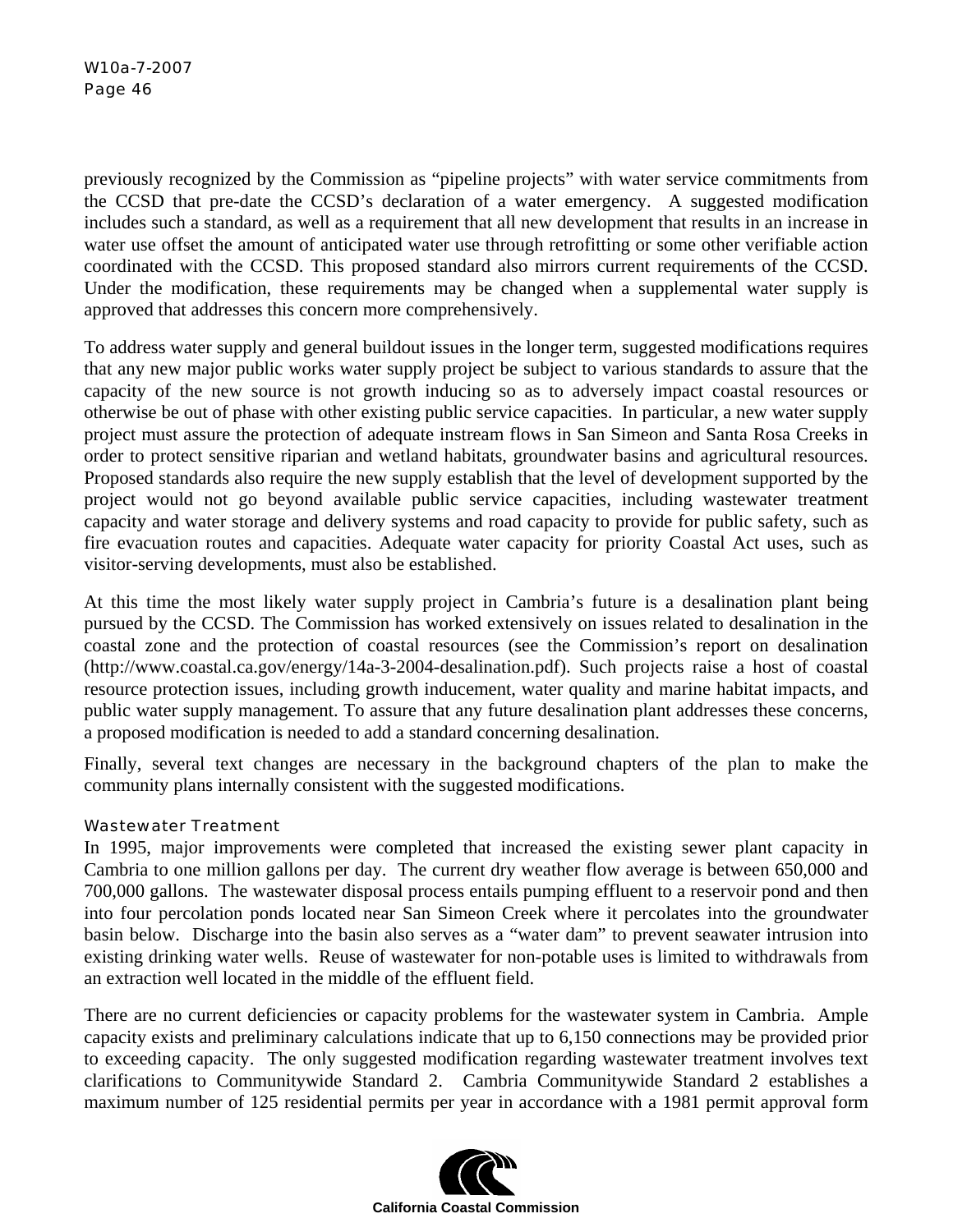the CCC and the EPA for wastewater treatment system upgrades. This permit is now 25 years old and it no longer reflects current conditions. As described above, in the time since the permit was issued the CCSD has made upgrades to its treatment plant and the number may no longer be appropriate for the current LCP. A maximum of 125 units is equivalent to a 3% growth rate, which is significantly greater than the current rate of 1% adopted by the County. This number also does not take into account the fact that the CCSD is currently operating under a moratorium on new water connections. Although these facts might argue in favor of deleting the standard completely, the County believes that while not currently applicable, it does provide some security in case a higher growth rate is contemplated or the moratorium on new water connections is lifted by the CCSD. Rather than deleting the standard, the suggested modifications update the text to better reflect current conditions. Most importantly, the modified language recognizes that this rate can be superseded by future CCC actions.

#### Stable Urban-Rural Boundaries

The urban–rural boundary of Cambria has generally been maintained, but with some significant exceptions (see the Commission's Periodic Review of SLO County LCP Implementation for detail). Recent changes to the underlying land use categories on certain properties has also led to a stronger urban-rural boundary. Together, these changes have diminished the potential for intensified urban development into rural lands particularly on the Cambria southern fringe. The most notable example was the Coastal Commission's 2005 approval of a land use category change on the 32-acre Wells Fargo Bank Trust property from Residential Suburban (RS) to Open Space (OS). Included in this approval was the removal of the property from within the USL (SLO-MAJ-1-04 Part 2). In a recent effort to protect coastal resources, the County approved the relocation of the USL to include the Camp Ocean Pines property on the southern edge of town. Failing septic systems at the camp were having adverse water quality impacts and hooking into the community sewer system was intended to improve coastal water quality.

The LUP amendment includes a number of significant changes where the County has proposed rezoning properties and relocating the USL/URL to better guide future development potential consistent with available services and resource protection. The most notable is the re-designation of 170 acres of the West Ranch (Fiscalini Ranch) from Residential Single Family (RSF) to Open Space (OS). According to the County, the public purchase and protection of this property results in the removal of approximately 738 potential residential dwellings with the added benefit of preserving a large swath of land containing important coastal resources. A second LCP change is the proposal to change the 15.5-acre Rhodes/Crawford parcel located on the eastern side of town from Residential Multi-Family (RMF) and Residential Single-Family (RSF) to Agriculture (AG), and to remove this acreage from the URL. The third involves rezoning approximately 43 acres on the southern fringe of Cambria from Residential Suburban (RS) to Rural Lands (RL) and removes this property from the USL/URL (see Map 8 of the community plan). These changes will help to concentrate urban development and protect resources consistent with Coastal Act Section 30250.

On the other hand, the LUP amendment contains a single new development standard that appears to weaken the policy goals of the Coastal Act. As proposed, Cambria Urban Area Communitywide Standard 3 allows the CCSD to provide services outside of the USL or URL under certain limited circumstances (see LUP amendment pg. 7-16). The overarching concern with this standard is the

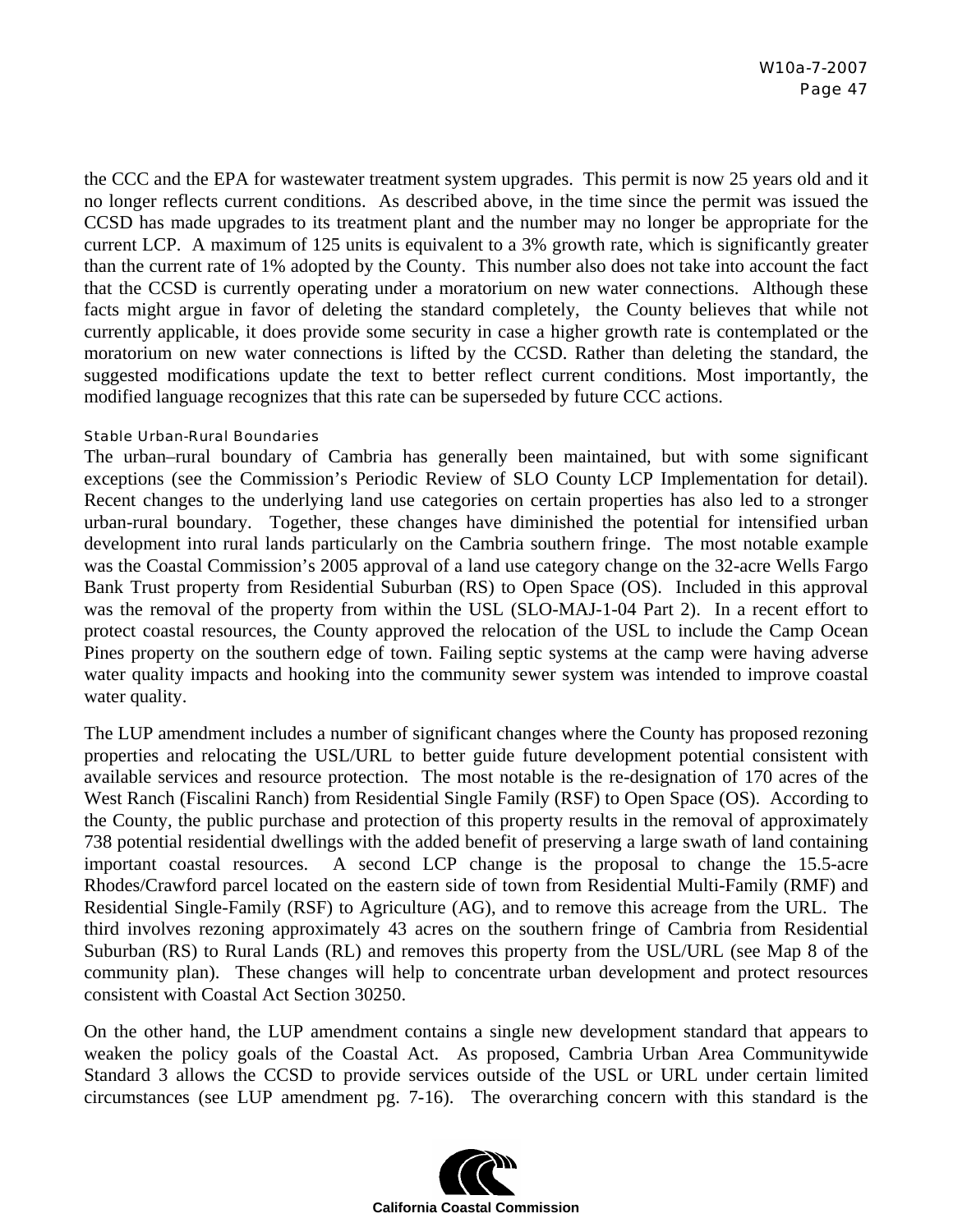W10a-7-2007 Page 48

potential for new development to occur outside of existing developed areas and further weaken the "hard edge" of the urban area. The impact of this new standard in relation to the USL/URL and the cumulative effects of the standard on Cambria's service capacities and natural landscape have yet to be fully understood. Commission staff has requested from the County and the CCSD the basis for the exception categories, including a detailed mapping and inventory of the specific sites that are believed fall into the exception categories, but have yet to receive the information. Until the implications of this proposed new standard are understood, it is not appropriate to include it in the LCP at this time. For these reasons, the suggested modifications delete the proposed standard.

#### New Subdivisions

Increasing potential buildout through new subdivision development is an important issue that is partially addressed through the proposed LUP amendment. Proposed Cambria Communitywide Standard 5 (LUP amendment pg. 7-16) attempts to ensure that there is no net increase in development potential through new subdivisions by requiring that new residential land divisions retire an "equivalent legal building site" within the Cambria URL on a 1:1 basis. While this proposed standard appears to be a positive step in eliminating additional lots through land divisions, the term "equivalent legal building site" needs to be articulated in order to be effective. The standard should be clear that this means not only an equivalent number of sites, but that the site proposed for retirement should also be equivalent in terms of actual development potential. For example, retirement of a small lot with little or no development potential due to limited access or its location in a wetland does not mitigate for the creation of a new lot on a flat infill lot served by existing roads and utilities. The retirement of equivalent building sites under this provision should consider factors such as the presence of ESHA, steep slopes, scenic views, or other development constraints to ensure an equitable retirement. Retiring lots that are already unbuildable, or are not comparable in terms of development potential, does little to effectively avoid new development impacts and ensure adequate service capacities consistent with the Coastal Act.

To address this concern, the suggested modifications add clarifying language to the standard to ensure an equitable offset of development potential for any new subdivisions proposed within the Cambria URL.

## 2. New Development in San Simeon Acres

The Village Reserve Line (equivalent to the Urban Services Line (USL)) of San Simeon Acres contains approximately 80 acres of land. The majority of property in San Simeon Acres is within the CR or RMF land use categories. There are 706 visitor-serving hotel and motel rooms currently in San Simeon Acres and approximately 320 residential units. According to the County, there are sufficient numbers of existing lots that are vacant or partly developed to allow approximately 530 additional dwelling units. Based on the range of historic population rates, this would result in a population between 400 and 740 people in San Simeon Acres.

## Conformance with Coastal Act Policies

Similar to Cambria, the anticipated level of development under the LCP is poorly matched with the infrastructure and services needed to support buildout. This situation is potentially exacerbated in the proposed LUP amendment by allowing additional residential development beyond that permitted in the

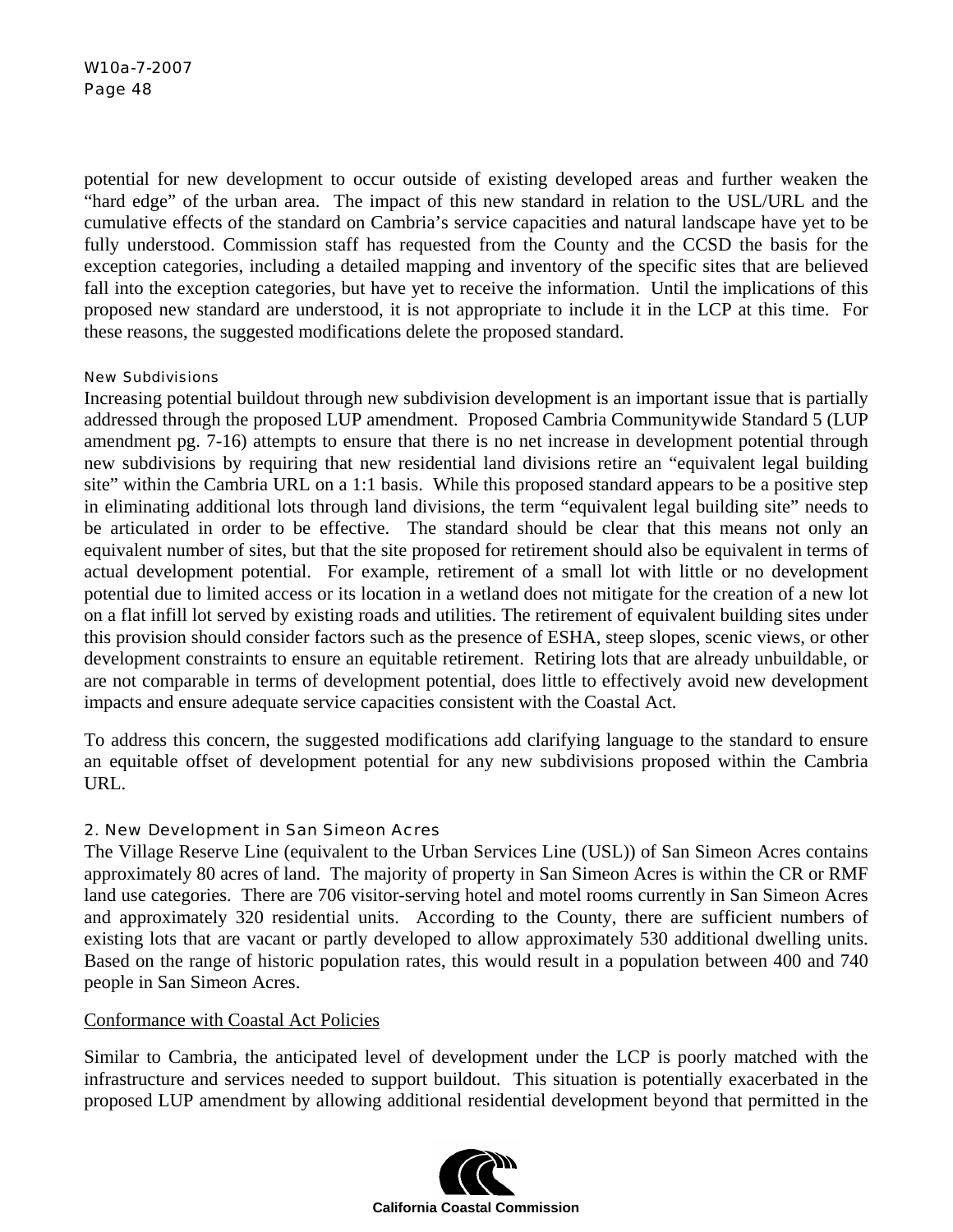existing plan. San Simeon Acres Communitywide Standard 12 (pg. 7-103) adds high density residential use (26 dwelling units per acre) to the rear half or upper story of commercial development on all land designated for commercial retail use (approximately half the acreage in San Simeon Acres). Under the proposal, this residential use may be built in conjunction with the commercial use and has the potential to add hundreds of units to the current housing stock.

## Water Supply

Like Cambria, water supply is tenuous in San Simeon Acres. The San Simeon Community Services District (SSCSD) provides community water from two wells along Pico Creek. The safe yield of the Pico Creek groundwater basin is estimated to be about 120-130 acre feet per year. The 1998-99 withdrawal by the SSCSD was approximately 107 acre feet. In addition, the Hearst Corporation withdraws about 16 acre feet per year from the Pico Creek basin for the watering of livestock. Due to water consumption approaching and exceeding the basins' identified safe yield, San Simeon has been under a SSCSD building moratorium since January 1986. In August 1989, outdoor water usage was restricted and in December 1998, it was prohibited completely. In May 1989, a program was initiated which mandated that all bathrooms be retrofitted with positive shut-off ultra low flush toilets. Also, beginning in June 1989, many establishments began purchasing irrigation water from outside sources. All of these measures have been necessary to maintain *existing* levels of development in San Simeon Acres.

The County has proposed several standards for San Simeon Acres that would, among other things, reserve 75% of available water and sewer capacity for visitor-serving uses; and that would prohibit new development that relies on water from Pico Creek until a study of instream flows and habitat impacts is completed for the creek (Communitywide Standard 1, pg. 7-98). A three year deadline is placed on the SSCSD to perform such a study. This standard is similar to, although not completely consistent with, the modification adopted by the Commission in the 1998 North Coast Area Plan update, which required that the instream flow study be incorporated into the LCP and which did not include the three-year deadline.

A recent analysis of the amount of water and sewer capacity needed at projected buildout indicates that the allocation proposed by the County (75% for Visitor-Serving Uses) is excessive (see Exhibit D for the County's June 15<sup>th</sup>, 2007 analysis of water and sewer allocations). Modifications are proposed to water allocation standards in San Simeon Acres to bring the allocation of available water and sewer capacity more in line with the communities underlying land use designations. To address this concern, the suggested modifications allocate 50 percent of available water and sewer to visitor-serving uses. With this change, services will be adequate to accommodate potential future planned development.

#### Wastewater Treatment

The San Simeon Acres Community Services District provides sewer service in the area. The wastewater treatment facility has a capacity of 200,000 gallons per day (GPD). An ocean outfall line is used for disposal. One-fourth of the capacity (50,000 GPD) has been purchased by the state to serve the Hearst San Simeon State Historical Monument. In 1989, the plant was operating at 98 percent of its capacity. By 1992, in response to the toilet replacement program and water use restrictions, average dry-weather flow had dropped to 44 percent of capacity. During the June-October dry season, which coincides with

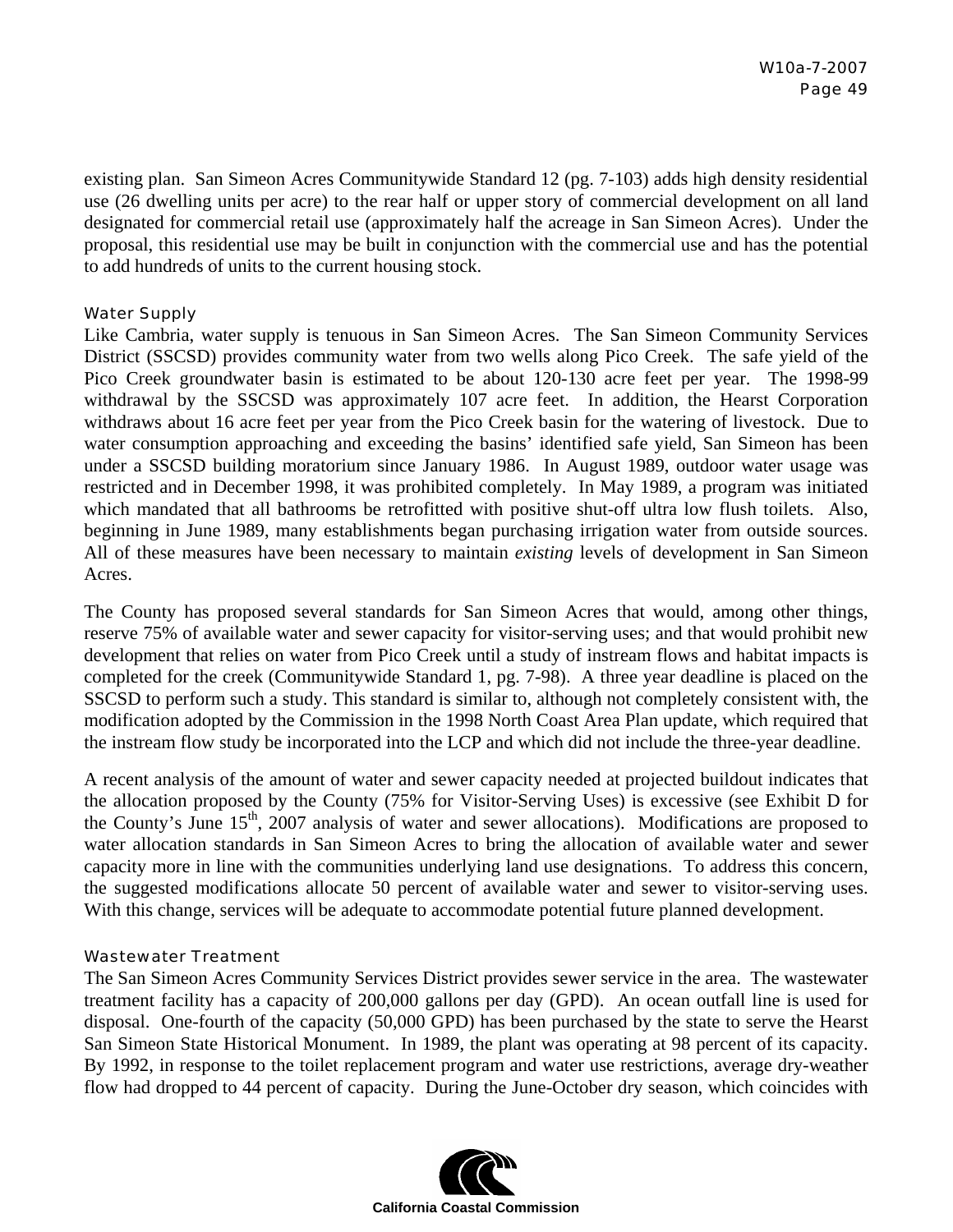## W10a-7-2007 Page 50

the peak tourism season, average daily flows were 88,000 gallons for both 1993 and 1994. During 2002-2003, the average daily flow was estimated at 84,000 GPD. It is estimated about 35 percent of the flow is contributed by San Simeon Acres permanent and seasonal population, 49 percent by motels and business patronized by tourists, and 16 percent by Hearst Castle.

Based on the projected increase in residential units and tourist facilities and a corresponding increase in sewage flow from Hearst Castle Visitors' Center, it is estimated that average dry-weather flow at buildout would equal or exceed the current capacity of the treatment plant. An increase in the rate of flow per capita or per motel room could result in peak flows roughly 25 percent higher than the plant's capacity. To handle these peak flows, expansion of the facility will be necessary. According to the County, with modifications and upgrades, the current system could handle 400,000 gallons per day. The buildout flow could theoretically be handled by a plant of this size. According to the LUP amendment submittal, the final sizing of plant expansion should be limited to that needed to serve San Simeon Acres, Hearst Castle, and the Department of Parks and Recreation staging area facilities. In addition, the Community Plan suggests that beneficial use of treatment effluent should be considered rather than continuing use of the ocean outfall line.

In order to maintain consistency with the Coastal Section 30254, which limits public works to the size needed to accommodate planned development, the suggested modifications include a requirement to limit future plant capacity accordingly. Finally, several text changes are necessary in the background chapters to make the San Simeon Acres Community Plan internally consistent with the suggested modifications.

#### Urban-rural Boundary

Constraints such as water supply, sewage disposal, and Highway One capacity have severely limited growth in San Simeon Acres over the years. As a result, development has remained concentrated in existing developed areas within the established Village Reserve Line (equivalent to an USL). The LUP amendment does not propose any changes to the location of the Village Reserve Line around San Simeon Acres, nor does the proposed amendment include any new policy changes that would lead to new development beyond the service boundary.

## 6. Priority Uses

The Coastal Act gives priority to coastal-dependent and coastal-related development over other types of development proposed along the shoreline. As proposed, the LUP amendment falls short in accounting for the Coastal Act's priority use provisions in both Cambria and San Simeon Acres. By prematurely establishing development standards for future growth without the resources necessary to support them, the County, in effect, is reserving future service capacity for non-priority residential use that otherwise may be needed to accommodate higher priority visitor-serving and commercial use.

#### Cambria

Specifically, Cambria Communitywide Standard 1 – Reservation of Service Capacity (LUP amendment page 7-15) currently reserves on a yearly basis 20% of the sewer and water capacity to visitor-serving and commercial uses. Under the proposed update, an amount not to exceed 25% of the Visitor-Serving

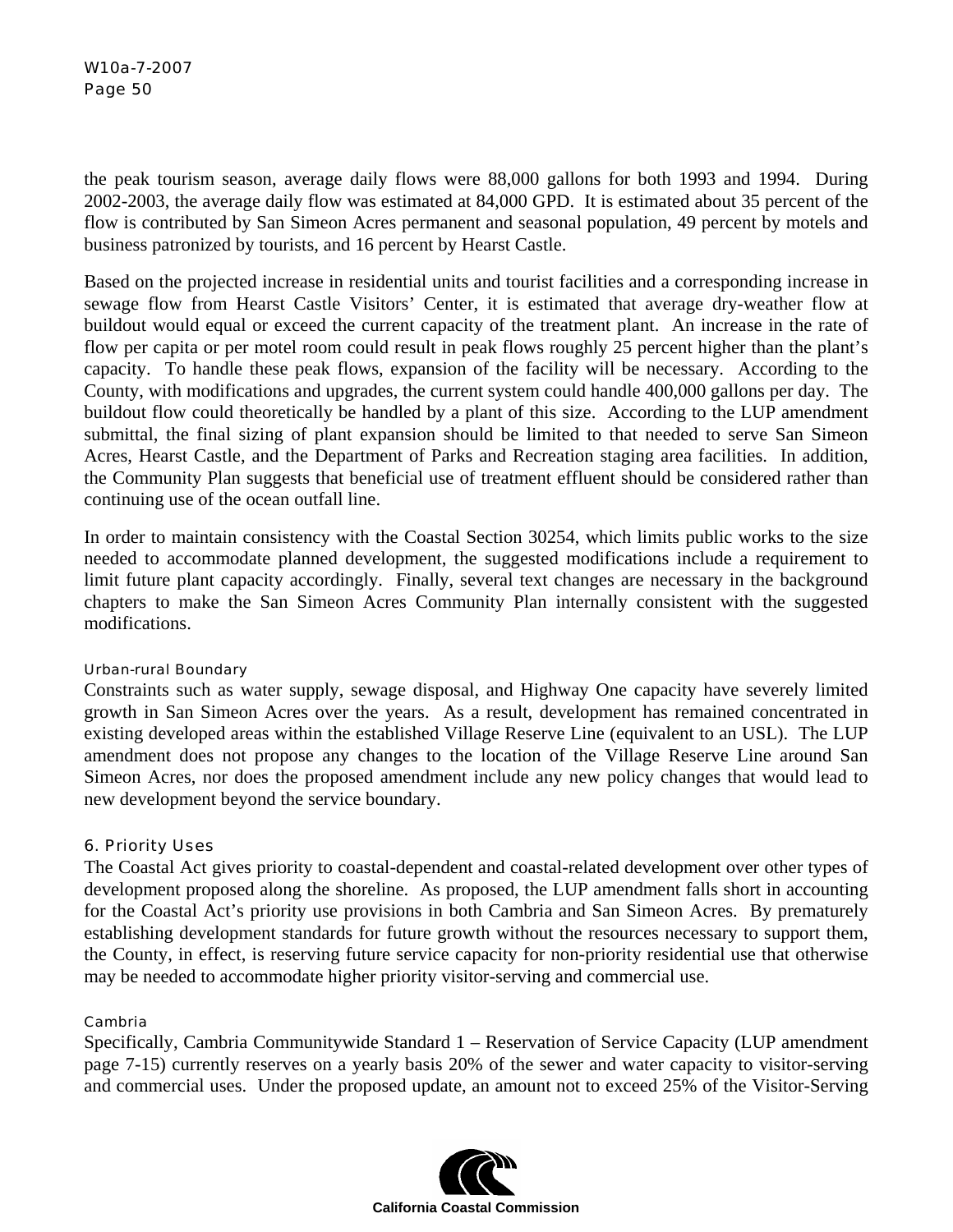reservation may be allocated to affordable housing projects. Therefore, this policy reduces to 15% the capacity of resources reserved for visitor-serving and commercial uses. The County has not justified this reallocation of capacity based on a comprehensive analysis of visitor-serving land uses, demand and supply, etc. Nor is it clear why affordable housing opportunities cannot be made a higher priority within the 80% allocation of services to non-visitor-serving uses. Although the Commission is supportive of providing affordable housing in the Coastal Zone, this should not be done at the expense of Coastal Act priority uses. Therefore, modifications are recommended that would ensure that the current reservation of water for priority uses is maintained.

#### San Simeon Acres

As discussed previously, San Simeon Planning Area Standard 12 (pg. 7-103) adds high density residential use (26 dwelling units per acre) to the rear half or upper story of commercial development on all land designated for commercial retail use. For areas west of Highway One, allowing residential units in the rear half or upper story of existing commercial developments means that these new residential units could be developed on ocean fronting bluffs in conjunction with visitor-serving hotels/motels. This standard raises inconsistencies with the priority use policies of the Coastal Act.

Issues surrounding the allowance of mixed use developments in the Commercial Retail and Visitor-Serving areas are addressed with the suggested modifications. To ensure that employee housing is encouraged and priority uses are protected, additional measures have been incorporated into the mixed use standards. First, mixed use project would only be allowed on the east side of Highway One. This preserves high priority recreational and visitor serving uses on the blufftop. Second, the location of the units must be subordinate to the primary commercial or visitor-serving use of the site by limiting residential use to no more than 50 percent of the total floor area. Third, at least one studio unit is required to balance the density of use and provide for more affordable employee housing opportunities. Finally, the conversion of existing visitor-serving uses is prohibited and the displacement of potential future high priority uses is precluded with the modifications.

## 7. Proposed Land Use Designation Changes

Both Community Plans propose modifications to existing land use designations that will change the type, location, and intensity of development in the urban areas of Cambria and San Simeon Acres. The County proposes to change the land use designations at 12 urban locations in Cambria and 4 urban locations in San Simeon Acres (See Map 5: San Simeon, Land Use Categories; and Map 8: Cambria, Land Use Categories). Most of the proposed changes are consistent with the Coastal Act. The following section only discusses the proposed land use changes that raise inconsistencies with the Coastal Act.

#### Cambria

Connelly & Childs: RMF & O/P to RMF and CR (RMF 1.5 acres, CR 2.25 acres)

This site is located on the south side of Main Street in the East Village. The site is relatively flat and slopes south from Main Street to Santa Rosa Creek. The easterly one-third is designated Office/Professional; the westerly two-thirds is designated RMF. A mobile home park currently exists

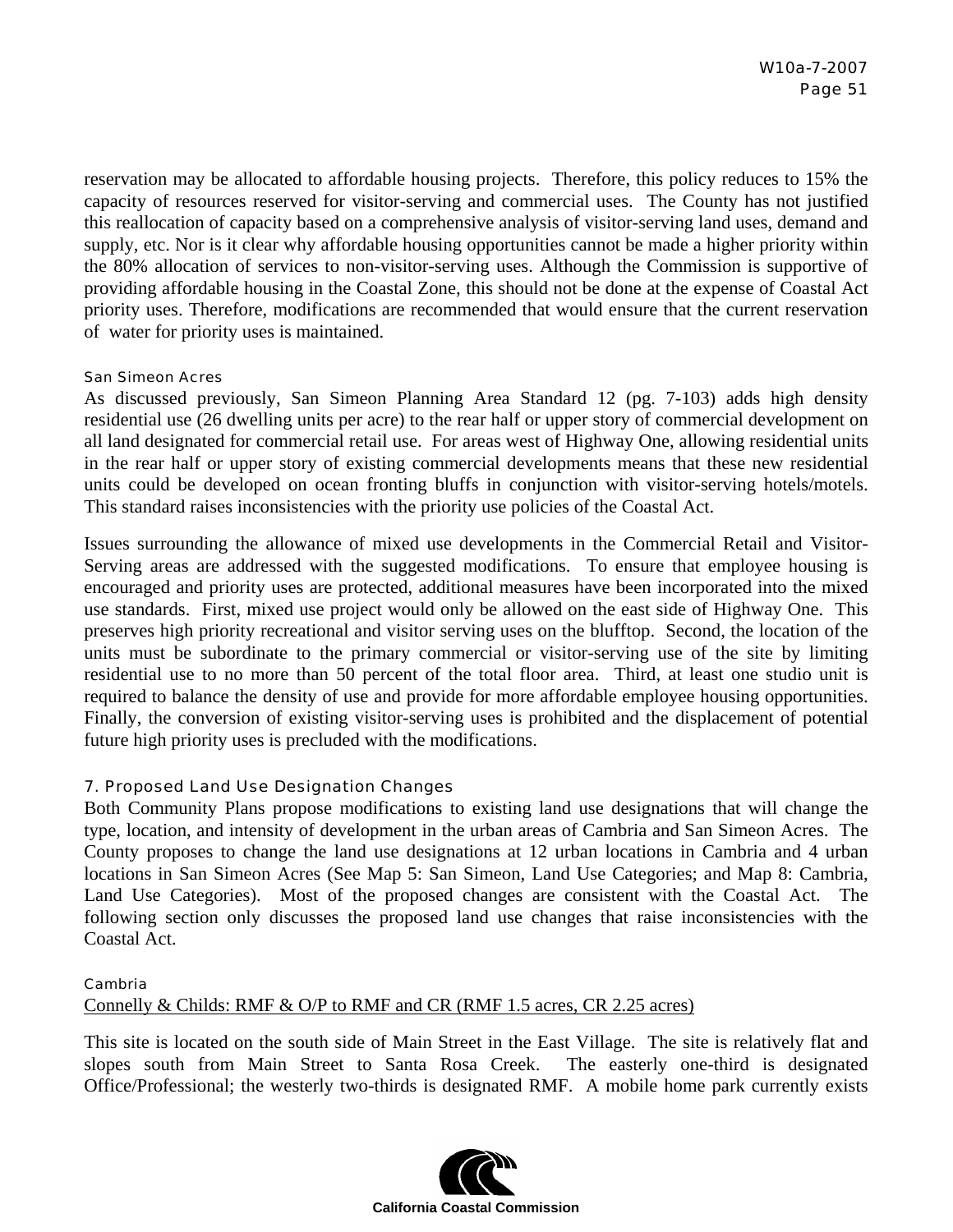on the property although it has been effectively closed through informal discontinued use. Although the certified LCP includes provisions to address potential loss of affordable housing in such cases, the ordinance has not been directly applied to this site. More generally, the County recently passed an emergency ordinance to address mobile home park conversions and the loss of affordable housing opportunities Countywide. It is as yet unclear how this ordinance or the existing LCP requirements may be applied to this site. In 1998, the Commission adopted modifications to retain the RMF zoning due to concerns about increased water demand if residential uses other than the mobile home use were proposed, and significant increases in traffic demands in the downtown area if commercial uses was intensified on the site (see adopted NCAP findings, 1998). In light of these coastal resource constraints, it is appropriate to retain both parcels in the RMF land use category. It is noted that effect of this modification also would be consistent with the legislative direction to the Commission to encourage the protection of affordable housing (30604(g)).

## Kreps/Meltzer (existing tract 226): CR to RMF (4 ac total, 34 existing lots)

Located on East Lodge Hill, this vacant 4-acre site is surrounded by residential areas. The property is currently subdivided in to 33 lots and one large common area parcel. Given its location in a residential area of Cambria, commercial use of the site is not optimal. The site is also located on the top of a steep hill creating drainage and erosion control issues. The RMF land use designation will provide opportunities to cluster development, limit the amount of land disturbance, and potentially reduce overall development footprints and impervious surfacing on the site. For these reasons, the proposed change to RMF is consistent with the Coastal Act, requiring that new development avoid adverse resource impacts. It is also noted that effect of this modification also would be consistent with the legislative direction to the Commission to encourage the protection of affordable housing (30604(g)).

## South Cambria: a. RS to RL (43 ac); b. RS to AG (32 ac)

Coastal Act Section 30240(a) requires that environmentally sensitive habitat areas (ESHA) be protected against any significant disruptions and allows only resource dependent uses within those areas. The two south Cambria properties, which are subject to this land use designation change, are located within the heavily forested urban fringe of south Cambria. The native Monterey pine forest stand in this area is relatively undisturbed and is part of a much larger contiguous forest. Monterey pines are defined as ESHA in the LCP and contain rare and sensitive plant communities.

It should be noted that the 32-acre parcel has already been designated Open Space (OS) by the County under a previous LCP amendment (SLO-MAJ-1-04 Part 2). The 43-acre property is directly adjacent to this parcel, is part of the same forest stand. A review of aerial photos shows a dense forest canopy and overall connectivity with adjacent forested open space parcels. The County's request to change the land use designation of the 43 acre parcel has the potential to increase the amount of residential development in this area, inconsistent with Section 30240(a).

For these reasons, the recommendation is to place the 43-acre property into open space (OS), consistent with the actions taken by the Commission on the neighboring property. With this modification, and recognition of the previous land use changes already certified by the Coastal Commission with the 32 acre parcel, the proposed change can be found consistent with the Coastal Act.

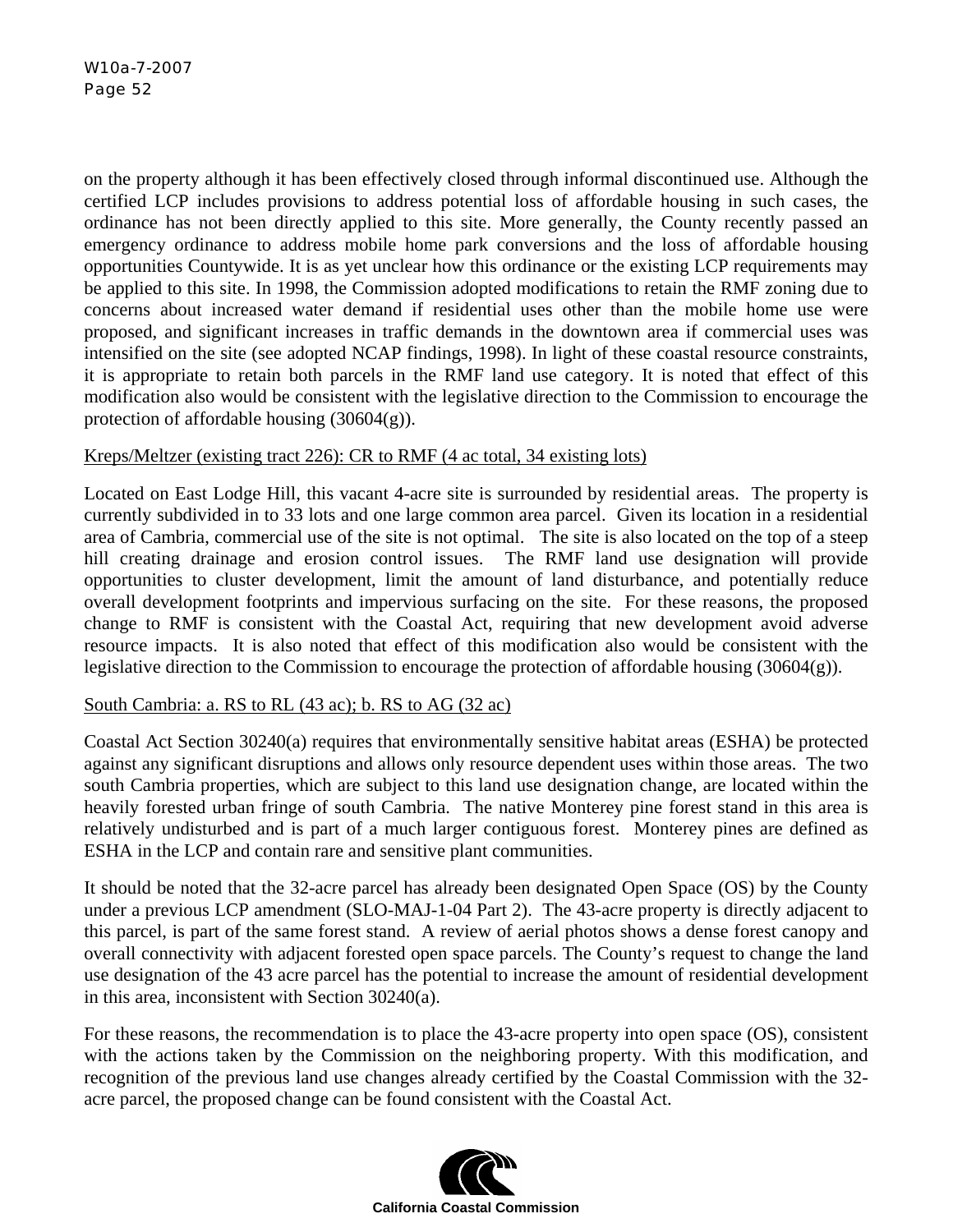## West Ranch: RSF to OS and add all to USL (170 acres)

Given the underlying Open Space land use designation and the limits placed on allowable uses for the West Ranch, it is unnecessary for this property to be included within the Urban Services Line. Currently, utility lines cross the property and leaving the property outside of the USL would not preclude amenities such as drinking fountains, benches, and overlooks from being developed on the property. For these reasons, suggested modifications delete the expansion of the USL to cover additional land area on the West Ranch.

#### CCSD/ Bahringer: RMF to PF (6 ac)

Coastal Act Section 30250 requires development to be concentrated within existing developed areas. The subject site is currently designated RMF, and provides an appropriate location for multi-family residential development, provided that such development is designed to avoid flood hazards and protect riparian and visual resources. The site is centrally located, in close proximity to schools and services, and one of the few sites within the urban services line designated for multi-family housing. Redesignating this site to Public Facilities will remove an opportunity to concentrate residential development within the urban area, in conflict with the provisions of Coastal Act Section 30250.

The amendment submittal does not identify a specific need for a public facility designation at this site, which has been recently been established as a "dog park", although the CCSD has indicated interest in developing at Town Hall at this location. The Cambria urban area currently has a Veteran's Hall that provides a location for community events, so the need for a Town Hall remains unclear. And there has not been an evaluation of other locations for a dog park or town hall that would not displace opportunities for multi-family housing. Thus, the submittal does not provide an appropriate rational for the proposed redesignation, given the direction of Coastal Act Section 30250 to concentrate development within existing developed areas and given the particular water supply and other potential public infrastructure constraints in Cambria.

It should also be noted that Coastal Act Section 30604 calls for the Commission to encourage the provision of affordable housing opportunities. The proposed area plan updates seek to enhance opportunities for affordable housing among other ways by prohibiting the construction of singly family residences on RMF designated lots, as is currently allowed. Thus the retention of the RMF designation for this site is more consistent with the direction provided by Coastal Act Sections 30604(f) and (g), and consistent with the Plan's objective of increasing affordable housing opportunities inasmuch as the RMF designation is more likely to developed with relatively more affordable housing.

#### San Simeon

## Sansone – Vista Del Mar: CR to RMF (0.52 acres)

Changing the land use designation from Commercial Retail to Residential Multi-Family on the .52-acre Sansone property is the single land use designation change in San Simeon Acres that has the potential to support new development inconsistent with Coastal Act Section 30254, which prioritizes visitor-serving development over residential development in areas with limited service capacities. The property is located on the southerly boundary of San Simeon Acres and just off of the Highway One frontage. The

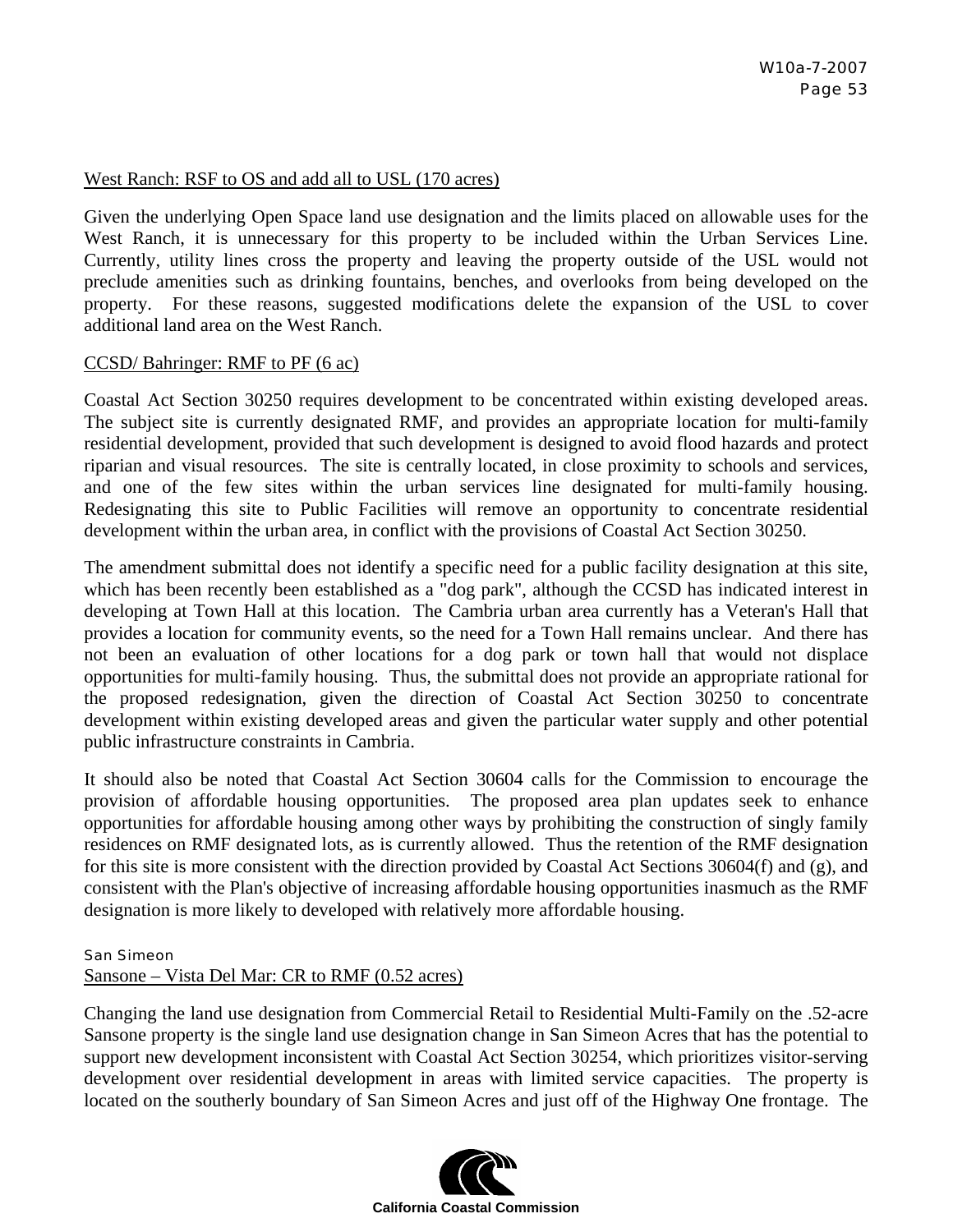County has suggested that the purpose of the change is to provide opportunities for lower-cost workforce housing. One compelling reason not to allow the change is because there is currently vacant residential land in San Simeon Acres to support additional housing. No evidence has been provided the show that this visitor-serving land is no longer needed in the community, nor is there evidence that the development would be set aside for affordable workforce housing. While arguments have been made that there is no current demand for commercial retail uses here, it is not possible to predict the demand for such facilities in the future. The landowner (Sansone) has also stated that the size and orientation of the property is not conducive to hotel or motel uses, however the allowable use is not limited to overnight accommodations. A review of all of the allowable uses in the CR land use category show that that numerous other types of allowable uses are available on the site that could feasibly be developed on the property. Finally, it should be recognized that the parcel is visible from Highway One, making it an attractive location for some type of commercial use. Given the Coastal Act directive to support higher priority uses when resources are limited, the prime location of this site for visitor-serving commercial use, and the existing stock off available land to support more residential use, the suggested modifications retain this site for Commercial Retail uses.

## 8. Proposed Combining Designation Changes

Combining Designations are overlays that prescribe further investigation or certain development standards in addition to the basic land use category requirements. For example, a development site with a sensitive habitat combining designation overlay is subject to additional standards in the Area Plan, as well as the Coastal Zone Land Use Ordinances. In Cambria, five Combining Designation changes are proposed. In San Simeon, only two are proposed. Most of these changes are relatively minor and can be found consistent with the Coastal Act. Some modifications are needed though, to address the protection of various coastal resources, as discussed in other sections of this report.

## C. New Development and Public Services Conclusion

There are several modifications necessary for the Commission to be able to find the proposed LUP amendment consistent with the development and public service policies of the Coastal Act. Major suggested modifications ensure that adequate service capacities are available to serve the development accommodated under the LUP amendment, priority uses are accounted for, and a stable urban/rural boundary is maintained. Overall, the suggested modifications ensure protection of coastal resources by limiting new development to existing developed areas able to accommodate it. In conclusion, the Commission finds the LUP amendment, if modified as described above, is consistent with the new development and public service provisions of the Coastal Act.

# 2. Environmentally Sensitive Habitat Areas

## A. Coastal Act Policies

One of the primary objectives of the Coastal Act is to preserve, protect, and enhance environmentally sensitive habitat areas (ESHA). Coastal Act Section 30240 prohibits any significant disruption of

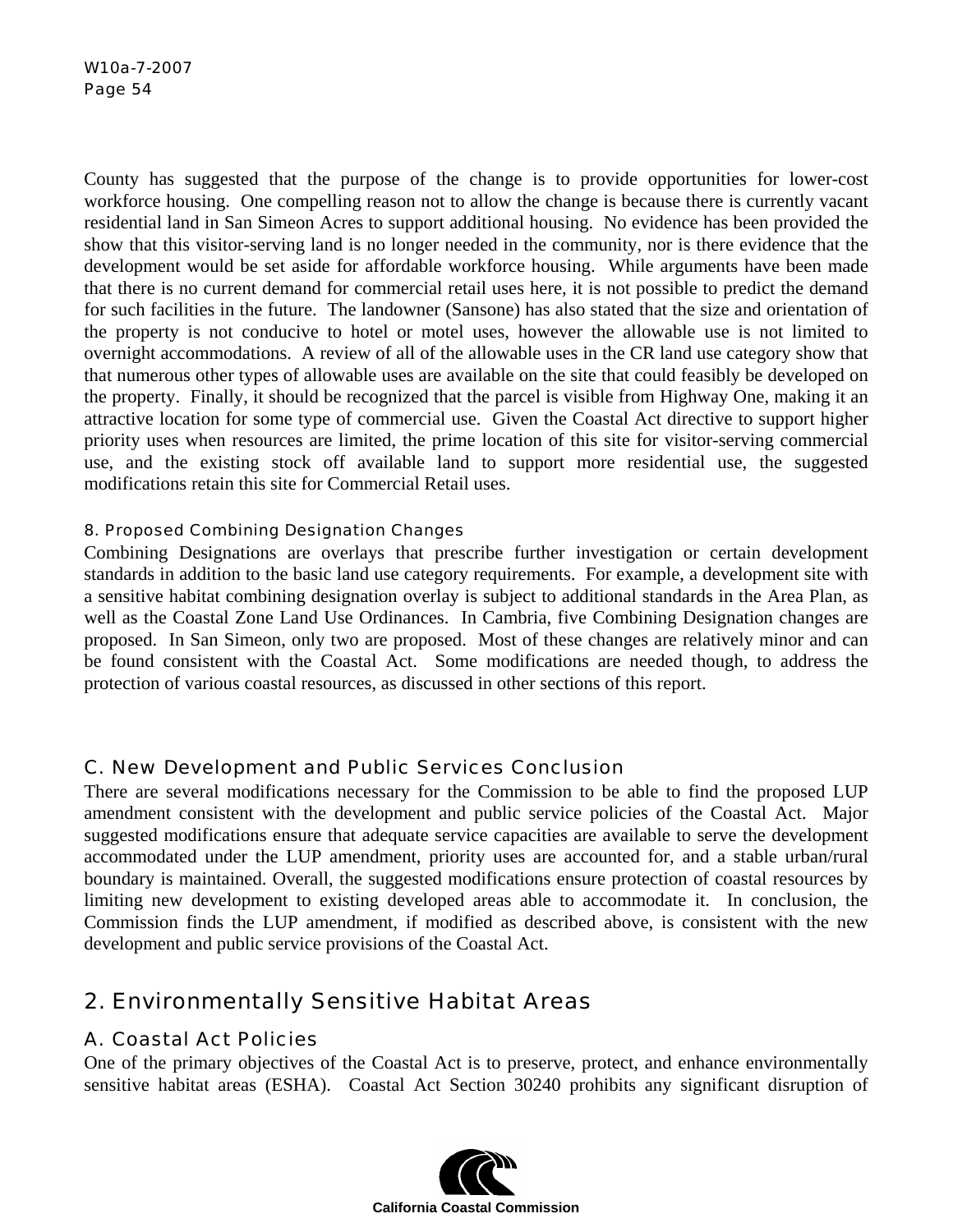habitat values, and limits development within ESHA to uses that are dependent on the resource. It also requires that development adjacent to ESHA be sited and designed to prevent significant degradation, and be compatible with the continuance of the habitat.

Section 30230 applies to marine habitats, and call for the maintenance, enhancement and restoration where feasible of marine resources, with special emphasis on areas and species of special biological or economic significance. Pursuant to this section, all uses of the marine environment must sustain the biological productivity of coastal waters, and maintain healthy populations of all marine organisms.

Section 30231 provides that the biological productivity of coastal waters, streams, wetlands, estuaries, and lakes must be maintained and, where feasible, restored. This is to be achieved by, among other means: minimizing adverse effects of wastewater discharges and entrainment; controlling runoff; preventing depletion of groundwater supplies and substantial interference with surface water flow; encouraging wastewater reclamation; maintaining natural buffer areas that protect riparian habitats; and minimizing alteration of natural streams.

As described previously in the New Development and Public Services section of this report, Coastal Act Section 30250a directs new residential, commercial, or industrial development to existing developed areas. Where developed areas cannot accommodate new development, it is to be located in other areas where it will not have significant adverse effects, either individually or cumulatively, on coastal resources.

Section 30107.5 of the Coastal Act defines environmentally sensitive areas as follows:

*30107.5: "Environmentally sensitive area" means any area in which plant or animal life or their habitats are either rare or especially valuable because of their special nature or role in an ecosystem and which could be easily disturbed or degraded by human activities and developments.* 

Coastal Act Section 30240 states:

*Section 30240(a). Environmentally sensitive habitat areas shall be protected against any significant disruption of habitat values, and only uses dependent on those resources shall be allowed within those areas.* 

*Section 30240(b). Development in areas adjacent to environmentally sensitive habitat areas and parks and recreation areas shall be sited and designed to prevent impacts which would significantly degrade those areas, and shall be compatible with the continuance of those habitat and recreation areas.* 

Coastal Act Sections 30230 and 30231 provide:

*Section 30230. Marine resources shall be maintained, enhanced, and where feasible, restored. Special protection shall be given to areas and species of special biological or economic significance. Uses of the marine environment shall be carried out in a manner that will sustain the biological productivity of coastal waters and that will maintain healthy populations of all* 

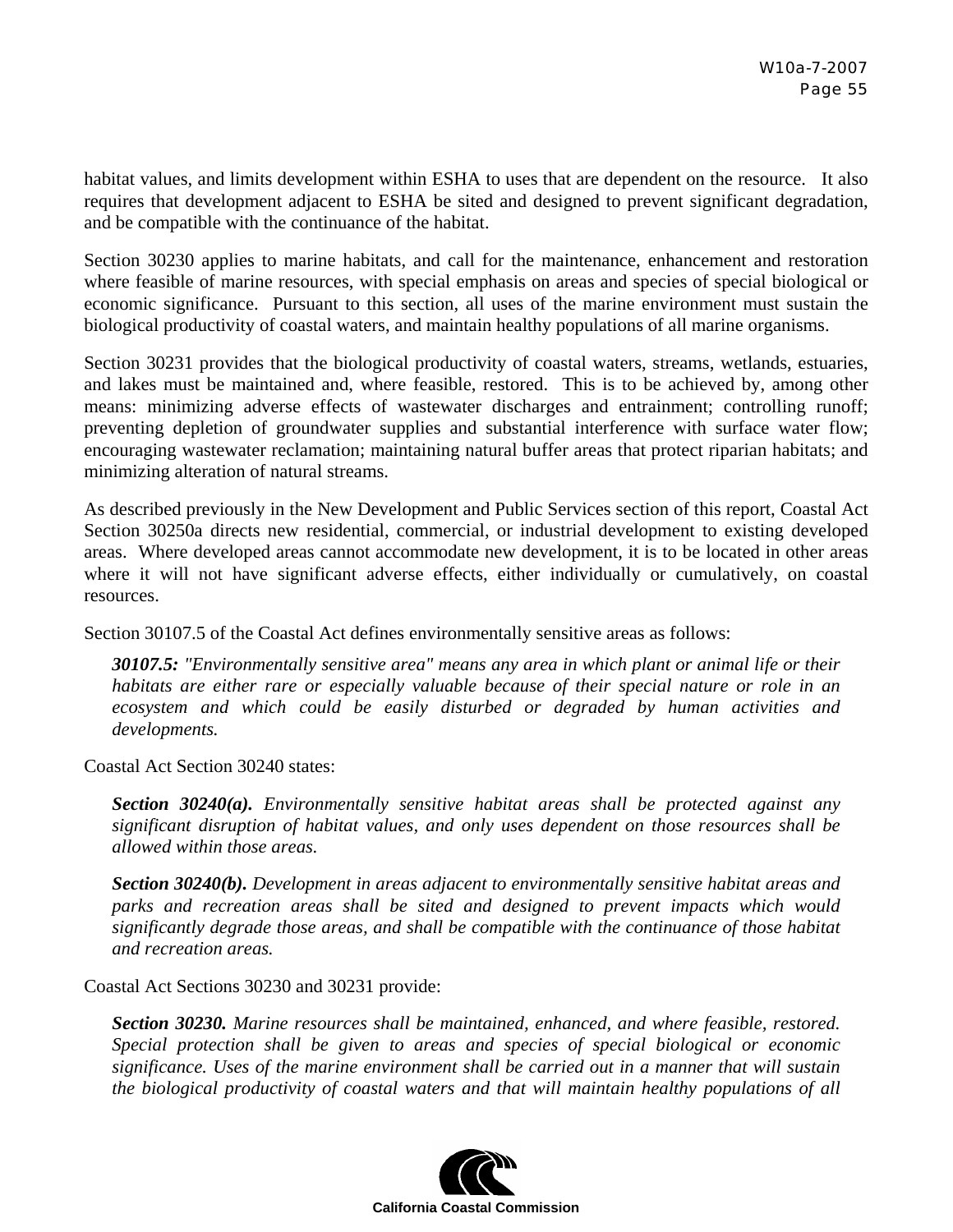*species of marine organisms adequate for long-term commercial, recreational, scientific, and educational purposes.* 

*Section 30231. The biological productivity and the quality of coastal waters, streams, wetlands, estuaries, and lakes appropriate to maintain optimum populations of marine organisms and for the protection of human health shall be maintained and, where feasible, restored through, among other means, minimizing adverse effects of waste water discharges and entrainment, controlling runoff, preventing depletion of ground water supplies and substantial interference with surface water flow, encouraging waste water reclamation, maintaining natural vegetation buffer areas that protect riparian habitats, and minimizing alteration of natural streams.* 

## B. Overview of ESHA

Cambria and San Simeon Acres contain a variety of environmentally sensitive habitats that host numerous rare and endangered native plants and animals. These include Monterey pine forest, an ecosystem endemic to this stretch of coast and a defining characteristic of the area; beaches that support populations of rare and threatened flora and fauna; streams such as Pico and Santa Rosa Creeks that support important fish species such as Steelhead trout and Tidewater goby; wetlands that are essential components to the health and biological productivity of area watersheds; native grasslands and oak woodlands; and intertidal and marine environments that provide habitat for numerous ocean resources.

Pages 6-2 and 6-3 of the proposed LUP amendment identify and describe in more detail the habitat types and areas designated as Sensitive Resource Areas (SRA's) in the urban portions of Cambria and San Simeon Acres. They include: the entire North Coast Shoreline; Monterey Pine Forests; and North Coast Creeks (including adjacent riparian and wetland areas). It should be noted that other SRA's are listed in the Plan, but because this amendment only includes the urban areas, the rural area details are intentionally left out.

# C. Issues and Analysis

## 1. Identifying ESHA

Identifying the presence of ESHA within or adjacent to a proposed development is a critical step in the development review process. As discussed previously, the LCP uses a map-based system to identify areas where new development needs to be reviewed for conformance with provisions protecting ESHA. The problem with this approach is that where the maps are outdated or inaccurate, ESHA on a development site may not be identified. As a result the, the development may be designed and approved in a way that does not protect the habitat consistent with the Coastal Act.

The LUP amendment proposal includes a number of map changes aimed at improving ESHA identification in Cambria. Specifically, expanded habitat mapping occurs twice in the submittal. First, by expanding the SRA & TH Combining Designation for Cambria. Second, by adding a Streams and Riparian (SRV) ESHA designation to the coastal creek at the Eady Motel site on Moonstone Drive. The Commission has previously identified both of these changes as important additions to the LUP mapping. In addition, a new site review standard is proposed for all projects determined to have the potential to adversely impact a sensitive resource. This change is intended to promote early identification of

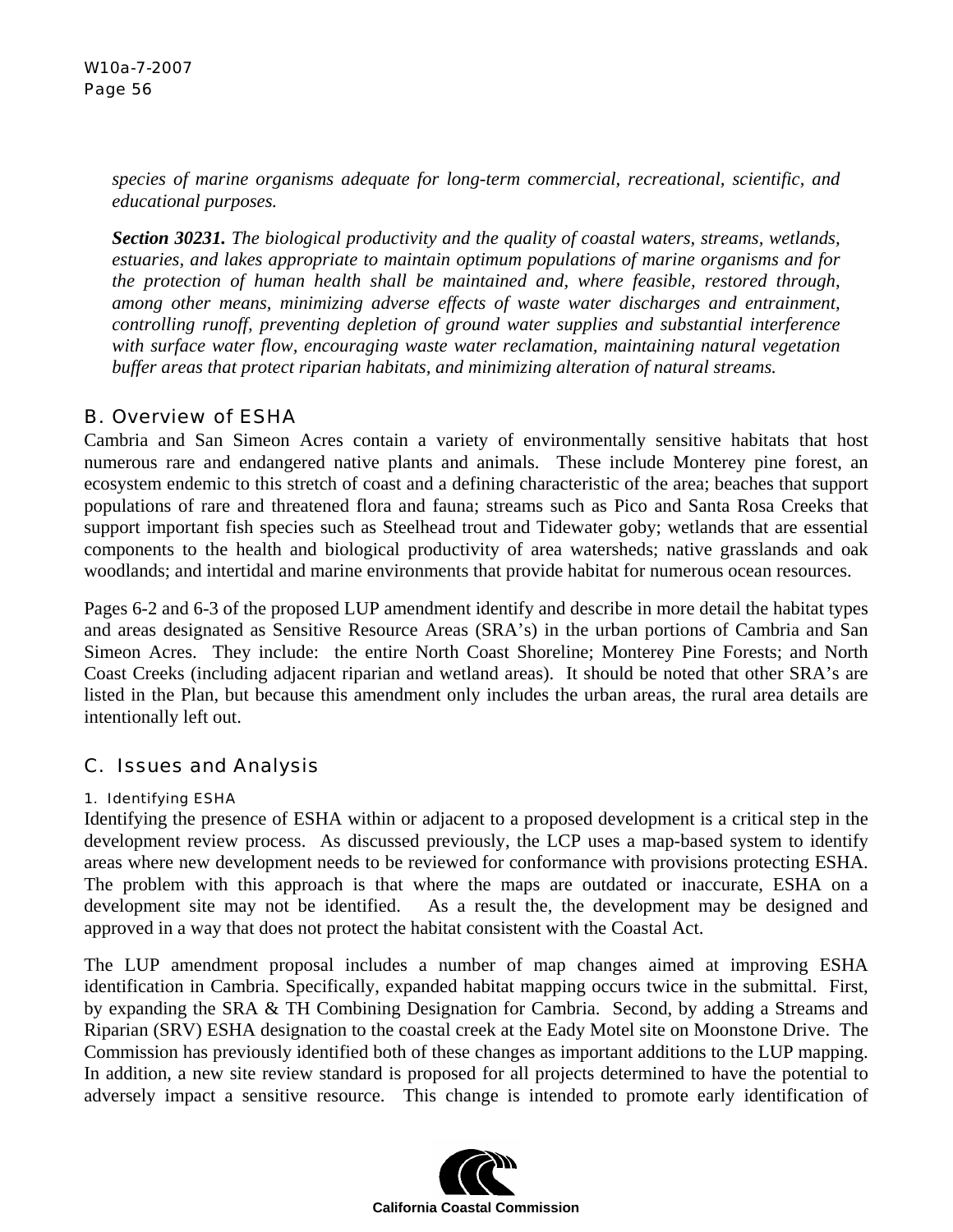sensitive habitats and improve habitat protection (see Cambria Urban Area Communitywide Standard 8, pg. 7-15).

### Conformance with Coastal Act Policies

The LUP amendment fails to conform with Coastal Act requirements because the map based structure of implementing LCP ESHA protection standards does not ensure protection of species not recognized, or not mapped. Modifications are necessary to correct these deficiencies. Expanding the Combining Designation map boundaries will help improve ESHA identification, but getting current and accurate information regarding the type and extent of habitats that may exist on a site is equally as important. Utilizing the best available information early in the development review stage will help address the shortfalls of the current map based identification system. Suggested modifications build on proposed Communitywide Standard 8 by adding additional language to improve habitat information gathering at the permit application stage and establishes some more definitive criteria to be used for identifying and delineating the extent of ESHA on a project site.

In San Simeon Acres, the two major ESHA streams (Pico Creek and Arroyo del Padre Juan) are currently identified and mapped as Coastal Streams and Riparian Vegetation (SRV) ESHA's in the LCP. However, Arroyo del Padre Juan is not listed in the LCP as one of the environmentally sensitive North Coast Creeks. The suggested modifications add Arroyo del Padre Juan to the list. Furthermore, an accompanying combining designation standard is also proposed in conjunction with the newly mapped arroyo to ensure that future development within and adjacent to the ESHA will avoid impacts to sensitive habitat areas consistent with the Coastal Act.

#### 2. Monterey Pine Forest Protection

Beyond improving the early identification of ESHA, the County has made several efforts to improve the protection of Monterey Pine Forest in Cambria. These efforts include a number of new programs and changes to development standards of the LUP. Specifically, these changes include: assistance in the formation of a Forest Management District; integration of a coordinated program to reduce erosion in the Monterey pine forest; updating and expanding the TDC (Transfer of Development Credit) program; and establishing an Open Space District to begin purchasing and maintaining many of the small and substandard lots in the Cambria forest.

Also significant is a new Monterey Pine Forest Combining Designation Program (pg. 7-7) for the already subdivided portions of Cambria. This new standard establishes a series of reporting procedures and plan requirements with the purpose of minimizing tree removal and impacts to the sensitive pine forest. At the same time, the standard acknowledges that complete biological reports may not be necessary for all projects. Under the new standards all projects must implement a comprehensive set of construction practices and mitigation measures for the loss of native vegetation.

## Conformance with Coastal Act Policies

The suite of proposed programs and standards build on current practices and enhance Monterey pine forest mitigation requirements. However, the LUP amendment falls short of meeting Coastal Act provisions, which require new developments to make every effort possible to first *avoid* impacts to

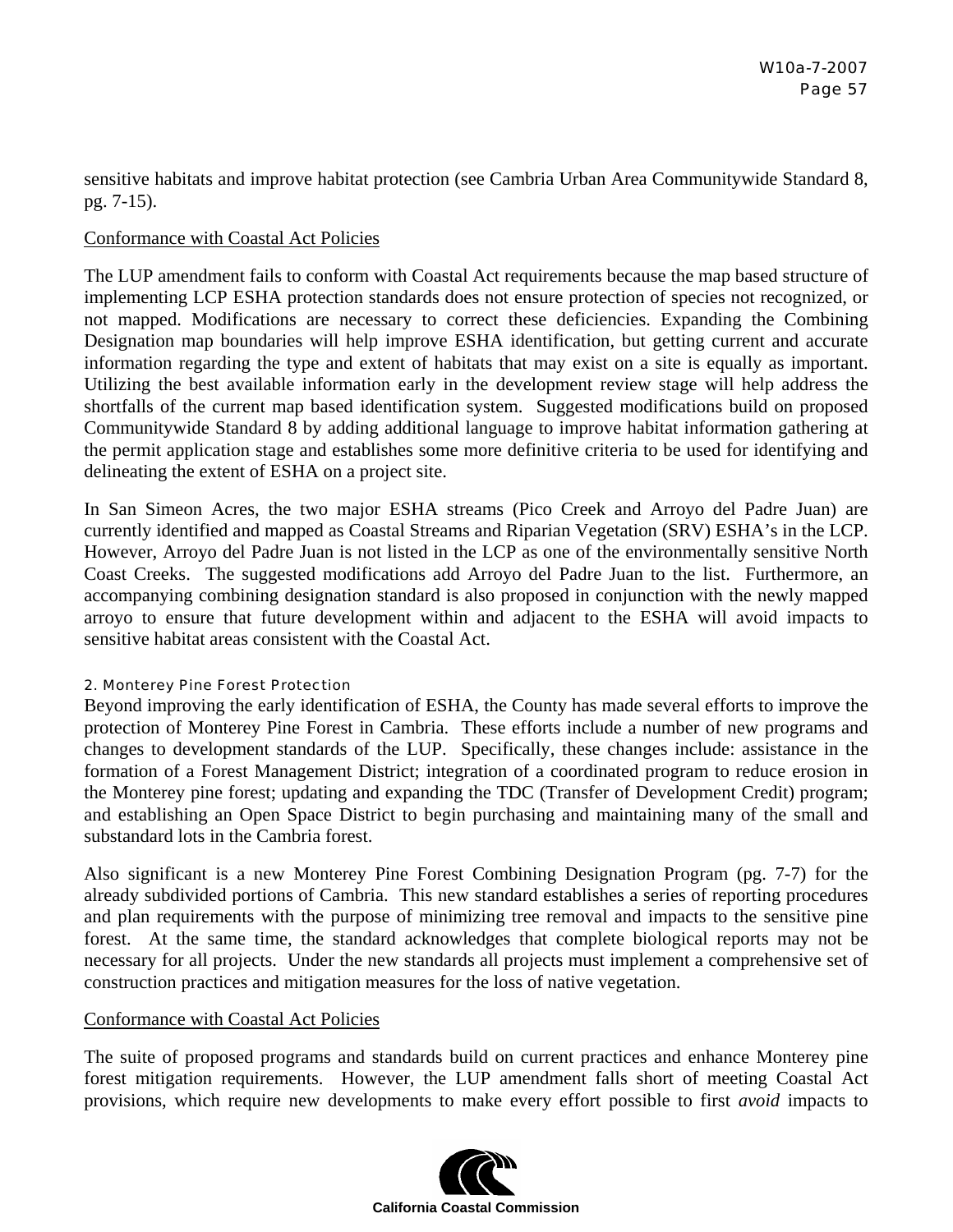Monterey pine forest ESHA, and is therefore inconsistent with the requirements of Coastal Act Section 30240.

To bring this proposed Combining Designation standard into conformance with the Coastal Act, modifications are needed. Suggested modifications adjusts the combining designation standard to assure that development impacts are minimized. Language has been added that first strives for complete habitat avoidance. With improved information gathering requirements and siting guidelines, sensitive habitat areas can be avoided, while recognizing that in some cases it may not be necessary to place undue burdens (like undertaking detailed biological reviews) on the development review process when it is clearly evident that and Monterey pine forest ESHA is not present. Another important modification to this standard deals with clustering development for new land divisions or multi-family residential projects within Monterey pine forest habitat. Subsection H of the new standard must be revised to ensure that all new lot creation and/or developments be located entirely outside of ESHA and its required setback; and that all of the ESHA area be retained and protected as Open Space. Even though it is highly unlikely that new subdivision development could be approved in ESHA consistent with the Coastal Act, under the new standard, clustering development is mandatory for all land divisions and multi-family housing projects on parcels containing ESHA.

## 3. Protecting Streams and Riparian Habitats

The proposed amendment includes a number of new programs and standards aimed at protecting sensitive streams and riparian habitats and their associated wetlands. Specifically, the amendment adds a non-binding Santa Rosa Creek program for Cambria that encourages the County to establish a Creek Enhancement Plan with emphasis on restoration and enhancement (see Cambria Combining Designation Program 16, pg. 6-17). Other significant changes include: expanding the required setback in urban areas from 50 feet to 100 feet; limiting channelization or filling within the floodway (except under certain circumstances); and requirements for public access improvements in areas adjacent to the creek.

No additional standards beyond those already in place in the LCP are proposed for streams and riparian or wetland ESHA's in San Simeon Acres.

## Conformance with Coastal Act Policies

As discussed above, parts of the LUP amendment are successful in applying adequate new standards to protect Santa Rosa Creek and its associated riparian habitats. However, slight modifications are necessary to bring specific stream and riparian habitat protection measures into conformance with the Coastal Act. Modifications are necessary to clarify the exceptions under which the channelization or filling in the Santa Rosa Creek floodway would be permitted. In addition, an accompanying combining designation standard is also proposed for Arroyo del Padre Juan to ensure that future development within and adjacent to the ESHA will avoid impacts which would significantly degrade the creek consistent with Coastal Act Section 30240.

To find the community plans consistent with Coastal Act Section 30240, suggested modifications are necessary to ensure that all revegetation is done using native, non-invasive plant species appropriate to the area. This standard is currently included for Cambria, but not for San Simeon Acres. Suggested modifications are included that expand this requirement to new developments in San Simeon Acres.

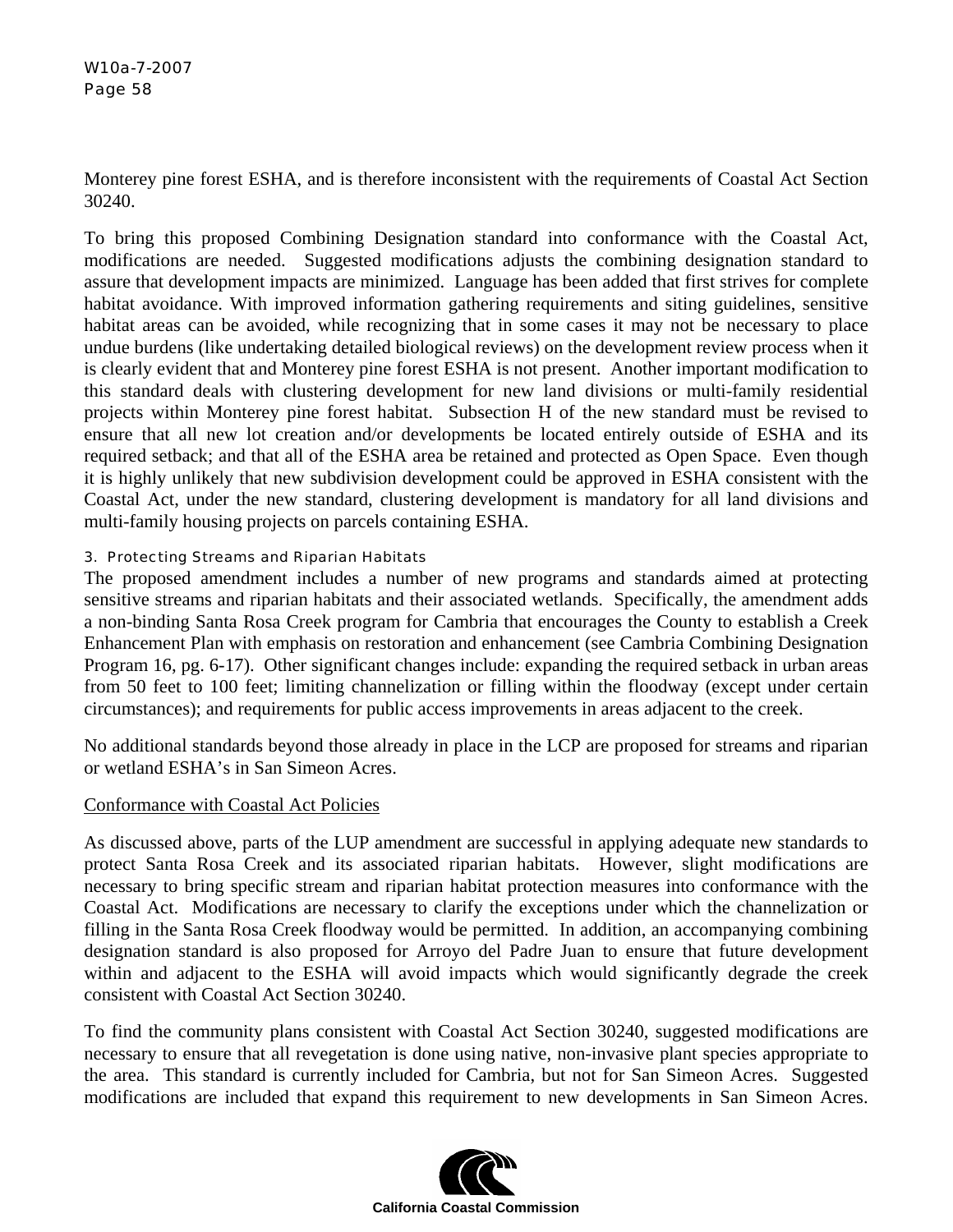This is particularly important for new development adjacent to sensitive creeks.

#### 4. Marine Water Quality

Discharges from many sources can harm the marine environment. A primary concern is the cumulative effect of many smaller impacts to the marine environment. Many small impacts can add up to significant impacts over time. Such impacts would include both water quality impacts from ongoing inflows as well as direct impacts from human activities within the marine environment. Examples include: polluted runoff; wastewater discharges; aquaculture and seawater passthrough discharges; and brine discharges from desalination plants (as discussed, the CCSD is currently pursuing a desalination facility, however the type and location of brine discharge has yet to be established).

The proposed LUP amendment contains combining designation standards for both Cambria and San Simeon acres focused on protecting the sensitivity of the marine habitat. Projects with point-source discharges are not allowed under the standard, but under certain circumstances it is allowed, provided that certain criteria are met.

Concerns are also raised over the ability of some properties to adequately absorb and drain storm runoff. A recent erosion and sedimentation study by the Natural Resources Conservation Service in the Lodge Hill area of Cambria identified impacts of runoff in developed areas. The findings from the study indicate that residential development and road construction have led to increased runoff from the impervious surfaces, resulting in a higher rate and volume of runoff, and possible changes in flow patterns and rates of sedimentation into streams. The study notes that forested areas play an important role in increasing water infiltration, and reducing runoff velocities. Other properties such as Tract 226, raise concerns about controlling runoff and preventing erosion and sedimentation into stormdrain systems and waterways at lower elevations.

#### Conformance with Coastal Act Policies

The proposed LUP amendment is inconsistent with the Coastal Act's marine resource protection policies due to potential impacts caused by projects with point-source discharges. One problem with the proposed standard is that it does not provide for the implementation of feasible less environmentally damaging alternatives. Suggested modifications are required to bring the Marine Habitat SRA standards into conformance with the Coastal Act.

Suggested modifications to this standard also require that only if other locations or types of discharges are infeasible (e.g., subsurface discharges, co-locating new discharges with existing discharges if the combined discharge reduces the overall impact, etc.) would point-source discharges be allowed. The standard must also be modified to ensure that resource protection provisions are required with any type of discharge, including those which may be developed sub-surface.

Site specific drainage and erosion control standards are also necessary to ensure the protection of marine resources and water quality. The County submittal provides a suite of drainage provisions for the residential single family land use category. To be consistent with the Coastal Act, these provisions should be applied Communitywide. In addition, a specific standard is applied to Tract 226 to bring it into conformance with the Coastal Act requiring the protection of coastal water quality. With these

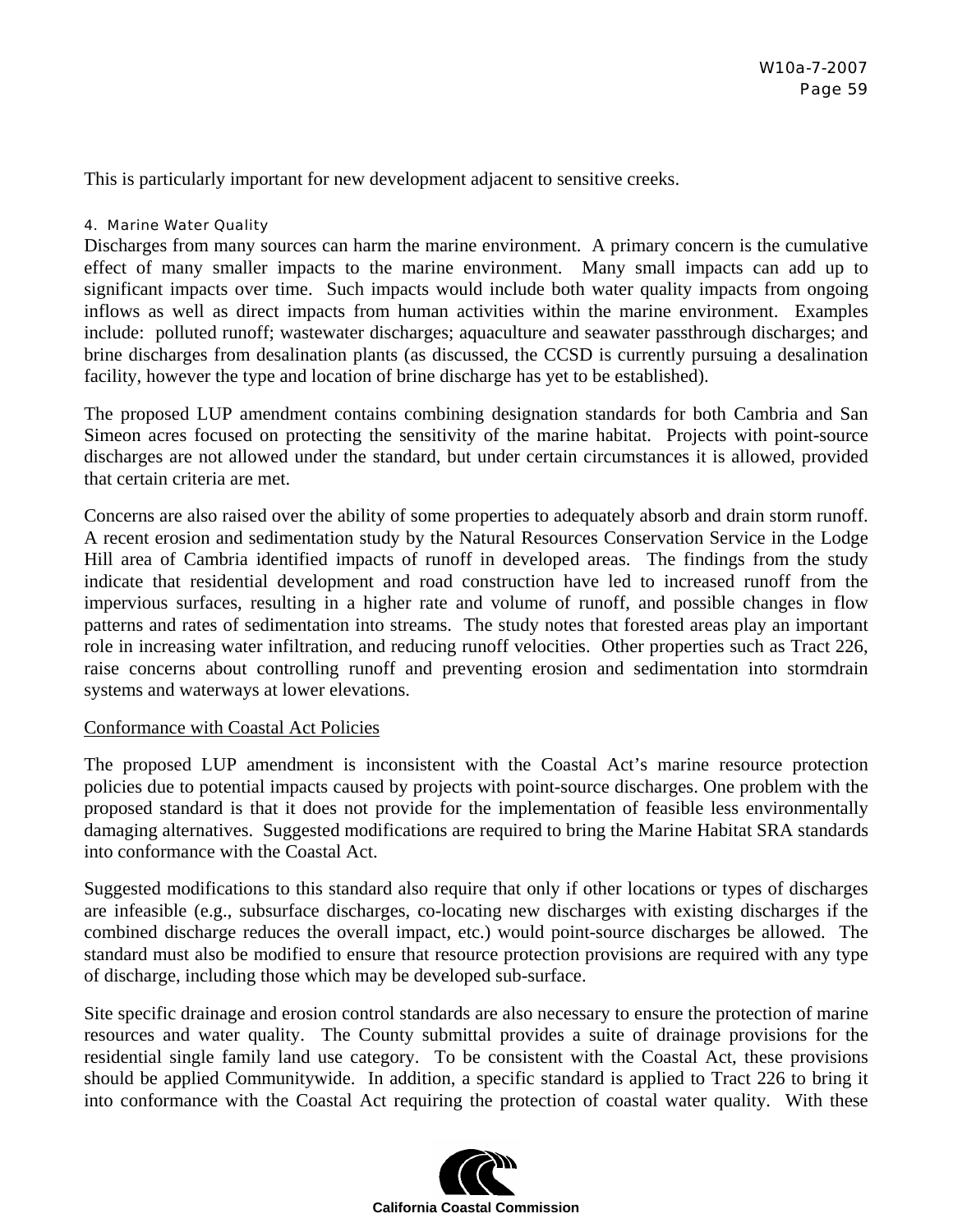changes the LUP amendment can be found consistent with the Coastal Act protecting environmentally sensitive marine resources and water quality.

# D. ESHA Conclusion

The proposed LUP amendment makes substantial improvements towards the identification and protection of ESHA. However, in order to achieve consistency with the Coastal Act, modifications are required. Known ESHA must be appropriately mapped in the LUP and mandatory site reviews must be required for projects that have the potential to impact ESHA. For the Monterey pine forest in Cambria, a provision that requires avoidance of resource impacts to be pursued in new development before mitigation measures are implemented. Modifications also call for development standards specific to Arroyo del Juan to protect ESHA from future development impacts, and some exceptions to the channelization and fill of the Santa Rosa Creek flood plain must be eliminated for Coastal Act conformance. As an additional means of achieving compliance with the Coastal Act, the suggested modifications require that discharges into the Marine Habitat SRA be amended to protect marine water quality and the biological continuance of the resource. Only with these modifications, can the LUP amendment be found consistent with Coastal Act Sections 30230, 30231, and 30240.

# 3. Coastal Hazards

# A. Coastal Act Policies

The Coastal Act requires that new development be sited and designed to minimize risk to life and property specifically in areas of high geologic, flood and fire hazard. Under the Coastal Act, development is required to be sited and designed to assure stability and structural integrity and neither create nor contribute significantly to erosion or require the construction of protective devices that would substantially alter natural landforms along bluffs and cliffs (Section 30253). Section 30235 of the Coastal Act allows the construction of shoreline protective devices where existing development is threatened from erosion and where designed to eliminate or mitigate impacts on shoreline sand supply. Further the Coastal Act provides that development damaged or destroyed by natural disasters can be rebuilt in the same area, exempt from coastal permits, provided that they are not expanded by more than 10% and conform to existing zoning requirements. Certain emergency actions are also exempt from permit review.

Coastal Act Section 30253 addresses the need to ensure long-term stability and structural integrity, minimize risk, and avoid landform-altering devices. Section 30253 provides, in applicable part:

## *Section 30253. New development shall:*

- *(1) Minimize risks to life and property in areas of high geologic, flood, and fire hazard.*
- *(2) Assure stability and structural integrity, and neither create nor contribute significantly to erosion, geologic instability, or destruction of the site or surrounding area or in any way require the construction of protective devices that would substantially alter natural landforms along bluffs and cliffs.*

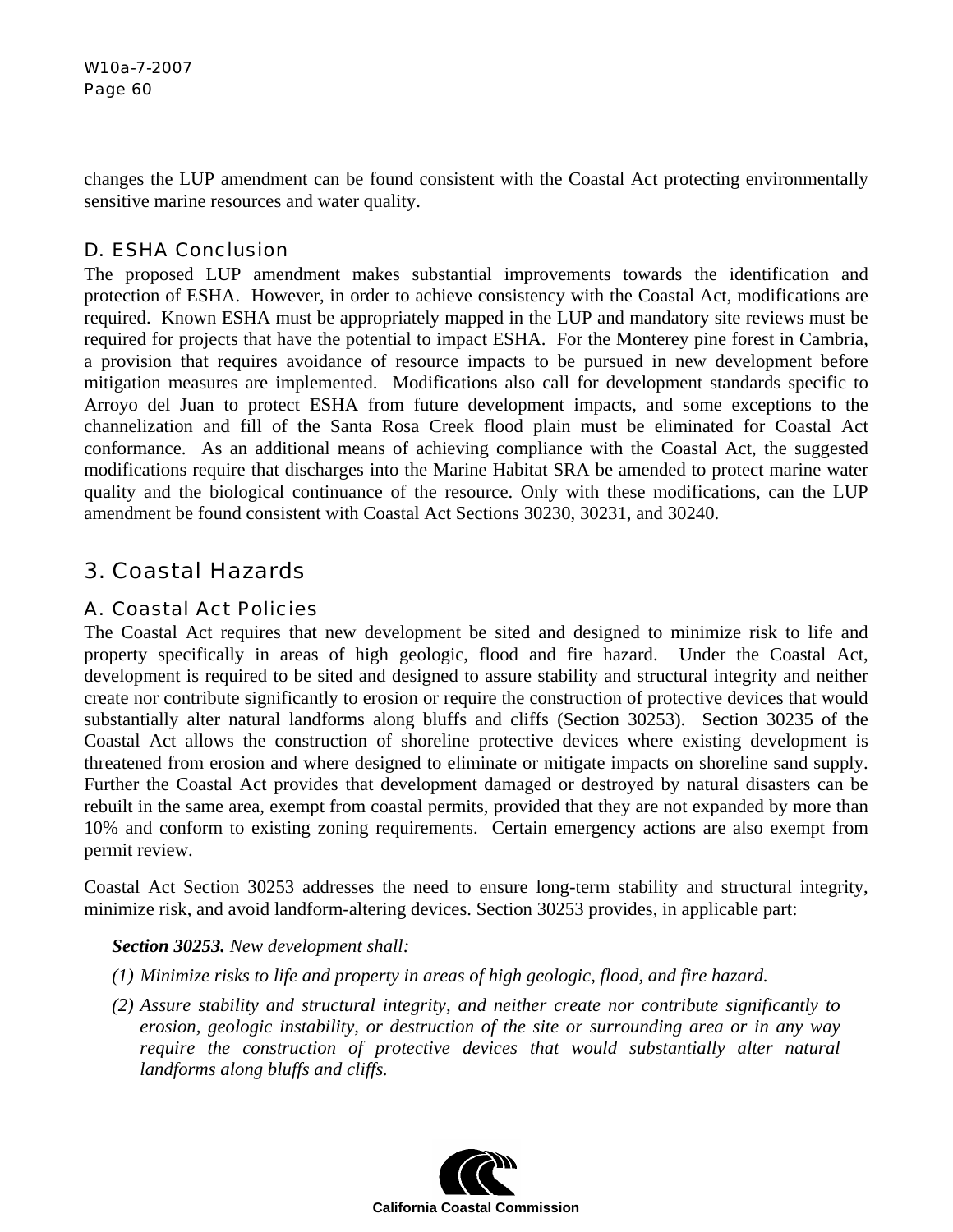Coastal Act Section 30235 addresses certain hazard response development (such as shoreline protective devices). Section 30235 states:

*Section 30235. Revetments, breakwaters, groins, harbor channels, seawalls, cliff retaining walls, and other such construction that alters natural shoreline processes shall be permitted when required to serve coastal-dependent uses or to protect existing structures or public beaches in danger from erosion, and when designed to eliminate or mitigate adverse impacts on local shoreline sand supply. Existing marine structures causing water stagnation contributing to pollution problems and fish kills should be phased out or upgraded where feasible.* 

As for flooding hazards, the Coastal Act recognizes that coastal rivers and streams may be subject to various engineering projects for flood control. Section 30236 allows "channelizations, dams, or other substantial alterations of rivers and streams," but only if such development uses the best mitigation measures feasible. Such projects are also limited to necessary water supply projects; flood control where there is no other feasible method to protect existing structures or provide for public safety; or developments where the primary function of the development is fish and wildlife habitat improvement.

Coastal Act Section 30236 states:

*Section 30236. Channelizations, dams, or other substantial alterations of rivers and streams shall incorporate the best mitigation measures feasible, and be limited to (1) necessary water supply projects, (2) flood control projects where no other method for protecting existing structures in the flood plain is feasible and where such protection is necessary for public safety or to protect existing development, or (3) developments where the primary function is the improvement offish and wildlife habitat.* 

## B. Overview of Hazards in Cambria and San Simeon Acres

The urban areas of Cambria and San Simeon Acres are subject to a variety of hazards including, ocean bluff erosion, flooding, seismic hazards, landslides, and fires. Not all areas are subject to the same hazards. In Cambria, the ocean bluffs of West Lodge Hill and Park Hill are subject to shoreline erosion. Flooding is a concern primarily along Santa Rosa Creek, especially in the West village, and the East portion of the Fiscalini Ranch. The most notable fire hazards are the pine forests, which is where most of the urban development has occurred in Cambria. Earth movement through landslides and erosion on steep slopes, and/or on areas of improper drainage and grading, also poses a hazard. Since much of Cambria is on moderate to steep slopes with poorly drained soils, there is a high degree of such erosion hazards.

The ocean fronting bluffs of San Simeon Acres are also subject to wave attack and erosion. However, the bluffs of San Simeon Acres are quite different from Cambria in terms of the degree of blufftop development and the amount of shoreline armoring present. In contrast to Cambria, San Simeon Acres has many undeveloped blufftop parcels with little or no shoreline protection in place. The only substantial shoreline protective device within the entire San Simeon Acres planning area is located on the bluffs fronting the SSCSD sewage treatment facility. This rip-rap revetment was constructed without the benefit of a coastal development permit and to remedy the permit violation, the SSCSD has

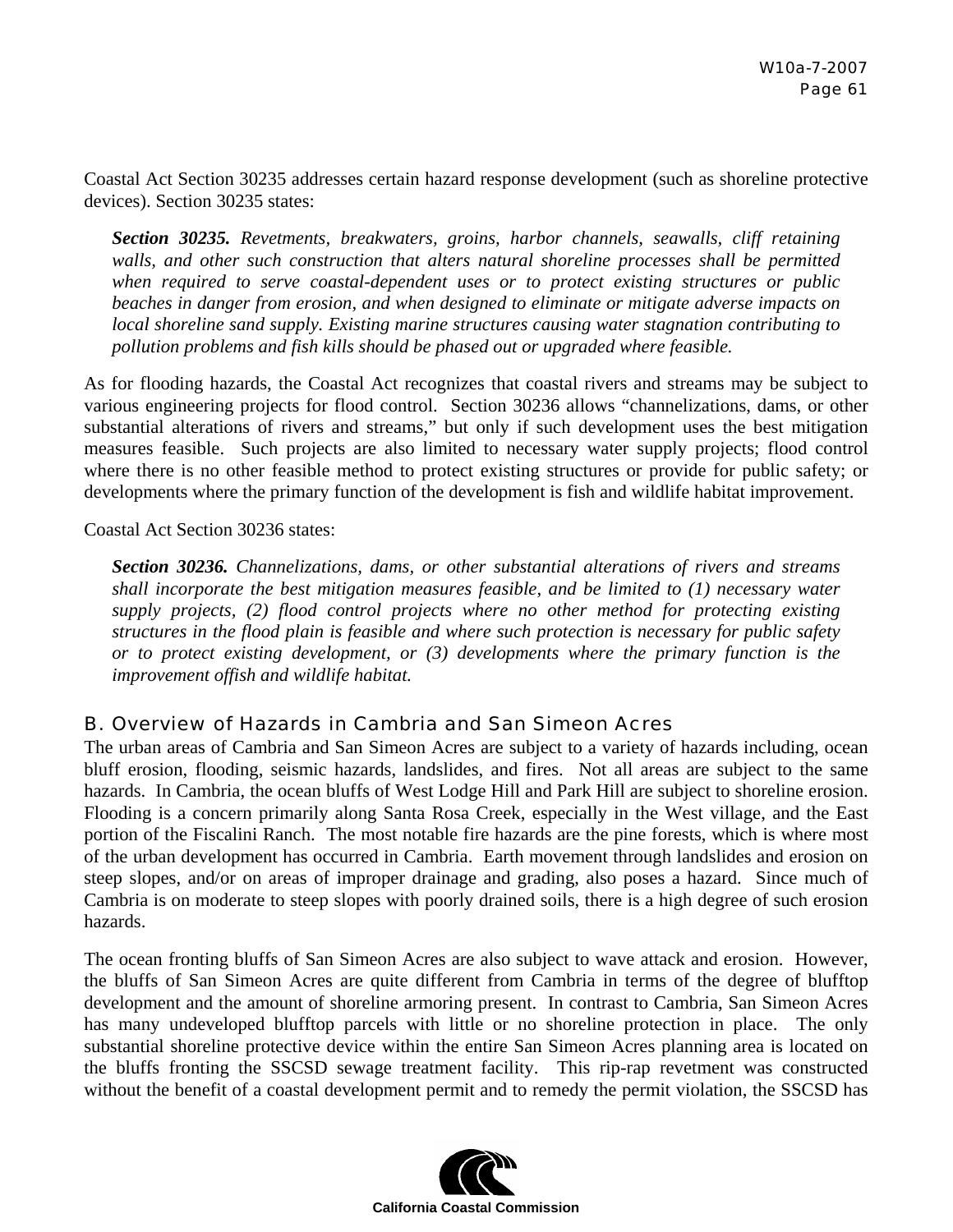applied to the Coastal Commission for an after-the-fact coastal development permit to retain the rip-rap (CDP Application #3-05-019).

# C. Issues and Analysis

## 1. Bluff Erosion and Setback Distances and Shoreline Protective Devices

In Cambria, approximately eighty-six single family residential parcels exist in these areas and roughly 57 to 65 of these parcels are developed with residences. Nearly half of these residential parcels (between 28 and 32) have some form of bluff protection, typically a seawall or rock revetment. In addition, rock revetments are currently in place to protect public parks and recreation areas at Leffingwell Landing and along the beach in front of Shamel Park. In contrast, the bluffs on San Simeon Acres are free of shoreline protection. The most recent proposal for a shoreline protective device in San Simeon Acres was denied by the Commission (A-3-SLO-99-019). In that decision, the Commission found that there was not an existing structure threatened by erosion and the proposed rip-rap was not the least environmentally damaging alternative.

Establishing adequate setbacks is the principal mechanism in the LCP to attempt to avoid or minimize the need for future shoreline armoring. As the Commission found in the 2001 Periodic Review, current setback distances, which are based on a 75 year economic life of a structure and a 25 foot minimum, do not take into account the episodic nature of erosion and fall short of Coastal Act requirements to site development so as not to need a shoreline protective device for the life of the structure.

## Conformance with Coastal Act Policies

The proposed hazard standards in the LUP amendment are not consistent with the Coastal Act. As proposed, setback distances relying primarily upon historic erosion information have not resulted in the siting of new development to avoid future shoreline armoring. Ongoing gradual erosion as well as greater erosion during high storm events would argue for setbacks greater than the 25 feet currently established in the LCP. In order to assure stability and structural integrity consistent with the Coastal Act Section 30253, the standards in the Cambria and San Simeon Acres Community Plans need to be modified Consistent with previous findings made by the Commission, suggested modifications require that setbacks be based on a projected 100-year economic life of a structure rather than 75 years. The modification adds the requirement for a quantitative slope stability analysis using a safety factor of 1.5 either as a multiplier or as a set distance, whichever is greater. In no case is the setback to be less than 25 feet.

The primary issue for Cambria is the redevelopment of blufftop properties. As described, there are very few vacant parcels on the blufftop here (approximately 1 or 2). Development in recent years has been to significantly expand or remodel older homes, even though some of these residences are currently nonconforming in terms of their blufftop setback. Some of the shoreline protection located on the bluffs were not developed with the benefit of a coastal development permit and encroach onto public land.

To address the potential for seawall development with substantial redevelopment of existing structures on blufftop lots, suggested modifications require that new applications for projects located on the bluffs or shoreline meet detailed application requirements. Further modifications require that substantial

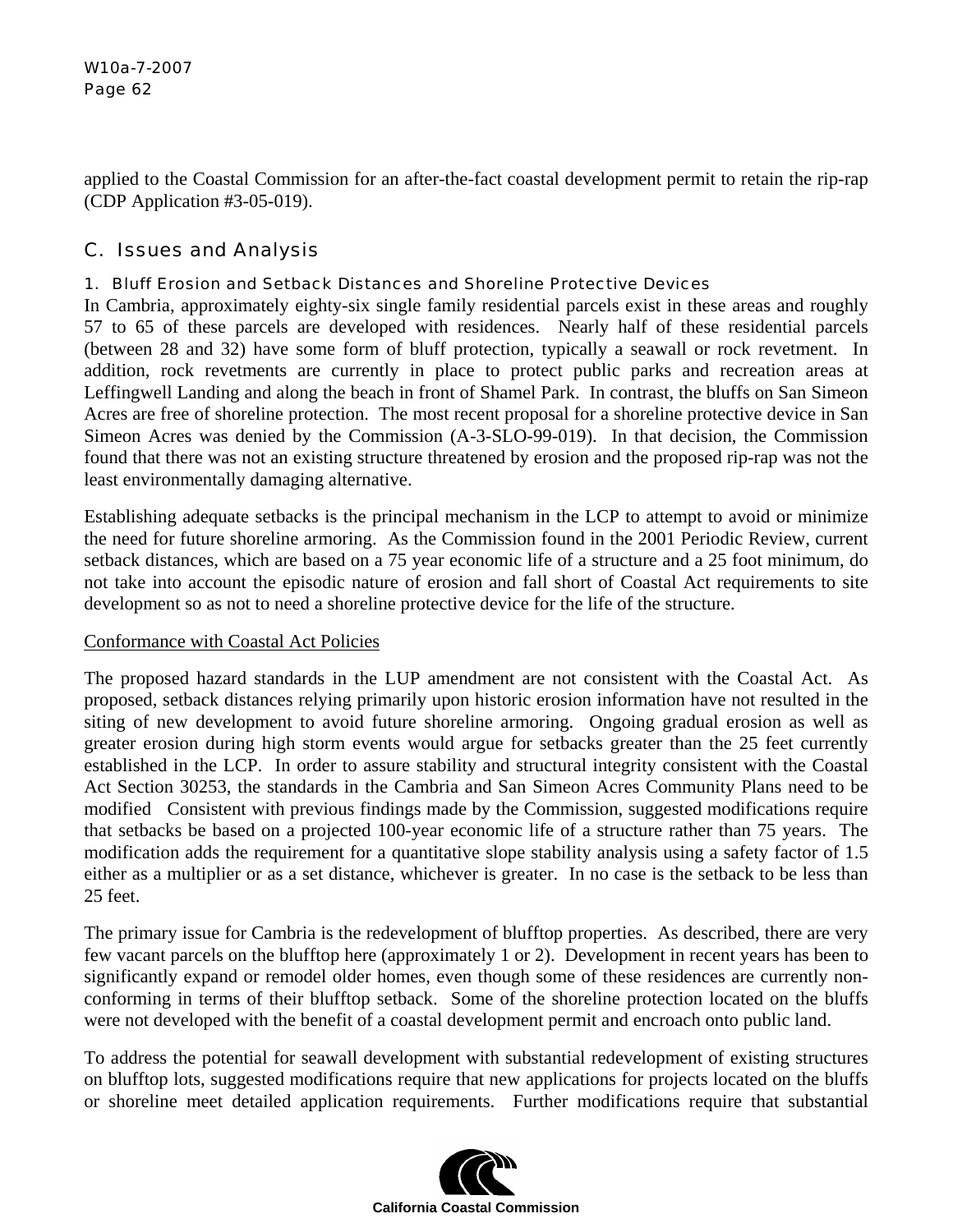remodels of 50 percent or greater in size must be brought entirely into conformance with the minimum bluff setback requirements. A requisite deed restriction against the property will ensure that no shoreline protection structure shall be proposed or constructed to protect the development approved and which expressly waives any future right to construct a such devices that may exist pursuant to Section 30235. The modifications also require a waiver of liability. The Commission has included these same standards in other LCP's statewide, and has recently implemented such standards on appeal for a blufftop development in the urban area of Cambria (see Korpiel A-3-SLO-02-093).

## 3. Development in Flood Zones

Cambria is prone to flooding with Santa Rosa Creek flowing through or near the commercial areas of the East and West Villages. The mapped flood hazard area in Cambria includes portions of the East Village adjacent to the creek and all of the commercial area of West Village. Even though Santa Rosa Creek is on the opposite side of Highway One from the West Village, water backs up behind the Highway One bridge, overtops the banks of the creek, and flows over land into the West Village. Culverts and flap gates on the creek intended to prevent water from flowing in to the West Village are not fully effective when the creek is flowing at high levels and volumes.

In Chapter 6, the amendment proposes a discretionary Combining Designation Program that includes the goals of preserving the natural flood plain of Santa Rosa Creek to handle flooding, emphasizing restoration and enhancement (pg. 6-17). In addition, the LUP amendment adds two important new standards dealing with development in and adjacent to Santa Rosa Creek (pg. 7-11). One standard requires applications for new development in the Santa Rosa Creek watershed or in the West Village to include a drainage and erosion control plan and requires mitigation for significant adverse effects development may have on flooding and drainage problems. The other proposed new standards address maintenance of the biological viability of Santa Rosa Creek, the monitoring of water levels and quality, and parameters for filling in the floodway and floodplain.

#### Conformance with Coastal Act Policies

Coastal Act Section 30253 requires new development to minimize risks to life and property in areas of high flood hazard. Overall, the LUP amendment does not provide adequate policies for minimizing flooding hazards in Cambria consistent with Coastal Act Section 30253. In particular, there is no policy guarantee that that flooding will not continue to jeopardize new development located within the flood plain of Santa Rosa Creek. Cambria Urban Area Combining Designation Standard 4, which requires the ecological viability of Santa Rosa Creek to be maintained, does not adequately address the risk to life and property that flooding can cause. It is important to note, however, that the County is currently pursuing a phased flood control project to reduce the overall risk of flooding in the West Village. According to the County, coastal development permits have been secured for such flood control project and Phase I construction is anticipated to take place sometime this year. According to the County, Phase I will alleviate approximately 95% of the cause of flooding in West Village.

Inconsistent with the Coastal Act, the amendment does not require any mandatory actions to address flooding in West Village. In order to address the requirements of CA Section 30253, a new standard is needed that requires that no development, except those allowed under the Coastal Act, be approved until

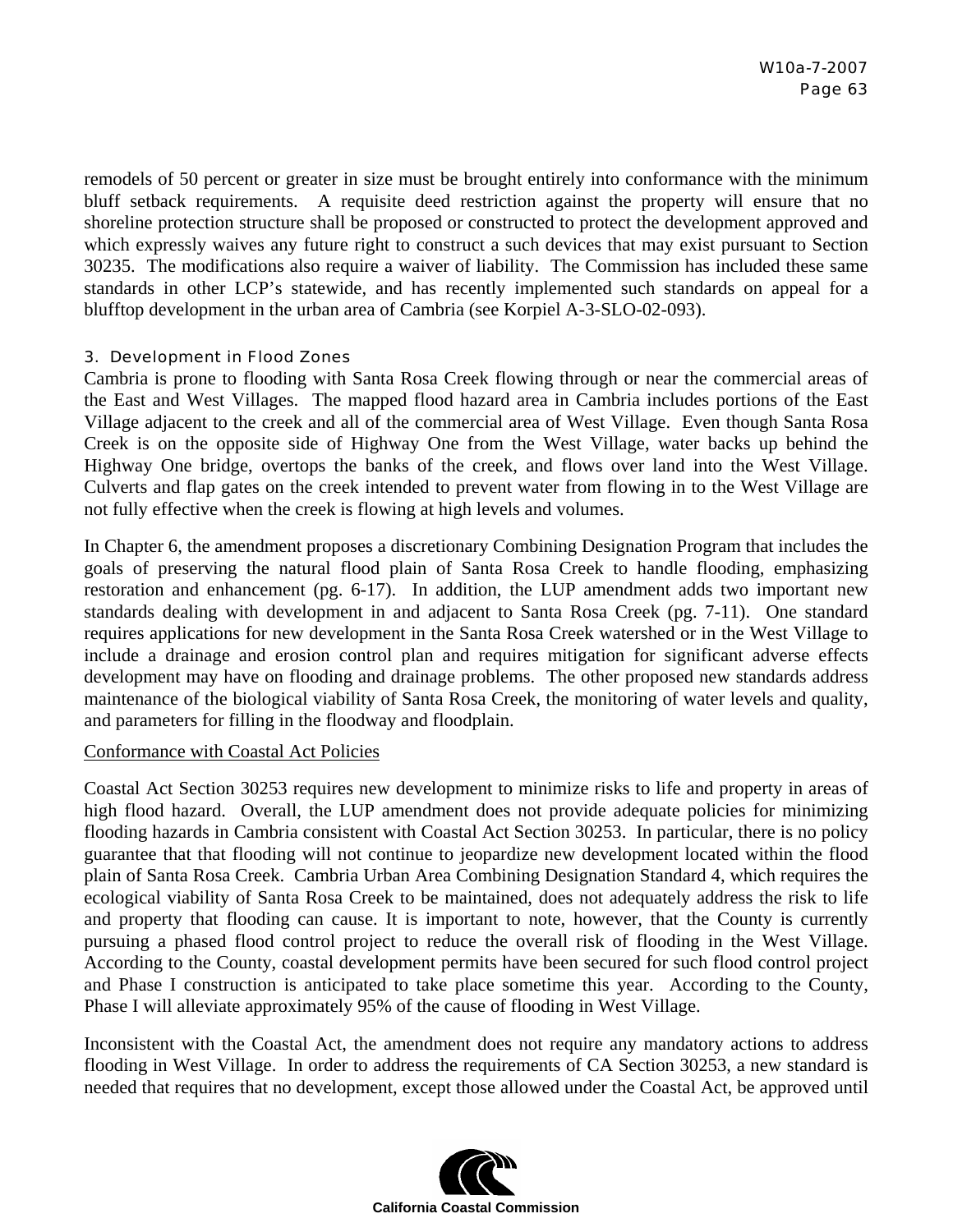the Phase I flood control project is implemented by the County. In addition, allowances for proposed uses in the floodplain that do not meet the requirements of Coastal Act Section 30236 must be deleted.

#### San Simeon Acres

Flooding in San Simeon Acres is typically not as severe as that experienced by the West Village in Cambria. Pico Creek at the north of the community is confined in a floodplain sufficiently below the elevation of the community to not pose a threat; its bed is some 40 feet below the general elevation of the community. The mapped flood area for Pico Creek is contained within the banks of the stream. Arroyo del Padre Juan, at the southwestern corner of the community, is also mapped as a flood hazard area. Although the watershed is small and doesn't handle large quantities of water, flooding episodes have occurred in the past affecting adjacent properties.

## Conformance with Coastal Act Policies

As for San Simeon Acres, the proposed LUP amendment does not contain standards dealing with flooding, even though hazard areas are mapped along Pico Creek and Arroyo del Padre Juan. Since flooding poses a relatively small threat in San Simeon Acres, the policies and standards contained elsewhere in the LCP are sufficient to ensure that any development there will not pose threats to life or property because of flooding. Therefore, the LUP amendment is consistent with CA Section 30253 regarding flood hazards in San Simeon Acres.

## C. Hazards Conclusion

With the recommended modifications to address shoreline erosion, shoreline armoring, and flood hazards, the Commission finds that the LUP amendment is consistent with Coastal Act Sections 30253 and 30235.

# 4. Public Access and Recreation

The Coastal Act requires that maximum public access opportunities be provided, consistent with pubic safety and the need to protect private property owners' rights and natural resource areas from overuse. The Coastal Act further requires that development not interfere with the public's right of access to the sea. The provision of public access, however, is to take into account whether or not adequate public access exists nearby, or if agriculture would be adversely affected. With regard to LCP requirements, the Coastal Act provides that each LCP shall contain a specific public access component.

# A. Coastal Act Policies

Coastal Act Sections 30210 through 30214 and 30220 through 30224 specifically protect public access and recreation. In particular:

*Section 30210. In carrying out the requirement of Section 4 of Article X of the California Constitution, maximum access, which shall be conspicuously posted, and recreational opportunities shall be provided for all the people consistent with public safety needs and the need to protect public rights, rights of private property owners, and natural resource areas from overuse.* 

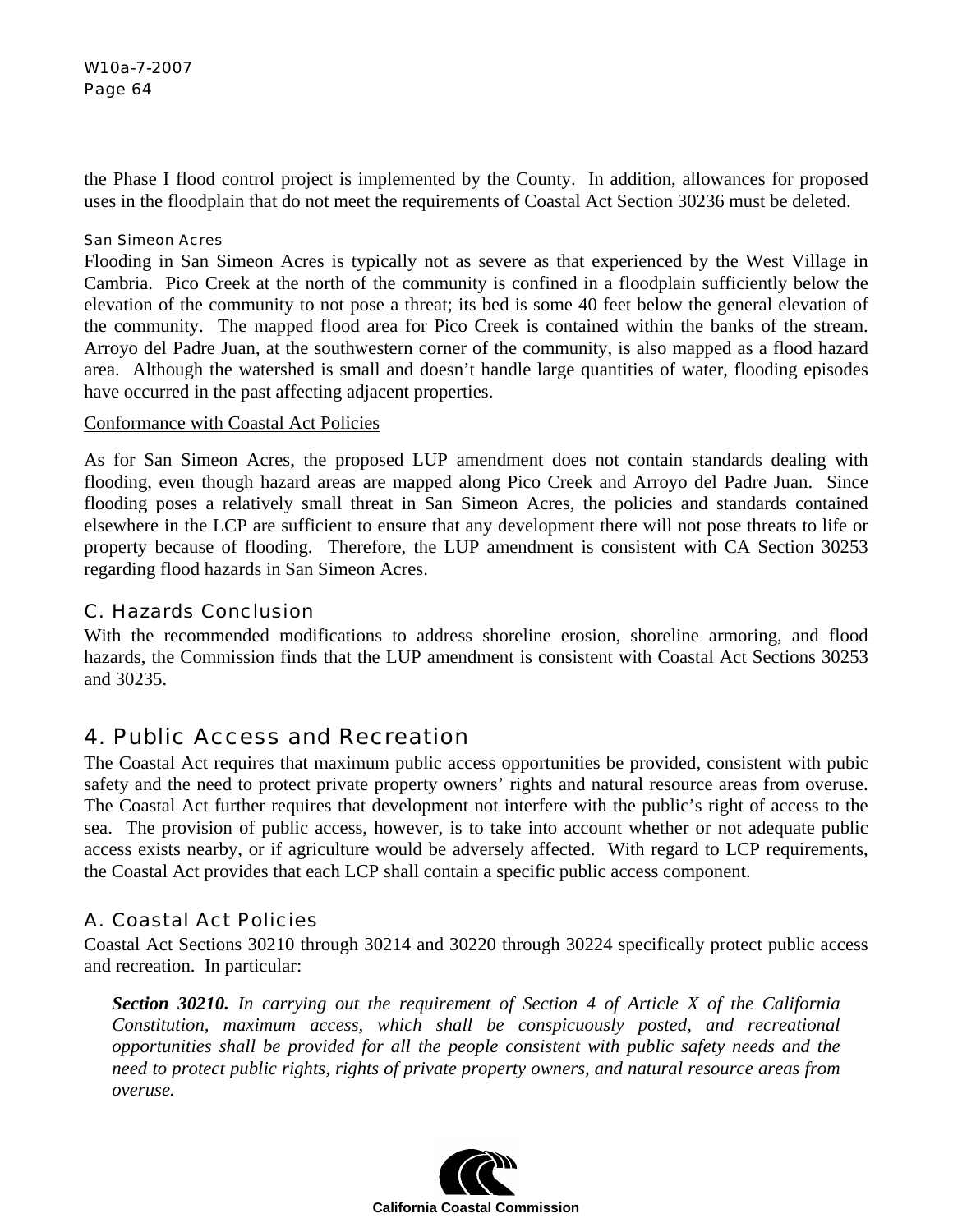*Section 30211. Development shall not interfere with the public's right of access to the sea where acquired through use or legislative authorization, including, but not limited to, the use of dry sand and rocky coastal beaches to the first line of terrestrial vegetation.* 

*Section 30212(a). Public access from the nearest public roadway to the shoreline and along the coast shall be provided in new development projects except where:* 

- *(1) it is inconsistent with public safety, military security needs, or the protection of fragile coastal resources,*
- *(2) adequate access exists nearby, or,*
- *(3) agriculture would be adversely affected. Dedicated accessway shall not be required to be opened to public use until a public agency or private association agrees to accept responsibility for maintenance and liability of the accessway.*

*Section 30212.5. Wherever appropriate and feasible, public facilities, including parking areas or facilities, shall be distributed throughout an area so as to mitigate against the impacts, social and otherwise, of overcrowding or overuse by the public of any single area.*

*Section 30213. Lower cost visitor and recreational facilities shall be protected, encouraged, and, where feasible, provided. Developments providing public recreational opportunities are preferred. …* 

*Section 30214(a). The public access policies of this article shall be implemented in a manner that takes into account the need to regulate the time, place, and manner of public access depending on the facts and circumstances in each case including, but not limited to, the following:* 

- *(1) Topographic and geologic site characteristics.*
- *(2) The capacity of the site to sustain use and at what level of intensity.*
- *(3)The appropriateness of limiting public access to the right to pass and repass depending on such factors as the fragility of the natural resources in the area and the proximity of the access area to adjacent residential uses.*
- *(4) The need to provide for the management of access areas so as to protect the privacy of adjacent property owners and to protect the aesthetic values of the area by providing for the collection of litter.*

*Section 30220. Coastal areas suited for water-oriented recreational activities that cannot readily be provided at inland water areas shall be protected for such uses.* 

*Section 30221. Oceanfront land suitable for recreational use shall be protected for recreational use and development unless present and foreseeable future demand for public or commercial recreational activities that could be accommodated on the property is already adequately* 

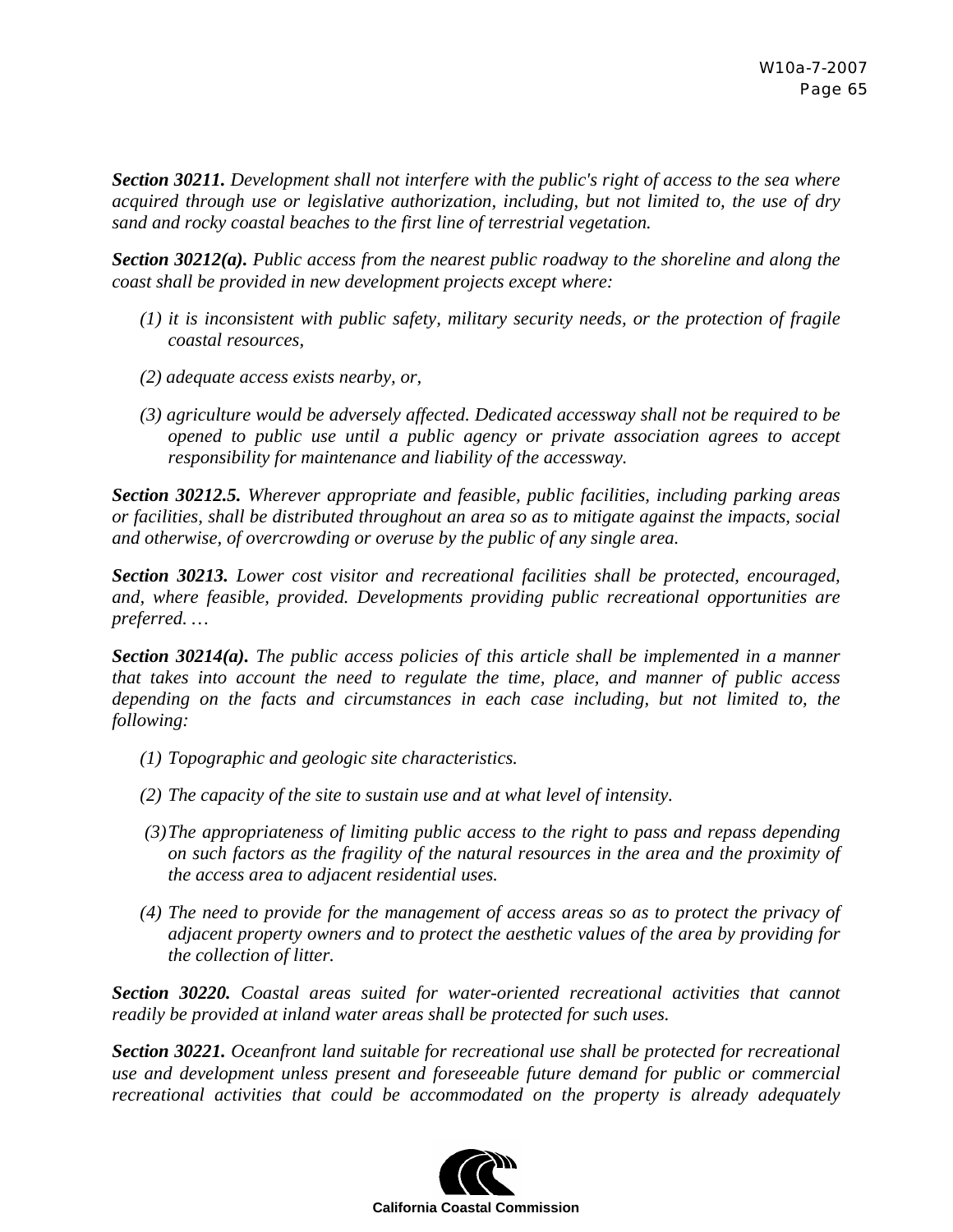*provided for in the area.* 

*Section 30222.5. Ocean front land that is suitable for coastal dependent aquaculture shall be protected for that use, and proposals for aquaculture facilities located on those sites shall be given priority, except over other coastal dependent developments or uses.* 

*Section 30223. Upland areas necessary to support coastal recreational uses shall be reserved for such uses, where feasible.* 

# B. Overview of Public Access and Recreation

The urban areas of Cambria and San Simeon Acres provide good opportunities for the public to access the shoreline. State beaches, vista-points, and a host of formal and informal accessways to the beach exist in each community. In San Simeon Acres, the broad sandy beach provides excellent lateral access. The primary access point is at the end of Ruta Lane, where parking and a stairway is located. Other vertical access opportunities (one vertical easement owned by the County; and one vertical offer-todedicate) exist south of the Cavalier Inn and along Balboa Avenue at the southern end of the planning area.

In Cambria, public access opportunities to the shoreline are also good. At the north end of the planning area, Leffingwell Landing provides access and recreation opportunities. Access and recreation amenities such as parking, eating areas, benches, and restrooms are provided. This area also includes a free small craft launch for direct access to the ocean. Further south along Moonstone Beach Drive, a pedestrian boardwalk provide lateral access along the shoreline and provides excellent scenic vistas of the beach and ocean. The adjacent inland areas are primarily visitor-serving motels. Further south, Shamel County Park provides developed lawn areas with picnic tables, barbeques, parking, restrooms, as well as direct beach access. Lateral blufftop access along the western portion of Fiscalini Ranch is currently provided, with entrances at the south and north end from Windsor Blvd. An established loop trail system provides access to upland areas of the ranch. On either side of the Fiscalini Ranch, the residential enclaves of Park Hill and Lodge Hill provide some beach access, primarily in the form of street end stairs and pathways leading to small, seasonal pocket beaches. At the southern end of the planning area is Lampton Cliffs Park. This is a popular neighborhood park that provides a short blufftop loop trail a stairway to the beach below.

# C. Issues and Analysis

## Planning for Maximum Public Access

The LUP amendment provides an entirely new Coastal Access Chapter (Chapter 8) specific to Cambria and San Simeon Acres. Chapter 8 includes a variety of public access goals, an overview of existing Coastal Act and LCP policies, programs, designations, and a background discussion on a variety of access issues. Figures are also included that show significant coastal accessways. In the time since the amendment submittal, the County has worked with staff on an updated Chapter 8 (see Exhibit F).

Conformance with Coastal Act Policies

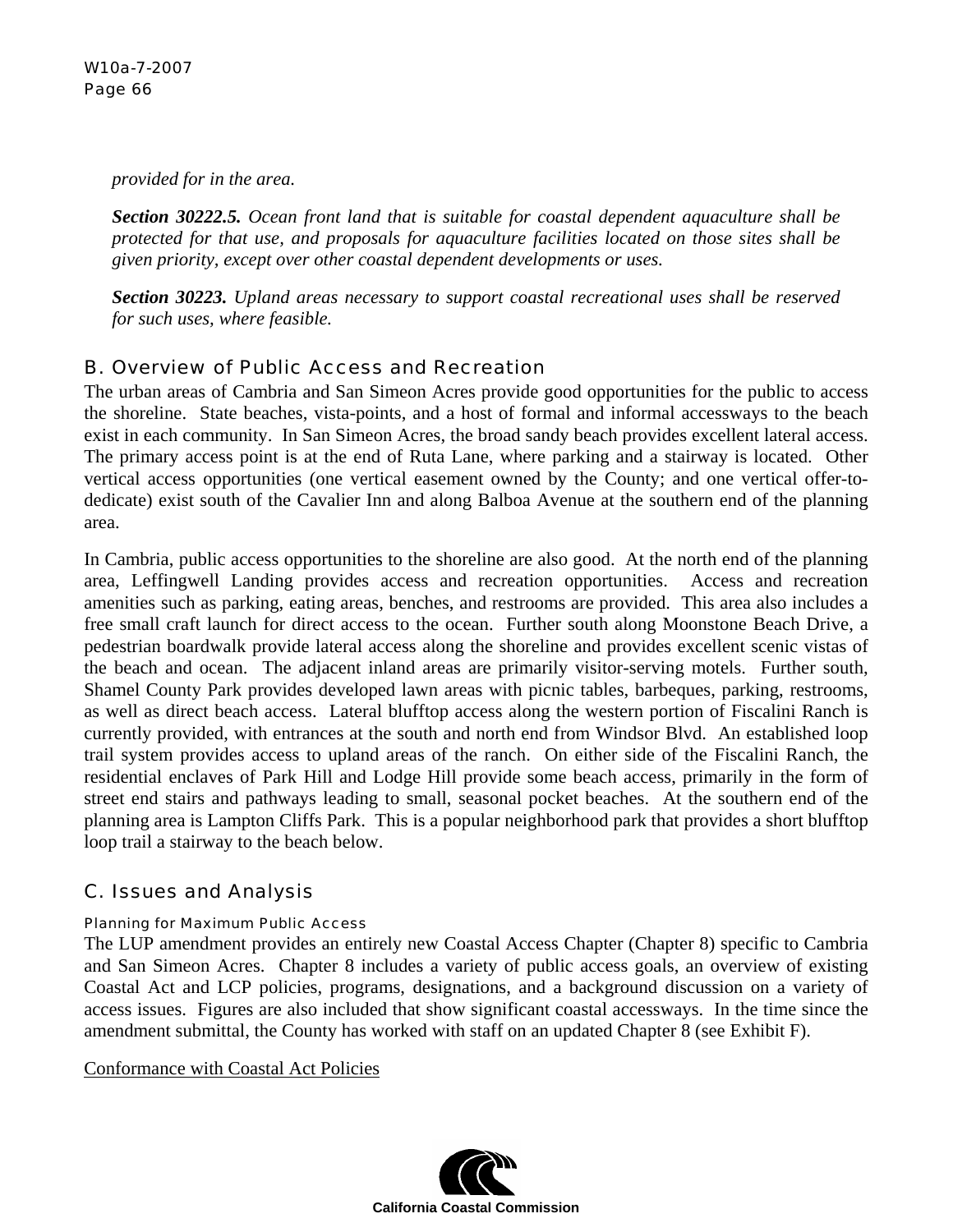Coastal Act Sections 30210-30214 make clear that public agencies implementing the Coastal Act must make every possible effort to plan for and provide maximum public access to the shoreline, while balancing other public, private, and ecological concerns. Although the County proposed amendment submittal contains important public access descriptions, maps, inventories, and programs, it falls short of the goal of planning for maximum access.

As described above, shoreline access in the Cambria area is generally good. However, to maximize public access opportunities consistent with the Coastal Act, a few modifications are required. These include new bridge replacements to evaluate the feasibility of bicycle and pedestrian pathways along with vehicular crossings. For San Simeon Acres, Communitywide Standard 3 - Shoreline Access in new Visitor-Serving Developments, requires the construction and maintenance of a lateral blufftop access trail for public use to be provided for new development. Shoreline Access in new Public Facility Developments requires the Arroyo del Padre Juan bridge to be improved to include bicycle and pedestrian crossings. Modifications are also made to the new Chapter 8 submittal. With these modifications, maximum access planning in San Simeon Acres will be accomplished consistent with the Coastal Act.

New development that occurs in the urban areas of Cambria and San Simeon Acres has the potential to adversely impact traffic levels in the rural areas outside of each of these communities. In order to ensure that the community plans are consistent with Coastal Act Section 30254, which requires that Highway One remain a scenic two-lane road, as well as to ensure that new development does not create traffic impacts that are inconsistent with Coastal Act access and recreation policies, modifications are suggested throughout the document that limit new development in accordance with these constraints.

## C. Public Access and Recreation Conclusion

Overall, the LUP amendment describes substantial public access and recreation opportunities and is generally improved. Nevertheless, there a number of LUP modifications that are necessary for the Commission to be able to find the amendment consistent with the access and recreation policies cited above. If modified as suggested, then the LUP can be found consistent with the public access and recreation provisions of the Coastal Act.

# 6. Scenic Resources

## A. Applicable Policies

Coastal Act Section 30251 provides for the protection of the scenic and visual qualities of coastal areas. Permitted development shall be sited and designed to protect views of and along the ocean and scenic coastal areas, to minimize the alteration of natural landforms, to be visually compatible with the character of the surrounding area, and, where feasible, to restore and enhance visual quality in visually degraded areas. New development in highly scenic areas shall be subordinate to the character of the setting. In addition to the landform alteration reference in Section 30251, Coastal Act Section 30253 also directs new development to avoid alteration of the natural landform.

The Coastal Act states:

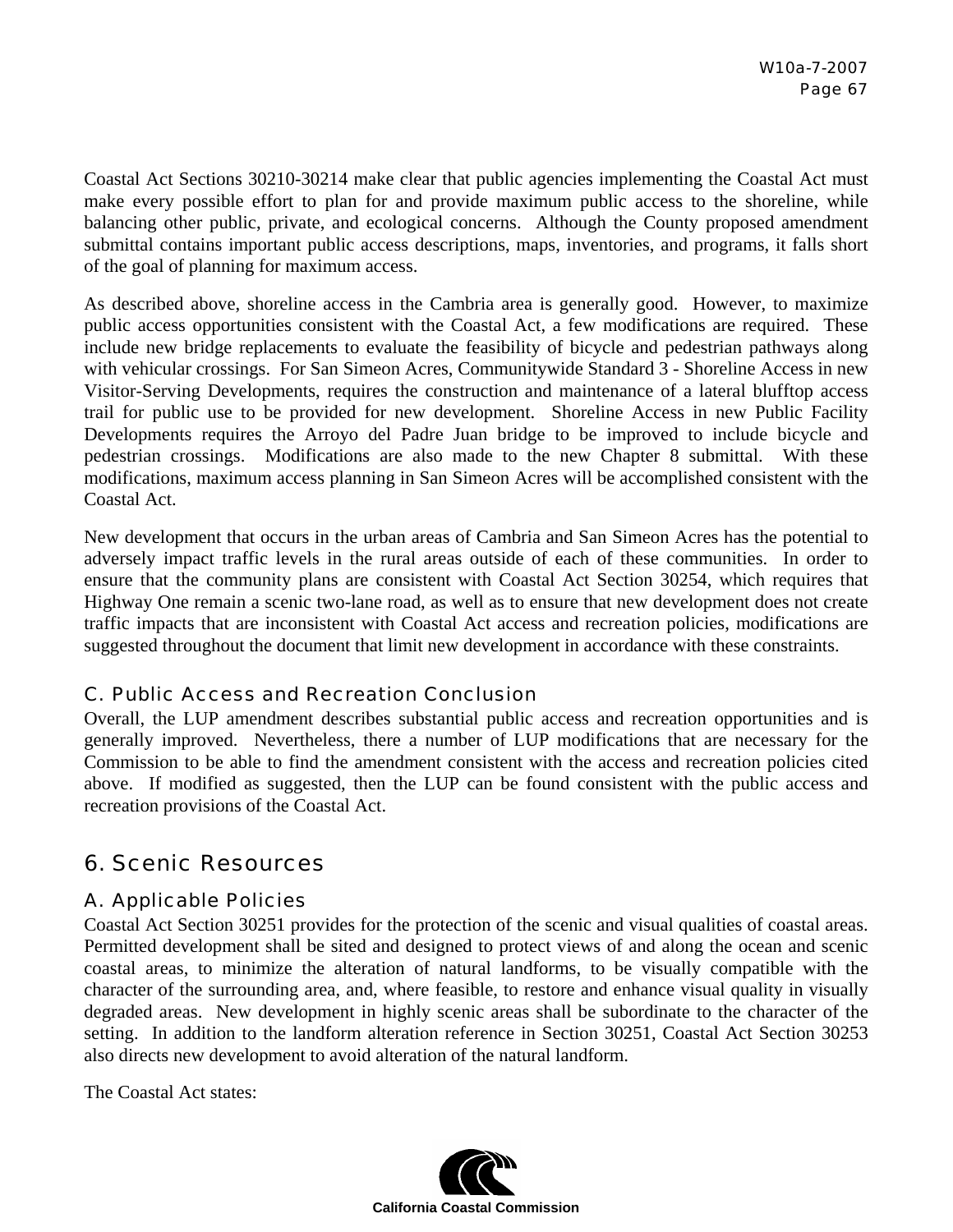*Section 30001(b). The Legislature hereby finds and declares that the permanent protection of the state's natural and scenic resources is a paramount concern to present and future residents of the state and nation.* 

Coastal Act Section 30251 states:

*Section 30251. The scenic and visual qualities of coastal areas shall be considered and protected as a resource of public importance. Permitted development shall be sited and designed to protect views to and along the ocean and scenic coastal areas, to minimize the alteration of natural land forms, to be visually compatible with the character of surrounding areas, and, where feasible, to restore and enhance visual quality in visually degraded areas. New development in highly scenic areas such as those designated in the California Coastline Preservation and Recreation Plan prepared by the Department of Parks and Recreation and by local government shall be subordinate to the character of its setting.* 

Coastal Act Section 30253 states, in applicable part:

*Section 30253(2). New development shall assure stability and structural integrity, and neither create nor contribute significantly to erosion, geologic instability, or destruction of the site or surrounding area or in any way require the construction of protective devices that would substantially alter natural landforms along bluffs and cliffs.* 

Coastal Act Section 30253(5) protects community character. Section 30253(5) states:

*Section 30253(5). New development shall where appropriate, protect special communities and neighborhoods which, because of their unique characteristics, are popular visitor destination points for recreational uses.* 

## B. Overview of Scenic Resources

The native stands of Monterey pine forest surrounding Cambria and San Simeon Acres provide a distinct and highly scenic visual landscape that help define the character of these communities. The coastal waters and beaches also contribute to the scenic values of each community. Marine waters off the coast are part of the Monterey Bay National Marine Sanctuary. For travelers along Highway One, "peak" ocean views between existing developments on Moonstone Beach Drive and beyond San Simeon Acres towards San Simeon Point add to the visual experience. Cambria and San Simeon Acres both contain areas designated in the LCP as Special Communities because of their unique architecture, historic value, and scenic visual resources.

## C. Issues and Analysis

#### 1. Protection of Scenic Viewsheds

As described above, there are many significant scenic viewsheds and landscapes to be protected in and around Cambria and San Simeon Acres. The Coastal Act goal of siting and designing structures to minimize visual impacts can often conflict with an applicant's objective to maximize ocean views. It may also be difficult to site some structures out of the public viewshed, particularly on smaller,

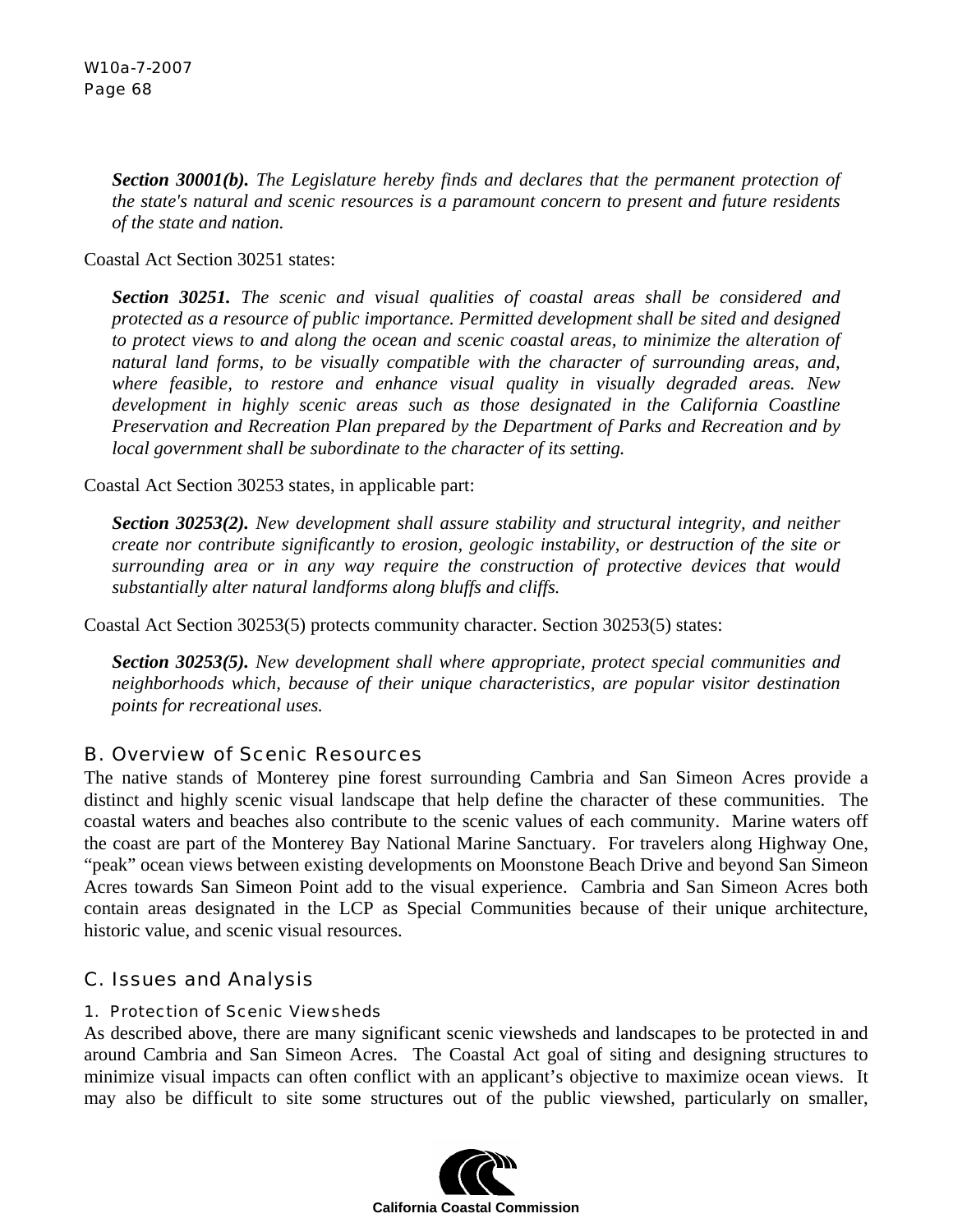sometimes non-conforming parcels that may have little opportunity for screening behind existing natural landforms. Heightened rural development has raised awareness about impacts to public views, particularly as recreation and public access have increased. Acquisitions of public land, such as the Fiscalini Ranch, have created new opportunities for public recreation and the need to protect views that have not always been available.

The LCP presently contains a TDC program for the purpose of addressing the problem of community buildout on existing small lots in Cambria. Improvements to the program expand on opportunities to protect forested areas that define the character of the community. A new Vista Point Combining Designation Program incorporates recommendations from the 1998 North Coast Update to coordinate and improve vehicle turnouts and amenities (see Combining Designation Program #1, pg. 6-41). The creation of a new Small Lot Open Space District will improve the chances of protecting the urban forest as a visual resource (see Combining Designation Program #13, pg. 6-15).

Both of the proposed Community Plans provide new Communitywide Standards for site planning, site design, and building to protect scenic resources. Within the Highway One viewshed in Cambria, these new standards require: the minimization of landform alterations; limiting site disturbance to areas that are on the least visible portions of the site; the use of native vegetation, when feasible, to screen development; shielding of night lighting; and the use of appropriate colors and material to encourage new developments to be sited and designed to minimize visual impacts (see Cambria Urban Area Communitywide Standards 10 through 13, pgs. 7-18 through 7-20). In San Simeon Acres, a similar suite of development standards is provided (see San Simeon Acres Communitywide Village Standards 5 through 11, pgs. 7-100 through 7-102).

#### Conformance with Coastal Act Policies

The proposed LUP amendment contains new programs and development standards that adequately address protecting scenic resources within the urban setting of Cambria and San Simeon Acres. There is no question, however, that the context of this analysis would be much different in evaluating the more pristine rural areas of Hearst Castle, Piedras Blancas, and north to the Big Sur coastline. Within the urban areas, certification and inclusion of Cambria Design Plan standards will go a long way in forwarding the values of the Coastal Act.

#### 2. Preserving Community Character

As summarized earlier, the Coastal Act also seeks to protect the character of unique coastal towns. Community character is subjective in many respects, but opportunities exist through the LUP amendment submittal to preserve community character consistent with the Coastal Act. The LUP amendment spells out in great detail the 22 structures and sites of historic importance (pgs. 6-5 through 6-8). Combining Designations for popular Visitor-Serving Areas (V) in Cambria and San Simeon are included in the LUP amendment with corresponding development standards to protect the unique, visually pleasing characteristics of these destination points. By requiring new development to be compatible with existing structures and natural features of the community, the Community Plans conform to the Coastal Act provisions regarding the preservation of community character.

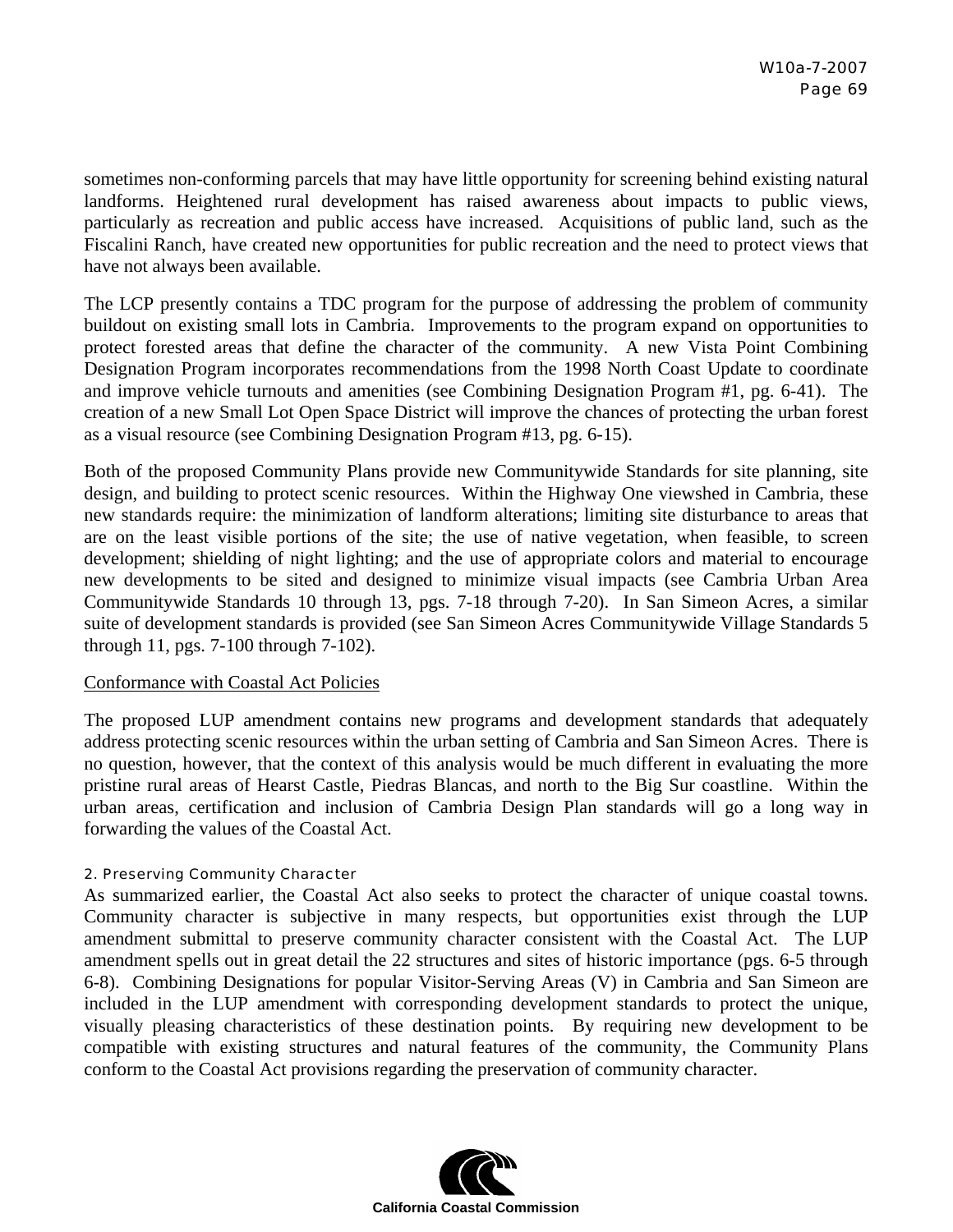## D. Scenic Resources Conclusion

Scenic resources and community character are protected under the Cambria and San Simeon Acres Community Plans. The Cambria Design Plan, which is incorporated into the amendment submittal, provides adequate new development standards to avoid scenic resource impacts while at the same time protecting the community character of these areas. As proposed, the scenic and visual qualities of Cambria and San Simeon Acres are protected and new development will be sited and designed to protect views to and along the shoreline. When applied in conjunction with other land use and habitat protection standards, the LUP amendment, as proposed, is consistent with Coastal Act Section 30251 and 30253.

# 7. Archaeological Resources

## A. Coastal Act Policies

Archaeological resources are protected by Coastal Act Section 30244, which requires that development that would adversely impact archaeological resources provide mitigation for such impacts.

Coastal Act Section 30244 states:

*Section 30244. Where development would adversely impact archaeological or paleontological resources as identified by the State Historic Preservation Officer, reasonable mitigation measures shall be required.* 

## B. Overview of Archaeological Resources

Within the Cambria Urban Reserve Line there are at least 25 known archaeological sites. Several of those are on the Fiscalini Ranch (previously the East-West Ranch), the single largest undeveloped property within the Cambria URL, and total about three to four acres, or roughly one percent of the area of the Ranch. Details about the amount and location of know archaeological sites in San Simeon Acres are not as clear, however, the two most likely locations are along the two creeks within the urban planning area: Pico Creek and Arroyo del Padre Juan.

## C. Issues and Analysis

#### 1. Identification of Archaeological and Historic Resources

To adequately protect archaeological resources, sites must be identified. The current LCP contains policies and ordinances for the identification of archaeological sites. The LCP states that the County shall establish and maintain archaeological site records of data files about know sites. The LCP directs that these areas be treated as confidential. Within urban areas, the County must maintain maps in the Land Use Element which reflect generalized areas as know sites. In addition, the LCP uses Archaeologically Sensitive Areas (ASA) as a Combining Designation applied to areas of known or suspected archaeological resources.

In addition to the provisions of the LCP, the County often incorporates other measures to identify archaeological resources. Site evaluations, which are conducted for every discretionary permit, help identify archaeological sites. In the 2001 Periodic Review, a general evaluation of past permit actions

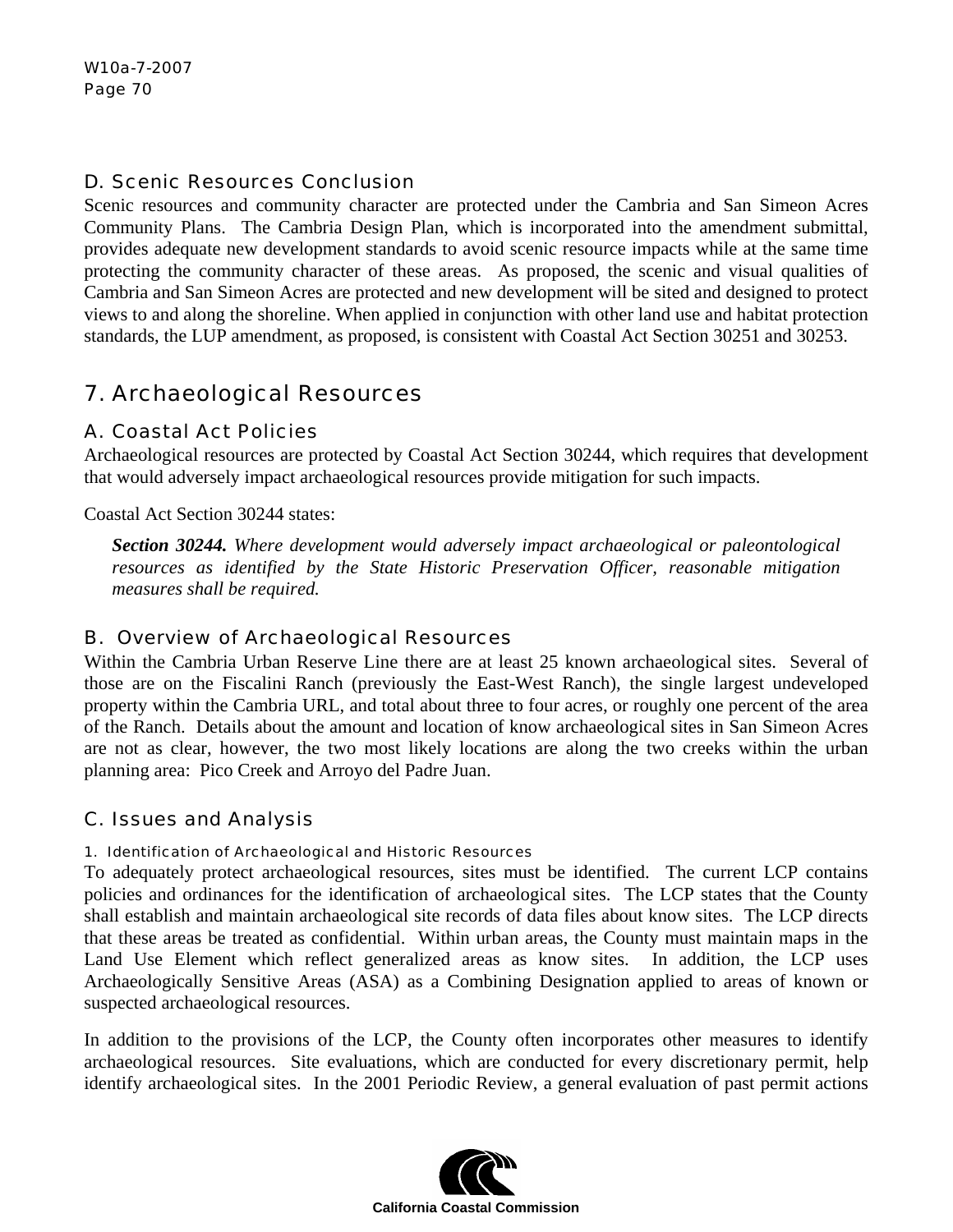found that the County has been successful in identifying archaeological resources.

#### Conformance with Coastal Act Policies

The Coastal Act requires that reasonable mitigation measures shall be required where development would adversely impact archaeological or paleontological resources. In order to provide reasonable mitigation, sites containing archaeological resources need to first be identified. Overall the County appears to have been reasonably successful in identifying archaeological sites. The protection of archaeological resources will be a significant concern for siting future development on the Fiscalini Ranch. Part 2 of this LUP amendment submittal (not currently evaluated in this report) will address measures specific to the Fiscalini Ranch. Within San Simeon Acres, it is unlikely that new archaeological sites will be found within the already developed urban areas. Therefore, no site specific archaeological standards are needed in San Simeon Acres to ensure consistency with Coastal Act Section 30244. Thus, the objectives of the Coastal Act with respect to adequate site identification are satisfied.

#### 2. Protection and Mitigation Standards for Archaeological Resources

Once archaeological sites have been identified, adequate protection and mitigation measures need to be established. The current LCP contains standards and ordinances aimed to ensure that any proposed development be designed and located to minimize its impacts on archaeological resources. Although the LCP only requires the preliminary site surveys be conducted for development within an archaeologically sensitive area, the County performs surveys on parcels regardless of whether or not they are located within a mapped ASA. Although not currently required under the LCP, participation of Native Americans in regards to disturbance and preservation of archaeological resources is a priority for the County.

The County often attempts to avoid impacts to archaeological resources by relocating the structure, changing the design of the structure, or minimizing impacts to the resource. If impacts are unavoidable, the County incorporates mitigation measures. A sample of past permit actions show that these measures have been undertaken largely in the Cambria urban area. According to the findings in the 2001 Periodic Review, it appears the County has been successful in protecting and mitigating archaeological resources.

#### Conformance with Coastal Act Policies

The Coastal Act requires that reasonable mitigation measures shall be required where development would adversely impact archaeological or paleontological resources. Overall, the County has been successful in incorporating mitigation measures to protect cultural resources, as required by the Coastal Act.

## D. Archaeological Resources Conclusion

The Coastal Act requires that development that would adversely impact archaeological resources provide mitigation for such impacts. In sum, the County has been successful in adequately identifying sites and implementing protective actions and mitigations when possible. No other site specific measures are necessary to include in the Cambria and San Simeon Community Plans. For these reasons,